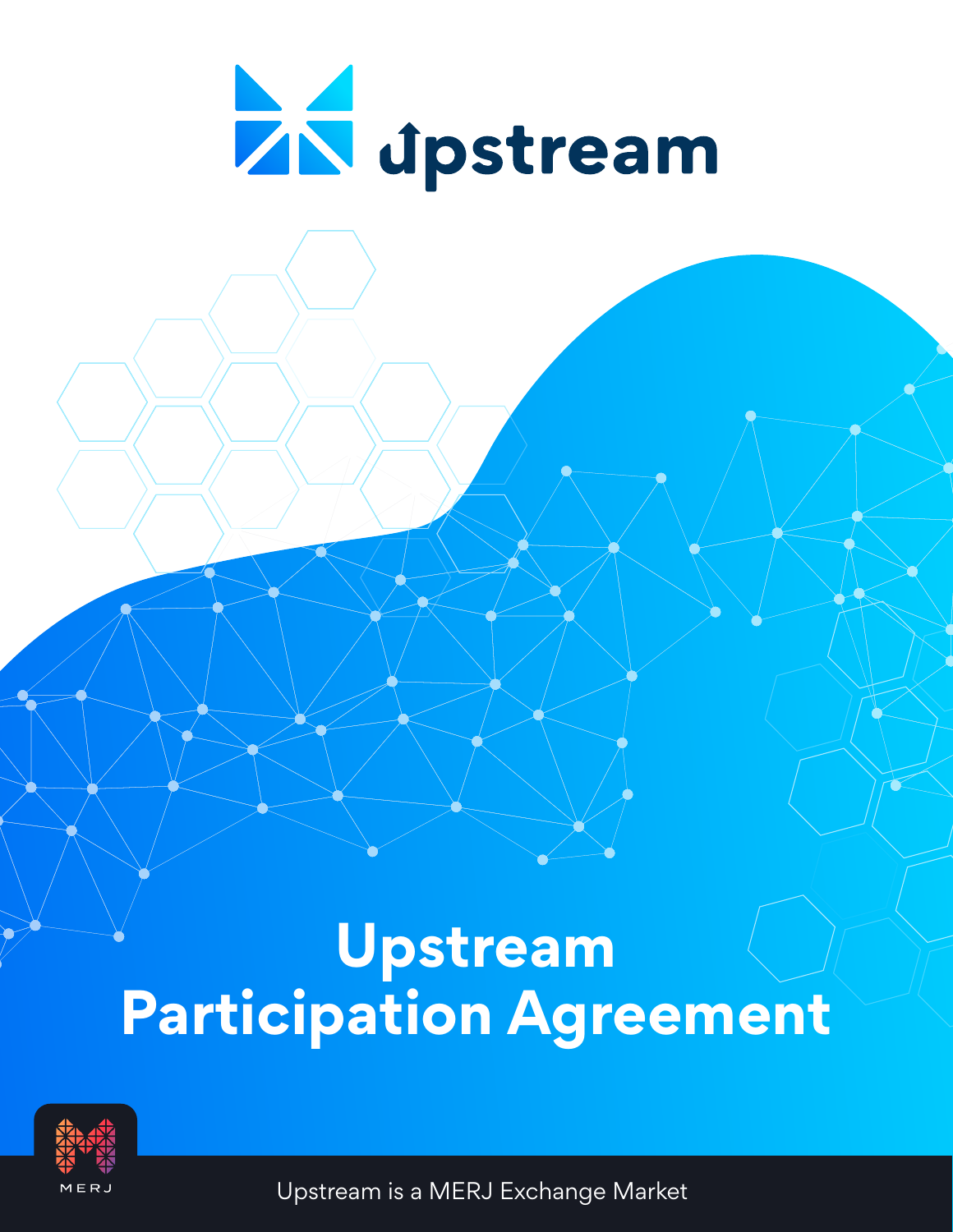This agreement is entered into between Upstream, a MERJ Exchange market, along with MERJ Exchange Limited, duly licensed as a Securities Exchange under the Seychelles Securities Act 2007, and the Client and sets out the terms and conditions on and subject to which MERJ Exchange Limited and the Client will enter into Transactions.

This agreement forms part of this application and consists of the following documentation:

- Upstream Terms and Conditions
- Digital Trust Disclosure Statement for Upstream Members
- Upstream NFT Marketplace Terms and Conditions
- Terms and Conditions of MERJ Platform Participation Agreement



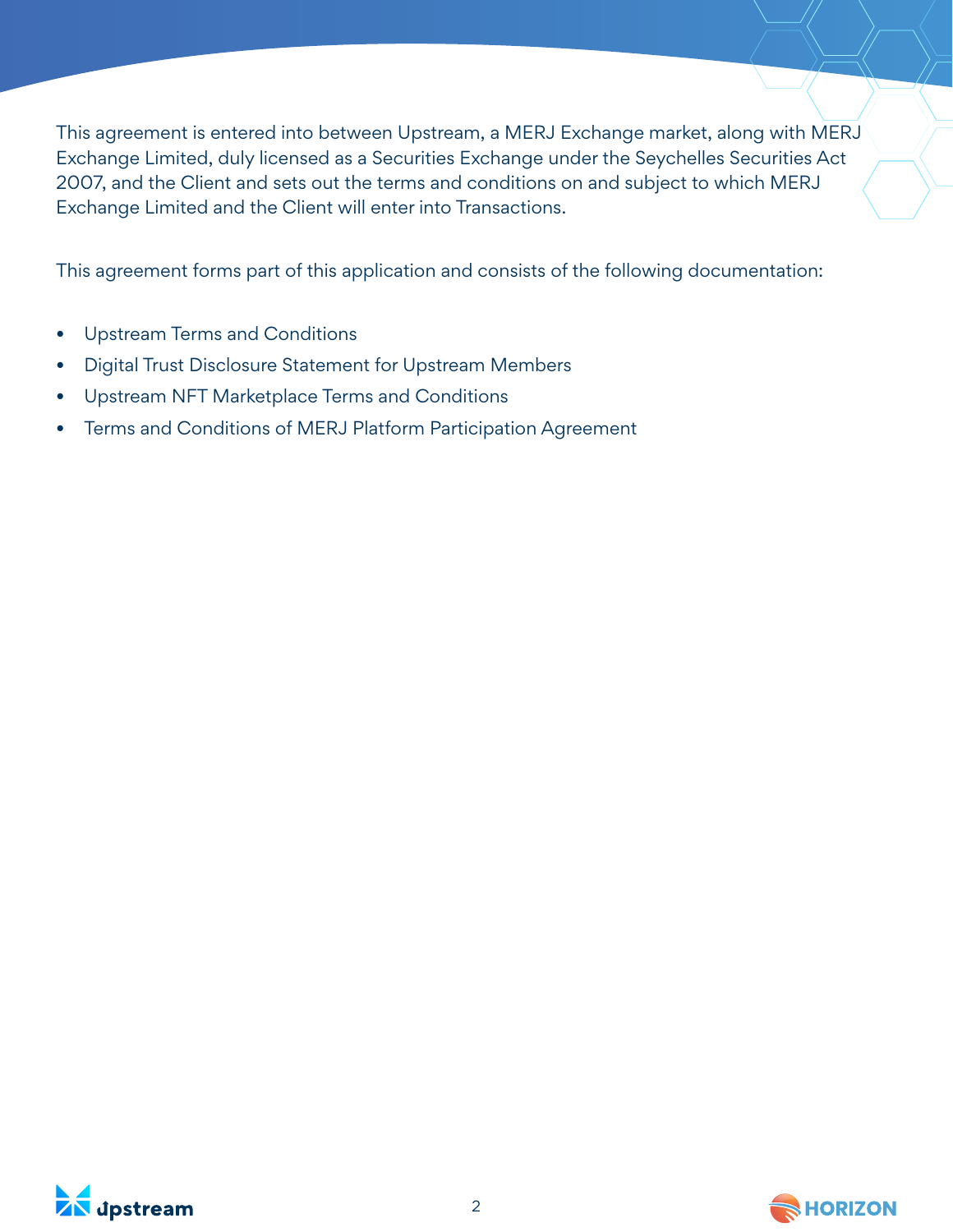# **UPSTREAM TERMS AND CONDITIONS**

# **1. Interpretation and Application**

- 1.1. The terms and conditions set out herein ("these Terms and Conditions") shall form part of the Participation Agreement and shall accordingly be read and interpreted with the Participation Agreement. You ("the User", "you" and "your") have entered into the MERJ Platform Participation Agreement ("the Participation Agreement") with MERJ Exchange Ltd ("MERJ", "we" "us" and "our") in respect of the conclusion of Transactions using MERJ Platforms.
- 1.2. Unless the contrary is indicated by the context, all terms defined in the Participation Agreement shall have the same meaning herein.
- 1.3. The Upstream branded digital security primary offering and secondary-market security trading platform ("Upstream App") is a MERJ Platform which will enable the User, that has approved to use Upstream, to conclude Transactions using the Upstream App.
- 1.4. These Terms and Conditions, together with the Participation Agreement, govern your use of the Upstream App to conclude Transactions. These Terms and Conditions shall apply to any and all transactions that you conduct on the Upstream App following your registration on Upstream as a user and shall endure until such time as your Upstream Account has been terminated.

# **2. Registration and Upstream Account**

- 2.1. When you register to use the Upstream App, an account ("Upstream Account") will be opened on the Upstream App which will reflect all Transactions concluded on the Upstream App.
- 2.2. If you are a permanent resident of the United States of America ("US")
	- 2.2.1. you warrant that you are using a valid social security number;
	- 2.2.2. you may only open an Upstream Account for liquidation only from a position held in an issuer of a Security listed on the Upstream App; and
	- 2.2.3. whether or not you are a resident of the US you were not solicited by the Upstream App to liquidate your account and were contacted by the issuer directly.

# **3. Keep Your Upstream Account Secure**

3.1. You understand that you are responsible for securing the confidentiality and use of Security Credentials issued in respect of your Upstream Account. You will be solely responsible for all



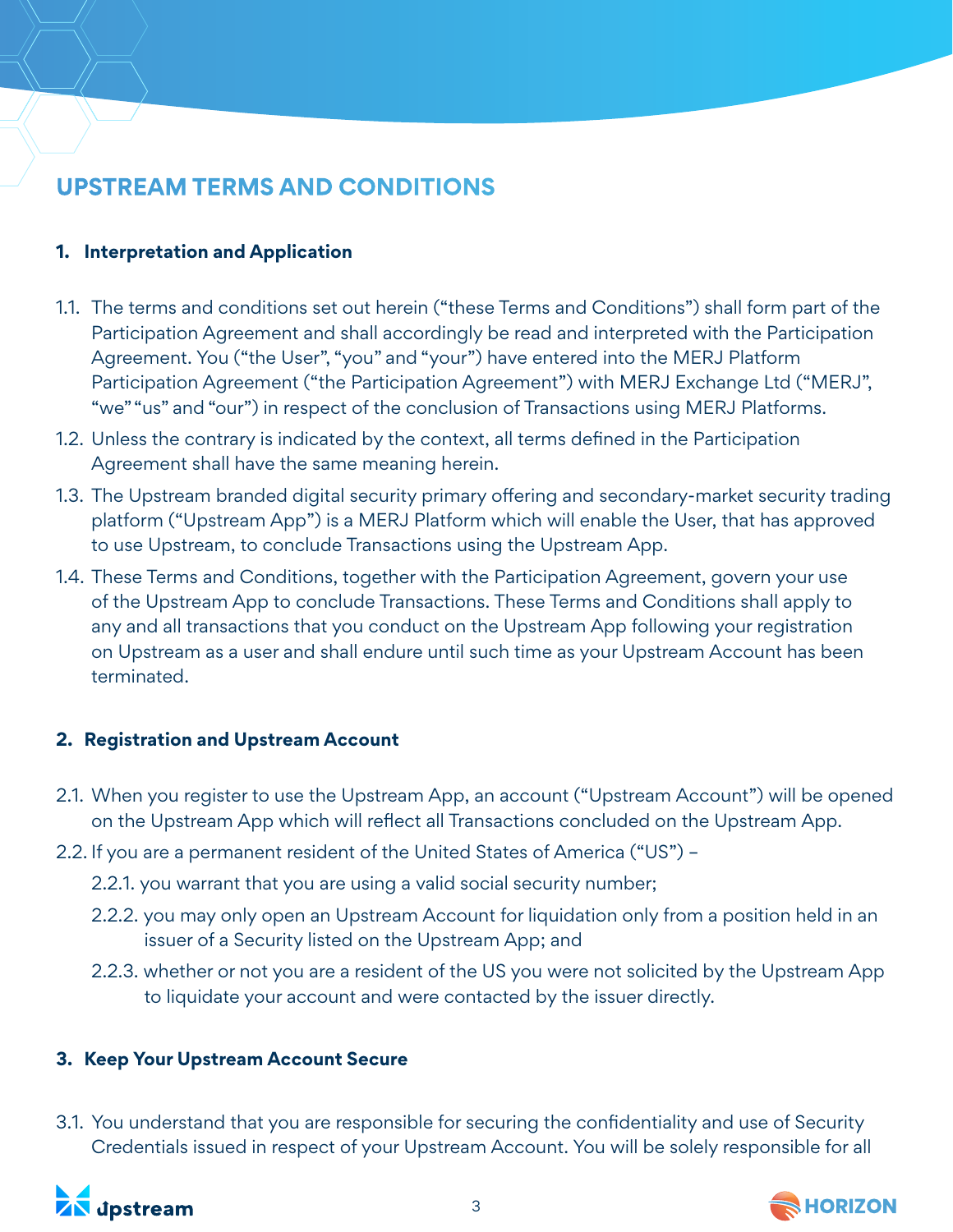Transactions that are sent electronically using your Security Credentials. You should notify us immediately if your Security Credentials are compromised or lost.

3.2. You understand that we use technology to protect and encrypt the transmission of information from and to you. While we believe that we have taken reasonable measures to keep your information secure, we are not liable if your data and communications are intercepted. Should someone intercept a transmission of your information, you agree that you will not hold us, our Associates or Service Providers, liable for any type of damages. This includes any liabilities or damages resulting from viruses that may infect your or our smartphone(s) or third-party Internet facilities.

#### **4. Deposits and Sub-Custody Agreement**

- 4.1. All fiat funds paid by you for the purpose of entering into Transactions on the Upstream App shall be held by FinTruth LLC dba Digital Group t/a Digital Trust ("the Custodian"), in accordance with the Digital Trust Sub-Custody Agreement entered into between you and the Custodian ("**the Sub-Custody Agreement**"). All execution, clearing and bookkeeping in respect of your funds will be done by the Custodian in accordance with the Sub-Custody Agreement. The Custodian shall maintain an account for you in respect of all funds held in terms of the Sub-Custody Agreement ("**the Sub-Custody Account**").
- 4.2. You acknowledge that the Custodian does not accept physical cheques or paper money orders. All funds to your Sub-Custody Account must be paid electronically by you to the Custodian in accordance with their guidelines as published on our Website and subject to the Sub-Custody Agreement.
- 4.3. Any payments made from the US shall be subject to the following terms:
	- 4.3.1. Payment made to the Custodian from the US may only be made by way of The Automated Clearing House ("ACH") or Fedwire.
	- 4.3.2. The US Federal Reserve System processes bank wires. They are normally completed on the US business day following your request. Please refer to the Special Services and Fees page for the current fee schedule of the Custodian.
	- 4.3.3. The ACH processes electronic fund transfers. To use this service, your bank must be an ACH member, and one common name must appear on your bank account documentation and your Upstream Account. Transfers are normally completed within three US business days, and credits to your Upstream Account may be on hold for five to seven business days thereafter, in accordance with our then-current policies. We may limit whether we accept or permit ACHs initiating or terminating at our site.
- 4.4.MERJ has entered into an agreement with the Custodian in terms whereof the Custodian will agree to act upon the instructions of MERJ in respect of your Upstream Account. You hereby authorise MERJ to provide the Custodian with all the necessary instructions in respect of the Sub-Custody Agreement, provided that such instructions are consistent with the Orders



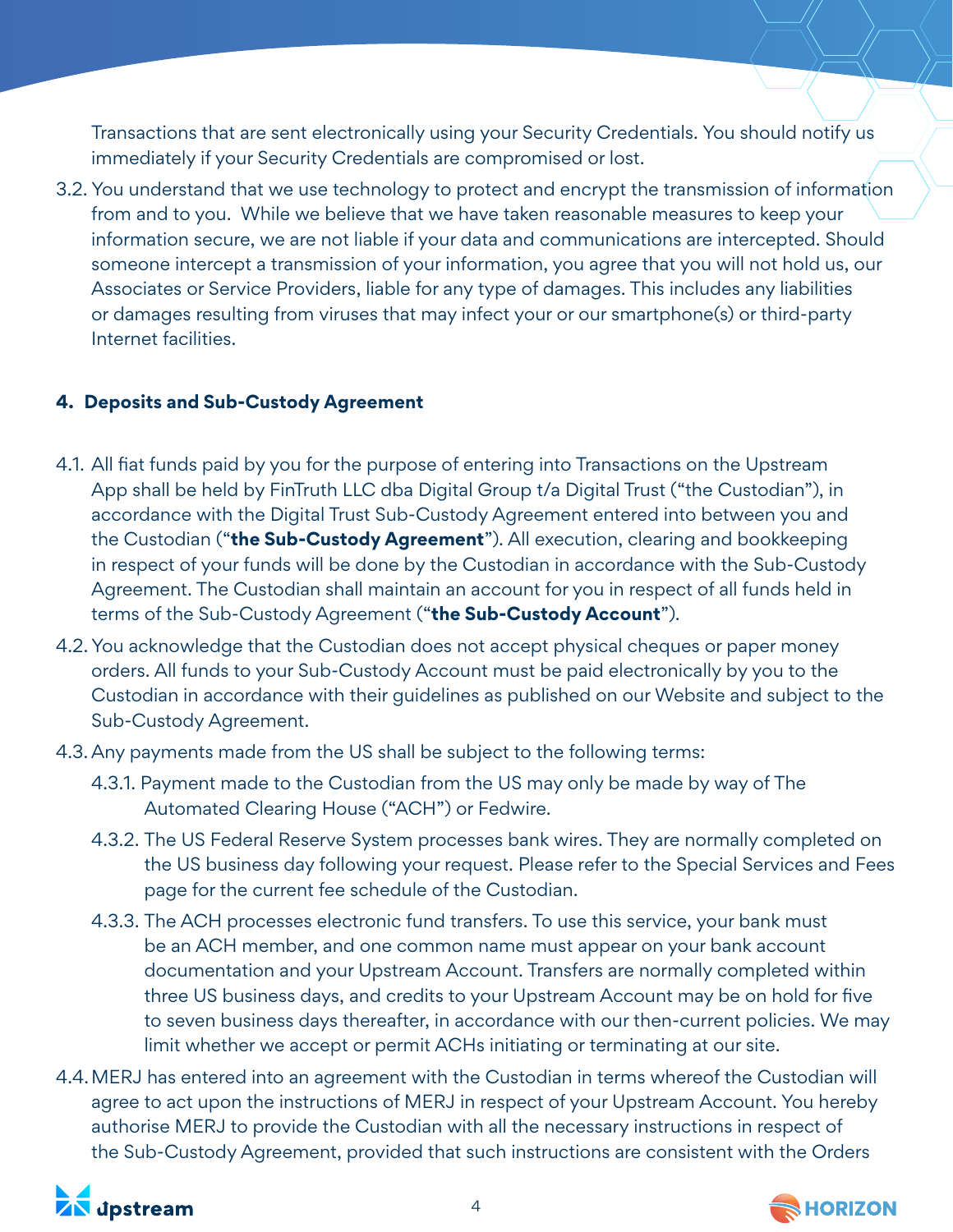placed by you in terms of these Terms and Conditions. You hereby agree to indemnify and hold MERJ harmless in respect of all claims, actions, loss, liability or expenses (including attorneys fees) whatsoever and howsoever arising in respect of the delivery of instructions by MERJ to the Custodian.

- 4.5. If the Sub-Custody Agreement is terminated, for any reason whatsoever, MERJ shall be entitled to suspend the Upstream Account until such time as you conclude a custodian agreement with a third party approved by MERJ.
- 4.6.MERJ shall not be responsible for any actions, omissions of failures of the Custodian to fulfil its obligations in terms of the Sub-Custody Agreement and you hereby indemnify MERJ against, any claims for loss, expense, or damage which you may suffer, however such loss, expense or damage may arise or be suffered, in respect to the termination of a Sub-Custody Agreement.
- 4.7. You authorize MERJ to disclose to the Custodian, all the information necessary to open your Sub-Custody Account, including, but not limited to, name, address, phone number, email address, social security number, tax identity number, birthdate, Upstream Account number, transaction data, and government ID.

# **5. Transactions on the Upstream App**

- 5.1. You appoint MERJ as your agent to
	- 5.1.1. execute instructions in respect of the conclusion of Transactions in respect of Limit Orders on the Upstream App ("**Orders**"); and
	- 5.1.2. to issue the requisite instructions to the Custodian in order to fulfil the Order.
- 5.2. The execution of Orders by MERJ shall at all times be subject to these Terms and Conditions, the MERJ Platform Agreement and Applicable Laws.
- 5.3. Before you can purchase a Security on the Upstream App, you must have available funds to cover the sum of all open Orders. Your Upstream Account shall not be permitted to stand in debit.
- 5.4. Before you can sell a Security on the Upstream App, you must have available Securities to cover all open Orders for sale of Securities. There is no short selling of Securities in your Upstream Account.
- 5.5. Only Limit Orders may be placed and executed on the Upstream App. A Limit Order is an order placed on the Upstream App to enter into a Transaction, whether such Transaction is for the sale or purchase of Securities, when the price of the relevant Security reaches a predetermined level (the limit price) on the Upstream App.
- 5.6. When you place an Order, you will receive the price at which the Order is executed in the marketplace on a best bid price or best ask price basis, as the case may be. The "best ask price"



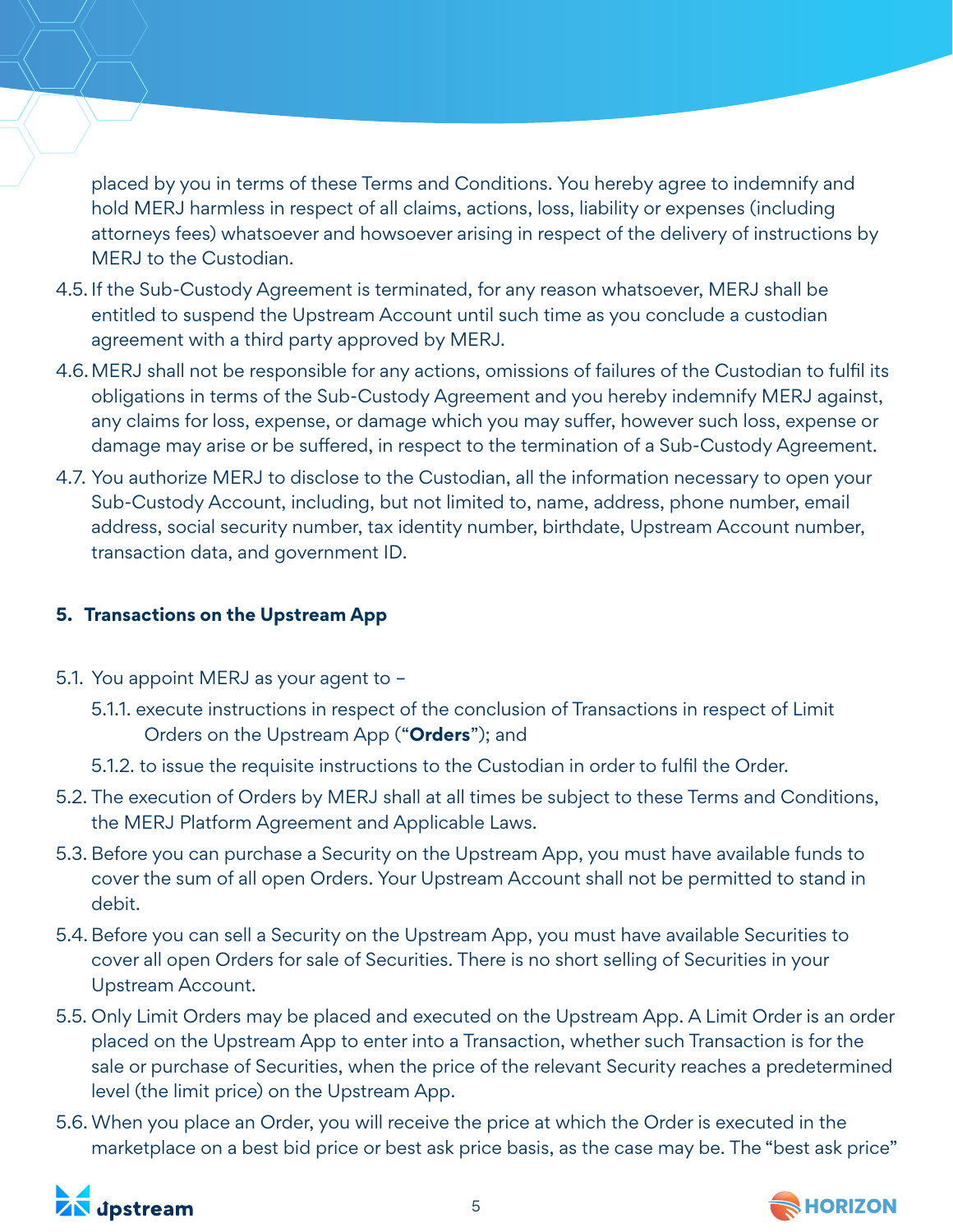is the price, or better, you may buy Securities at. The "best bid price" is the price, or better, you may sell Securities.

- 5.7. During periods of high volume, illiquidity, fast movement or volatility in the marketplace, the execution price received may be better than the limit price that you provided on entry of an Order, and you may receive partial executions of an Order at different prices, at the limit price or better. You understand that MERJ is not liable for any price fluctuations. You also understand that price quotes generally are for only a small number of Securities as specified by the marketplace, and larger Orders are relatively more likely to receive executions at prices that vary from the limit pricing or in multiple lots at different prices, at the limit price or better. You understand that hidden orders, i.e., so-called iceberg orders, are not permitted on the Upstream App.
- 5.8. Securities may open for trading at prices substantially higher or lower than the previous closing price or the anticipated price. If you place an Order (whether during normal market hours or when the market is closed), you agree to pay or receive the prevailing price, or better, at the time the Limit Order is executed. You acknowledge that the price you pay may be significantly better, but never worse, than anticipated at the time you placed the Limit Order. You also understand that Limit Orders may not be executed at any particular time, or at all if there is not sufficient trading at or better than the limit price you specify. The Support Website contains further information regarding the Limit Order types and limitations on the Upstream App, which you agree to read and understand before placing such Orders.
- 5.9. Orders to Transact Upstream may only be placed by means of the Upstream App and by not other means.

### **6. Fees and Charges**

- 6.1. By opening the Upstream Account and placing each Order you agree to pay the then-current fees applicable to the Upstream Account and all Transactions as set out on the Upstream App, from time to time.
- 6.2. The fees and charges in respect of each Transaction will be accessible on the Upstream App prior to placing the Order ("Transaction Fees"). We will charge and deduct from your Custody Account, the Transaction Fees upon execution of the Transaction. You hereby authorise us to deduct the Transaction Fees from the Custody Account as and when they become due and payable.
- 6.3. The Transaction Fees may be in addition to any other fees and costs charged in terms of the Participation Agreement. In this regard, it is your responsibility consider Fee Schedules on the Website, which may be applicable to your Transaction.



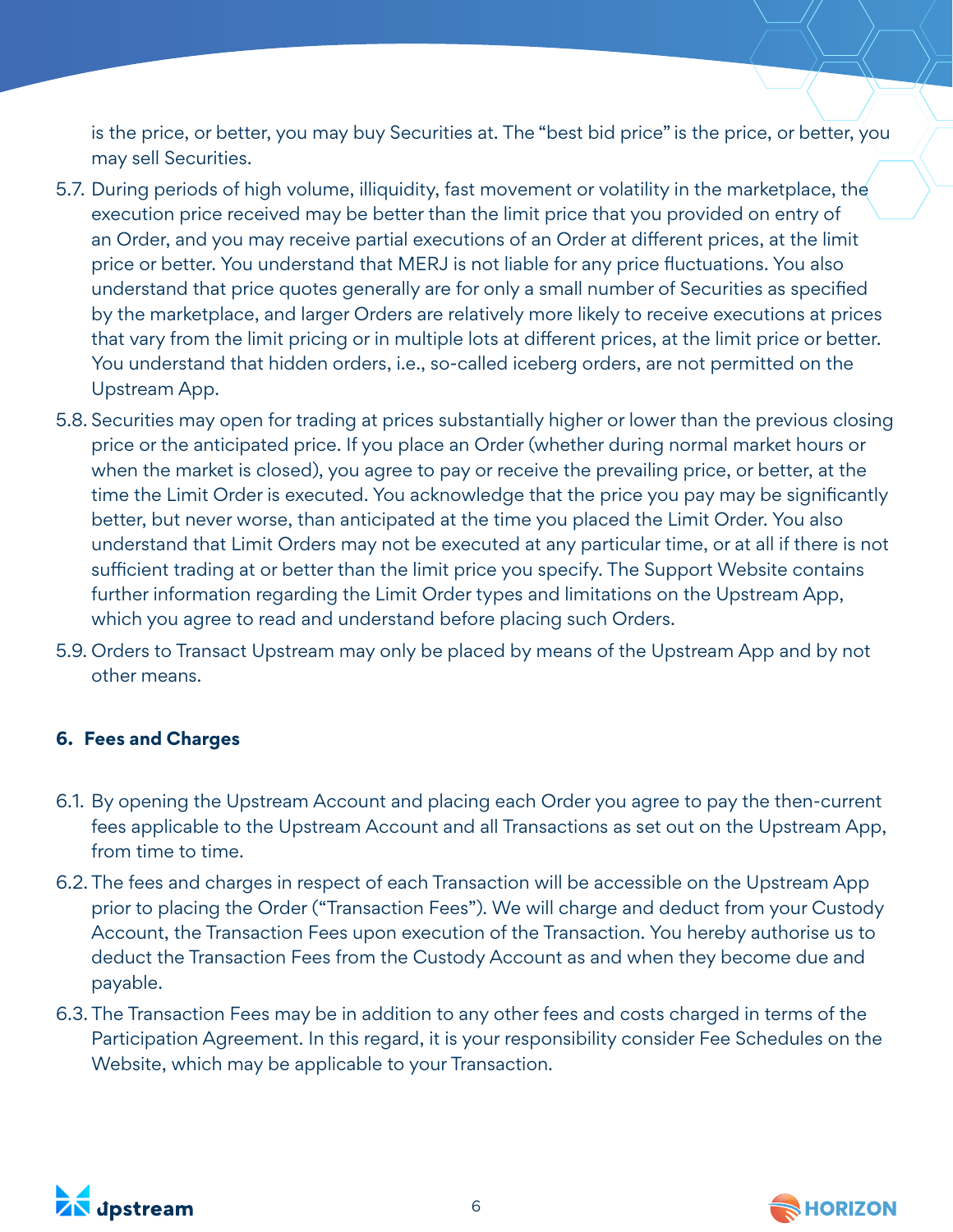# **7. Orders by means of Upstream App only**

Please consider carefully if you can afford or want to take on the risks of limiting your method of placing Orders on the Upstream App. Your Upstream Account is only accessible by means of the Upstream App. If you cannot access the Upstream App or the Upstream App is not functioning, you will not be able to place Orders through other means. You agree that you assume responsibility for all losses that arise if your Orders cannot be placed on or through the Upstream App.

### **8. Risks in Transactions**

- 8.1. You understand that all Transactions concluded through the Upstream App are unsolicited and that all trading decisions made by you will be your own decisions and that no representatives of MERJ will offer any trading or investment advice. You further understand that you must review your suitability and investment objectives before placing an Order. You understand that all investments involve risk, that you may lose my entire investment, and that the past performance of a Security, industry, sector, market or financial product does not guarantee future results or returns.
- 8.2. All investments on the Upstream App are speculative. Listings on the Upstream App are only suitable for investors who are familiar with and willing to accept the high risk associated with speculative investments, often in early and development stage companies. There can be no assurance as to the valuation of any particular Securities. Investors must be able to afford market volatility and afford the loss of their investment. Companies listed on the Upstream App are subject to significant ongoing corporate obligations including, but not limited to disclosure, filings and notification requirements, as well compliance with applicable quantitative and qualitative listing standards.
- 8.3. You acknowledge that Securities listed on the Upstream App do not have a bank guarantee, are not insured and may lose value.

### **9. Risks of Online Investing**

- 9.1. While we have put tremendous resources into building and testing our computer systems, computer glitches, slowdowns, and crashes will occur.
- 9.2. We will also need to restrict access to some parts of the Upstream App to perform routine maintenance. We will try to schedule our maintenance during the middle of the night outside of market hours but may sometimes need to perform maintenance during less convenient times, which could interfere with your access to the Upstream App. You agree that we are not



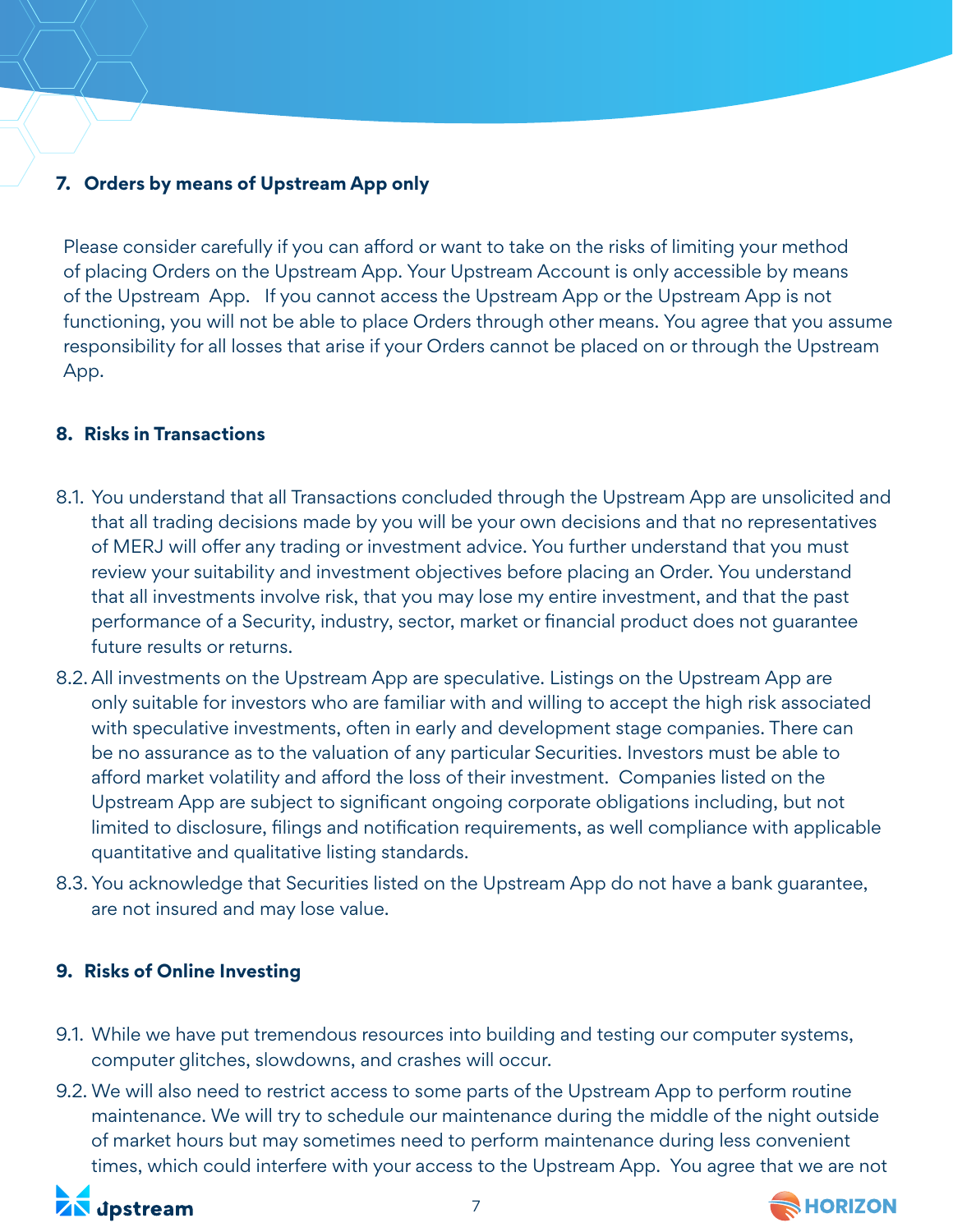responsible for any lack of access or functionality resulting from such required maintenance.

- 9.3. While it is our intention that the Upstream App will be available seven days a week except when maintenance is scheduled (usually for weekends), the ability to execute Transactions on the Upstream App are limited to regular trading hours, non-holidays, Monday to Friday from 10:00am to 6:00am Seychelles time, and you understand that we do not guarantee that you will always be able to access the Upstream App to place Orders or that your Orders will always be executed. The Support Website sets out the annual holiday schedule and operating hours of the Upstream App. Computer glitches can arise on your end, our end, or anywhere in between: your phone may break down; the connection between your phone and your carrier or Internet service provider may not work properly; your carrier or Internet service provider may go down; or our computers and the computers we link to may be unavailable due to unforeseen system outages.
- 9.4. During certain times when trading volumes increase on the Upstream App, many Upstream App account holders may want to place Orders at the same time, and as a result, delays in Order processing may occur. You agree that we are not responsible for any losses or liabilities that may occur as a result of high trading volume, market volatility, or computer, telecommunications, or internet failures, regardless of the cause.

#### **10.Extraordinary Events**

You agree that we are not liable for any losses caused directly or indirectly by extraordinary events or conditions beyond our control. Such events include, but are not limited to, government actions, exchange or market rulings, and suspensions of trading.

### **11. No Guarantee on Accuracy of Third- Party Information**

You understand that we are not responsible for the accuracy or your use of any information we receive from third parties. While we use vendors we believe to be reliable, we have not verified and do not make any warranty for information provided by third parties. Our Website may contain links to other Websites. We provide these links for the convenience of our customers, however, we have no control over these other sites. Therefore, we are in no way responsible for and in no way approve, endorse, or guarantee the accuracy, reliability, or completeness of any data or information provided in any hyperlinked webpage or website.

#### **12. Disclosure of Information to Issuers**

You hereby authorise MERJ, or its Associates, to provide information to any issuer of your Securities acquired by means of the Upstream App, insofar as such information is required by the



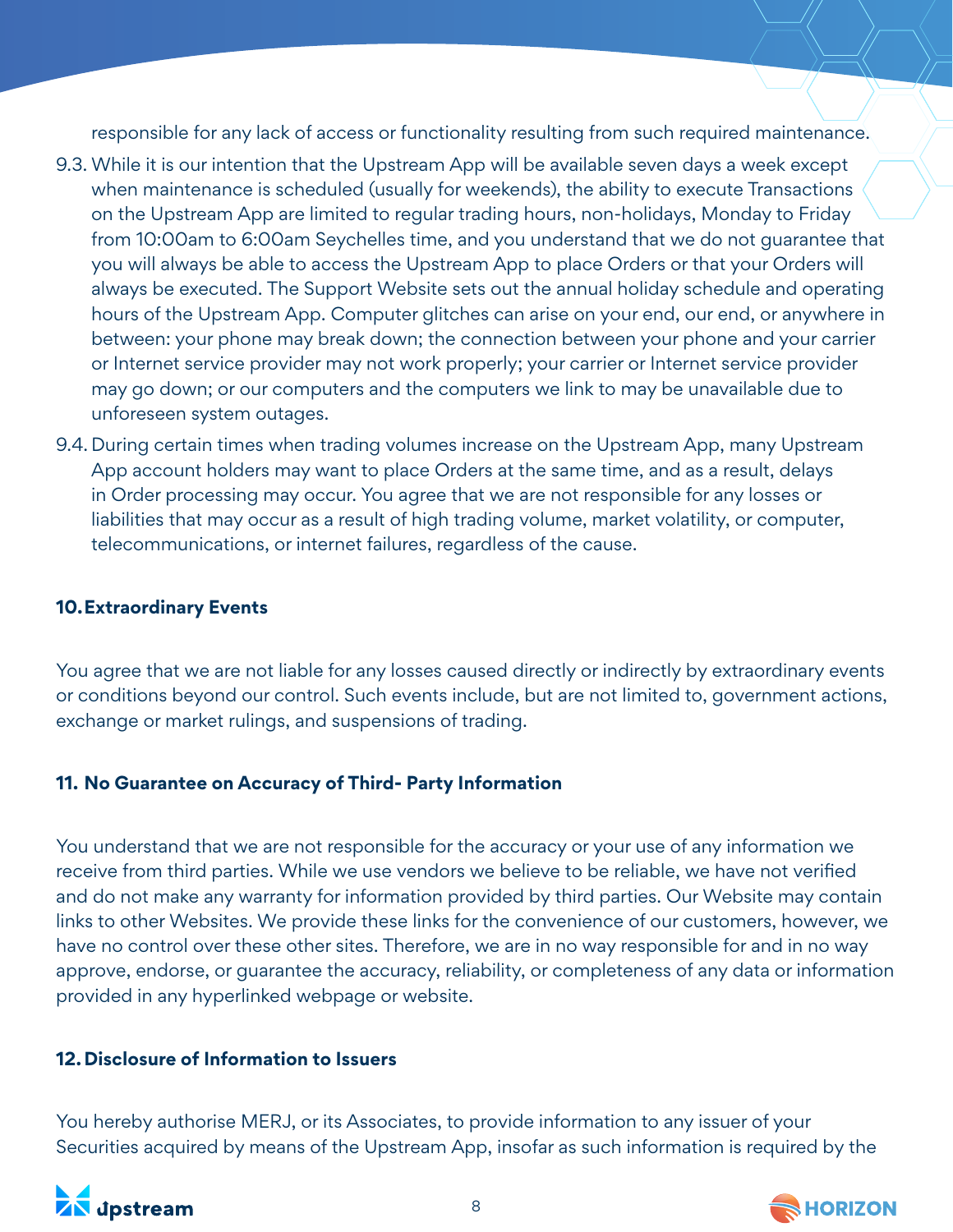purpose of corporate actions by such issuer. Such information may include, but shall not be limited to, your name, postal address, email address and securities position information.

#### **13. Upstream Account Statements and Confirmations Report Errors Immediately**

- 13.1. You will receive notice by email periodically, but not less than quarterly, that your Upstream Account statement is accessible and available for viewing or printing. These statements will detail all activity recorded in your Upstream Account. You may also receive notice by e-mail if opted in, that a trade confirmation in respect of a Transaction is accessible and available for viewing or printing from our Website, the business day following the date of the Order. You are strongly encouraged to review these documents promptly. We will conclude that all information is correct unless you contact us promptly about any errors.
- 13.2. If, for any reason, you do not periodically receive emails from us notifying you of your statement or trade confirmation delivery, you agree to notify us immediately so that we can determine the cause of the notification failure and take appropriate steps to correct it.

#### **14.Exclusions**

The ability to Transaction using the Upstream App is limited to natural persons acting individually. The Upstream App does not make provision for joint accounts held by more than one person, corporate accounts held by juristic persons of margin accounts for the purpose of concluding Margin Transactions.

#### **15. Default and Termination**

Without limiting the rights of MERJ in the Participation Agreement, in the event of your default of these Terms and Conditions or the Participation Agreement, MERJ will be entitled take all such action as it deems fit to protect MERJ, MERJ Trading Platforms and other users of MERJ Trading Platforms, including but not limited to the restriction of your access to the Upstream App, restriction or limitation on your ability to make Orders or conclude Transactions, the termination of any open Orders, or the termination of your Upstream Account. The termination of your Upstream Account will not affect the rights and/or obligations of either party incurred prior to such termination. If this Agreement is terminated, the Upstream App shall have no right to access or otherwise prevent a cash withdrawal from the User's account with the Custodian.



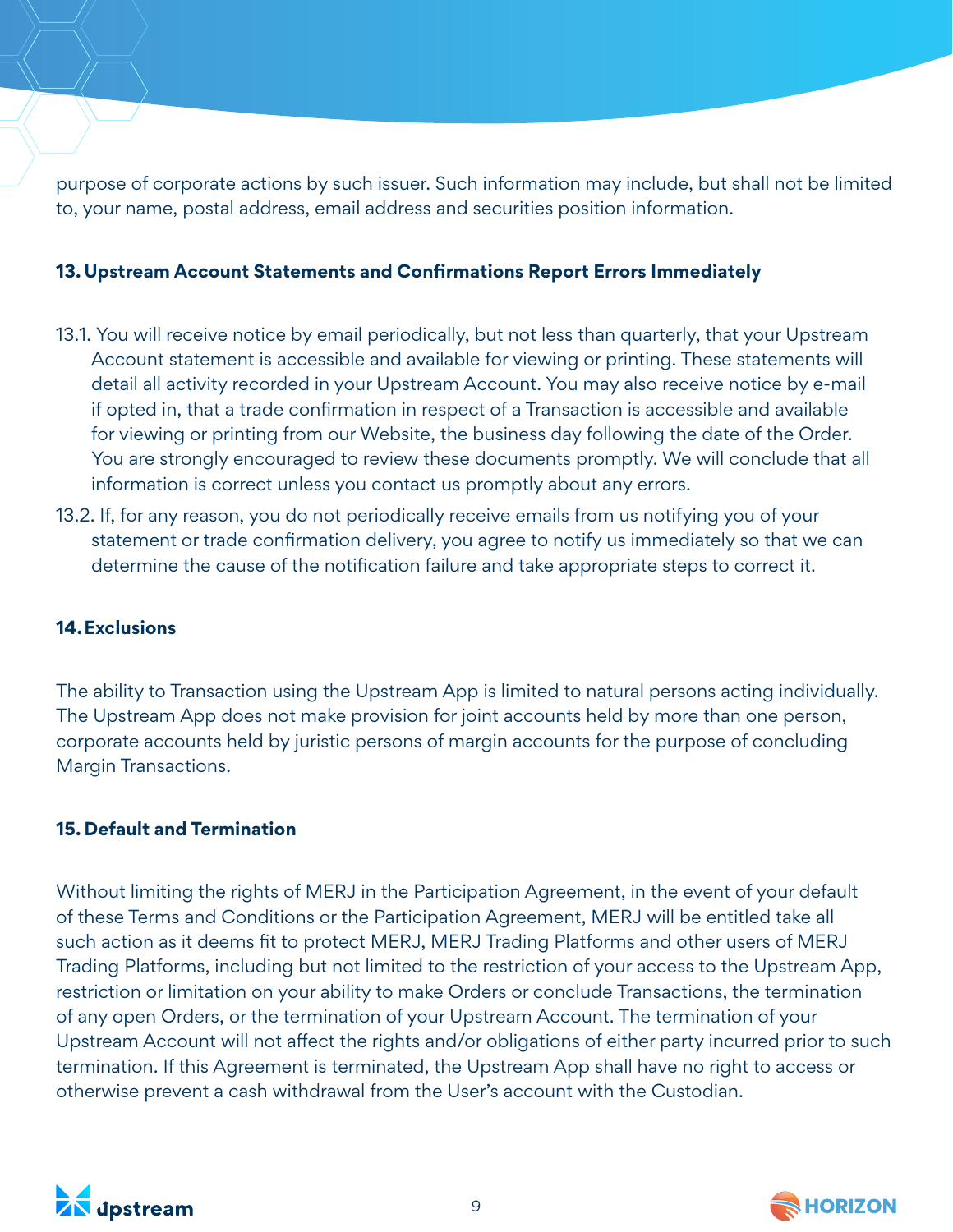#### **16.No Cession or Assignment**

You shall not be entitled to cede, assign, or transfer your rights or obligations in terms of these Terms and Conditions.

#### **17. Notices and Communication**

- 17.1. All notices, documents, and other information related to your Upstream Account and Transactions are delivered electronically. This may be done through the push-notification by means of the App, an online posting on the Website, an email or other electronic media to which you hereby consent. Your consent to electronic delivery extends to all information required to be provided by us, by the issuers of the Securities in which you invest, and by other Service Providers in respect of the Upstream App. This means you will receive email or other notices relating to your Upstream Account and Transactions, including statements and confirmations, prospectuses, annual reports, proxy statements, proxies, tender offers and mergers and corporate recapitalisations.
- 17.2. You agree that when we send these email notices to you that they constitute delivery to you of the information or documents referred to in the email even if you do not actually access the information or documents sent or published. You may not revoke this consent to electronic delivery.
- 17.3. You agree to keep a working email address and other current contact information and will update your information immediately if your email address or other contact information changes. If you do not maintain an e-mail address that is working and accessible to us, your Upstream Account will be terminated.
- 17.4. If your email address or other contact information changes at any time, you must update your information with us.

#### **18.Amendments**

We can amend these Terms and Conditions by notice to you in accordance with the MERJ Platform Agreement. Your conduct of any Transactions on the Upstream App after notice of such amendments will constitute your agreement to the amendments. If a provision of these Terms and Conditions is or becomes inconsistent with any Applicable Law, the provision in question will be amended to conform to the Applicable Law, and all other provisions will remain binding.



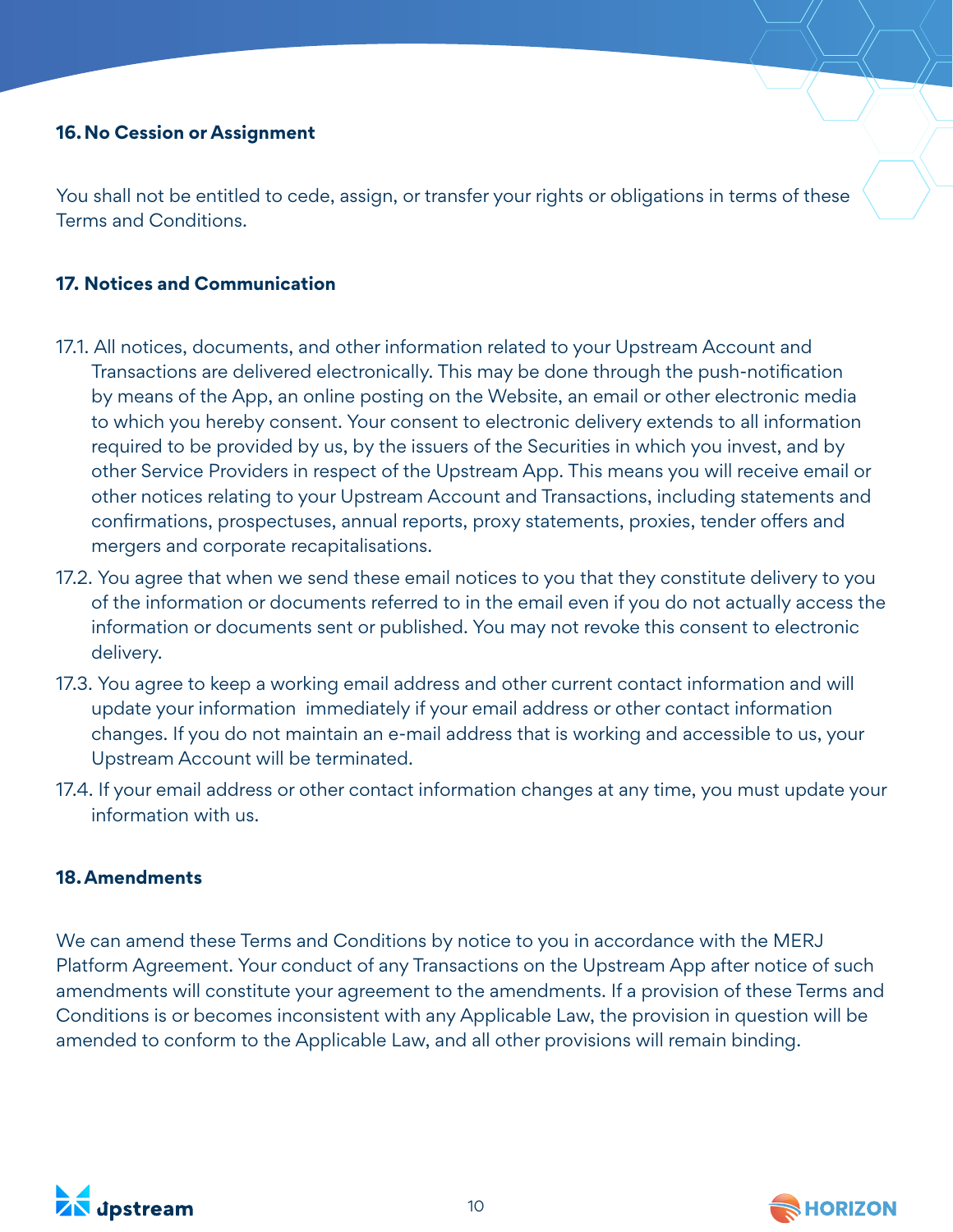# **Digital Trust Disclosure Statement for Upstream Members**

This Disclosure Statement ("Statement") is made by and between the individual Upstream Member accepting these terms ("Upstream Member") and Digital Trust, LLC("Custodian"). Custodian hereby agrees to accept and hold such monies, securities and property ("Property") as may from time to time be delivered by or for Upstream Member to Custodian, or added in the process of investing the Property, in a custody sub-account ("Custodial Sub-Account" or "Sub-Account") and to invest such Property, solely at the direction of the Upstream Member who maintains an account on the "Upstream App" (being the digital security trading platform application known as Upstream). Upstream Member acknowledges and agrees that the Sub-Account opened with Custodian is for cash deposits to execute trades on the Upstream App and Upstream Member acknowledges and agrees that it will be subject to the terms below.

### ARTICLE I GENERAL TERMS

- 1. During the term of this Statement, Custodian shall have custody and possession of the Property and shall be charged with the duty of safely keeping the same. Custodian may for convenience take and hold title to Property or any part thereof in its name as Custodian or in the name of its nominee. Upstream Member acknowledges that Custodian will hold in custody the indicia of ownership or confirmation or other evidence of purchase and not the asset itself. Where the asset is an investment vehicle for the investment in other assets, the Custodian shall have no control over or responsibility for the underlying assets. Custodian is acting solely as a passive custodian to hold Sub-Account cash assets, and in no other capacity. Custodian will have the right not to affect any transaction/investment in which it deems to be beyond the scope of its administrative capabilities or expertise.
- 2. Upstream Member authorizes MERJ Exchange Ltd. ("MERJ") to disclose the information necessary to open a Sub-Account, to Custodian including, but not limited to, Name, Address, Phone Number, Email Address, Social Security Number, Tax ID number, birthdate, Upstream account number, transaction data, and government ID. Upstream Member authorizes Custodian to accept any and all directions for the investment, sale, and reinvestment of the Property that are provided by the Upstream App consistent with the authority granted by the Upstream Member as furnished to the Custodian as though they were directions directly from Upstream Member. Custodian is not required to verify with the Upstream Member any of the directions from the Upstream App.
- 3. IMPORTANT USA PATRIOT ACT INFORMATION. To help the government fight the funding of terrorism and money laundering activities, federal law requires all U.S. financial institutions to obtain, verify, and record information that identifies each person who opens an account. What this means to Upstream Member: That you agree to allow MERJ via the Upstream App



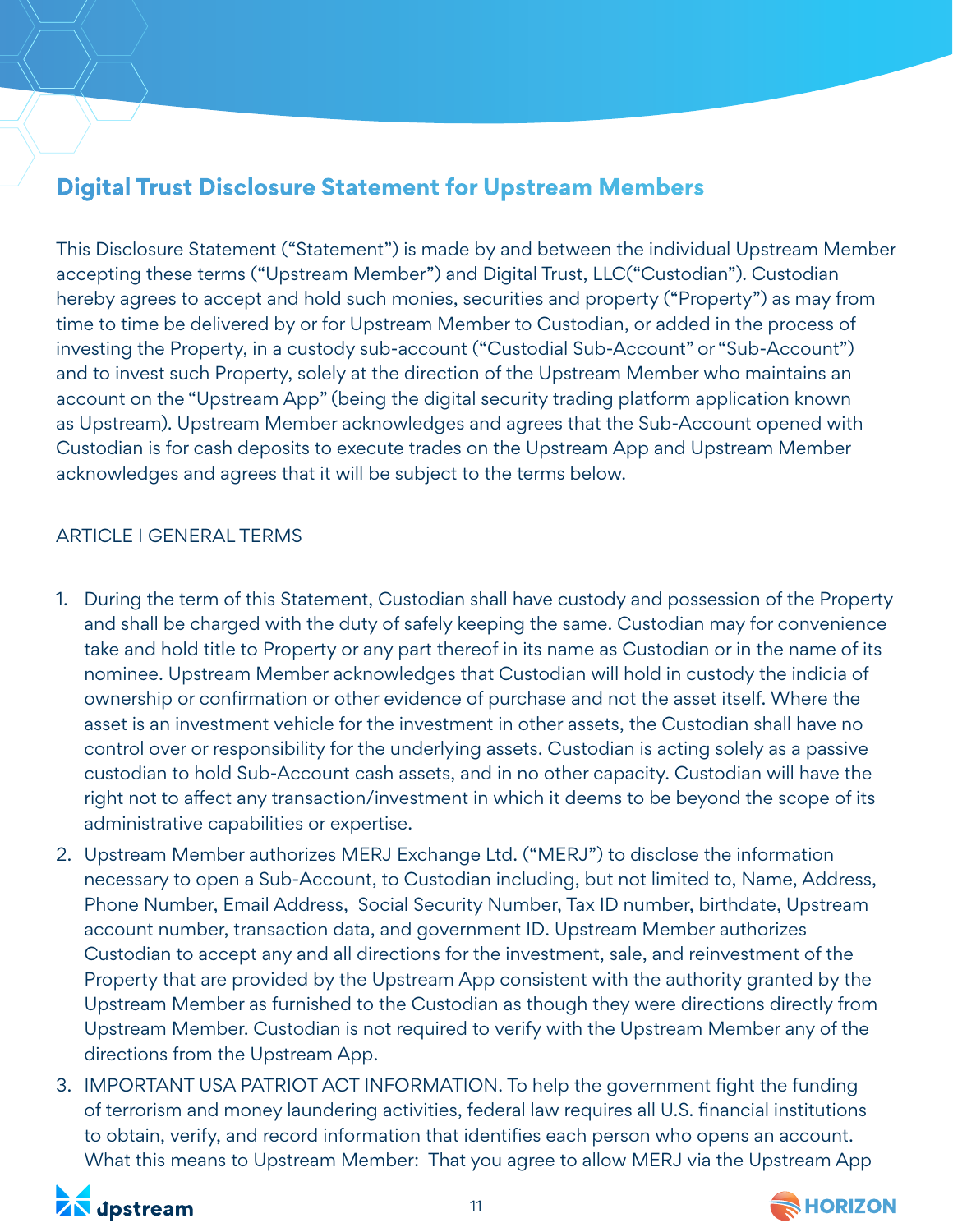to provide us with your name, residential address, date of birth, and your social security number and driver's license number (U.S. Citizens), or Taxpayer Identification Number (TIN), Passport, or foreign govt issued ID (non-U.S. Citizens) before we will accept and open your account. Upstream Member certifies that the identification number provided pursuant to this Statement is my correct identification number.

- 4. It is Upstream Member's responsibility to prepare and file all required tax returns including income and capital gains. Upon request through the Upstream App, Custodian will provide to Upstream Member a statement containing all information regarding the transactions executed under this Statement that may reasonably be required for the preparation of Upstream Member's income tax returns. Upstream Member is responsible for the payment of any and all accountant and attorney fees incurred in the preparation of Upstream Member's tax return or resulting from the operation of this Account.
- 5. Either the Upstream Member or the Custodian may terminate and close this account by providing notice ("Termination Notice") to the other party via the Upstream App or in writing directly to the Custodian. If the Account is terminated, Custodian shall deliver the Property as soon as practicable to Upstream Member or, at Upstream Member's written or electronic request, to another custodian or other third party. If the Custodial Sub-Account is closed and within 30 days of the date of the Termination Notice, the Custodian has not received delivery instructions, the Custodian may deliver Property in kind and/or liquidate Property and send the net proceeds to the Upstream Member at the last address the Upstream Member provided to the Custodian. Upstream Member acknowledges that Property may require a reasonable amount of time to be transferred. Upon delivery of all Property, the Custodian's responsibility under this Account will then cease.
- 6. This Account shall also terminate upon receipt by the Custodian of evidence of death of an individual Upstream Member or as otherwise required by law, subject to clause 7 below.
- 7. If this Account terminates due to the death of the Upstream Member, upon receiving satisfactory evidence of the death, Custodian shall freeze the Custodial Sub-Account and review documents, or information provided by the Estate via the Upstream App directing Custodian to transfer ownership of the Property or liquidate Property and provide instructions to wire funds to an Estate account.
- 8. In order to invest in securities, private equity and asset related transactions via the Upstream App, Upstream Member, agrees to read and understand the terms of each investment and/or other relevant materials outlining trading and investment rules and risks including the Upstream Terms and Conditions and MERJ Platform Participation Agreement (collectively "Membership Agreements"); and Upstream Member further agrees that it is the Upstream Member's choice to assume risk of making investments via the Upstream App. Upstream Member understands that any order or other transaction entered via the Upstream App is placed by Upstream Member on a best-efforts basis as prescribed and recognized by the Upstream App and that Custodian is not responsible for unexecuted orders due to the failure of any electronic communication system; the completion of a purchase or liquidation is dependent on the cooperation of the Upstream App. Upstream Member agrees to be fully responsible for the



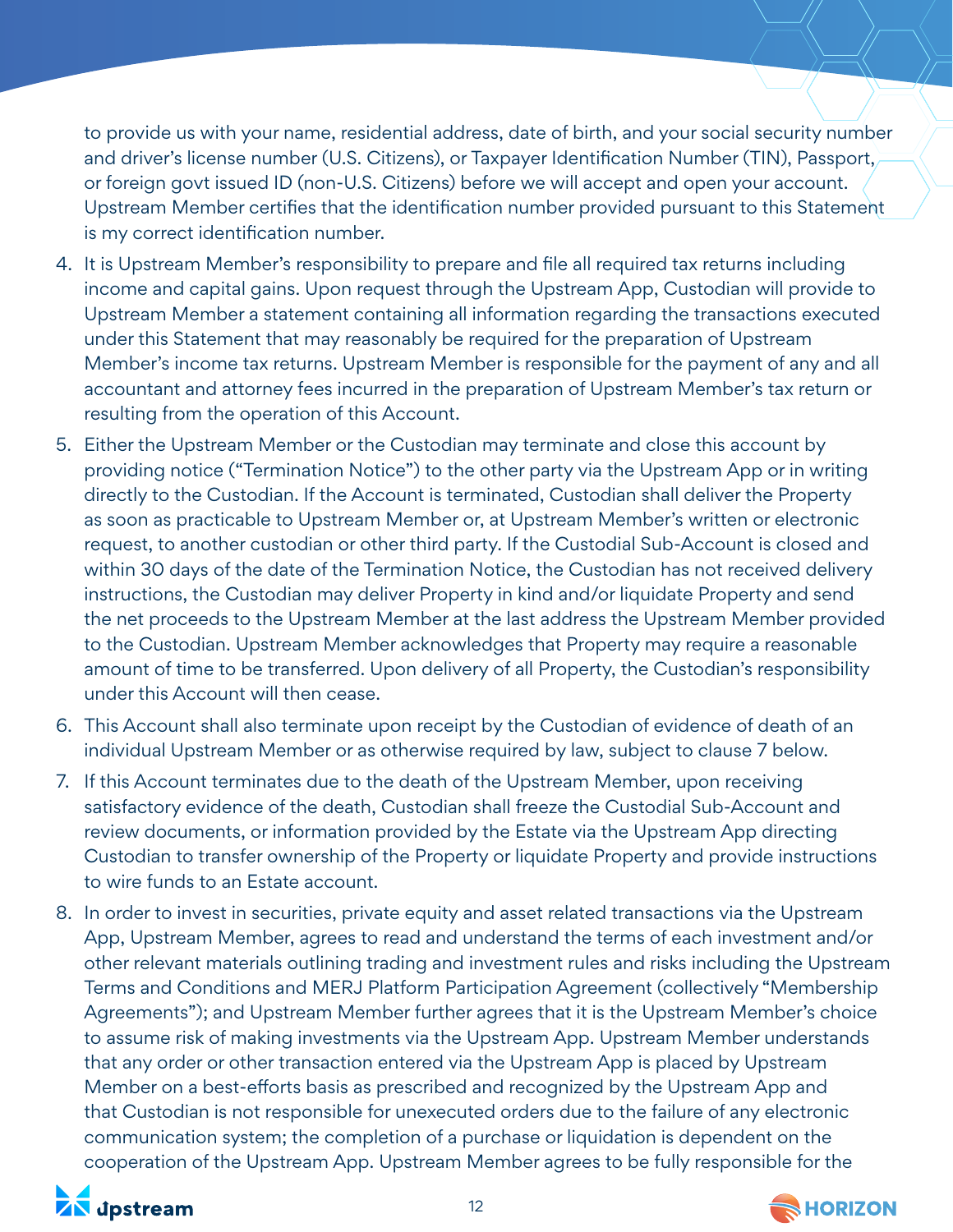information contained within the Membership Agreements and to hold the Custodian harmless for any deficiencies contained therein or Upstream Member's failure to read or understand such information. It is not the responsibility of Custodian to review the prudence, merits, viability or suitability of any investment made by Upstream Member or to determine whether the investment is acceptable under any applicable law.

### ARTICLE II - AMENDMENT

This Statement will be amended from time to time to comply with changes in the law and related regulations. Without prior notice to or consent of the Upstream Member, the Custodian may amend this Statement from time to time in order to comply with U.S. law and related regulations. Notice of such amendment shall be sent to the Upstream Member by electronic means within thirty (30) days after such amendment is to be effective. The Custodian may amend this Statement for any reason without the consent of the Upstream Member; provided notice of such amendments shall be sent to the Upstream Member thirty (30) days before the date such amendment is to be effective.

# ARTICLE III - GENERAL POWERS AND DUTIES OF THE CUSTODIAN AND LIMITS THEREON

- 1. The Custodian is hereby authorized and empowered:
	- a. To hold Property received from time to time from the Upstream Member, on behalf of the Upstream Member which shall, when aggregated with any interest earned thereon, be collectively referred to as the Custodial Sub-Account.
	- b. To collect any income generated from the Property and add such sums to the Custodial Sub-Account; to make payments, disbursements or distributions from the fund as directed by the Upstream Member or as provided under the provisions of this Statement; to purchase, sell, convey, assign, exchange, mortgage or pledge any property in the Custodial Sub-Account in such manner and upon such terms as instructed by the Upstream Member via the Upstream App and in conformity with the terms of this Statement.
	- c. Custodian shall collect, receive and hold in custody proceeds when Property matures, is sold or is redeemed. Custodian shall notify Upstream Member via the Upstream App, if any, of such transaction and shall hold the proceeds of such transaction until receipt of written instructions from Upstream Member via the Upstream App. Custodian will use its best efforts to collect Property at maturity and at dates of call for payment but assumes no responsibility for its failure to do so.
	- d. The entire net income derived from Property held hereunder, after payment of all charges and expenses, including Custodian's fees, may be paid to Upstream Member or otherwise,



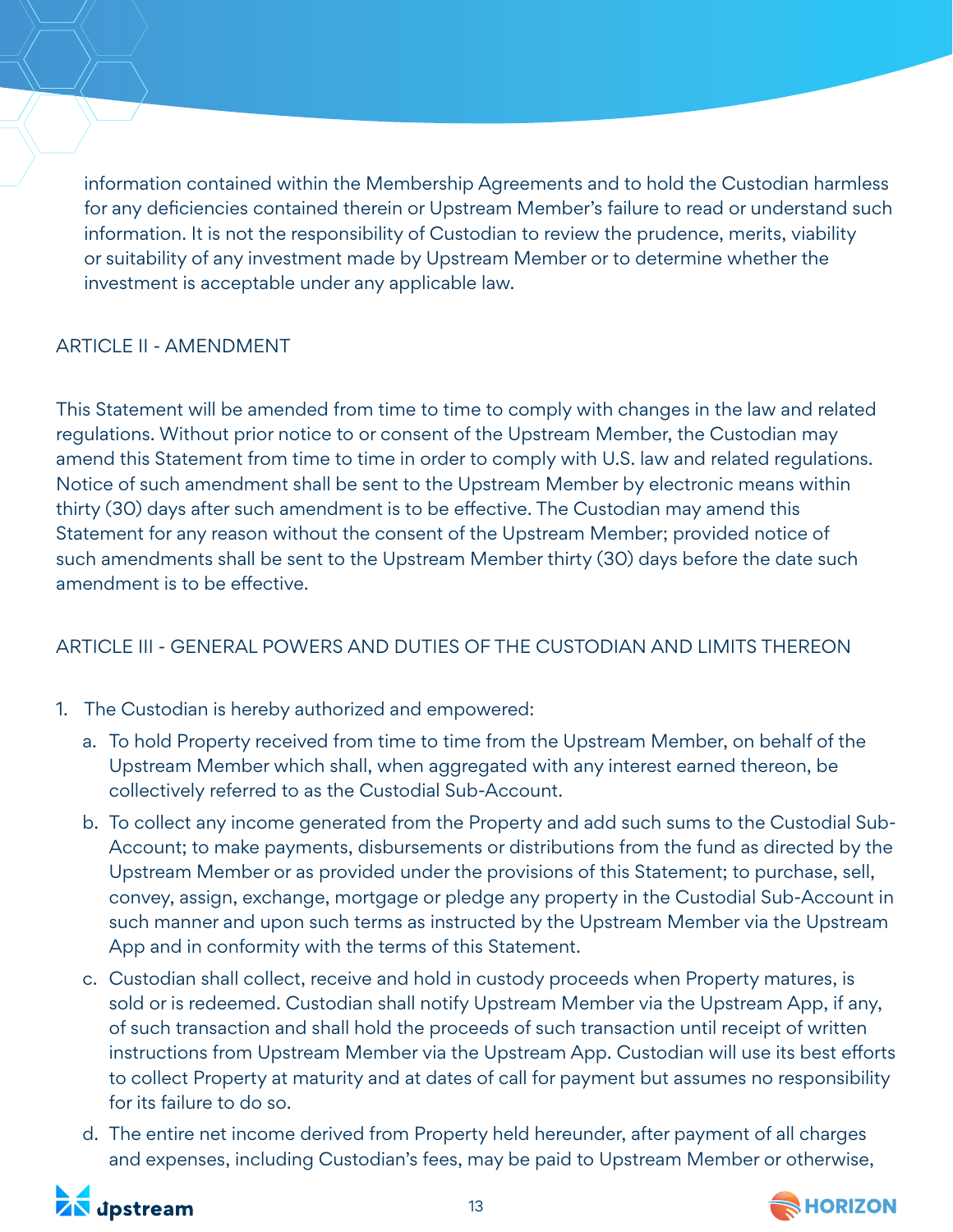as Upstream Member shall direct via the Upstream App.

- 2. The Custodian shall be responsible only for such funds or assets received by it hereunder. The Custodian shall act only with the direction and approval of the Upstream Member in the investment, management, disbursement and disposition of the custodial assets for the purposes and in accordance with the provisions of this Statement. The Upstream Member shall direct the Custodian as to investment and reinvestment of the Custodial Sub-Account. Custodian shall have no duty or obligation to inquire into or investigate the suitability or propriety of any direction of the Upstream Member. The terms of this Statement shall be binding upon the Custodian and Upstream Member.
- 3. The Custodian shall have no duty to review the assets held in Custodial Sub-Account in respect to their safety, risk, or timeliness, and shall render no opinion as to Property so held or as to the advisability of initial and subsequent purchases directed by the Upstream Member. The Custodian shall not be held liable or otherwise accountable for losses incurred by reason of investment selections in accordance with Upstream Member's directions.
- 4. The Custodian may respond to any subpoena without prior notice to the Upstream Member.
- 5. Agreeing to the custody of a specific asset does not constitute marketing, distributing or raising capital for that asset and the Custodian is not in any way endorsing the asset.
- 6. The Upstream Member acknowledges that the nominal owner of any investment held in the Custodial Sub-Account is Digital Trust as Custodian. Therefore, the Upstream Member agrees not to receive or withdraw any funds or any Property held in the Custodial Sub-Account other than through the Custodian via the Upstream App and Custodian is authorized to take any action necessary to ensure that any investment directed to be purchased by the Upstream Member via the Upstream App is correctly documented as being purchased in and owned by the Custodial Sub-Account.
- 7. All requests for withdrawals shall be via the Upstream App, on a written or electronic form provided by, or acceptable to the Custodian. The Upstream Member's tax identification number must be provided to the Custodian before the Custodian is obligated to make a distribution.
- 8. Upstream Member agrees that the Custodian has no duty to report any information on any asset held in the Custodial Sub-Account which the Custodian may have learned in connection with another account or customer or from any source other than in the operation of the Upstream Member's Custodial Sub-Account.

# ARTICLE IV - INVESTMENT OF THE ACCOUNT - NO CUSTODIAN RESPONSIBILITY

1. Subject to Article V of this Statement, the Upstream Member has the sole authority and discretion, fully and completely, to select and to direct the investment of all assets in the Custodial Sub-Account. The Upstream Member accepts full and sole responsibility for the success or failure of any selection made. It is the Upstream Member's responsibility to understand the nature of the investments, the principals and risks involved with the investments



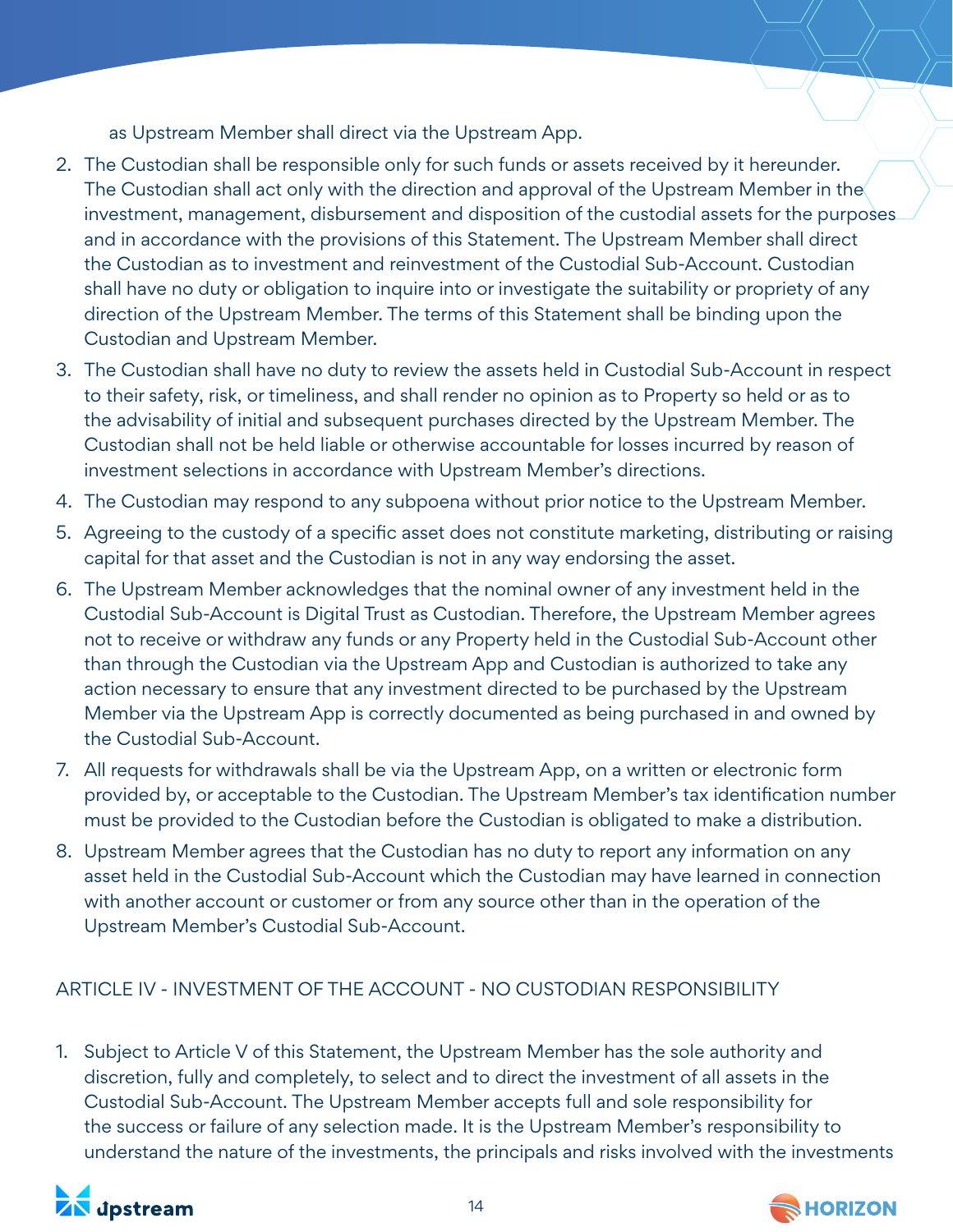the Upstream Member has chosen. The Custodian has no responsibilities for the selection, continuation or sale of any assets. The Custodian is under no duty to disclose any risks associated with any investment.

- 2. The Custodian shall not be responsible for the investment of assets or their performance after the Upstream Member's death as the Custodian shall not assume any duties or responsibilities after the Upstream Member's death in addition to the duties and responsibilities specifically provided for and assigned to the Custodian in this Statement.
- 3. The Custodian shall not be responsible to investigate any investment, or any principals involved with any investment.
- 4. In connection with certain investments, Upstream Member may execute certain ancillary documents. If Upstream Member has agreed to provide services or has appointed an agent to provide services pursuant to such ancillary documents, the Custodian shall not have any responsibility for the performance or nonperformance of those services. Upstream Member agrees to indemnify and hold harmless Custodian from and against losses or any liability caused by Upstream Member's third-party service providers.

# ARTICLE V - UNINVESTED CASH FUNDS.

- 1. Funds deposited with Custodian, or received funds in settlement of trades, that are not subject to a current Direction of Investment (or are awaiting your direction), are collectively referred to as ("Uninvested Cash Funds"). All cash deposits are initially placed in one or more demand deposit accounts (savings or checking), including but not limited to Certificates of Deposit (CDs), investment grade bonds, "A" rated or higher life insurance companies (fixed annuities) and/or Treasury Notes, other loans, maintained by us, and your account is credited with all Uninvested Cash Funds the same business day they are received. You agree that Custodian may invest Uninvested Cash Funds from your Custodial Sub-Account in account(s) of Custodian's choosing using a formula designed to maintain liquidity of the Uninvested Cash Funds.
- 2. Specifically, Upstream Members authorize and directs Custodian to sweep Uninvested Cash Funds automatically into Custodian's designated account(s) until such time as further direction is received from Upstream Member. If FDIC insurance applies to the investments purchased with Uninvested Cash Funds, the insurance will be subject to all applicable laws and regulations, including those laws and regulations related to FDIC insurance limitations. Custodian may adjust the formula for investment between the accounts or replace one or both of the accounts from time to time, but only after providing you with notice of the change. You will be deemed to have consented to this change and the continued investment of any Uninvested Cash Funds in the updated account, within 30 days from the date Custodian sends the investment change notice, unless you notify us in writing that you do not consent. Custodian's depository



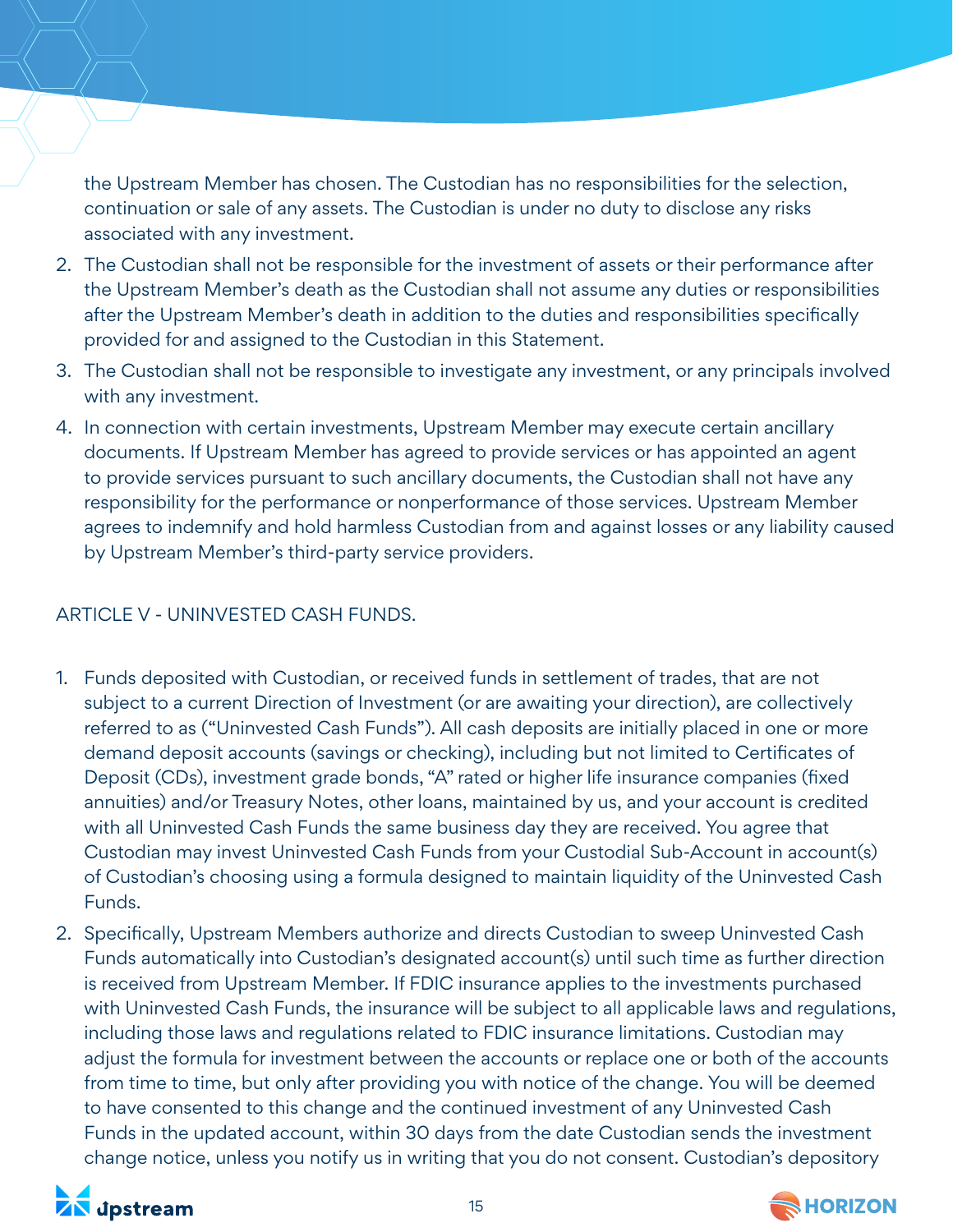institution partners' FDIC insurance may cover each fully disclosed Sub-Account for each Upstream Membership as deposited by the Upstream Member from time to time, as agreed upon with Custodian's depository institution partner. The standard insured amount at the time of Execution is \$250,000.00 per the United States Federal Deposit Insurance Act, Section 11. If investments are not FDIC insured, they will be one hundred percent collateralized. Custodian is not liable for uninvested, idle funds that cannot be FDIC insured.

- 3. You understand and agree that Custodian is entitled to retain as part of its compensation for the services Custodian provides under this Statement the excess of any interest or other income earned or otherwise generated from the Uninvested Cash Funds deposited in such accounts. Custodian is not required to credit a percentage of these earnings back to your account but may choose to do so at Custodian's discretion. The amount credited back to your account will be at Custodian's discretion.
- 4. If Custodian receives moneys after hours or that otherwise cannot be immediately swept into an approved interest-bearing investment, such amounts may remain uninvested in our bank account overnight. In that case, Custodian may also earn float on such amounts. In addition, if Custodian issues a check on your behalf in connection with (1) distributions requested by you or (2) fees paid to third party service providers to your account, Custodian debits your account the amount of the check and deposit the funds into a special disbursement account held by us. In that case, we will earn float on the amount of the check from the date it is issued until the date the check is presented and paid.
- 5. Because the amounts held in Custodian's bank account overnight or disbursement account are invested on an omnibus basis and not segregated from other deposit funds, attributing an exact earnings or interest factor applicable to your specific Custodial Sub-Account is not possible. What Custodian earns on the float depends on numerous factors such as current interest rates, credit risk, the duration of a particular investment, and our current crediting rate. However, Custodian anticipates that our earnings on the float will be at a rate similar to that of short‐term U.S. Treasury Notes, although the rate may differ from time to time.

# ARTICLE VI - OTHER ADMINISTRATIVE POWERS AND DUTIES OF THE CUSTODIAN

- 1. The Custodian may make any payment or distribution required or authorized hereunder by ACH or by wire or other electronic transfer to the payee by means of the Upstream App. The Custodian shall not be liable for any payment made in good faith without actual knowledge of any changed condition or status of any person receiving benefits hereunder. The Account Owner shall be responsible for all wire fees published on the fee schedule.
- 2. The Custodian may consult with and employ other agents or legal counsel, who may, but need not be counsel for the Custodian individually, and the Custodian shall be fully protected from liability in actions taken or omitted, in good faith, upon the advice of such counsel.
- 3. The Custodian may perform any and all other acts which, in its judgment may be necessary or appropriate for the proper administration of the custodial assets. In the performance of its



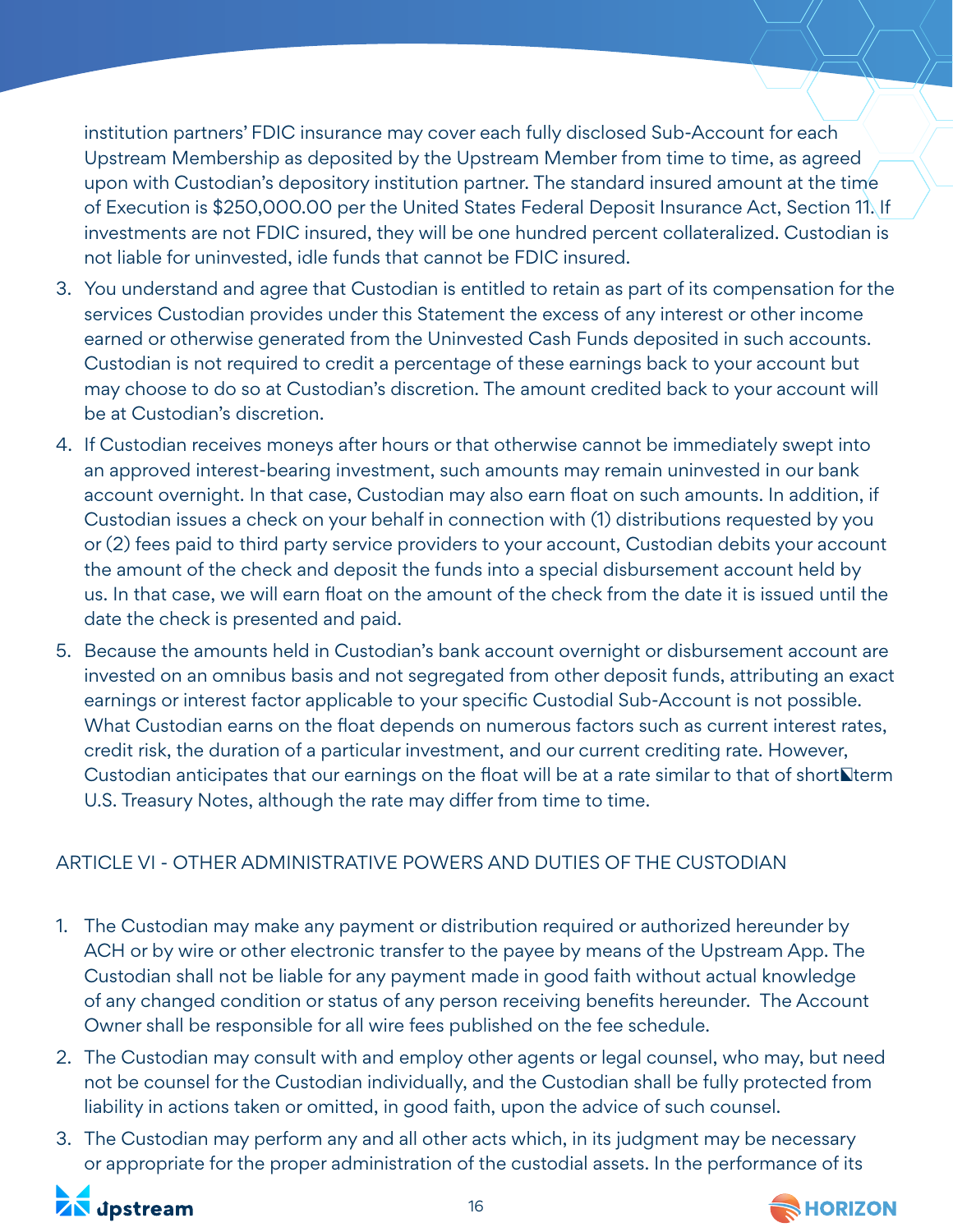duties and responsibilities under this Statement the Custodian may employ such agents and vendors as it feels appropriate without notice to the Upstream Member.

4. After the death of the Upstream Member, the Custodian reserves the right to request such documentation and certification as it deems appropriate within its discretion to verify and establish the identity of the estate, if the assets are to be distributed to the Upstream Member's estate. Prior to a distribution of assets to the estate of the Upstream Member, Custodian reserves the right to request from the estate of the Upstream Member, indemnification and discharge from any liability.

# ARTICLE VII - DISTRIBUTIONS

Distributions from the Custodial Sub-Account shall be made only upon the request of the Upstream Member provided however, that the Custodian is empowered to make a distribution absent such instruction if directed to do so pursuant to a court order, or an IRS levy or other valid and enforceable levy, and the Custodian shall in such event incur no liability for acting in accordance with such court order or levy.

# ARTICLE VIII - RECORDS, REPORTS, AND VALUATION OF CUSTODIAL SUB-ACCOUNTS

- 1. Upon request via the Upstream App, the Custodian shall furnish or cause to be furnished to the Upstream Member a statement concerning the status of the Custodial Sub-Account. The Upstream Member can retrieve the statements through the internet. The records of the Custodial Sub-Account shall be opened to inspection by the Upstream Member during the Custodian's regular business hours.
- 2. The Custodian agrees to submit reports to the Internal Revenue Service and the Upstream Member at such time and in such manner and containing such information as is prescribed by the Internal Revenue Service.
- 3. Upstream Member shall have forty-five (45) days to file any written objections or exceptions with Custodian after either (a) the date of mailing of a paper Custodial Sub-Account statement or (b) the posting of a Custodial Sub-Account statement online via the Upstream App. The failure to file any objections or exceptions within said forty-five (45) day period shall signify Upstream Member's approval of the statement and preclude Upstream Member from making future objections or exceptions regarding the statement. Such approval by Upstream Member shall be full acquittal and discharge of Custodian regarding the transactions and information on such statement.
- 4. Upon request via the Upstream App, the Upstream Member shall receive a statement of the fair market value ("FMV") of the Account. Such statements shall be in lieu of any trade advice or



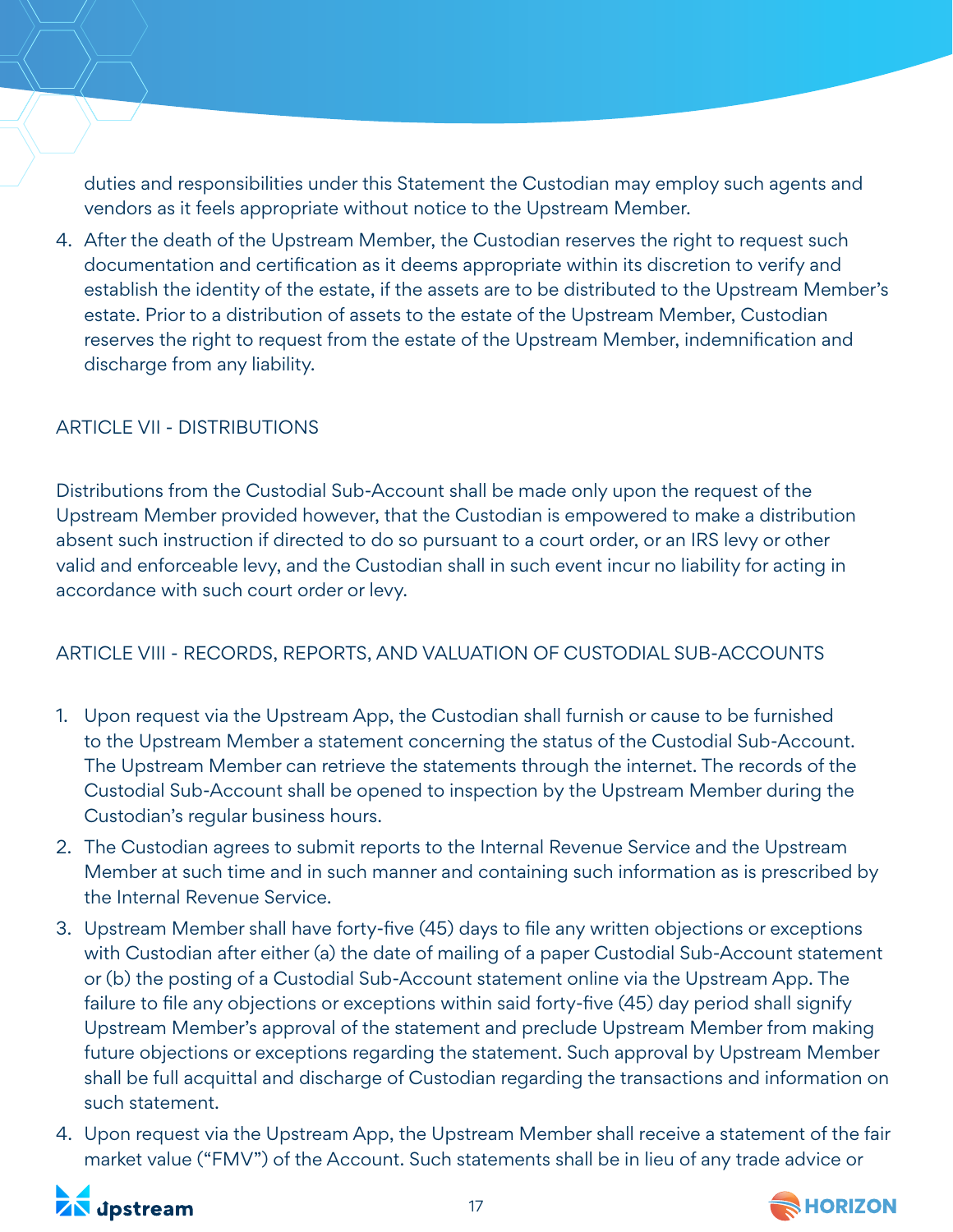transaction confirmations. The Custodian does not furnish trade advice or confirmations. The Upstream Member shall indemnify and hold the Custodian harmless for any loss, damage, tax or other consequences to the Upstream Member or the Account arising from or relating to the valuation of Property including the Custodian's accepting, reporting and acting upon any FMV supplied by the Upstream Member, or Valuation Agent, or for using the Last Value as provided via the Upstream App.

# ARTICLE IX - HOLD HARMLESS AND INDEMNIFICATION, ARBITRATION

- 1. The Custodian shall not be responsible in any way for determining the selection, retention or disposition of the investments of the Custodial Sub-Account; the amount, character, timing, purpose, propriety of any withdrawal; or any other action or non-action taken by the Upstream Member. The Upstream Member shall at all times fully indemnify and hold harmless the Custodian, its affiliates, successors and assigns, from any liability arising from transactions executed by Custodian in following directions from Upstream Member through the Upstream App, and from any and all other liability, damages, costs including legal costs, taxes and penalties on the Custodial Account, losses and expenses (collectively, "Damages") whatsoever which may arise in connection with the Account, except Damages arising directly from the gross negligence or willful misconduct of the Custodian. The Custodian shall not be responsible for any taxes, penalties, judgments and expenses incurred by the Upstream Member.
- 2. The Custodian shall be under no duty to take any action other than as herein specified with respect to the Custodial Account unless the Upstream Member shall furnish the Custodian with instructions in proper form. The instructions must be actually received by the Custodian. The Custodian shall not be obliged to determine the accuracy or propriety of any such directions and shall be fully protected in acting in accordance therewith. If the instructions, in the opinion of the Custodian, are unclear, or are not given in accordance with this Statement, the Custodian shall not be liable for any loss during the period preceding the Custodian's receipt of written clarification of the instructions. Upstream Member agrees to defend and indemnify Custodian and to hold Custodian harmless from and against all damages arising from taking any direction, orally or in writing, by original document, electronic copy or fax, from Upstream Member through the Upstream App. Custodian shall not be required to expend or risk any of its own funds or otherwise incur any financial or other liability in the performance of any of its duties hereunder. Claims expenses from any cause or causes, including attorney's fees and costs and expert witness fees and costs, so that the total aggregate liability of the Custodian and Custodian's officers, directors, partners, employees, shareholders, owners and subconsultants shall not exceed the Custodian's total fees for services rendered under this Account.
- 3. In the event a claim or dispute of any kind or nature arises between the Upstream Member and Custodian, including the scope of this arbitration clause, it shall be resolved by arbitration conducted in Las Vegas, Nevada as follows: a) either party may submit the matter to arbitration by serving a complaint on the other party that sets forth the nature of the claim. Service may be made by certified mail to designee. The parties shall mutually select an arbitrator who shall



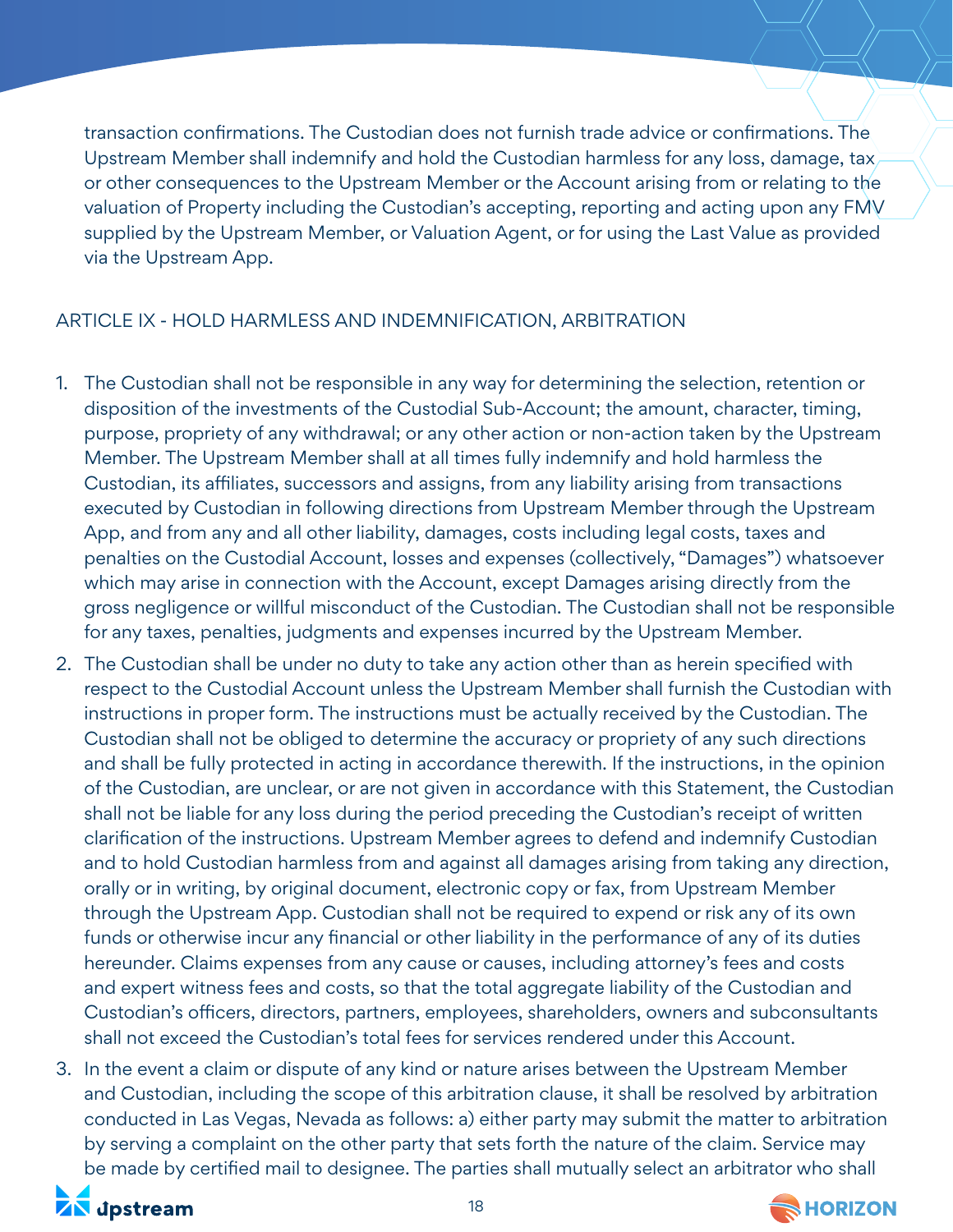be a retired judge or an attorney licensed to practice law in the state of Nevada, and shall have not less than ten years of experience in servicing as arbitrator or judge in disputes or litigation concerning the subject matter of the dispute; b) the arbitrator shall conduct an evidentiary hearing and issue a final award within 180 days or his or her appointment. The arbitrator shall be bound to follow and apply the substantive law of the State of Nevada, and the procedural and evidentiary rules of the State of Nevada in effect at the time of any arbitration proceeding hereunder; c) the arbitrator shall award reasonable attorney's fees and costs of arbitration to the prevailing party; d) if the parties cannot agree upon the appointment of an arbitrator, either party may file a petition in the Eighth Judicial District Court, Clark County, to appoint an arbitrator.

4. Notwithstanding the above, the Custodian shall have the right to bring suit against Upstream Member or the Custodial Sub-Account in a court of competent jurisdiction for the recovery of any sums owed to Custodian under this Account, including, but not limited to fees, costs, expenses and sums paid by Custodian in error to or for the benefit of the Custodial Account. In such event all court costs, legal expenses, reasonable compensation of time expended by the Custodian in the performance of its duties, and other appropriate and pertinent expenses and costs shall be collected by the Custodian from the Custodial Sub-Account or the Upstream Member.

# ARTICLE X - ADMINISTRATIVE EXPENSE AND CUSTODIAN FEES

All reasonable costs, charges, expenses, and taxes incurred by the Custodian in the administration of the Custodial Sub-Account (including legal fees and compensation of other agents) payable to the Custodian will be charged to and paid from the Custodial Commission Account, which shall be held by the Custodian for MERJ and to which all fees payable by the Upstream Member to MERJ in respect of the Property shall be credited. In the event that any fees remain unpaid, Custodian shall have the right to seek a judicial settlement in which Upstream Member would also be liable for all related costs of the suit including reasonable attorney's fees. The Custodian reserves the right to discount any of its fees within its discretion to certain Upstream Members without notice thereof to the Upstream Member.

### ARTICLE XI - NOTICES

1. Any and all notices or other communications directed to be given to the Custodian hereunder shall not be deemed delivered until actually received by the Custodian, in writing, at its place of business or by means of the Upstream App. The Custodian shall not be required to determine the validity of any receipt, affidavit, notice or other paper or agreement required to be delivered to it under this Account, but it shall be sufficient that such a document is delivered to it by



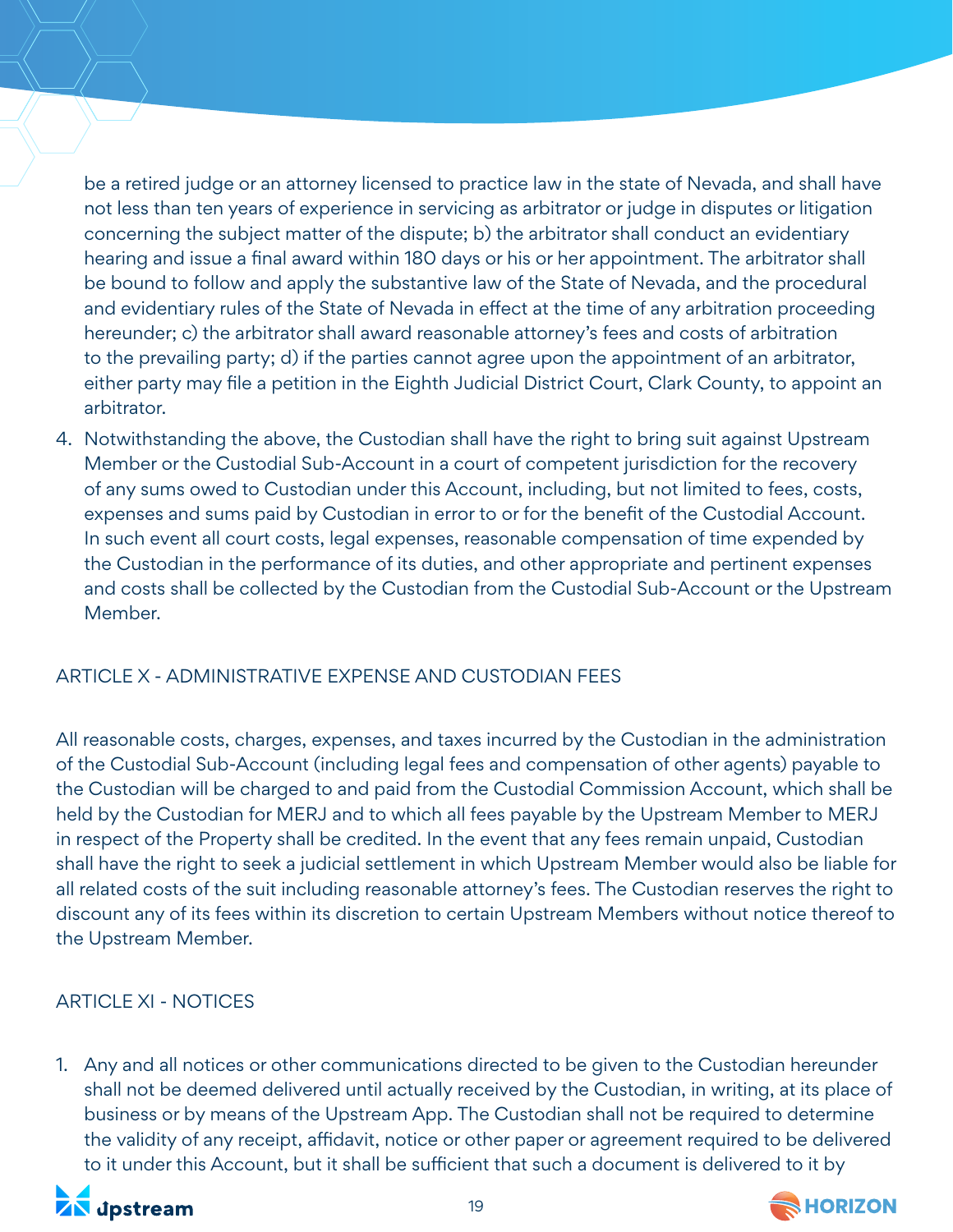one of the parties as herein required and that the same shall be in apparently correct form and signed or otherwise executed by the party required to sign or execute the same, and the Custodian shall be relieved of any liability or responsibilities for the sufficiency thereof as long as it purports on its face to be such form and executed by such person as is required by this Statement.

2. Any notice provided by the Custodian to the Upstream Member for any circumstance shall be sent to the last known address of the Upstream Member by regular mail or, where the Upstream Member has provided the Custodian an e-mail address, to the most recent e-mail address of record for the Upstream Member, and for purposes of this Statement shall be considered delivered as of the date of the mailing or e- mailing. The Upstream Member shall be responsible to notify the Custodian via Upstream App of a change of address or e-mail address.

# ARTICLE XII - APPLICABLE LAW

All questions arising with respect to the provisions of this Statement shall be determined by application of the laws of the State of Nevada. If any part of this Statement is held to be illegal or invalid, the remaining parts shall not be affected. Neither the Upstream Member's nor the Custodian's failure to enforce at any time or for any period of time any of the provisions of the Statement shall be construed as a waiver of such provisions Custodian's right thereafter to enforce each and every such provision.

### ARTICLE XIII - UPSTREAM MEMBER'S REPRESENTATIONS

a. Upstream Member represents and warrants that any information given or that will be given with respect to this Custodial Sub-Account is complete and accurate. Further, Upstream Member agrees that any directions Upstream Member gives the Custodian, or any actions Upstream Member takes will be proper under this Statement and that the Custodian is entitled to rely upon any such information or directions. The Custodian shall not be responsible for losses of any kind that may result from such directions to the Custodian or Upstream Member's actions. Upstream Member agrees to reimburse the Custodian for any losses the Custodian may incur as a result of such directions, actions or failures to act.

ARTICLE XIV - NOTICES, DELIVERY, ELECTRONIC SIGNATURE AND CHANGE OF ADDRESS

# **CONSENT FOR ELECTRONIC DISCLOSURES UNDER THE ELECTRONIC SIGNATURES IN GLOBAL AND NATIONAL COMMERCE ACT**



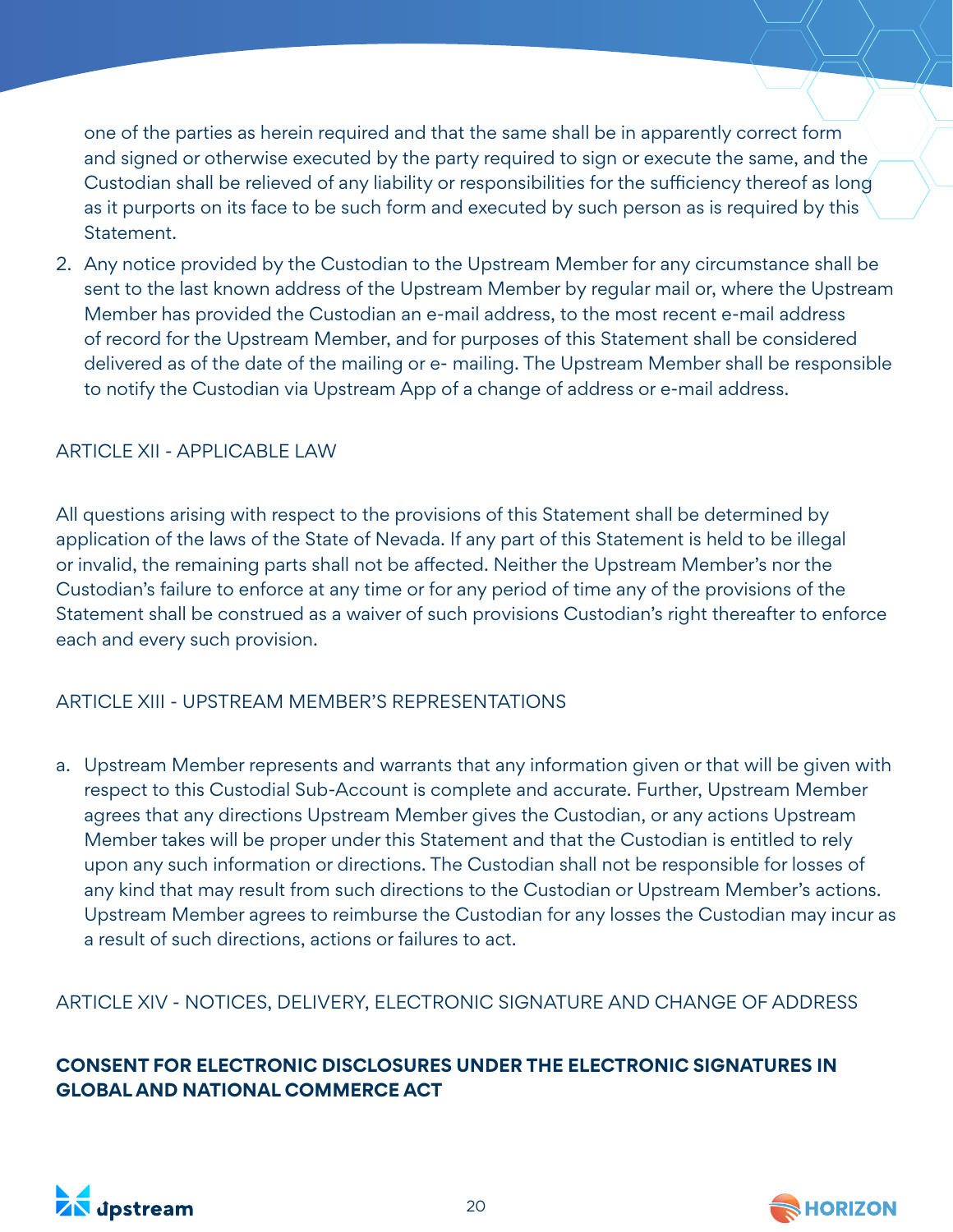The Upstream Terms and Conditions, the MERJ Platform Participation Agreement and this Disclosure Statement provisions together as one which have been presented to you prior to executing the Application. By completing the Application online, you agree to be bound by all terms and conditions contained in the Application, Upstream Terms and Conditions, MERJ Participation Agreement and this Disclosure Statement.

#### **Consent to Electronic Delivery of Statements and Other Communications**

By consenting to the terms and conditions of this Disclosure Statement, you agree to receive the following communications electronically: periodic statements, disclosures, notices (including Amendment changes), agreements, changes to terms and conditions, records, documents, tax statements, Privacy Notice, and all other information Custodian provides to you. Custodian may deliver these communications to you through your online access, by email or by using other electronic methods allowed pursuant to applicable laws and regulations. However, Custodian reserves the right to deliver any communication to you as a paper copy, rather than electronically. Your consent remains in effect until you give us notice that you are withdrawing it and covers all communications, including those related to any product or service offered either now or in the future.

#### **Withdrawal of Consent**

You may contact us in any of the ways described below to withdraw your consent to receive any future communication electronically. Please refer to the published Digital Trust Fee Schedule for any fee that may apply for paper copies. If you wish to receive electronic communications after you have withdrawn your consent, please contact Custodian at the phone number or address below.

#### **IMPORTANT**

It is your responsibility to provide and maintain a current email and residential address with us. Custodian may treat an invalid email address or the subsequent malfunction of a previously valid email address as a withdrawal of your consent to receive electronic communication. Custodian will not impose a fee to process the withdrawal of your consent; however, fees may apply to paper copies mailed. Withdrawal of your consent to receive electronic communications will be effective only after Custodian has a reasonable period of time to process your withdrawal. All communications in either electronic or paper format from us to you will be considered "in writing."



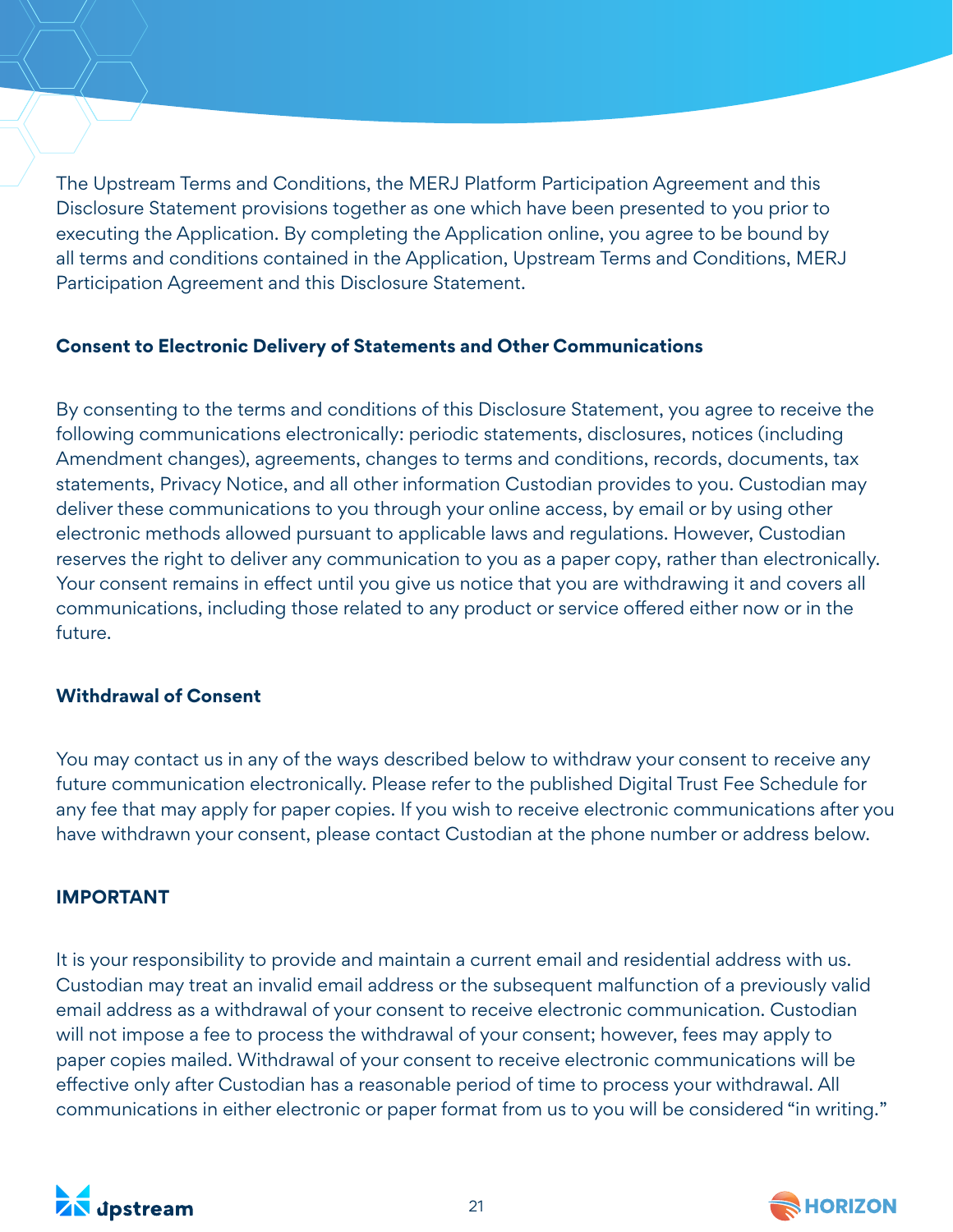#### **Paper Delivery of Disclosures and Notices**

You have the right to receive a paper copy of any communication sent electronically. To receive a paper copy, you may request it in writing by sending your request to: Digital Trust, LLC, 7336 W. Post Road, Suite 111, Las Vegas NV 89113 or calling us at 800-777-9878. You may have to pay a fee for the paper copy unless charging a fee is prohibited by law.

#### **How to Update Your Records**

It is your responsibility to provide us with true, accurate and complete email address, contact, and other information related to your account. You must promptly notify us of any changes in this information. You can update your information via the Upstream App, by calling us, or by writing us at the address above.

#### **Equipment and Software Requirements**

In order to view and retain electronic communications that Custodian makes available to you, you must have:

- A PC or other device with an Internet browser that has "cookies" enabled and supports 128 bit encryption
- An Internet connection
- An email address
- A PDF viewer (such as Adobe Reader)
- A printer or computer with sufficient electronic storage space

All communications shall be delivered to the last address Custodian has on file for you. These notices will be sent through electronic delivery (email) and will be considered delivered the same day as sent. If you have opted out of electronic delivery, communications sent to you through the United States Postal Service are considered delivered 5 business days after the postmark date. It is your responsibility to notify the Custodian of any email address change or residential address change. Custodian will not be held liable for any losses or damages if you have not provided Custodian with the most current address information. The electronically signed copy of this document should be considered equivalent to a printed hard copy form. It is considered a true and complete record of the document, admissible in arbitration and/or administrative hearings or proceedings. Your electronic signature on the Application and other electronic forms are considered valid and the same as if the paper form or Application were signed.



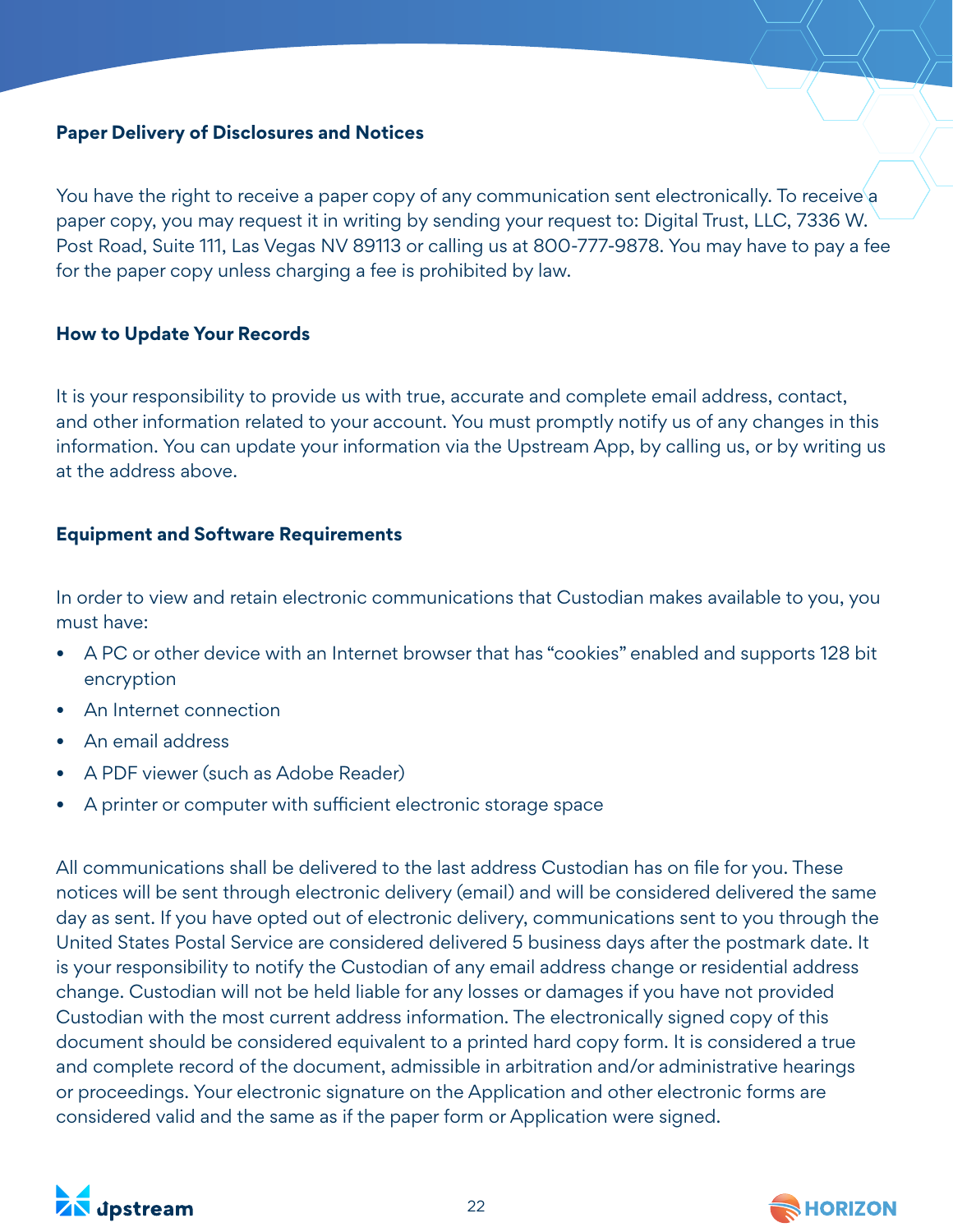# ARTICLE XV - THIRD PARTY ACTIONS

The Custodian shall not be liable to the Upstream Member for (i) any statements, representations, actions or inactions of the Upstream App, MERJ, Horizon Fintex, or its affiliates, or principal of any investment purchased for the Custodial Sub-Account and (ii) the use of account information provided to the Upstream App or other third party as authorized or directed by the Upstream Member.



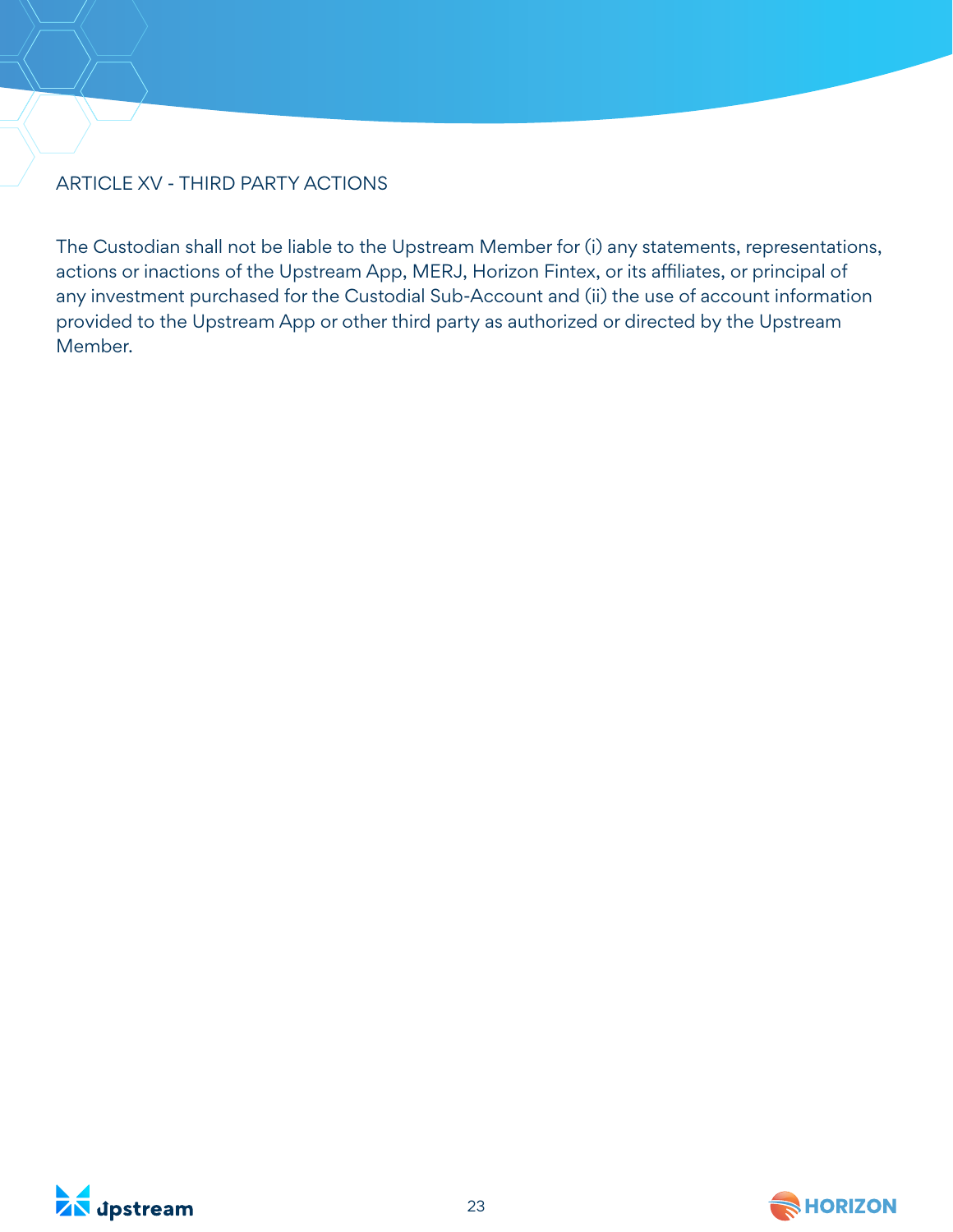# **UPSTREAM NFT MARKETPLACE TERMS AND CONDITIONS**

# **1. Definitions**

- 1.1. Unless the contrary is indicated by the context, all terms defined in the Participation Agreement shall have the same meaning herein.
- 1.2. The following words shall have the following definitions
	- 1.2.1. "**Custodian**" means FinTruth LLC dba Digital Group t/a Digital Trust;
	- 1.2.2. "**Eligible NFT**" or "**NFT**" means non-fungible token that meets the following criteria and any additional criteria that may be laid down by a directive in the Clearing Agency or Securities Facility rules –
		- 1.2.2.1. is delivered by electronic means and in respect of which all requisite approvals being provided where necessary;
		- 1.2.2.2. is held on a non-fungible basis;
		- 1.2.2.3. is auctioned inside the NFT Marketplace, as determined by MERJ;
		- 1.2.2.4. is subject to being distinguished by a number or token-identifier;
		- 1.2.2.5. is not subject to any restrictions on foreign ownership, unless otherwise agreed to by MERJ and
		- 1.2.2.6. is not subject to any restrictions on transferability, unless otherwise agreed to by MERJ;
	- 1.2.3. "**MERJ**", "**we**", "**us**" and "**our**" means MERJ Exchange Ltd, as described in more detail in the Participation Agreement;
	- 1.2.4. "**NFT Auction**" means an auction of an Eligible NFT by means of the Upstream App as defined in clause 7.5
	- 1.2.5. "**NFT Bid**" means a bid placed in an NFT Auction to purchase the Eligible NFT that is the subject of that NFT Auction;
	- 1.2.6. "**NFT Creation Fee**" means the amount payable to create an Eligible NFT in an NFT Auction as published on the Upstream Website at the time of creation;
	- 1.2.7. "**NFT Marketplace**" means the auction marketplace on the Upstream App in which NFT Transactions are concluded;
	- 1.2.8. "**NFT Media**" means any the digital media which may include text, graphics, photos, audio, video or other digital material which is the subject matter of an NFT;
	- 1.2.9. "**NFT Sales Fee**" means the commission payable by the seller of an NFT upon the successful conclusion of an NFT Auction as published on the Upstream Website at the time of sale;



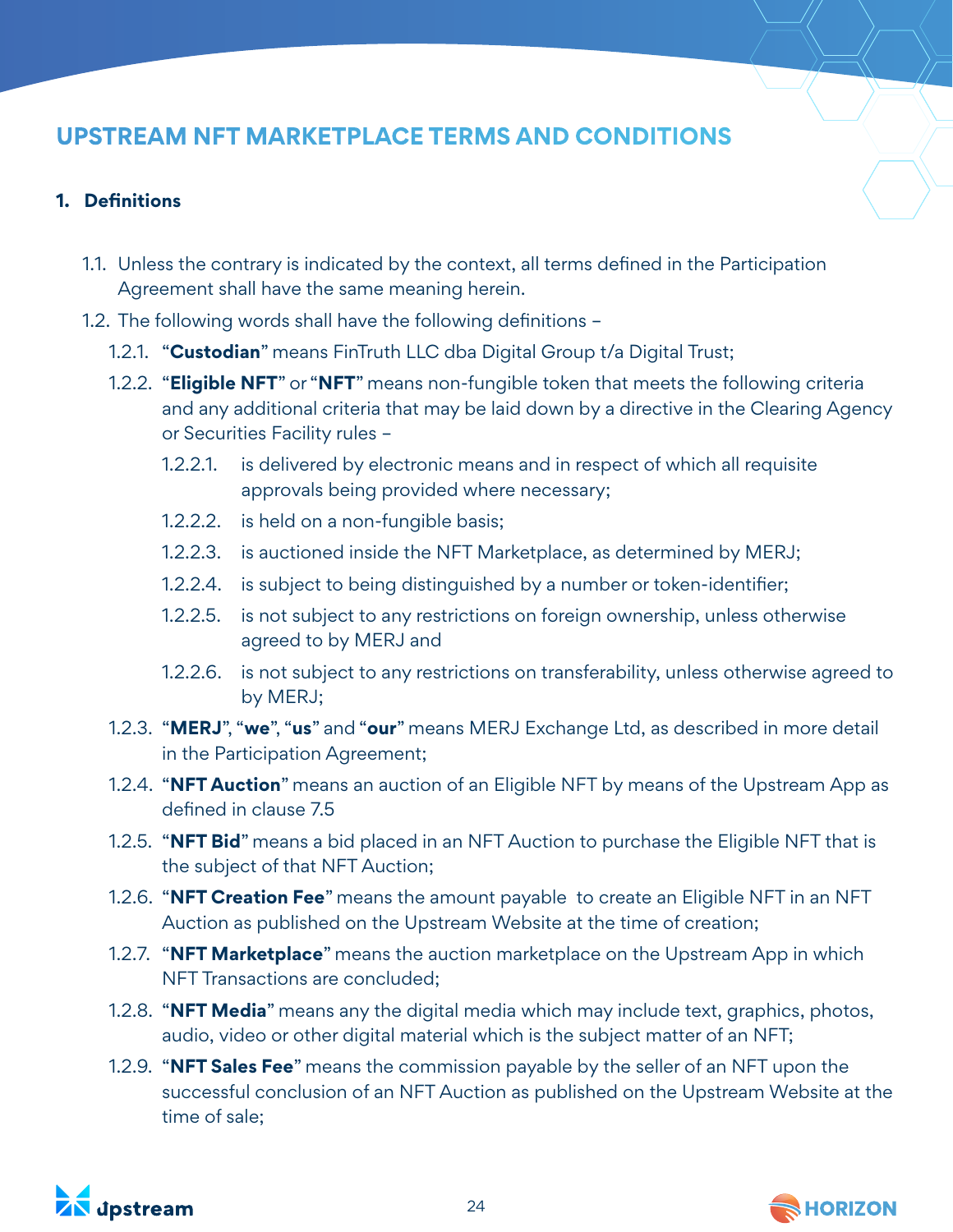- 1.2.10."**NFT Transaction**" means any of the following transactions in respect
	- 1.2.10.1. the creation of an Eligible NFT on the Upstream App; and
	- 1.2.10.2. the purchase and sale of an Eligible NFT on the Upstream App, including any bid placed in and NFT Auction;
- 1.2.11. "**Participation Agreement**" means the participation agreement entered into between you and MERJ in respect of your use of the MERJ Platforms;
- 1.2.12."**these Terms and Conditions**" means the terms and conditions set out in this document;
- 1.2.13."**Upstream Account**" means your account on the Upstream App in which all your NFT Transactions are recorded;
- 1.2.14."**Upstream App**" means the trading platform application known as *Upstream*; and
- 1.2.15. "**the User**", "**you**" and "**your**" means the person accepting these Terms and Conditions and entering into the Participation Agreement with MERJ.

### **2. Introduction and Application**

- 2.1. The NFT Marketplace is a MERJ Platform which will enable an approved user to conclude NFT Transactions using the Upstream App.
- 2.2. These Terms and Conditions, together with the Participation Agreement, govern your use of the Upstream App to conclude NFT Transactions. These Terms and Conditions shall apply to any and all NFT Transactions that you conduct on the Upstream App following your registration on Upstream as a user and shall endure until such time as your Upstream Account has been terminated.

### **3. INTELLECTUAL PROPERTY RIGHTS**

- 3.1. By creating, providing, or selling an NFT through the NFT Marketplace, you hereby represent and warrant that –
	- 3.1.1. you own all legal right, title and interest in all intellectual property rights arising from all content, including NFT Media, that you post, upload or submit through the NFT Marketplace ("**Your Content**");
	- 3.1.2. to the extent that Your Content is constituted of any third party rights, you have obtained, all rights, licenses, consents, permissions, power and/or authority necessary to grant the rights granted herein;
	- 3.1.3. you can give valid and legal title to the NFT to any purchaser of the NFT in the NFT



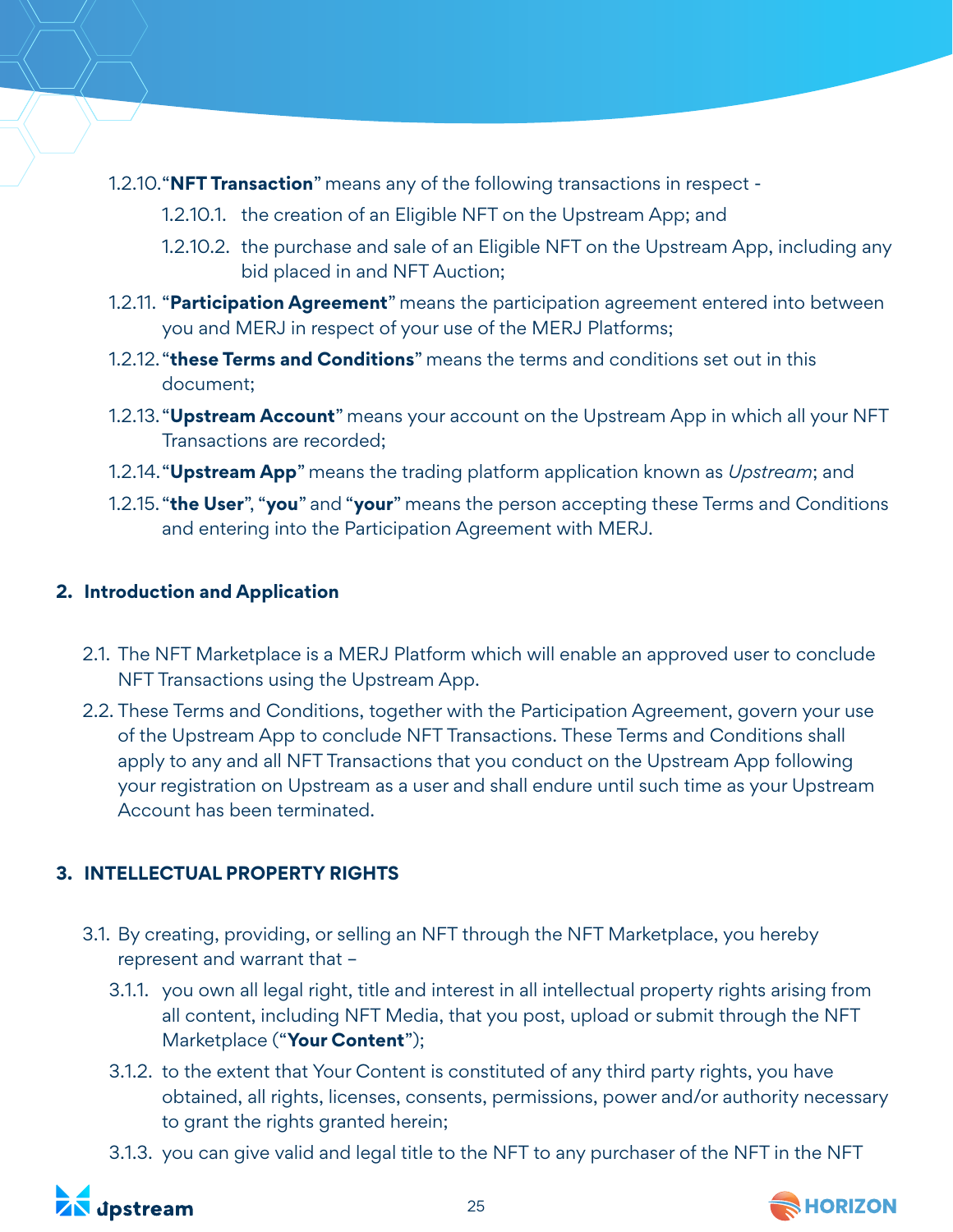Marketplace; and

- 3.1.4. you can give valid and legal title to the purchaser of the "NFT Purchase License" as described in clause 3.6 below.
- 3.2. When you purchase an NFT, you acknowledge that you
	- 3.2.1. own the NFT that is associated with relevant NFT Media;
	- 3.2.2. you are granted certain rights in respect of the relevant NFT Media as se out in clause 3.7 below, but you do not own the intellectual property rights in such NFT Media.
- 3.3. We may, at our discretion, help to evaluate or provide you with information about a seller of an NFT. However, such information is provided for informational purposes only. As purchaser of an NFT, you bear full responsibility for verifying the authenticity, legitimacy, identity of any NFT you purchase on the NFT Marketplace. We make no guarantees or promises about the legitimacy, or authenticity of any NFT on the NFT Marketplace.
- 3.4. As owner or authorised holder of the intellectual property rights in and to Your Content, you hereby grant MERJ certain rights in respect thereof. As purchaser of any NFT in the NFT Marketplace, you acknowledge that MERJ has certain rights in respect of the intellectual property rights arising from or related to the NFT and its subject matter, and that you acquire the NFT subject to such rights. The rights granted to MERJ is set out hereafter in clauses 3.5 to 3.6.
- 3.5. In order to operate the NFT Marketplace, we must obtain from you certain license rights in Your Content so that actions we take in operating the NFT Marketplace are not considered legal violations. Accordingly, by using the NFT Marketplace and uploading Your Content or otherwise making Your Content available, you grant us a license to –
	- 3.5.1. access, use, host, cache, store, copy, reproduce, transmit, display, publish, distribute, adapt and modify (for technical purposes, e.g., making sure content is viewable on smartphones as well as computers and other devices) Your Content in any and all media or distribution methods (now known or later developed), but solely as required to be able to operate and provide services of the NFT Marketplace;
	- 3.5.2. provide, promote, and improve the NFT Marketplace and to make Your Content available to other companies, organizations or individuals for the distribution, promotion or publication of Your Content on other media and services.,
	- 3.5.3. make Your Content available to, and pass these rights along to, others with whom we have contractual relationships related to the provision of the NFT Marketplace, and solely for purpose of providing the NFT Marketplace, and to otherwise permit access to disclose Your Content to third parties if we determine such access is necessary to comply with our legal obligations.
- 3.6. You agree that these rights and licenses are royalty free, transferable, sub-licensable, worldwide and irrevocable (for so long as Your Content is stored with us).
- 3.7. If you sell an NFT through the NFT Marketplace, you grant to the buyer of the NFT a worldwide, non-exclusive, non-transferable, royalty-free license to use, copy, and display



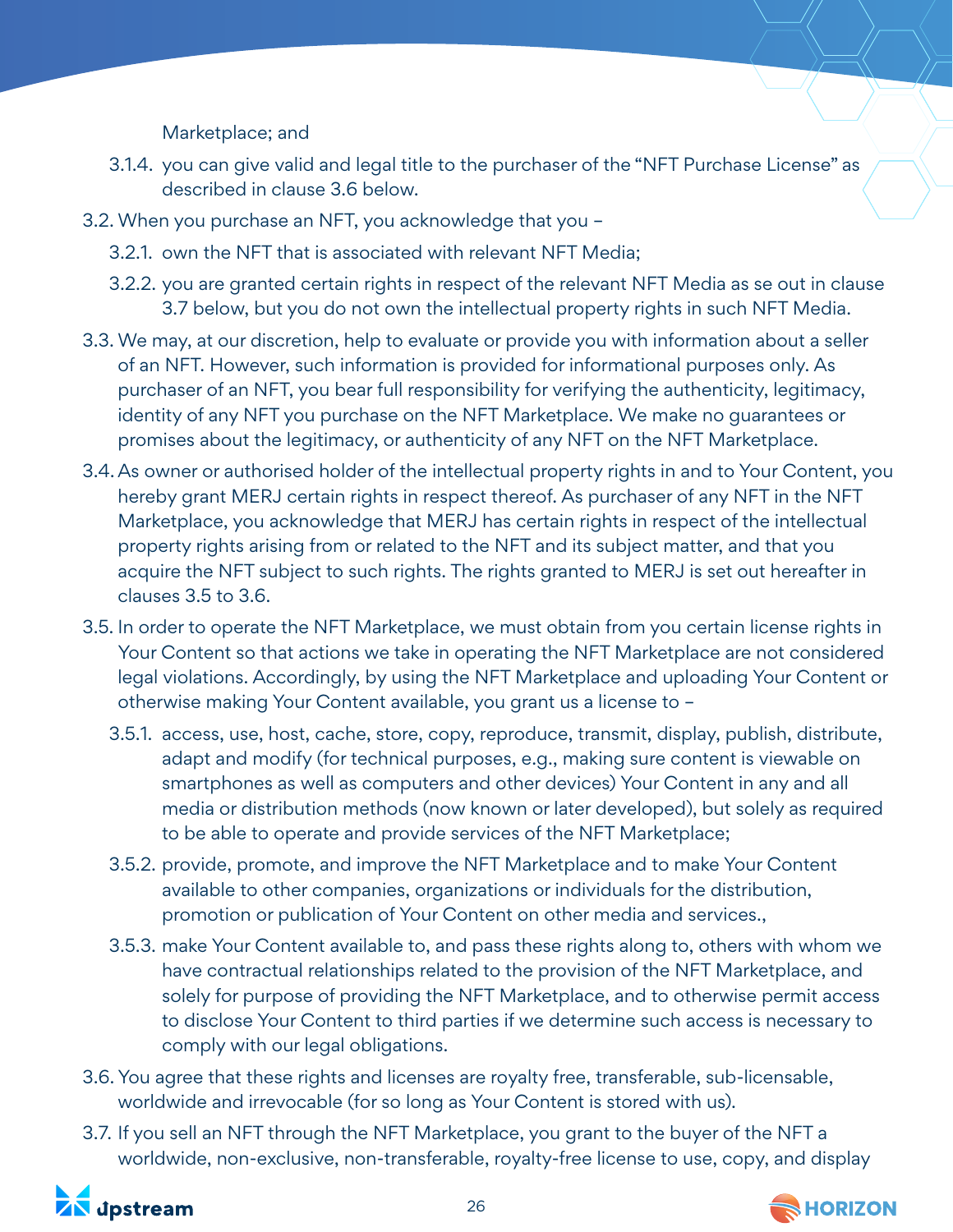the NFT Media for such purchased NFT, solely for the following purposes: (a) for the buyer's own personal use; (b) as part of a marketplace that permits the purchase and sale of such NFTs, provided that the marketplace cryptographically verifies each NFT's owner's rights to display the NFT Media for their NFTs to ensure that only the actual owner can display the NFT Media; or (c) as part of a third party website or application that permits the inclusion, involvement, or participation of your NFT, provided that the website/application cryptographically verifies each NFT's owner's rights to display the NFT Media for their NFTs to ensure that only the actual owner can display the NFT Media, and provided that the NFT Media is no longer visible once the owner of the NFTs leaves the website/application ( "**the NFT Purchase License**").

- 3.8. If you are a buyer of NFTs, then you acknowledge and agree that the NFT Purchase License set forth above only lasts as long as you are the valid owner and holder of the NFT associated with the licensed NFT Media. If you sell or transfer the NFT to another person, this NFT Purchase License will transfer to such other owner or holder of the NFT, and you will no longer have the benefits of such NFT Purchase License. Unless otherwise specified by the seller of an NFT in writing, your purchase of an NFT does not give you the right to publicly display, perform, distribute, sell or otherwise reproduce the NFT or its related NFT Media for any commercial purpose.
- 3.9. If you sell an NFT, you agree that you will not have any claims against MERJ for any breach of these Terms and Conditions by a purchaser, including but not limited to, if they make commercial use of the related NFT Media in breach of these Terms and Conditions.
- 3.10.We have the right to remove or refuse to post any of Your Content, including NFTs, (a) for any or no reason in our sole discretion; and (b) take any action with respect to Your Content that we deem necessary or appropriate in our sole discretion, including if we believe that Your Content violates these terms, infringes any intellectual property right of any person or entity, threatens the personal safety of Upstream App users of the NFT Marketplace or the public, or could create liability for MERJ or other Upstream App users.
- 3.11.MERJ may, but is not obligated to, monitor the NFTs, NFT Media and Your Content uploaded to the NFT Marketplace for any infringement of a third party's intellectual property rights. However, MERJ cannot undertake to review all such content before it is posted on the NFT Marketplace, and cannot ensure prompt removal of objectionable content after it has been posted.
- 3.12.MERJ assumes no liability for any action regarding transmissions, communications, or content provided by any user or third party. If you believe that any text, graphics, photos, audio, videos or other materials or works uploaded, downloaded or appearing on the NFT Marketplace have been copied in a way that constitutes copyright infringement, you may submit a notification to our legal department, by providing the following information in writing: identification of the copyrighted work that is claimed to be infringed; identification of the allegedly infringing material that is requested to be removed, including a description



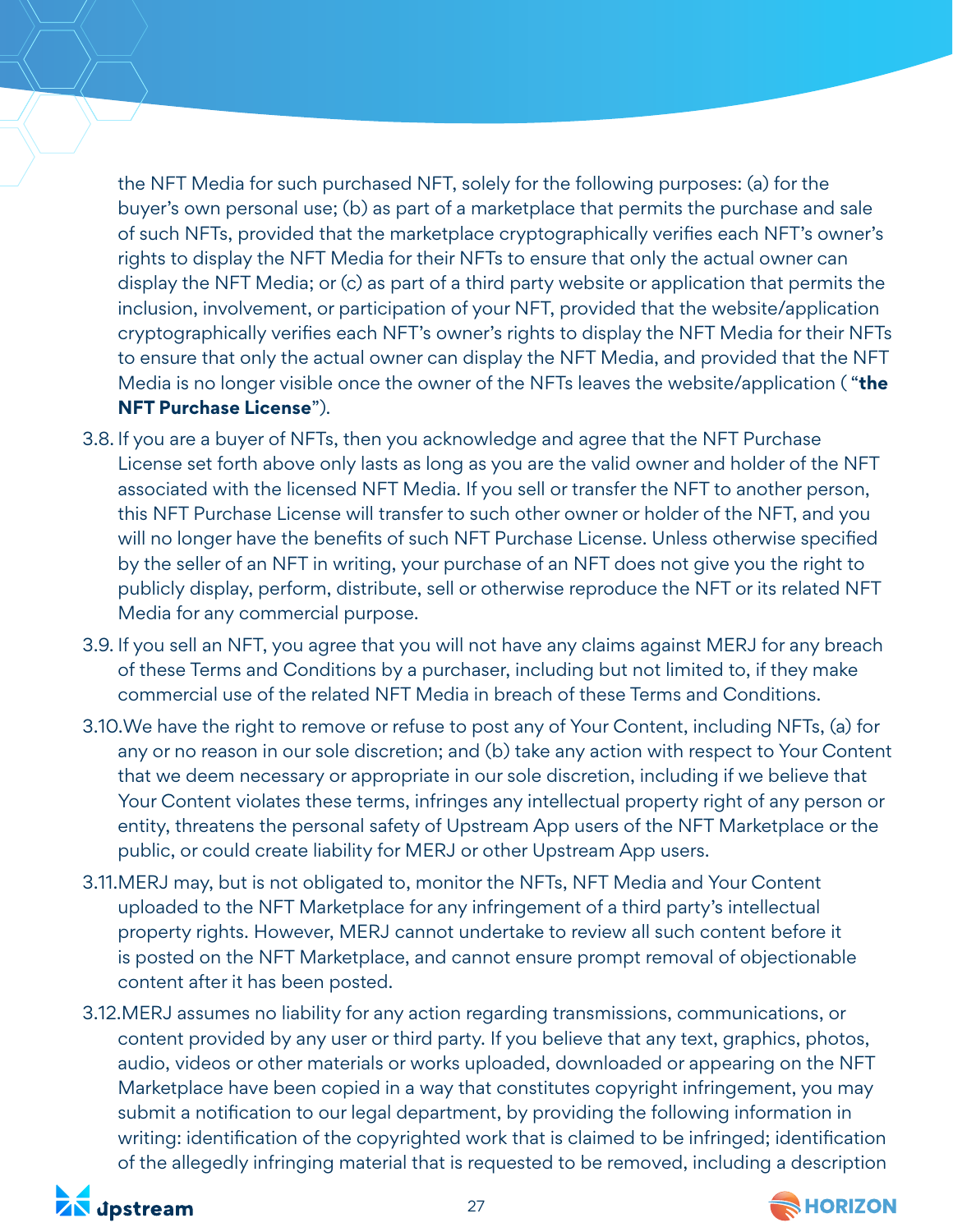of where it is located on the NFT Marketplace; information for our copyright agent to contact you, such as an address, telephone number and e-mail address; a statement that you have a good faith belief that the identified, allegedly infringing use is not authorized by the copyright owners, its agent or the law; a statement that the information above is accurate, and under penalty of perjury, that you are the copyright owner or the authorized person to act on behalf of the copyright owner; and the physical or electronic signature of a person authorized to act on behalf of the owner of the copyright or of an exclusive right that is allegedly infringed. Notices of copyright infringement claims should be sent by mail to: MERJ Exchange Limited, Attn: Legal Department, 28 Eden Plaza, Eden Island, PO BOX 360, Republic of Seychelles; or by e-mail to copyright@upstream.exchange.

- 3.13.It is our policy, in appropriate circumstances and at our discretion, to disable or terminate the accounts of users who repeatedly infringe copyrights or intellectual property rights of others. Any user of the NFT Marketplace who has uploaded or posted materials identified as infringing as described above may supply a counter-notification. When we receive a counter-notification, we may reinstate the posts or material in question, in our sole discretion. To file a counter-notification with us, you must provide a written communication (by fax or regular mail or by email) that sets forth: your name, address, telephone number, e-mail address and physical or electronic signature; identification of the material that has been removed or to which access has been disabled and the location at which the material appeared before it was removed or access to it was disabled; and a statement under penalty of perjury that you have a good faith belief that the material was removed or disabled as a result of mistake or misidentification of the material to be removed or disabled. Please note that you will be liable for damages if you materially misrepresent that content or an activity is not infringing the copyrights of others.
- 3.14.Any purchase or sale you make, accept or facilitate outside of the NFT Marketplace of an NFT will be entirely at your risk. You acknowledge that you have obtained sufficient information to make an informed decision to purchase an NFT, including carefully reviewing the NFT and fully understand and accept the functions of the same. We do not control or endorse purchases or sales of NFTs outside of the NFT Marketplace. We expressly deny and disclaim any liability to you and deny any obligation to indemnify you or hold you harmless for any losses you may incur by transacting, or facilitating transactions, in NFTs outside of the NFT Marketplace. Certain parts of the NFT Marketplace may display, include or make available content, data, information, applications or materials from third parties ("Third Party Materials"). By using the NFT Marketplace, you acknowledge and agree that MERJ is not responsible for examining or evaluating the content, accuracy, completeness, availability, timeliness, validity, copyright compliance, legality, decency, quality or any other aspect of such Third Party Materials. We do not warrant or endorse and do not assume and will not have any liability or responsibility to you or any other person for any third-party services, Third Party Materials, or for any other materials, products, or services of third parties.



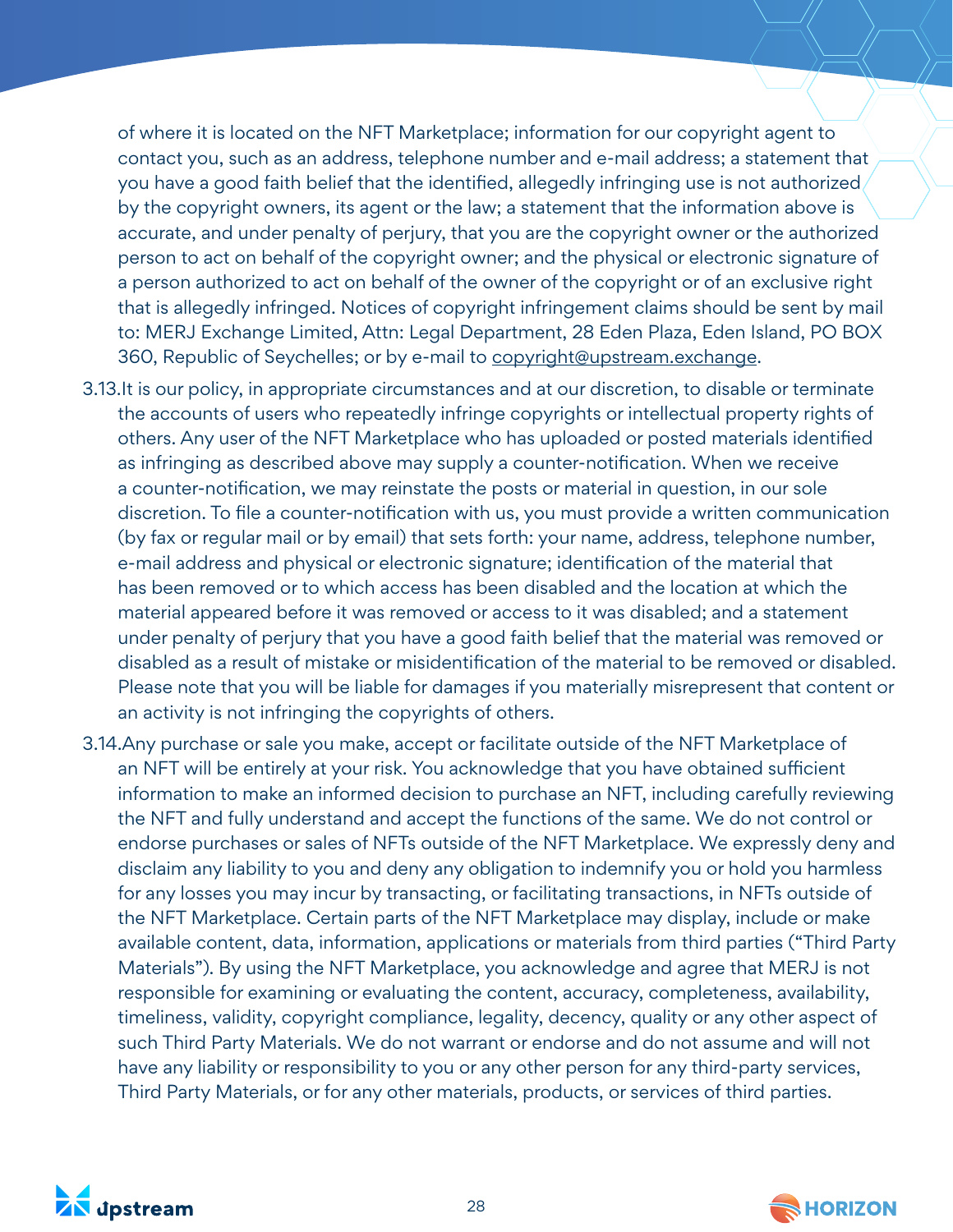# **4. Registration and Upstream Account**

When you register to use the Upstream App for NFT Transactions, an account will be opened on the Upstream App which will reflect all NFT Transactions concluded on the Upstream App.

### **5. Keep Your Upstream Account Secure**

- 5.1. You understand that you are responsible for securing the confidentiality and use of Security Credentials issued in respect of your Upstream Account. You will be solely responsible for all NFT Transactions that are sent electronically using your Security Credentials. You should notify us immediately if your Security Credentials are compromised or lost.
- 5.2. You understand that we use technology to protect and encrypt the transmission of information from and to you. While we believe that we have taken reasonable measures to keep your information secure, we are not liable if your data and communications are intercepted. Should someone intercept a transmission of your information, you agree that you will not hold us, our Associates or Service Providers, liable for any type of damages. This includes any liabilities or damages resulting from viruses that may infect your or our smartphone(s) or third-party Internet facilities.

### **6. Deposits and Sub-Custody Agreement**

- 6.1. All fiat funds paid by you for the purpose of entering into NFT Transactions on the Upstream App shall be held by the Custodian, in accordance with the Digital Trust Sub-Custody Agreement entered into between you and the Custodian ("**the Sub-Custody Agreement**"). All execution, clearing and bookkeeping in respect of your funds will be done by the Custodian in accordance with the Sub-Custody Agreement. The Custodian shall maintain an account for you in respect of all funds held in terms of the Sub-Custody Agreement ("**the Sub-Custody Account**").
- 6.2. You acknowledge that the Custodian does not accept physical cheques or paper money orders. All funds to your Sub-Custody Account must be paid electronically by you to the Custodian in accordance with their guidelines as published on our Website and subject to the Sub-Custody Agreement.
- 6.3. Any payments made from the US shall be subject to the following terms:
	- 6.3.1. Payment made to the Custodian from the US may only be made by way of The Automated Clearing House ("**ACH**") or Fedwire.
	- 6.3.2. The US Federal Reserve System processes bank wires. They are normally completed



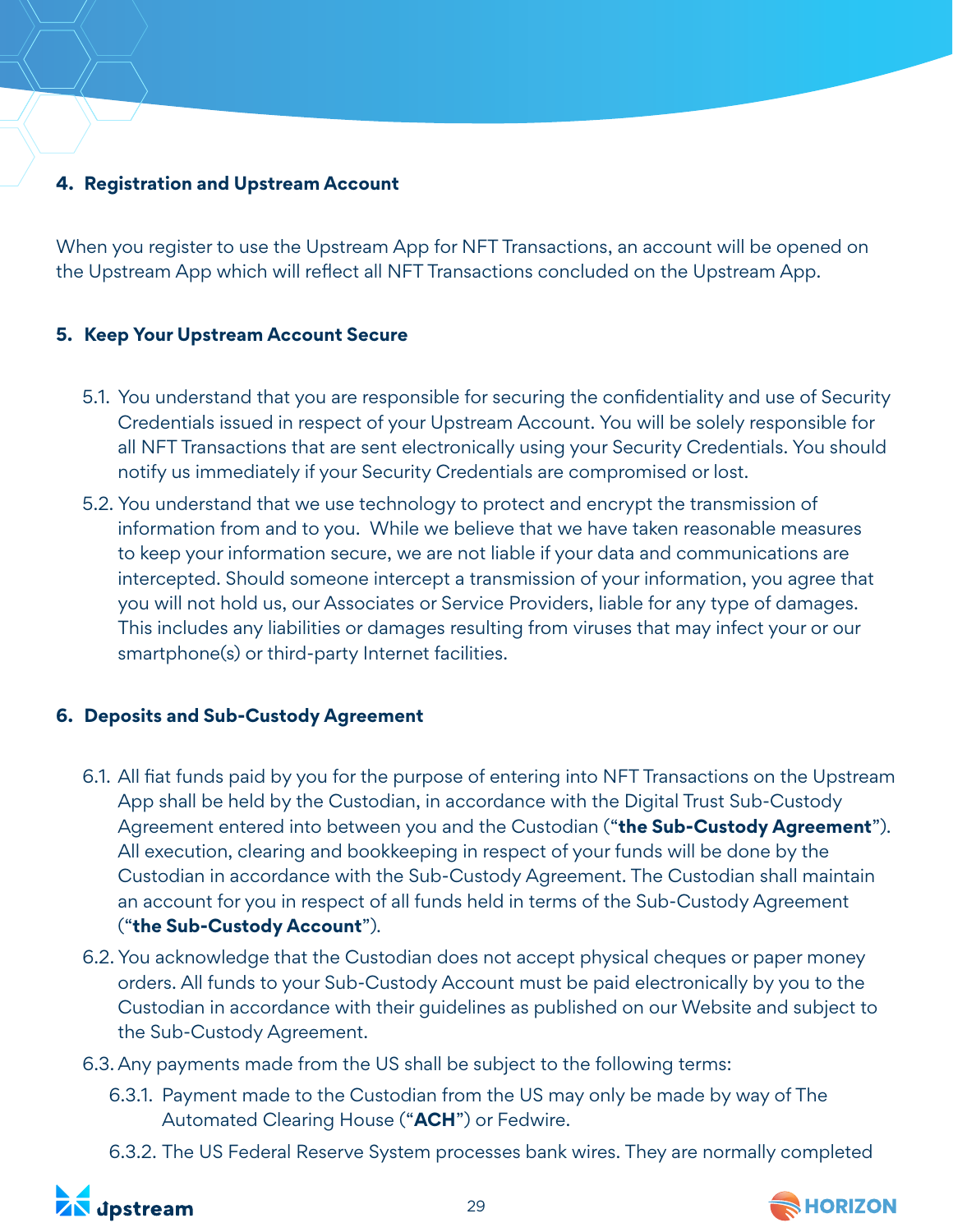on the US business day following your request. Please refer to the Special Services and Fees page for the current fee schedule of the Custodian.

- 6.3.3. The ACH processes electronic fund transfers. To use this service, your bank must be an ACH member, and one common name must appear on your bank account documentation and your Upstream Account. Transfers are normally completed within three US business days, and credits to your Upstream Account may be on hold for five to seven business days thereafter, in accordance with our then-current policies. We may limit whether we accept or permit ACHs initiating or terminating at our site.
- 6.4.MERJ has entered into an agreement with the Custodian in terms whereof the Custodian will agree to act upon the instructions of MERJ in respect of your Upstream Account. You hereby authorise MERJ to provide the Custodian with all the necessary instructions in respect of the Sub-Custody Agreement, provided that such instructions are consistent with the Auctions placed by you in terms of these Terms and Conditions. You hereby agree to indemnify and hold MERJ harmless in respect of all claims, actions, loss, liability or expenses (including attorneys fees) whatsoever and howsoever arising in respect of the delivery of instructions by MERJ to the Custodian.
- 6.5. If the Sub-Custody Agreement is terminated, for any reason whatsoever, MERJ shall be entitled to suspend the Upstream Account until such time as you conclude a custodian agreement with a third party approved by MERJ.
- 6.6.MERJ shall not be responsible for any actions, omissions of failures of the Custodian to fulfil its obligations in terms of the Sub-Custody Agreement and you hereby indemnify MERJ against, any claims for loss, expense, or damage which you may suffer, however such loss, expense or damage may arise or be suffered, in respect to the termination of a Sub-Custody Agreement.
- 6.7. You authorize MERJ to disclose to the Custodian, all the information necessary to open your Sub-Custody Account, including, but not limited to, name, address, phone number, email address, social security number, tax identity number, birthdate, Upstream Account number, transaction data, and government ID.

# **7. NFT Transactions on the Upstream App**

- 7.1. You appoint MERJ as your agent to
	- 7.1.1. execute instructions in respect of the conclusion of NFT Transactions; and
	- 7.1.2. to issue the requisite instructions to the Custodian in order to fulfil your obligations in respect of an NFT Transaction.
- 7.2. The execution of NFT Transactions by MERJ shall at all times be subject to these Terms and Conditions, the Participation Agreement and Applicable Laws.
- 7.3. Before you can purchase an Eligible NFT on the Upstream App, you must have available funds to cover the sum of all your open NFT Bids. Your Upstream Account shall not be permitted to stand in debit.



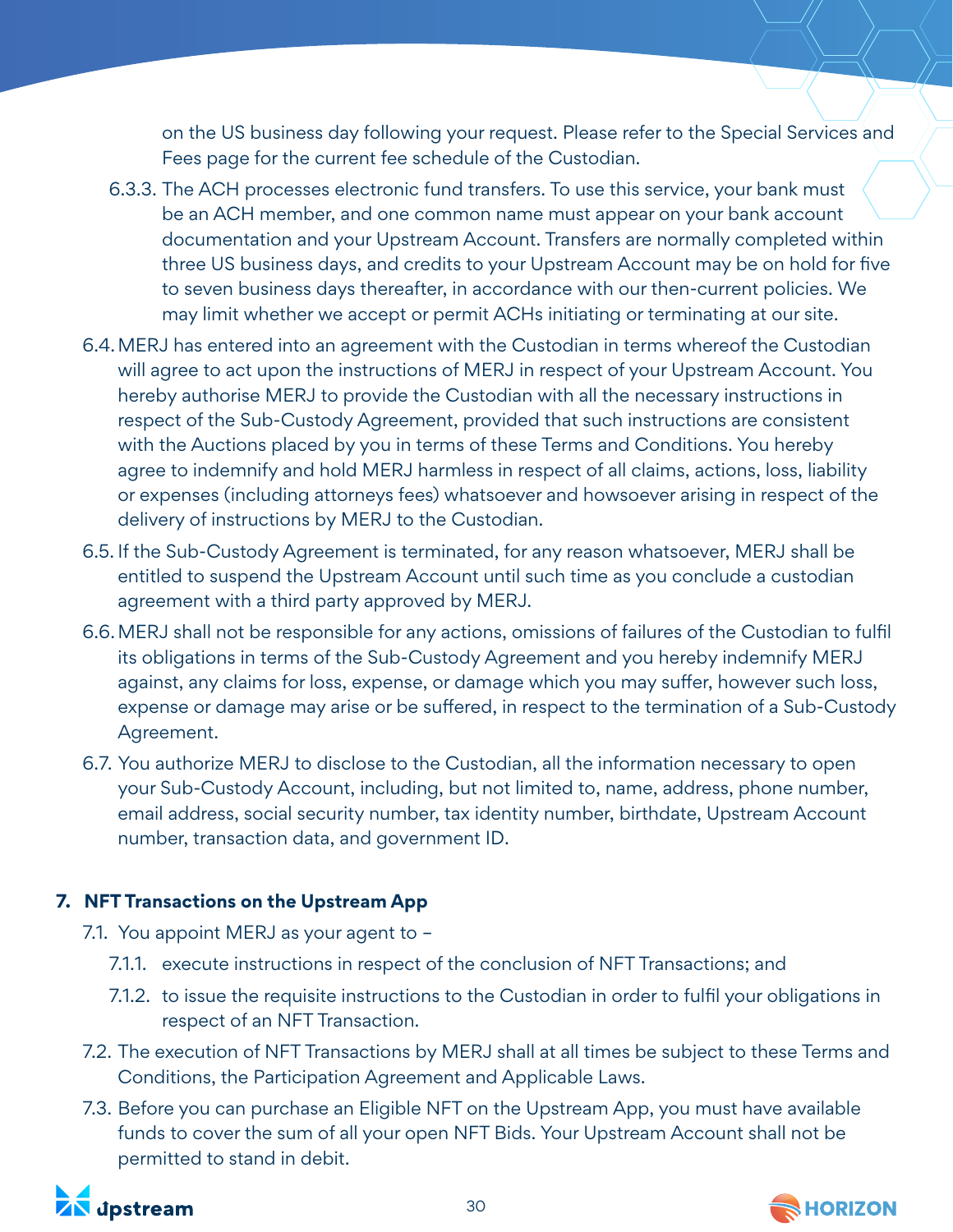- 7.4. Before you can auction an Eligible NFT on the Upstream App, you must have ownership of the relevant Eligible NFT.
- 7.5. Eligible NFTs shall only be purchased and sold by means of auctions conducted through your Upstream Account in accordance with the provisions of clauses 7.6 to 7.11 below ("**the NFT Auction**").
- 7.6. To sell an Eligible NFT, you must, through your Upstream Account, create an NFT Auction by creating the Eligible NFT and setting a minimum price acceptable to you, as seller, and the end-date of the NFT Auction. As seller, you may not cancel the NFT Auction prior to the end-date.
- 7.7. To participate in the NFT Auction, as willing buyer, you must, through your Upstream Account, place a bid for the relevant Eligible NFT ("**NFT Bid**"). You may not cancel your NFT Bid for as long as it is the highest bid in the NFT Auction.
- 7.8. In placing an NFT Bid, you agree to purchase the Eligible NFT at a purchase price that is not more than your NFT Bid.
- 7.9. At the close of the NFT Auction, the highest bid placed will win the NFT Auction and a sale and purchase transaction will be concluded between the seller and the highest bidder in respect of the relevant Eligible NFT on the following terms –
	- 7.9.1. the purchase price payable for the Eligible NFT will be the second highest bid of the NFT Auction (i.e., a second price auction);
	- 7.9.2. immediately following the close of the NFT Auction
		- 7.9.2.1. the purchase price will be debited from the purchaser's Upstream Account;
		- 7.9.2.2. the purchase price less the NFT Sales Fee will be credited to the seller's Upstream Account; and
		- 7.9.2.3. the relevant Eligible NFT will be credited to the purchaser's Upstream Account.
- 7.4. NFT Auctions may open at prices substantially higher or lower than the previous closing price or the anticipated price. If you place a bid, you agree to pay, at most, your bid price, or lower in the event of there being a second-highest bid, at the time the NFT Auction is concluded. You acknowledge that the price you pay may be significantly better, but never worse, than your highest bid at the time you placed the NFT Bid. The Support Website contains further information regarding the NFT Auctions and limitations on the Upstream App, which you agree to read and understand before placing such NFT Bids.
- 7.5. NFT Auctions conducted on Upstream may only be conducted by means of the Upstream App and by no other means.



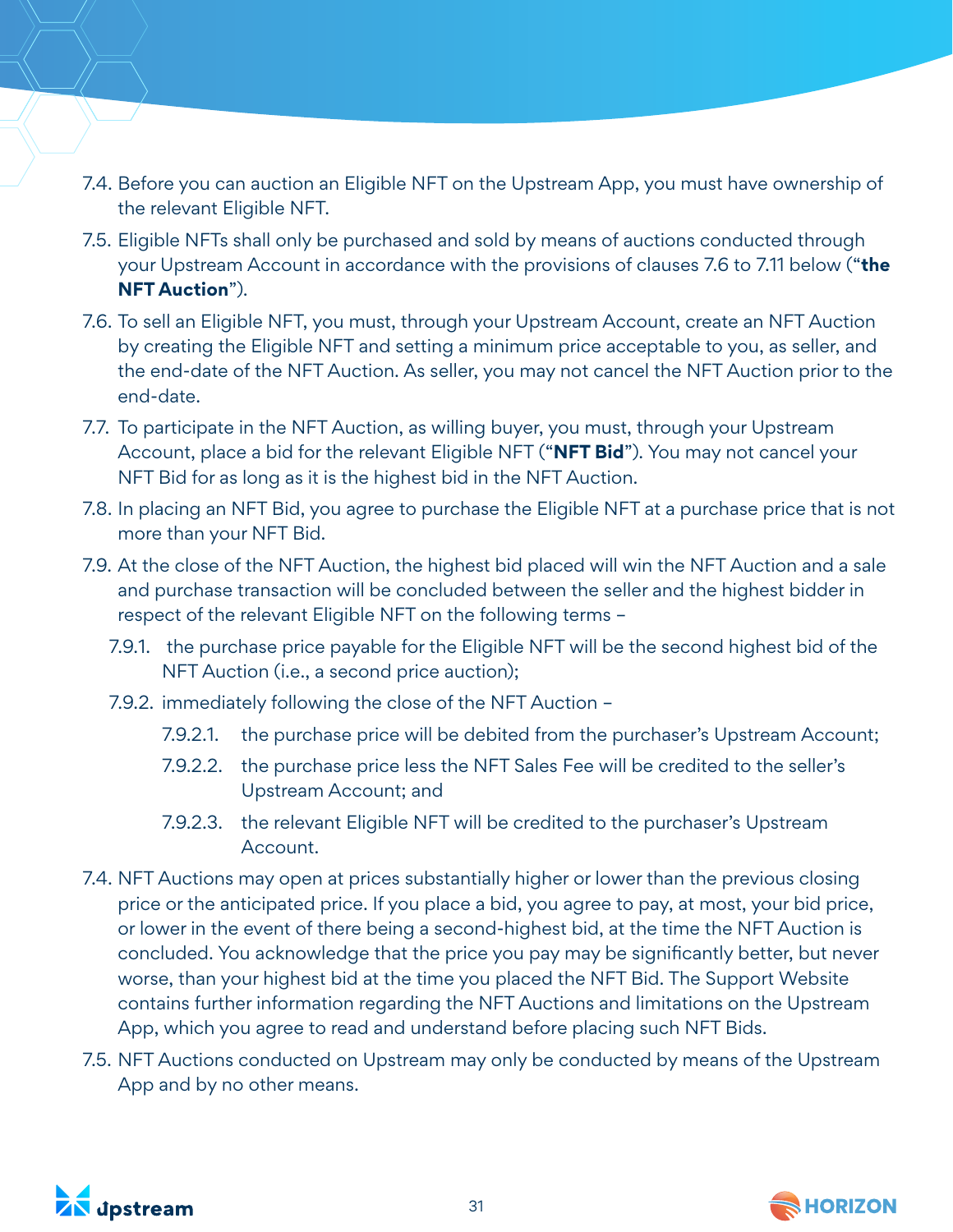- 6.3.1. on the US business day following your request. Please refer to the Special Services and Fees page for the current fee schedule of the Custodian.
- 6.3.2. The ACH processes electronic fund transfers. To use this service, your bank must be an ACH member, and one common name must appear on your bank account documentation and your Upstream Account. Transfers are normally completed within three US business days, and credits to your Upstream Account may be on hold for five to seven business days thereafter, in accordance with our then-current policies. We may limit whether we accept or permit ACHs initiating or terminating at our site.
- 6.3. MERJ has entered into an agreement with the Custodian in terms whereof the Custodian will agree to act upon the instructions of MERJ in respect of your Upstream Account. You hereby authorise MERJ to provide the Custodian with all the necessary instructions in respect of the Sub-Custody Agreement, provided that such instructions are consistent with the Auctions placed by you in terms of these Terms and Conditions. You hereby agree to indemnify and hold MERJ harmless in respect of all claims, actions, loss, liability or expenses (including attorneys fees) whatsoever and howsoever arising in respect of the delivery of instructions by MERJ to the Custodian.
- 6.4.If the Sub-Custody Agreement is terminated, for any reason whatsoever, MERJ shall be entitled to suspend the Upstream Account until such time as you conclude a custodian agreement with a third party approved by MERJ.
- 6.5. MERJ shall not be responsible for any actions, omissions of failures of the Custodian to fulfil its obligations in terms of the Sub-Custody Agreement and you hereby indemnify MERJ against, any claims for loss, expense, or damage which you may suffer, however such loss, expense or damage may arise or be suffered, in respect to the termination of a Sub-Custody Agreement.
- 6.6. You authorize MERJ to disclose to the Custodian, all the information necessary to open your Sub-Custody Account, including, but not limited to, name, address, phone number, email address, social security number, tax identity number, birthdate, Upstream Account number, transaction data, and government ID.

# **7. NFT Transactions on the Upstream App**

- 7.1. You appoint MERJ as your agent to
	- 7.1.1. execute instructions in respect of the conclusion of NFT Transactions; and
	- 7.1.2. to issue the requisite instructions to the Custodian in order to fulfil your obligations in respect of an NFT Transaction.
- 7.2. The execution of NFT Transactions by MERJ shall at all times be subject to these Terms and Conditions, the Participation Agreement and Applicable Laws.
- 7.3. Before you can purchase an Eligible NFT on the Upstream App, you must have available funds to cover the sum of all your open NFT Bids. Your Upstream Account shall not be permitted to stand in debit.



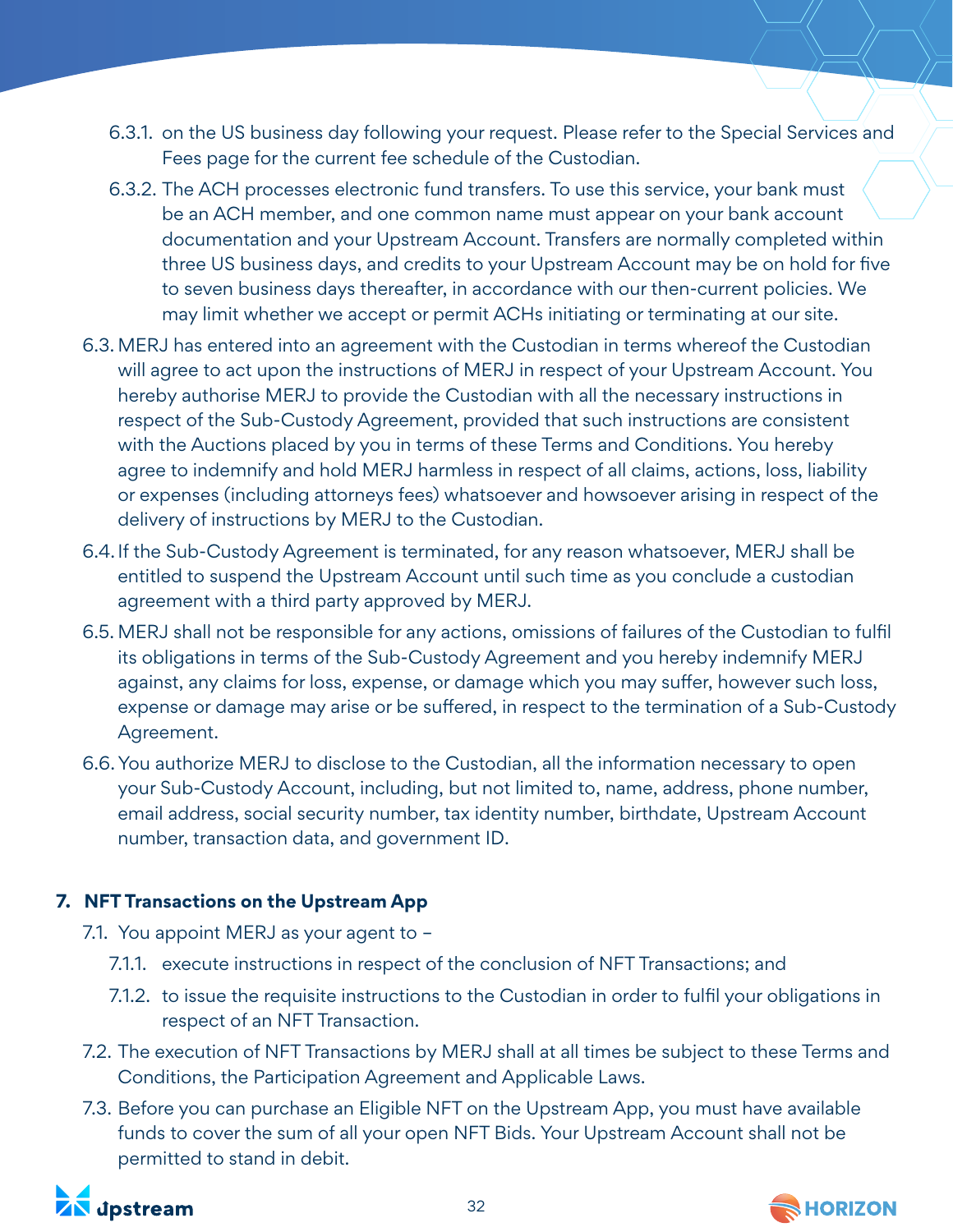- 7.4. Before you can auction an Eligible NFT on the Upstream App, you must have ownership of the relevant Eligible NFT.
- 7.5. Eligible NFTs shall only be purchased and sold by means of auctions conducted through your Upstream Account in accordance with the provisions of clauses 7.6 to 7.11 below ("**the NFT Auction**").
- 7.6. To sell an Eligible NFT, you must, through your Upstream Account, create an NFT Auction by creating the Eligible NFT and setting a minimum price acceptable to you, as seller, and the end-date of the NFT Auction. As seller, you may not cancel the NFT Auction prior to the end-date.
- 7.7. To participate in the NFT Auction, as willing buyer, you must, through your Upstream Account, place a bid for the relevant Eligible NFT ("**NFT Bid**"). You may not cancel your NFT Bid for as long as it is the highest bid in the NFT Auction.
- 7.8. In placing an NFT Bid, you agree to purchase the Eligible NFT at a purchase price that is not more than your NFT Bid.
- 7.9. At the close of the NFT Auction, the highest bid placed will win the NFT Auction and a sale and purchase transaction will be concluded between the seller and the highest bidder in respect of the relevant Eligible NFT on the following terms –
	- 7.9.1. the purchase price payable for the Eligible NFT will be the second highest bid of the NFT Auction (i.e., a second price auction);
	- 7.9.2. immediately following the close of the NFT Auction
		- 7.9.2.1. the purchase price will be debited from the purchaser's Upstream Account;
		- 7.9.2.2. the purchase price less the NFT Sales Fee will be credited to the seller's Upstream Account; and
		- 7.9.2.3. the relevant Eligible NFT will be credited to the purchaser's Upstream Account.
- 7.10. NFT Auctions may open at prices substantially higher or lower than the previous closing price or the anticipated price. If you place a bid, you agree to pay, at most, your bid price, or lower in the event of there being a second-highest bid, at the time the NFT Auction is concluded. You acknowledge that the price you pay may be significantly better, but never worse, than your highest bid at the time you placed the NFT Bid. The Support Website contains further information regarding the NFT Auctions and limitations on the Upstream App, which you agree to read and understand before placing such NFT Bids.
- 7.11.NFT Auctions conducted on Upstream may only be conducted by means of the Upstream App and by no other means.

7.12.



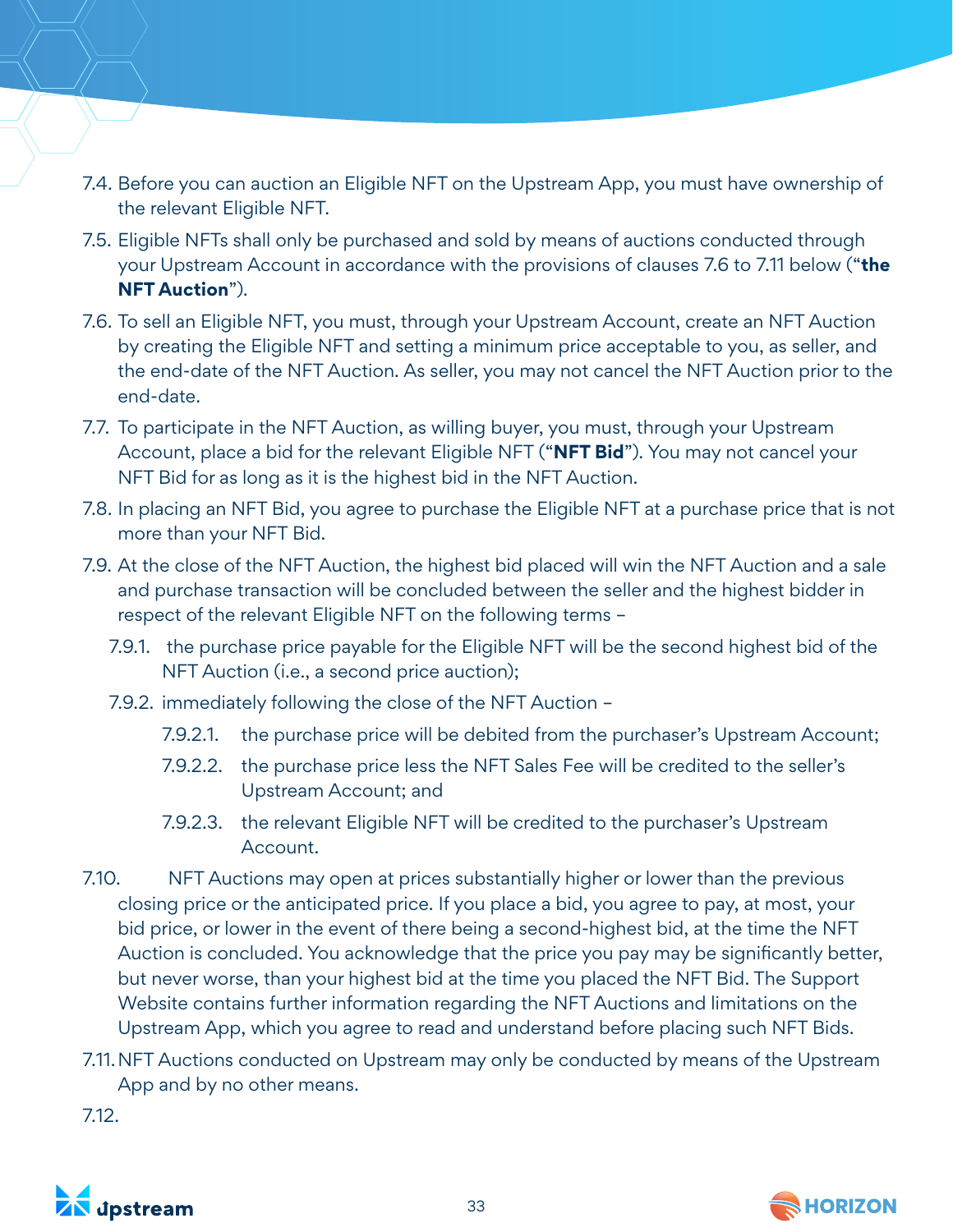#### **8. Fees and Charges**

- 8.1. By opening the Upstream Account and placing each NFT Auction you agree to pay the then-current fees applicable to the Upstream Account and all NFT Transactions as set out on the Upstream App, from time to time.
- 8.2. Without limitation to the fees set out in the Upstream App, if you are the seller of an Eligible NFT, you will be charged –
	- 8.2.1. the NFT Creation Fee in respect of each Eligible NFT Asset created for sale in an NFT Auction; and
	- 8.2.2. the NFT Sales Fee in respect of each sale of an Eligible NFT Asset by means of the NFT Auction.
- 8.3. We will charge and deduct from your Custody Account, the NFT Creation Fee upon creation of the Eligible NFT for an NFT Auction. We will charge the NFT Sales Fee upon the close of an NFT Auction. You hereby authorise us to deduct the NFT Sales Fee from the sales proceeds when the NFT Auction closes at a price above your stated reserve price.
- 8.4.The NFT Creation Fee and the NFT Sales Fee may be in addition to any other fees and costs charged in terms of the Participation Agreement. In this regard, it is your responsibility consider Fee Schedules on the Website, which may be applicable to your NFT Transaction.

### **9. NFT Transactions by means of Upstream App only**

Please consider carefully if you can afford or want to take on the risks of limiting your method of concluding NFT Transaction on the Upstream App. Your Upstream Account is only accessible by means of the Upstream App. If you cannot access the Upstream App or the Upstream App is not functioning, you will not be able to conclude NFT Transactions through other means. You agree that you assume responsibility for all losses that arise if your NFT Transactions cannot be concluded on or through the Upstream App.

#### **10.Risks in NFT Transactions**

10.1.You understand that all NFT Transactions concluded through the Upstream App are unsolicited and that all auction and bid decisions made by you will be your own decisions and that no representatives of MERJ will offer any auction, bid or NFT ownership advice. You further understand that you must review your suitability and NFT ownership objectives before placing an NFT Auction or bidding on an NFT Auction. You understand that NFT purchases involve risk, that you may lose my entire price paid, and that the past performance of an NFT, industry, sector, market or NFT digital media does not guarantee future auction values.

10.2.All NFT purchases on the Upstream App are speculative. NFT creations on the Upstream



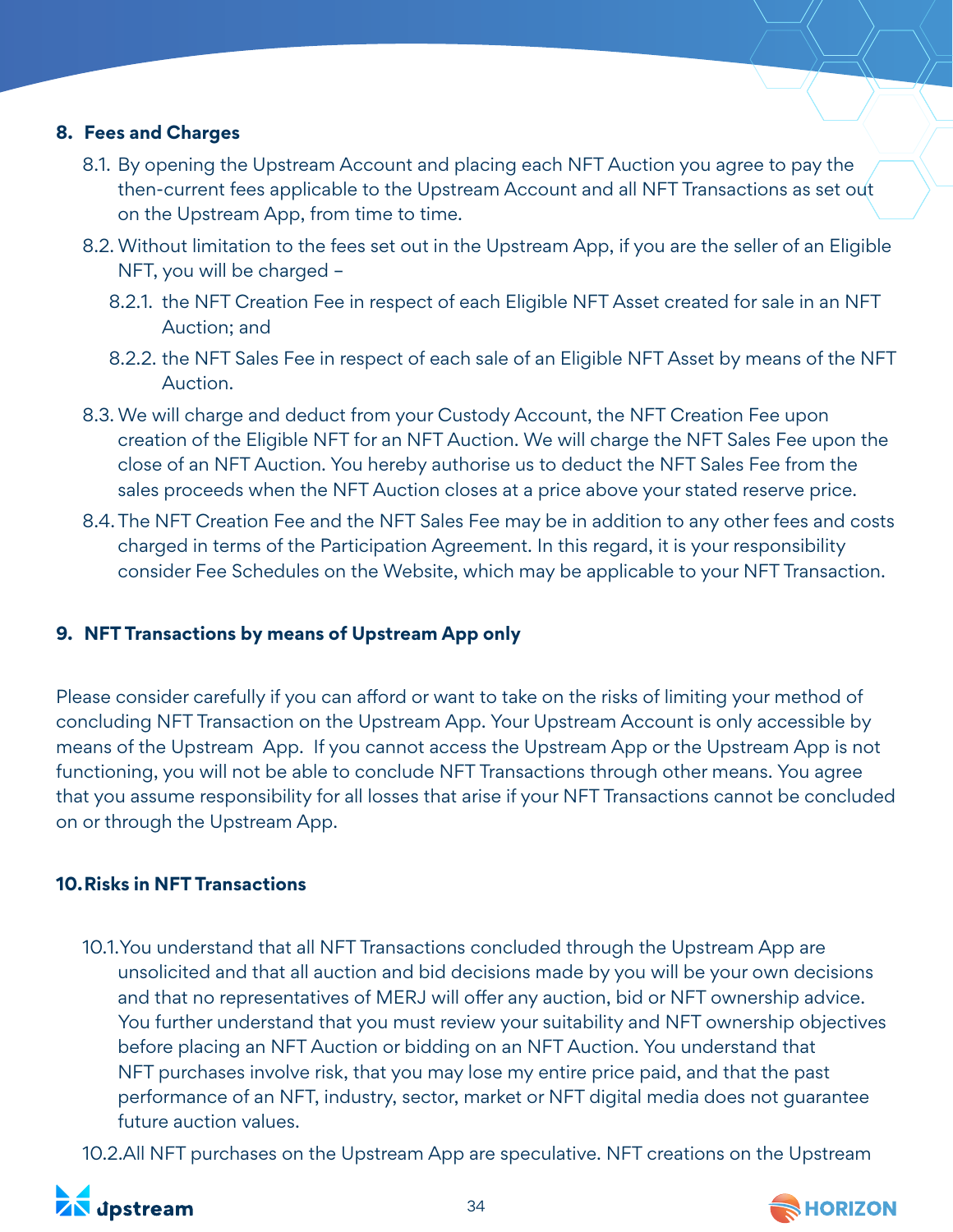App are only suitable for creators and purchases who are familiar with and willing to accept the high risk associated with purchasing NFTs. There can be no assurance as to the valuation of any particular NFT. Buyers must be able to afford NFT market volatility and afford the loss of their purchase price. NFTs created on the Upstream App are not subject to ongoing corporate obligations including, disclosures, filings and notification requirements, as well compliance with applicable quantitative and qualitative listing standards.

10.3.You acknowledge that NFTs created on the Upstream App do not have a bank guarantee, are not insured and may lose value.

#### **11. Risks of Online Investing**

- 11.1. While we have put tremendous resources into building and testing our computer systems, computer glitches, slowdowns, and crashes will occur.
- 11.2.We will also need to restrict access to some parts of the Upstream App to perform routine maintenance. We will try to schedule our maintenance during the middle of the night outside of market hours but may sometimes need to perform maintenance during less convenient times, which could interfere with your access to the Upstream App. You agree that we are not responsible for any lack of access or functionality resulting from such required maintenance.
- 11.3.While it is our intention that the Upstream App will be available seven days a week except when maintenance is scheduled (usually for weekends), the ability to execute NFT Transactions on the Upstream App are limited to regular trading hours, non-holidays, Monday to Friday from 10:00am to 6:00am Seychelles time, and you understand that we do not guarantee that you will always be able to access the Upstream App to place NFT Auctions or that your NFT Auctions will always be executed. The Support Website sets out the annual holiday schedule and operating hours of the Upstream App. Computer glitches can arise on your end, our end, or anywhere in between: your phone may break down; the connection between your phone and your carrier or Internet service provider may not work properly; your carrier or Internet service provider may go down; or our computers and the computers we link to may be unavailable due to unforeseen system outages.
- 11.4.During certain times when trading volumes increase on the Upstream App, many Upstream App account holders may want to place NFT Auctions and NFT Bids at the same time, and as a result, delays in NFT Auction and NFT Bid processing may occur. You agree that we are not responsible for any losses or liabilities that may occur as a result of high NFT marketplace volume, NFT market volatility, or computer, telecommunications, or internet failures, regardless of the cause.



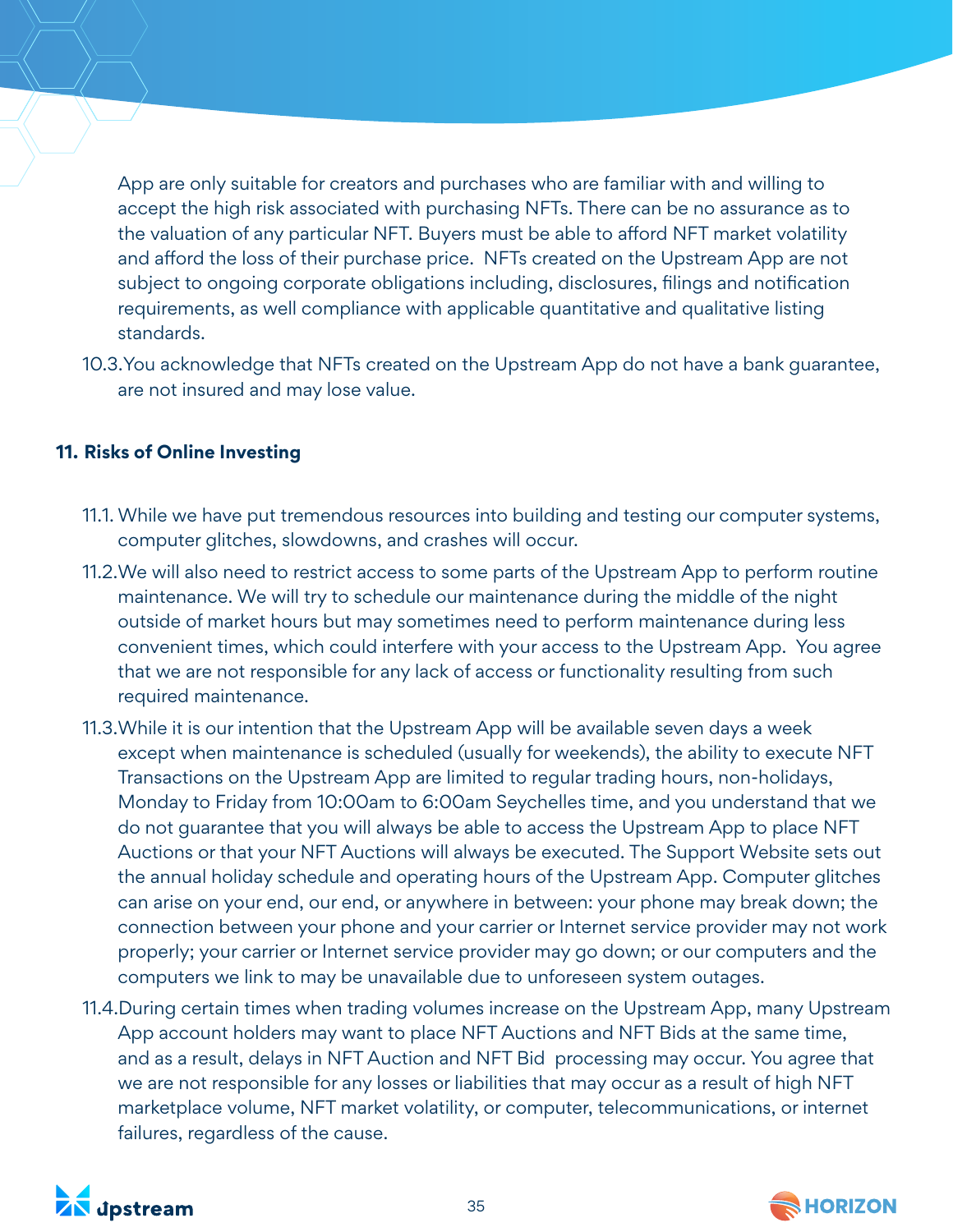#### **12.Extraordinary Events**

You agree that we are not liable for any losses caused directly or indirectly by extraordinary events or conditions beyond our control. Such events include, but are not limited to, government actions, exchange or market rulings, and suspensions of trading.

#### **13. No Guarantee on Accuracy of Third- Party Information**

You understand that we are not responsible for the accuracy or your use of any information we receive from third parties. While we use vendors we believe to be reliable, we have not verified and do not make any warranty for information provided by third parties. Our Website may contain links to other Websites. We provide these links for the convenience of our customers, however, we have no control over these other sites. Therefore, we are in no way responsible for and in no way approve, endorse, or guarantee the accuracy, reliability, or completeness of any data or information provided in any hyperlinked webpage or website.

#### **14.Disclosure of Information to Creators**

You hereby authorise MERJ, or its Associates, to provide information to the claimant of your Eligible NFT acquired in the NFT Marketplace, insofar as such information is required by the claimant for legal dispute purposes that may arise from time to time. Such information may include, but shall not be limited to, your name, postal address, email address and NFT Media.

### **15. Upstream Account Statements and Confirmations Report Errors Immediately**

- 15.1.You will receive notice by email periodically, but not less than quarterly, that your Upstream Account statement is accessible and available for viewing or printing. These statements will detail all activity recorded in your Upstream Account. You may also receive notice by e-mail if opted in, that a trade confirmation in respect of an NFT Transaction is accessible and available for viewing or printing from our Website, the business day following the date of the NFT Auction. You are strongly encouraged to review these documents promptly. We will conclude that all information is correct unless you contact us promptly about any errors.
- 15.2.If, for any reason, you do not periodically receive emails from us notifying you of your statement or NFT Auction confirmation delivery, you agree to notify us immediately so that we can determine the cause of the notification failure and take appropriate steps to correct it.



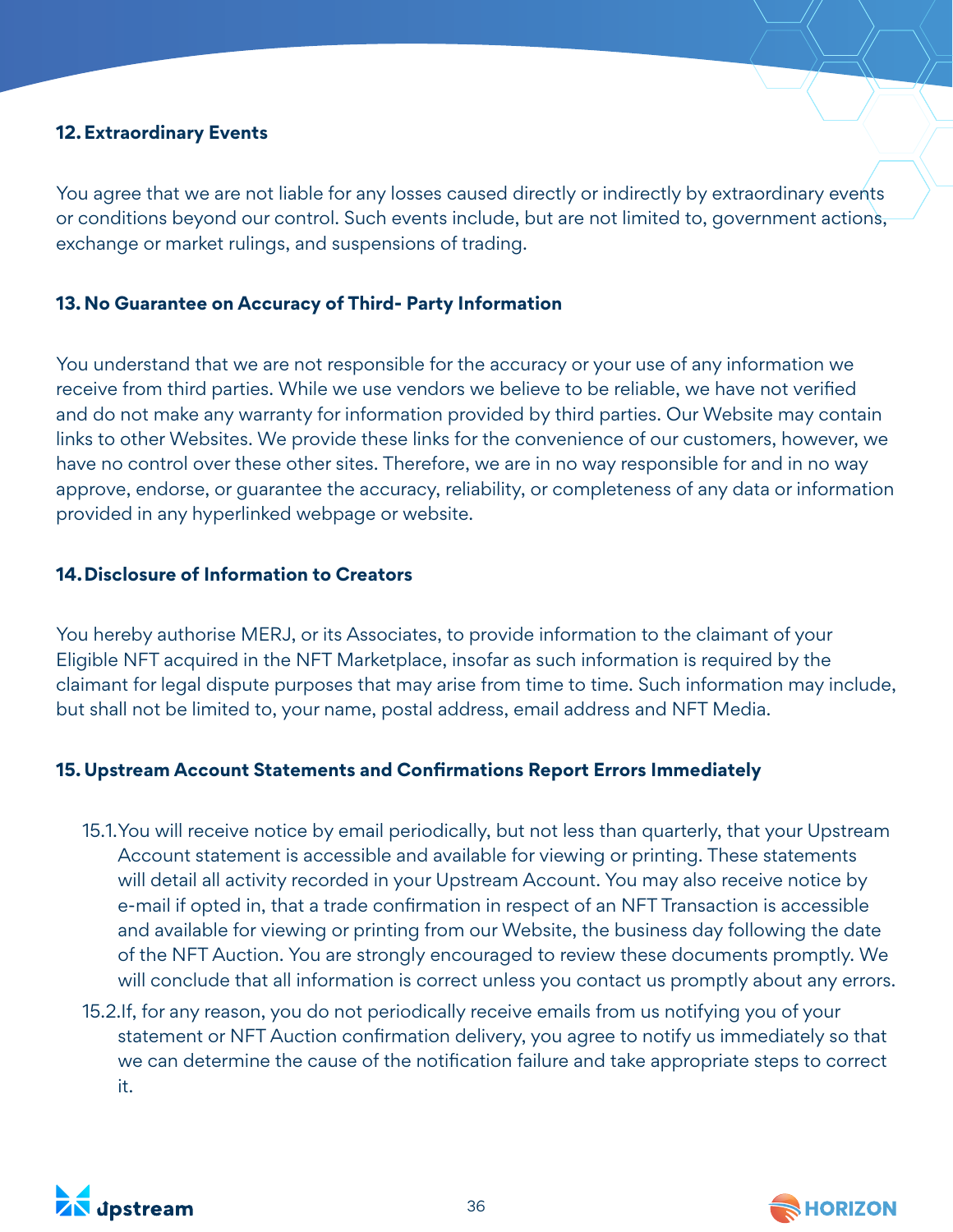# **16.Exclusions**

The ability to perform NFT Transaction using the Upstream App is limited to natural persons acting individually. The Upstream App does not make provision for joint accounts held by more than one person or corporate accounts held by juristic persons.

# **17. Default and Termination**

Without limiting the rights of MERJ in the Participation Agreement, in the event of your default of these Terms and Conditions or the Participation Agreement, MERJ will be entitled take all such action as it deems fit to protect MERJ, MERJ Trading Platforms and other users of MERJ Trading Platforms, including but not limited to the restriction of your access to the Upstream App, restriction or limitation on your ability to make NFT Auctions or conclude NFT Transactions, the termination of any open NFT Auctions, NFT Bids, or the termination of your Upstream Account. The termination of your Upstream Account will not affect the rights and/or obligations of either party incurred prior to such termination. If this Agreement is terminated, the Upstream App shall have no right to access or otherwise prevent a cash withdrawal from the User's account with the Custodian.

# **18.No Cession or Assignment**

You shall not be entitled to cede, assign, or transfer your rights or obligations in terms of these Terms and Conditions.

# **19. Notices and Communication**

19.1.All notices, documents, and other information related to your Upstream Account and NFT Transactions are delivered electronically. This may be done through the push-notification by means of the App, an online posting on the Website, an email or other electronic media to which you hereby consent. Your consent to electronic delivery extends to all information required to be provided by us, by the creator of the NFT which you purchased, and by other Service Providers in respect of the Upstream App. This means you will receive email or other notices relating to your Upstream Account and NFT Transactions, including statements and confirmations, prospectuses, annual reports, proxy statements, proxies, tender offers and mergers and corporate recapitalisations.

19.2.You agree that when we send these email notices to you that they constitute delivery to



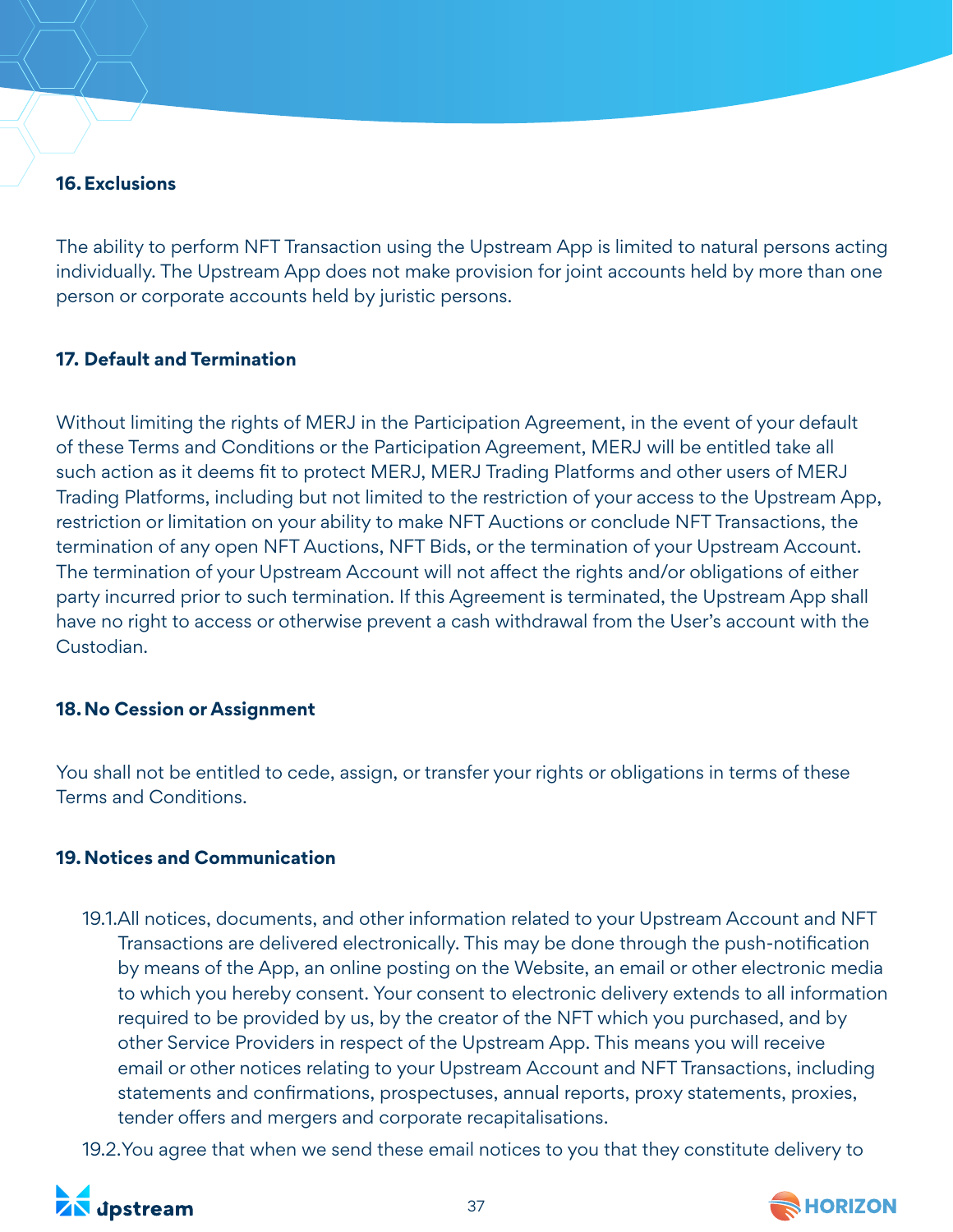you of the information or documents referred to in the email even if you do not actually access the information or documents sent or published. You may not revoke this consent to electronic delivery.

- 19.3.You agree to keep a working email address and other current contact information and will update your information immediately if your email address or other contact information changes. If you do not maintain an e-mail address that is working and accessible to us, your Upstream Account will be terminated.
- 19.4.If your email address or other contact information changes at any time, you must update your information with us.

# **20. Amendments**

We can amend these Terms and Conditions by notice to you in accordance with the MERJ Platform Agreement. Your conduct of any NFT Transactions on the Upstream App after notice of such amendments will constitute your agreement to the amendments. If a provision of these Terms and Conditions is or becomes inconsistent with any Applicable Law, the provision in question will be amended to conform to the Applicable Law, and all other provisions will remain binding.



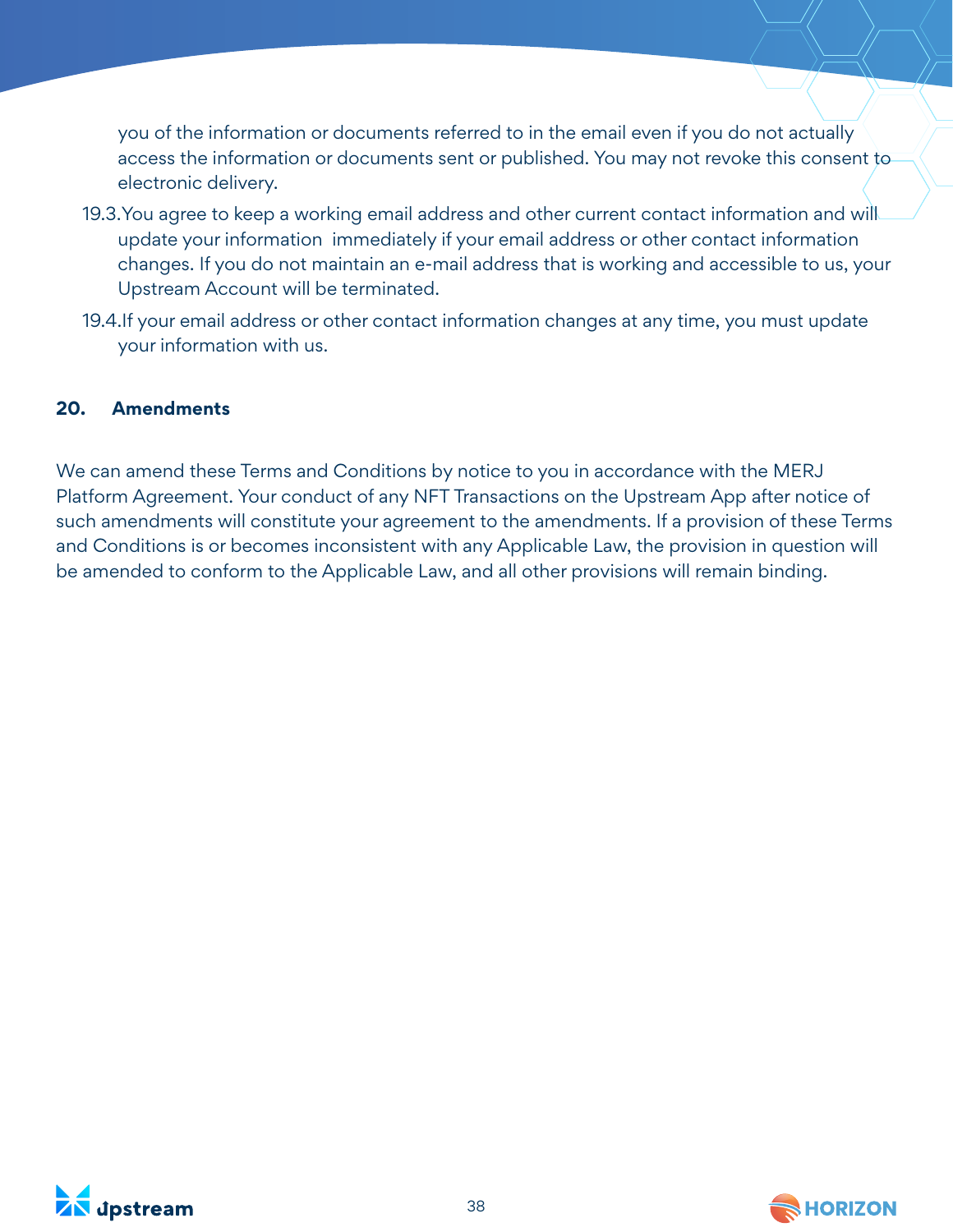# **TERMS AND CONDITIONS**

# **MERJ PLATFORM PARTICIPATION AGREEMENT**

This agreement is entered into between MERJ Exchange Limited, duly licenced as a Securities Exchange under the Seychelles Securities Act 2007, and the User and sets out the terms and conditions on and subject to which MERJ Exchange Limited and the User will enter into Transactions.

This agreement forms part of this application and consists of the following documentation -

- 1 MERJ Platform Participation Agreement
- 2 Risk Disclosure Statement

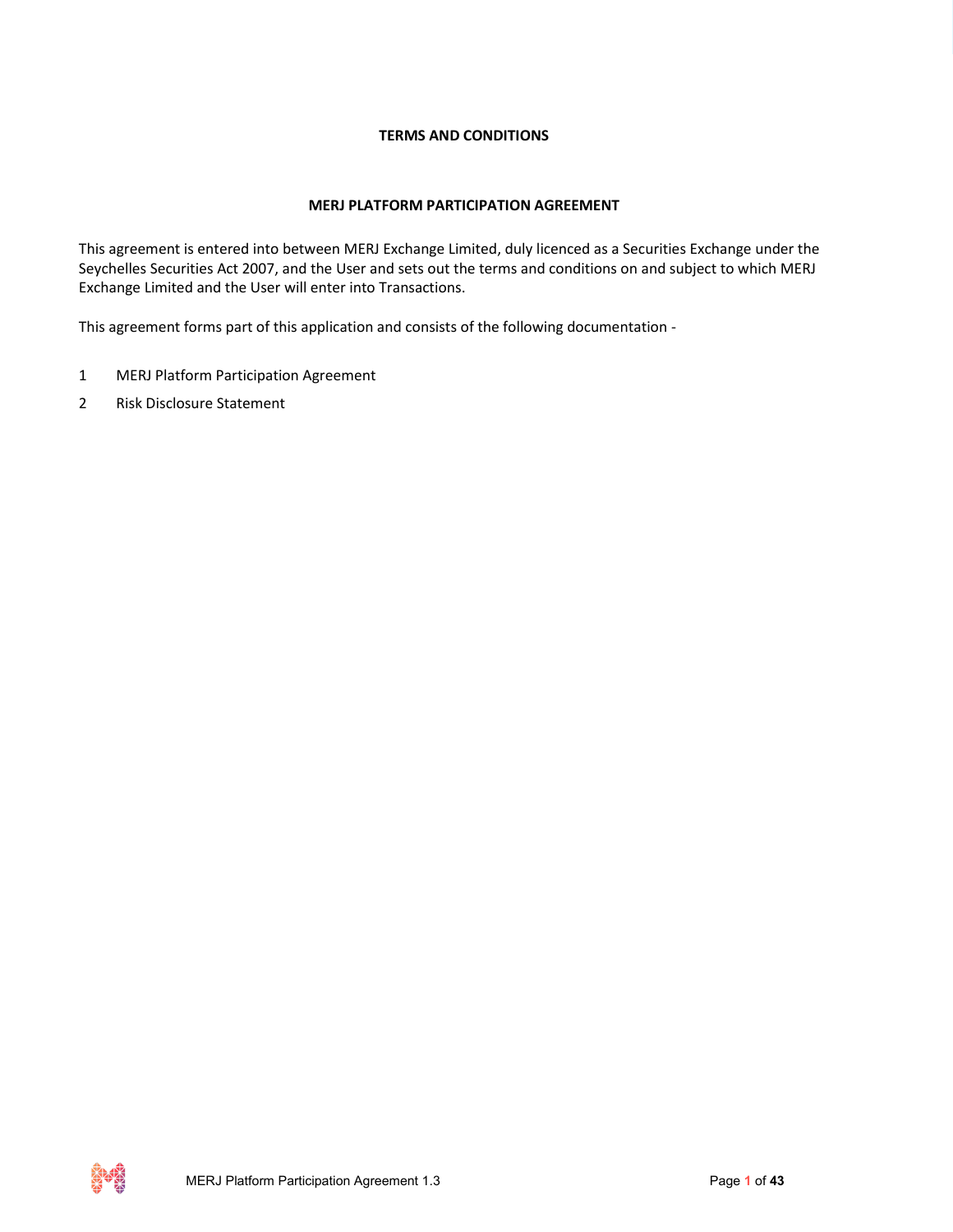# **MERJ PLATFORM PARTICIPATION AGREEMENT**

|                | <b>NO. CLAUSE HEADINGS</b>                                       | <b>PAGE</b> |
|----------------|------------------------------------------------------------------|-------------|
|                |                                                                  |             |
| 1              | INTERPRETATION AND DEFINITIONS                                   | 4           |
| $\overline{2}$ | <b>APPLICATION FORM</b>                                          | 11          |
| 3              | <b>TERM OF AGREEMENT</b>                                         | 11          |
| 4              | <b>SCOPE OF AGREEMENT</b>                                        | 11          |
| 5              | <b>MERJ PLATFORM</b>                                             | 12          |
| 6              | NATURE OF RELATIONSHIP                                           | 17          |
| 7              | <b>INTEREST AND THIRD PARTY ACCOUNTS</b>                         | 17          |
| 8              | <b>MARGIN TRANSACTIONS</b>                                       | 18          |
| 9              | <b>TRADING CONDITIONS</b>                                        | 22          |
| 10             | <b>TRANSACTIONS IN ELIGIBLE ASSETS</b>                           | 22          |
| 11             | REGISTRATION AND CUSTODY ARRANGEMENTS                            | 23          |
| 12             | <b>CORPORATE ACTIONS</b>                                         | 23          |
| 13             | <b>FEES AND EXPENSES</b>                                         | 26          |
| 14             | PAYMENTS AND STANDARD SETTLEMENT INSTRUCTIONS                    | 26          |
| 15             | <b>RISK</b>                                                      | 27          |
| 16             | EXEMPTION, INDEMNITY AND INSURANCE                               | 27          |
| 17             | SEGREGATION OF MERJ PLATFORM PARTICIPANTS' ASSETS AND MERJASSETS | 27          |
| 18             | REPRESENTATIONS AND WARRANTIES                                   | 27          |
| 19             | <b>MARKET HOURS</b>                                              | 30          |
| 20             | LEGAL AND REGULATORY REQUIREMENTS                                | 30          |
| 21             | <b>TAXES</b>                                                     | 30          |
| 22             | <b>FORCE MAJEURE</b>                                             | 30          |
| 23             | <b>EVENTS OF DEFAULT</b>                                         | 31          |
| 24             | <b>TERMINATION</b>                                               | 32          |
| 25             | CLOSE-OUT                                                        | 33          |
| 26             | <b>INDEMNITY</b>                                                 | 34          |
| 27             | <b>EXCLUSION OF LIABILITY</b>                                    | 35          |
| 28             | <b>TAPE RECORDING</b>                                            | 36          |
| 29             | <b>CONFIDENTIALITY</b>                                           | 36          |
| 30             | DATA PROTECTION LAWS                                             | 37          |
| 31             | <b>CONFLICTS OF INTEREST</b>                                     | 37          |
| 32             | INITIAL MARGIN AND VARIATION MARGIN                              | 37          |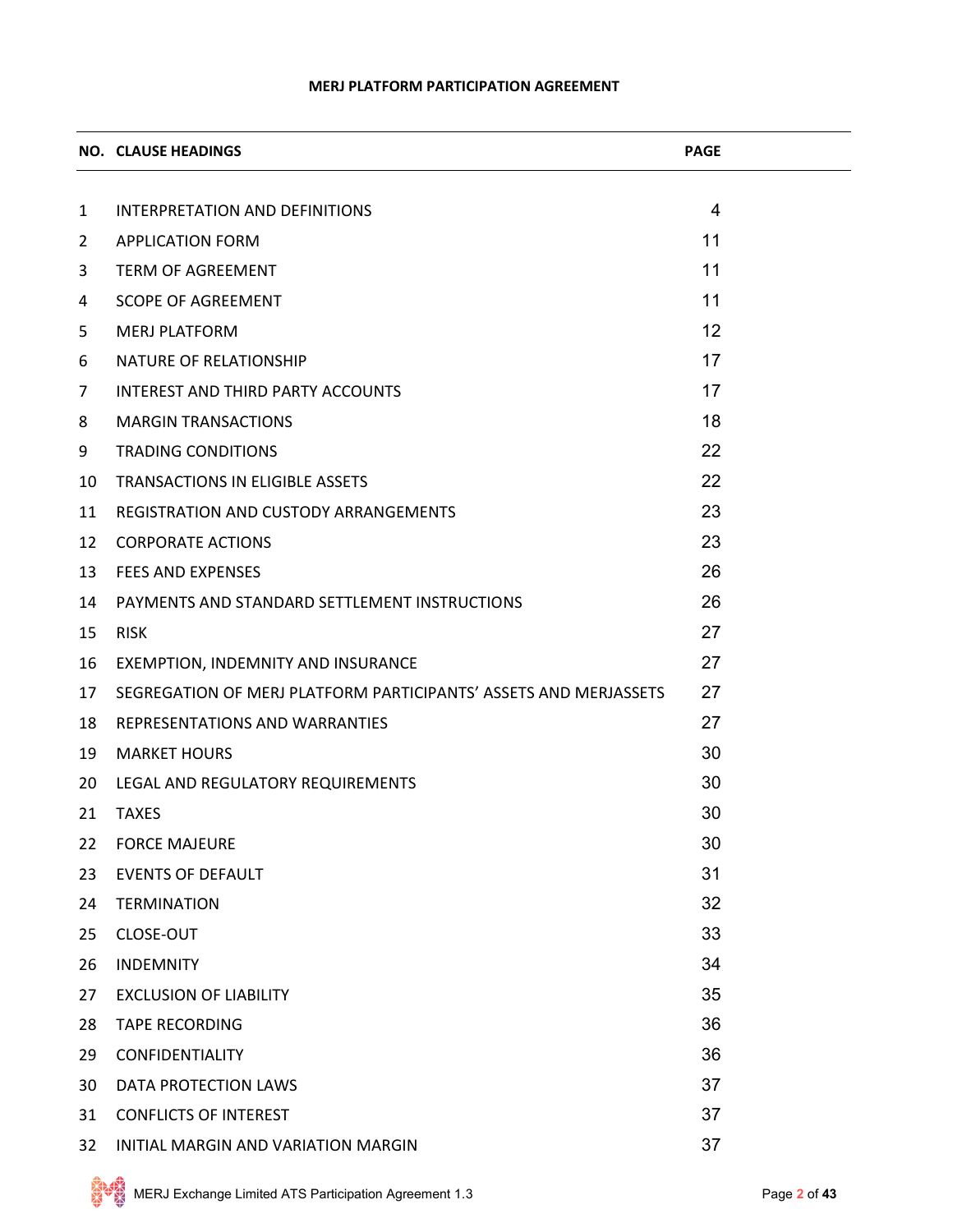| 33  | SHARING OF COMMISSIONS, FEES AND CHARGES | 37 |
|-----|------------------------------------------|----|
| 34  | <b>INSTRUCTIONS</b>                      | 37 |
| 35. | ASSIGNMENT                               | 38 |
| 36. | <b>DISPUTE RESOLUTION</b>                | 39 |
| 37  | NOTICES AND ADDRESSES OF SERVICES        | 39 |
| 38  | AMENDMENTS                               | 40 |
| 39  | GENERAL                                  | 41 |
|     |                                          |    |

# **APPENDICES**

RISK DISCLOSURE STATEMENT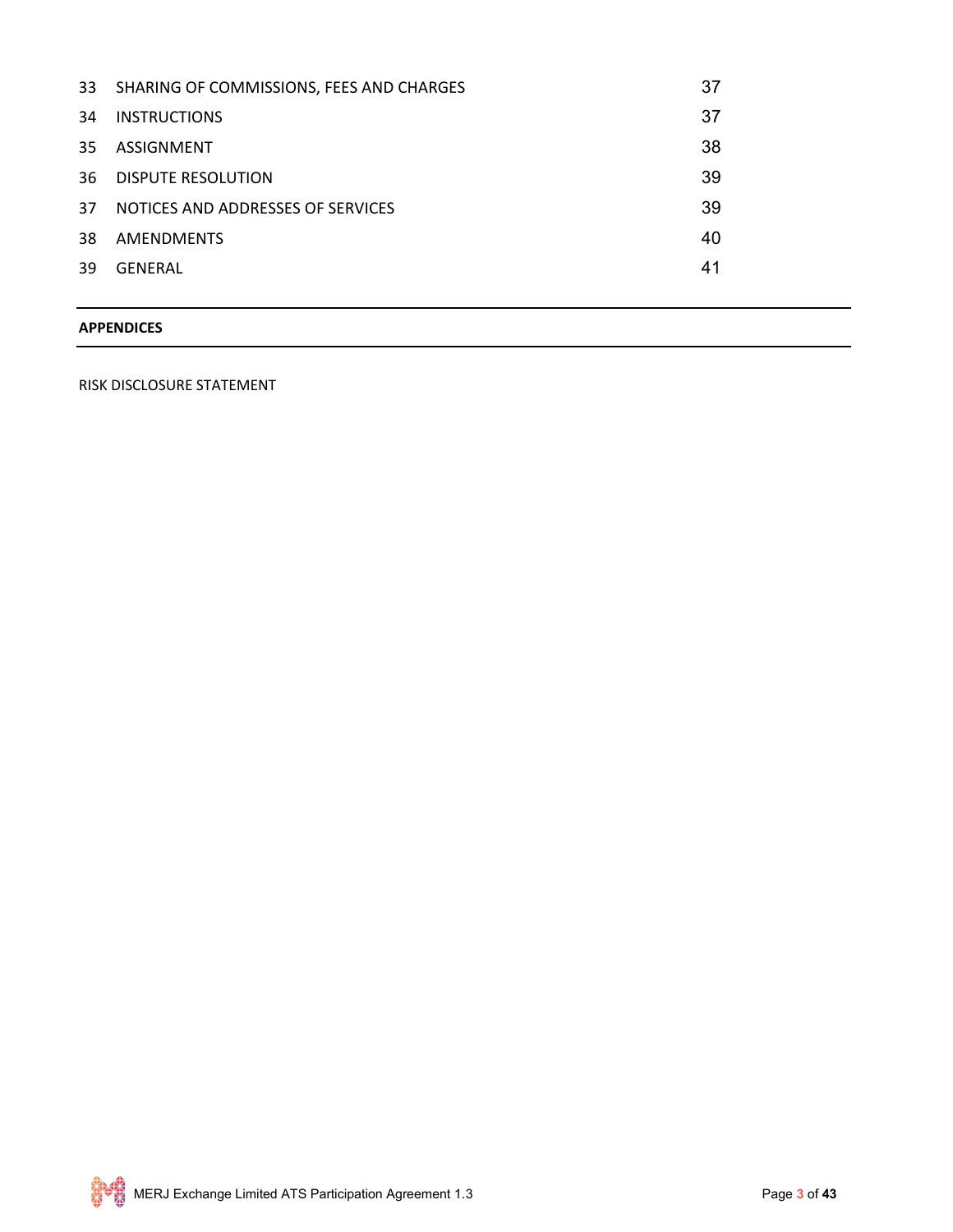#### **TERMS AND CONDITIONS**

#### **1 INTERPRETATION AND DEFINITIONS**

- 1.1 Unless otherwise stated or inconsistent with the context in which they appear, the following expressions shall bear the following meanings and cognate expressions shall bear corresponding meanings -
- 1.1.1 **"APIs"** means Application Programming Interfaces;
- 1.1.2 "**Abnormal Market Conditions**" means that, in the opinion of MERJ, abnormal, emergency or unusual conditions exist in Eligible Assets, the effect or likely effect of which is that the prices or availability of any Eligible Asset is materially affected;
- 1.1.3 "**Account**" means a funds account or securities account held with MERJ, a bank, Service Provider or other third party;
- 1.1.4 **''Act''** means the Seychelles Securities Act, 2007 as may be amended and any regulation prescribed by the Minister or the Seychelles Financial Services Authority;
- 1.1.5 "**the/this Agreement**" means the Application Form, the Risk Disclosure Statement, the Privacy Policy and the Fee Schedules per the website, the Rules and the terms and conditions as set out in this document and all other Appendices and schedules to these terms and conditions, any other document expressed by MERJ to be part of this Agreement and any variation, novation or replacement of it;
- 1.1.6 "**Appendices**" means the appendices attached to these terms and conditions and "**Appendix**" shall mean any of them as the context may indicate;
- 1.1.7 "**Applicable Law**" includes each law, regulation, by-law, code, notice, directive and order in Seychelles which -
- 1.1.7.1 applies to the conduct by MERJ of its business; or
- 1.1.7.2 applies to the performance by MERJ or the User of its obligations under this Agreement or any Transaction; or
- 1.1.7.3 otherwise applies to MERJ or to the User;
- 1.1.8 "**Application Form**" means the application form and account opening documentation completed by the User and submitted to MERJ;
- 1.1.9 "**Associate**" means, in the case of MERJ only, each of its Related Companies and Service Providers;
- 1.1.10 "**Automated Trading System**" means an electronic trading platform referred to in clause 5, made available by MERJ to the User, including by way of the Internet, for the purposes, among other things, of entering into certain types of Transactions;
- 1.1.11 "**Business Day**" means a day other than a Saturday, Sunday or public holiday within the meaning of the Public Holidays Act 1976 in the Seychelles or any public holidays in the applicable offshore jurisdiction of the Transaction and excluding any other day on which the Exchange is closed;
- 1.1.12 "**Clearing Agency**" means a company that is licensed and regulated in Seychelles or a recognized jurisdiction for the provision of clearing and settlement services of securities;

;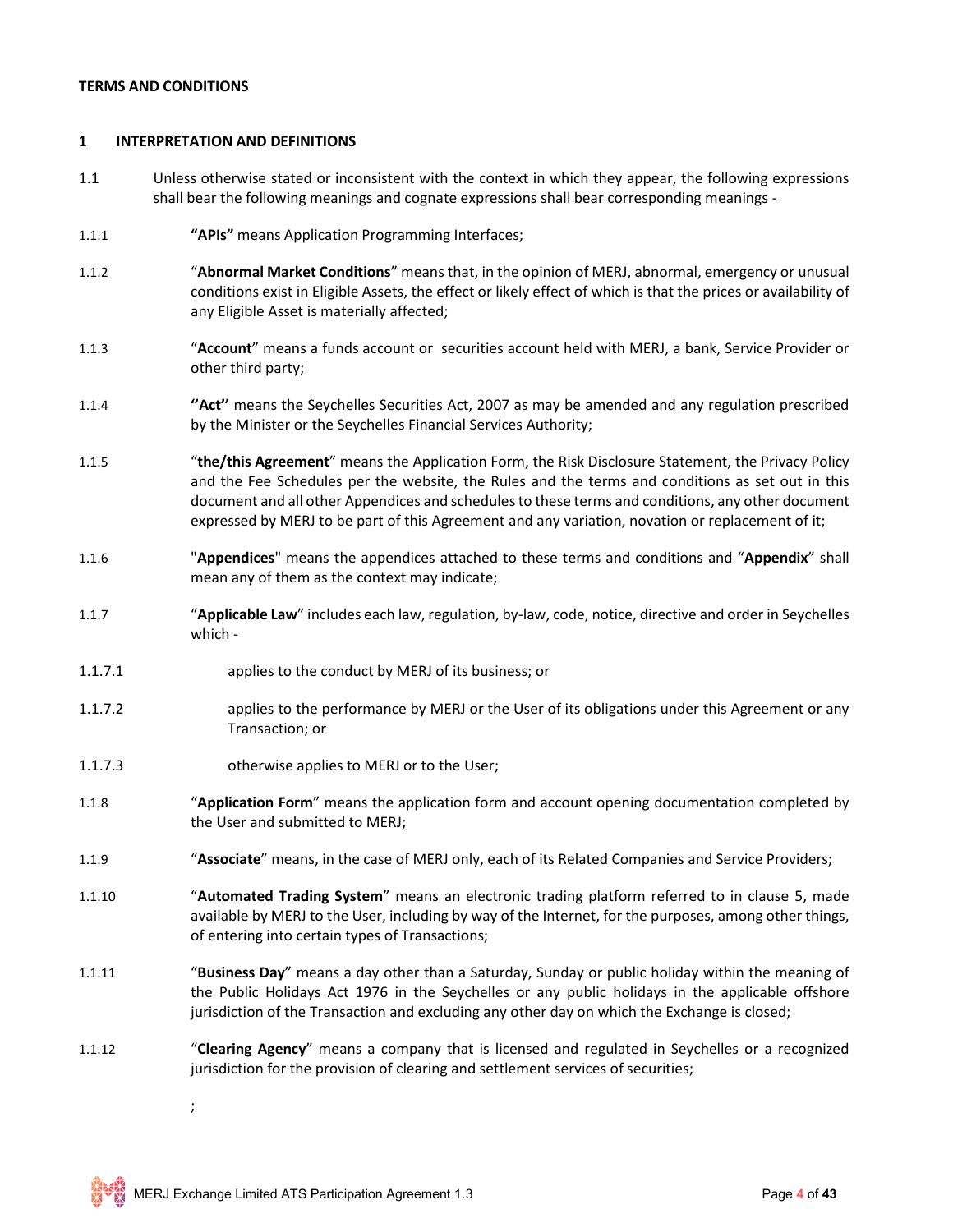- 1.1.13 "**Commencement Date**" means the date on which MERJ notifies the User that, having received and accepted a duly completed and transmitted Application Form and completed all further checks or enquiries that MERJ deems necessary or desirable, the User's application has been accepted;
- 1.1.14 "**Confidential Information**" means in relation to the User and MERJ and each of its Associates -
- 1.1.14.1 the know-how, trade secrets, technical processes, information relating to pricing, market share, products, finances, Users or suppliers, the right to all lists of Users and suppliers of that party or of any of its Associates; and
- 1.1.14.2 other information relating to that party or to any of its Associates and their respective businesses,

which by its nature, or by the circumstances of its disclosure to the holder of the information, is or could reasonably be expected to be regarded as confidential;

- 1.1.15 "**Confirmation**" –
- 1.1.15.1 means, in relation to a Transaction, a document or other confirming evidence delivered to one party by the other party, exchanged between the Parties, available by way of a MERJ Platform or otherwise effected, and whether by way of the MERJ Platform or otherwise, in each case for the purposes of confirming or evidencing that Transaction; but
- 1.1.15.2 does not include an electronic mail or text message, unless MERJ specifies otherwise in that electronic mail or text message or otherwise in writing;
- 1.1.16 "**Corporate Action**" means an event (including a dividend payment, corporate restructuring, rights issue, bonus issue or share buy-back) initiated by a company that affects the securities issued by that company, including but not limited to the events contemplated in clause 12;
- 1.1.17 "**Disclosure Statement**" means a document containing important information about MERJ and general information about your rights and MERJ's duties in terms of the Act;
- 1.1.18 "**Distributed Ledger Technology**" or "**DLT**" means a database system in which information is recorded, consensually shared, and synchronised across a network of multiple nodes
- 1.1.19 **"DLT Assets"** means
- 1.1.19.1 a virtual token;
- 1.1.19.2 a virtual financial asset;
- 1.1.19.3 electronic money; or
- 1.1.19.4 any other instruments
- 1.1.19.5 that is intrinsically dependent on, or utilises, Distributed Ledger Technology
- 1.1.20 **"Eligible Assets"** means securities and DLT Assets that meet the following criteria and any additional criteria that may be laid down by a directive in the Exchange Rules:
- 1.1.20.1 capable of being delivered by electronic means and in respect of which all requisite approvals being provided where necessary;
- 1.1.20.2 capable of being held on a fungible basis;
- 1.1.20.3 are not subject to being distinguished by a number;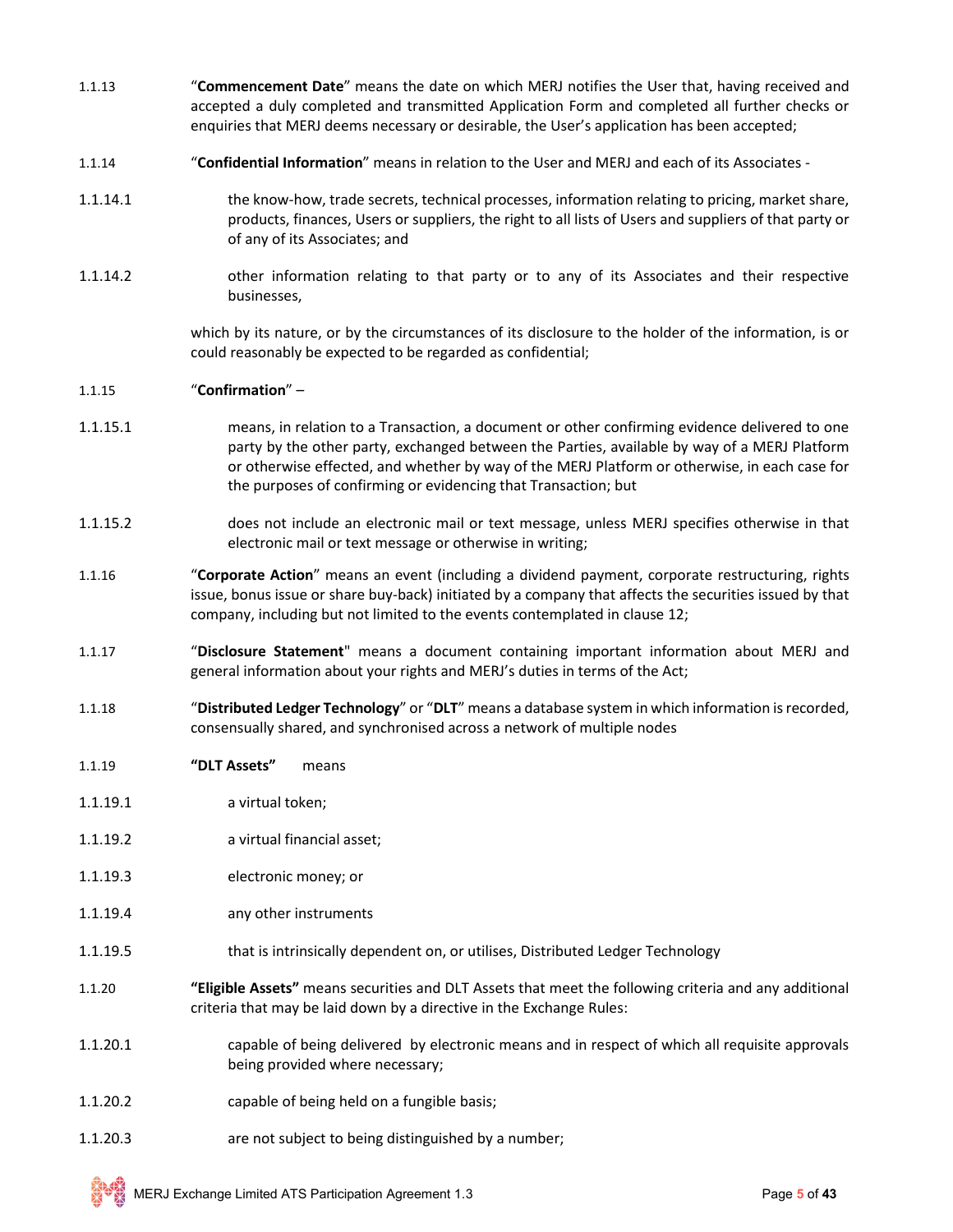- 1.1.20.4 are not subject to any restrictions on foreign ownership, unless otherwise agreed to by MERJ and
- 1.1.20.5 are not subject to any restrictions on transferability , unless otherwise agreed to by MERJ.
- 1.1.21 "**Exchange**" means MERJ Exchange Limited, a company incorporated under the company laws of the Seychelles (Company Number 879858-1) and licensed to operate as a securities exchange in terms of the Act;
- 1.1.22 "**Electronic Money**'' as defined in the National Payment Systems Act, 2014;
- 1.1.23 "**Fee Schedule**" means, at any time, any schedule, addendum or other document, by whatever name, issued by MERJ and any of its Associates containing its rates, fees, commissions and charges applicable to Transactions at that time, which is either published on the Website from time to time or otherwise available on request from MERJ, it being recorded that these may be published as separate documents or a single document from time to time;
- 1.1.24 "**Force Majeure**" means any event or cause beyond the reasonable control of MERJ, including -
- 1.1.24.1 Abnormal Market Conditions; or
- 1.1.24.2 an act of God, inevitable accident, fire, lightning, cyclone, earthquake, landslide, volcanic eruption or other natural phenomenon; or
- 1.1.24.3 sabotage, revolution, insurrection, act of war (whether declared or not) or war-like operations; or
- 1.1.24.4 a confiscation or expropriation, embargo, quarantine restriction or any like event; or
- 1.1.24.5 any strike, dispute or lockout; or
- 1.1.24.6 an epidemic, toxic emission or any like event; or
- 1.1.24.7 a requirement, restriction, prohibition, intervention, law, regulation, decree or other legally enforceable order of any Government; or
- 1.1.24.8 an explosion, nuclear accident or any like event; or
- 1.1.24.9 a telecommunications, network, power or equipment failure or damage, or power or water shortage,

as a result of which, in each case in the opinion of MERJ, it is impossible, impractical or illegal for MERJ to perform and comply with any of its obligations under this Agreement or any Transaction;

- 1.1.25 "**Foreign Exchange**" means any currency including but not limited to bills of exchange, letters of credit, money order, postal order, promissory note, travellers cheque or any other instruments of foreign exchange;
- 1.1.26 "**Free Margin**" means, at any time, the amount in an Account available to meet any Margin Percentage Requirement, determined in accordance with the relevant Fee Schedule;
- 1.1.27 "**FSA**" means the Seychelles Financial Services Authority;
- 1.1.28 "**Funds**" means banknotes and coins, scriptural money, electronic money and includes virtual financial assets;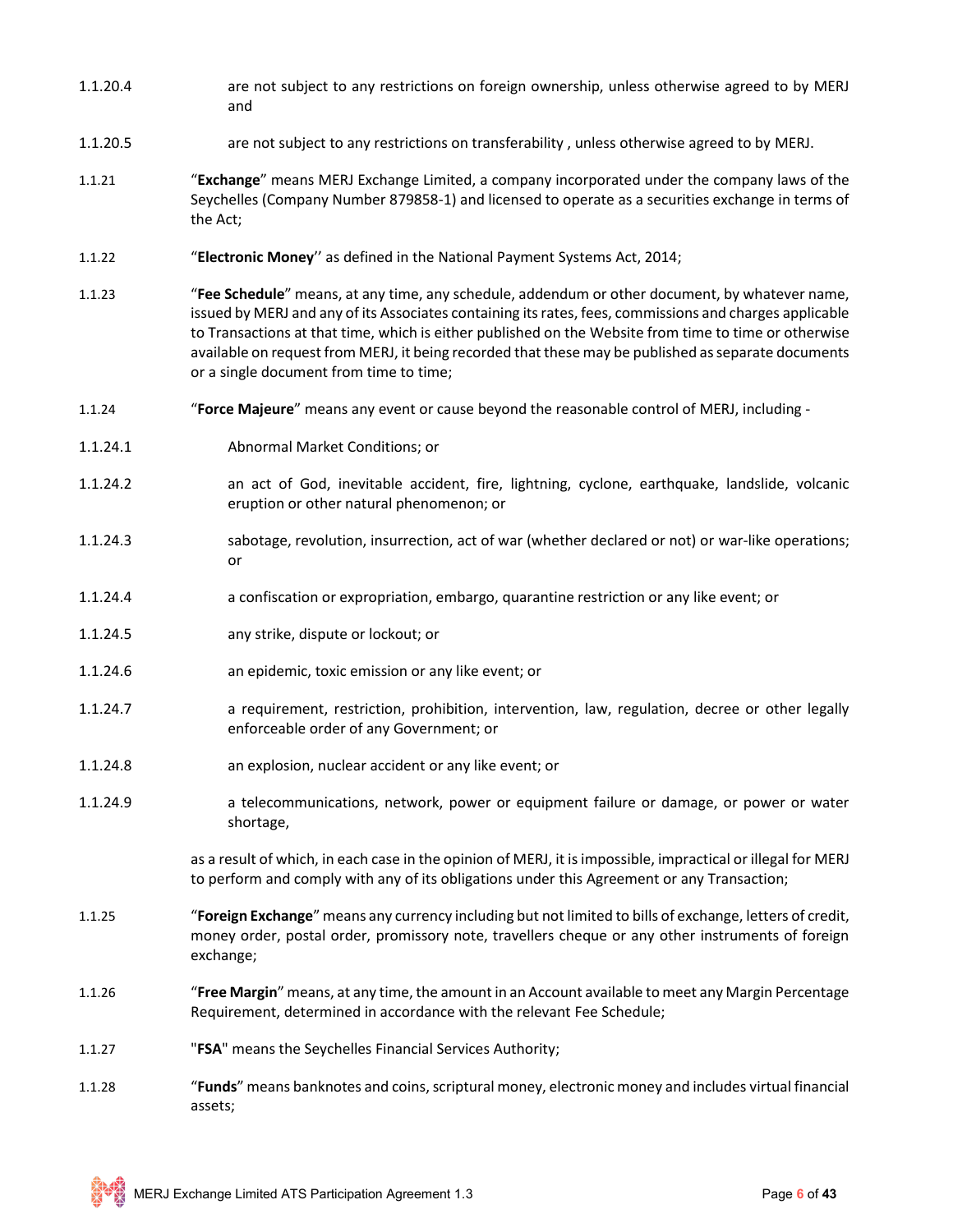- 1.1.29 "**Intellectual Property Rights**" means all patents, copyrights, trade secrets, trademarks, service marks, trade names and all other intellectual property rights;
- 1.1.30 "**Issuer**" means any person that issues an Eligible Asset.
- 1.1.31 "**Interest Earning Amount**" means the amount, as determined in accordance with clause 7 in an Account on which MERJ agrees from time to time to pay interest;
- 1.1.32 "**Licensor**" means each licensor of any software utilised by MERJ in relation to the services being provided by MERJ under this Agreement;
- 1.1.33 "**Limit Order**" means, in relation to a Transaction, an order placed by the User on the MERJ Platform to enter into that Transaction when the security price reaches a predetermined level on the System;
- 1.1.34 "**Long Position**" means a position held by the User in respect of a Transaction concluded by the User as a buy trade in terms of which the User agrees to receive the difference between the opening and closing value of the underlying asset over a period of time; or
- 1.1.35 "**Margin Percentage Requirement**" means the prevailing "margin percentage requirement" calculated in accordance with the relevant Fee Schedule;
- 1.1.36 "**Margin Requirement**" means the prevailing "margin requirement" calculated in accordance with clause 9 or the relevant Product Schedule, as applicable;
- 1.1.37 "**Margin Transaction**" means a margin Transaction that is automatically Rolled Over at the Close of Business;
- 1.1.38 "**Market Order**" means an Order to buy or sell Securities as soon as possible at the price obtainable in the market;
- 1.1.39 "Member" means a securities dealer or recognized overseas securities dealer that has been admitted as a member of MERJ Exchange;
- 1.1.40 "**MERJ**" means MERJ Exchange Limited and/or any of its Associates and/or Related Companies as the context dictates;
- **1.1.41 "MERJ Mobile Application"** means the mobile trading application developed, published and distributed by MERJ;
- 1.1.42 "**MERJ Platform**" means the trading platform on https://merj.exchange and subdomains, mobile applications (including the MERJ Mobile Application), APIs and other media owned by MERJ usedto provide its Services;
- 1.1.43 "**MERJ Platform Communication**" means any order or instruction or other communication sent by way of the MERJ Platform by or on behalf of the User (or purportedly by or on behalf of the User);
- 1.1.44 '**'MERJ Platform Participant''** means a member or direct User of MERJ which uses a MERJ Platform pursuant to the terms of this Agreement;
- 1.1.45 "**Nominee**" means a person who acts as the registered holder of Eligible Assets or of an interest in Eligible Assets, on behalf of other persons;
- 1.1.46 "**Normal Trading Hours**" means official trading times set by the MERJ;
- 1.1.47 "**Order**" means an instruction by the MERJ Platform Participant to open or close a position in respect of any particular Eligible Asset;
- 1.1.48 "**the Parties**" means the User and MERJ and "**Party**" means any of them as the context may indicate;

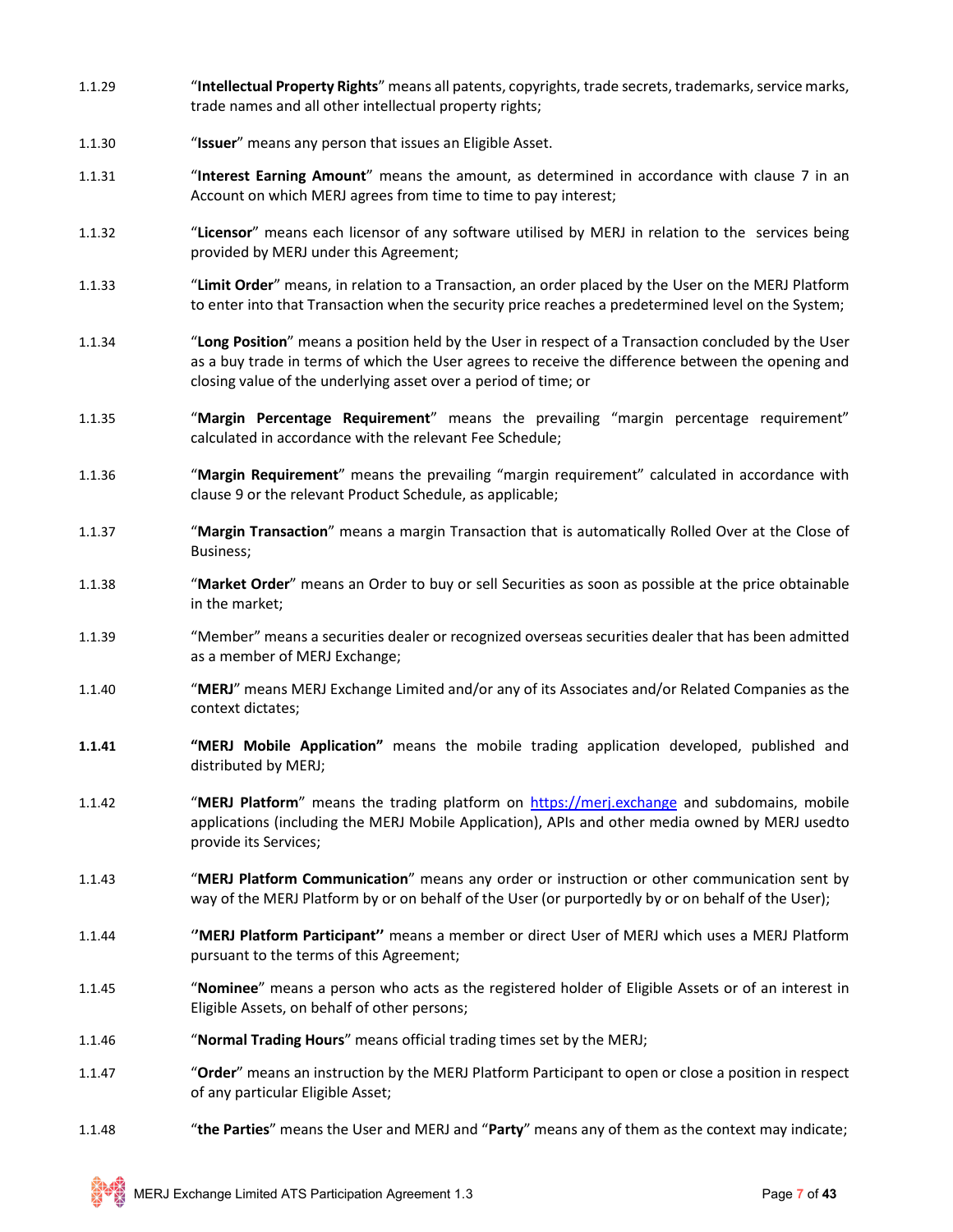- 1.1.49 "**Privacy Policy**" means the privacy policy on the Website;
- 1.1.50 "**Public Authority**" means -
- 1.1.50.1 any government in any jurisdiction whether national, federal, state, regional, territorial or local; and
- 1.1.50.2 any minister, department, office, commission, delegate, instrumentality, agency, board, authority or organisation of any government or any state-owned enterprise; and
- 1.1.50.3 the FSA;
- 1.1.51 "**Related Companies**" means MERJ Depository and Registry Limited company number 8411029-1, MERJ Clearing and Settlement Limited company number 8411028-1, MERJ Nominees Ltd. company number 210928.
- 1.1.52 "**Representative**" means, in relation to any Party, each of its officers, directors, employees, agents and representatives;
- 1.1.53 "**Risk Disclosure Statement**" means the document setting out general information in respect of the risks associated with utilising our Services;
- 1.1.54 "**Rules**" means the Market Rules, Clearing Agency Rules, Securities Facility Rules and/ or Listing Rules of MERJ;
- 1.1.55 "**Securities**" means "**securities** as defined in Schedule 1 of the Act;
- 1.1.56 "**Securities Account**" means an account representing Eligible Assets deposited or otherwise maintained in electronic form pursuant to the Rules of MERJ;
- 1.1.57 "**Security Credentials**" means, in relation to a MERJ Platform, any security credentials that the User uses to access or use the MERJ Platform, including any user name, account number, User ID, one time pin sent to the User's cell phone number, user ID and/or password;
- 1.1.58 "**Segregated Funds Account**" means an account that, where required by this Agreement (including any appendices hereto), is established and maintained by MERJ or its Associates in accordance with the provisions of this Agreement (and all annexures hereto), for the purpose of receiving, holding and disbursing of Eligible Assets, User Funds, including User funds of Users who have granted direct access to their Users in terms of the MERJ Rules;
- 1.1.59 "**Services**" means the facilitation of transactions in Eligible Assets on a MERJ market, including but not limited to matching buyers and sellers, clearing, settlement, registry, depository, nominee and/or any ancillary services provided by MERJ or its Associates;
- 1.1.60 "**Service Providers**" means any entity appointed by MERJ to deliver the Services outlined in this Agreement;
- 1.1.61 "**Settlement**" means, to discharge the obligations arising from a Transaction;
- 1.1.62 "**Tax(es)**" includes any VAT, tax, levy, stamp, withholding taxes or other duty and any other charge, deduction or withholding of a similar nature (including any penalty or interest payable in connection with any failure to pay or any delay in paying any of these);
- 1.1.63 "**Terminated Transaction**" means a Transaction that is terminated in accordance with clause 22.1.7;
- 1.1.64 "**Termination Date**" means a date for the termination of all or some Transactions either as specified in a Termination Notice or as otherwise provided by this Agreement;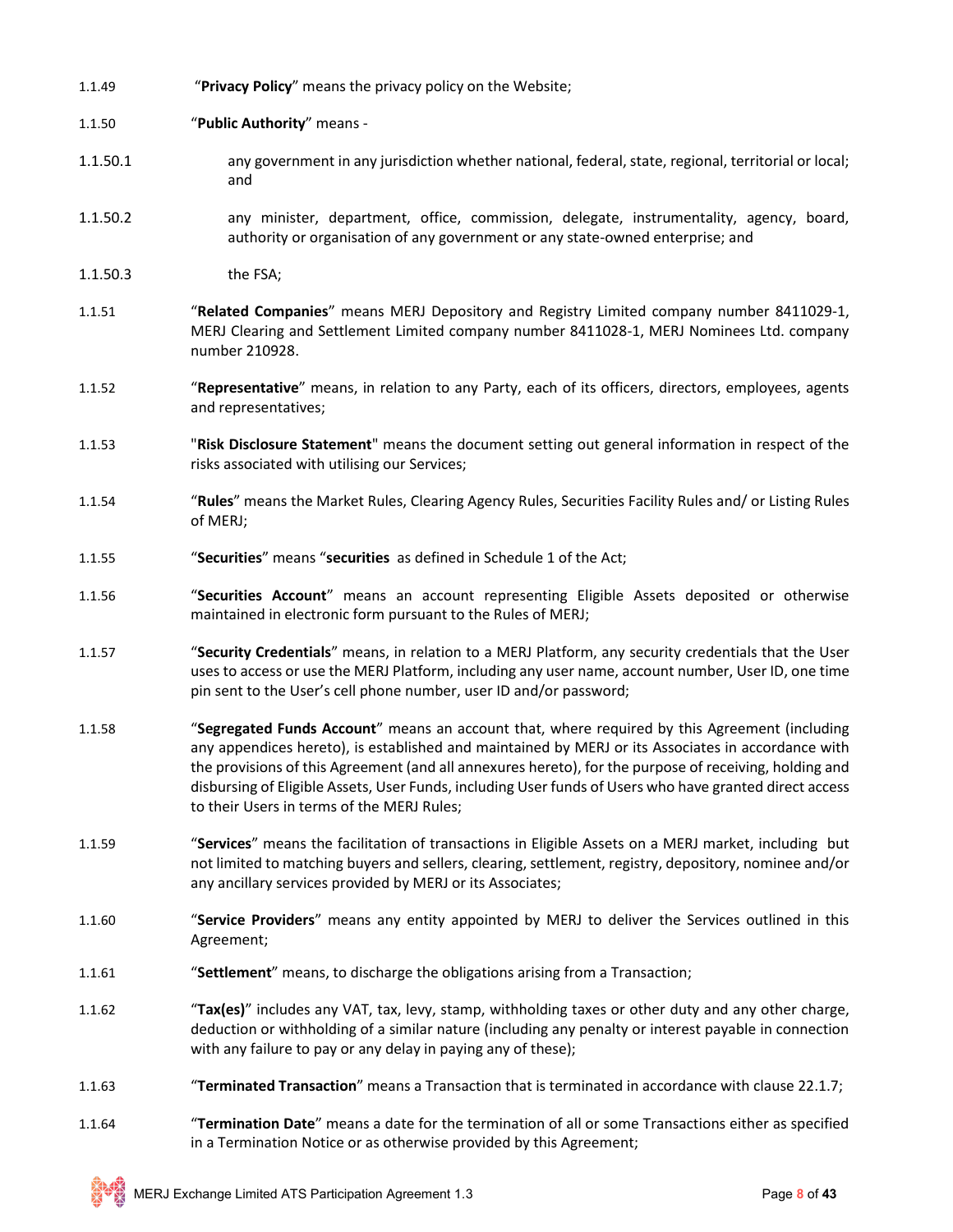- 1.1.65 "**Termination Notice**" means a notice given by MERJ in accordance with this Agreement terminating all or some Transactions;
- 1.1.66 "**Transaction**" means any transaction entered into by a User on or through a MERJ Platform or any transaction into which MERJ or its Associates have entered or propose to enter into with or on behalf of the User involving, or referable to the value of, or granting rights or accepting obligations in respect of or by reference to an Eligible Asset;
- 1.1.67 "**User**", " means a MERJ Platform Participant who has submitted the Application Form and agreed to be bound by the terms and conditions of this Agreement and who has been notified by MERJ that its application has been successful;
- 1.1.68 "**User Funds**" means, in relation to the User -
- 1.1.68.1 all funds which -
- 1.1.68.1.1 MERJ or any person on its behalf holds for, or receives from or on behalf of, the User; and
- 1.1.68.1.2 is not immediately due and payable on demand to MERJ or that other person for its own account; and
- 1.1.68.2 where the funds are required to be held in a Segregated Funds Account, all such funds held in a Segregated Funds Account;
- 1.1.69 "**Virtual Financial Assets**" means any form of digital medium recordation that is used as a digital medium of exchange, unit of account, or store of value and that is not -
	- (a) electronic money;
	- (b) a security; or
	- (c) a virtual token;
- 1.1.70 "V**irtual token**" means a form of digital medium recordation that has no utility, value or application outside of the **Distributed Ledger Technology** platform on which it was issued and may only be redeemed for funds on such platform directly by the issuer of such asset, provided that electronic money shall be excluded from this definition.
- 1.1.71 "**Website**" means the website of MERJ.
- 1.2 The words written and writing include electronic mail and any other means of communication resulting in permanent visible reproduction.
- 1.3 The clause headings of this Agreement have been inserted for convenience only and shall not be taken into consideration in its interpretation.
- 1.4 Any references to the singular includes the plural and vice versa and any reference to natural persons includes legal persons and vice versa and reference to any gender includes reference to the other gender.
- 1.5 Any reference in this Agreement to a Party shall include a reference to that Party's assigns expressly permitted under this Agreement and, if such Party is liquidated or sequestrated, be applicable also to and binding upon that Party's liquidator or trustee, as the case may be.

MERJ Exchange Limited ATS Participation Agreement 1.3 Page **9** of **43**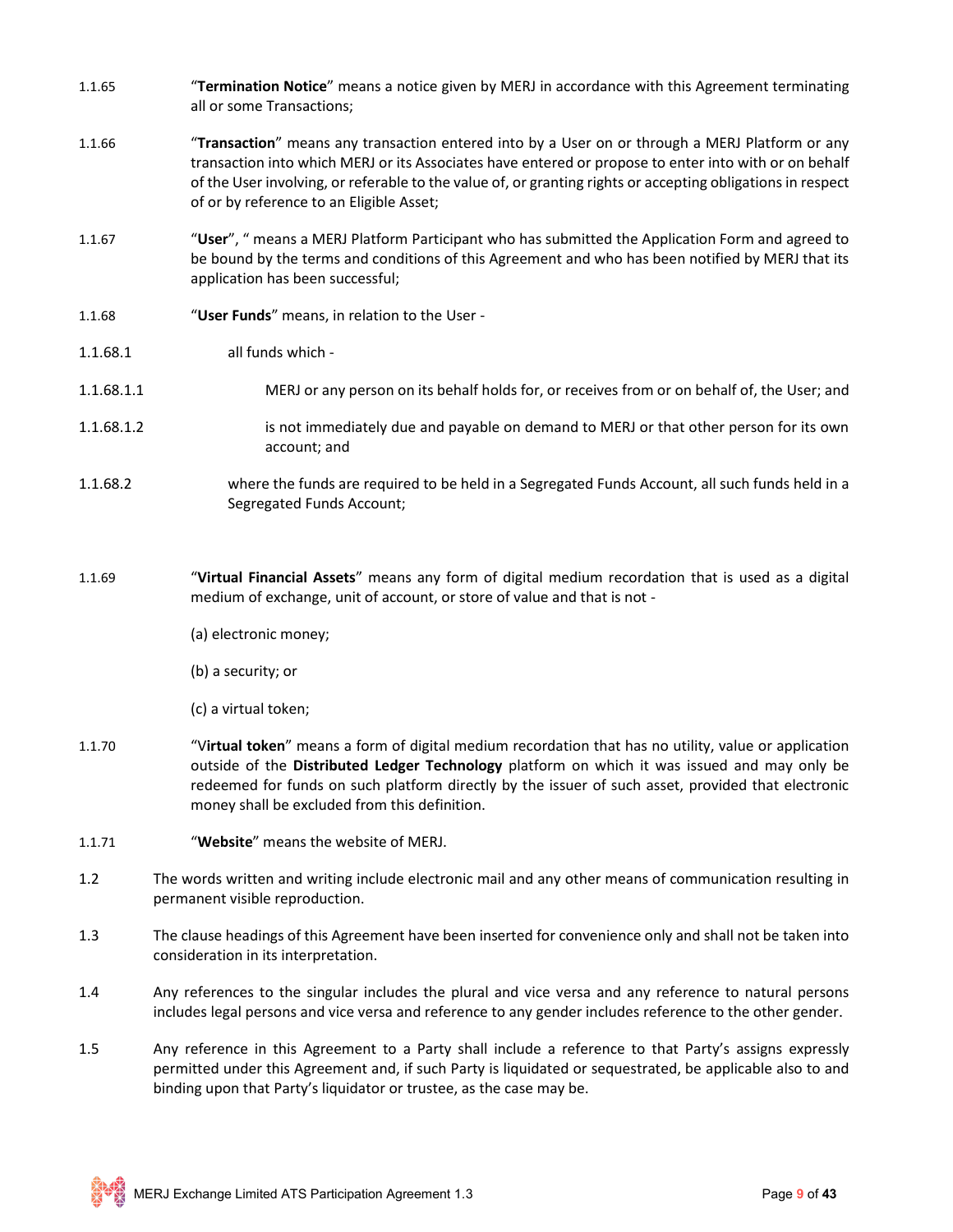- 1.6 A reference to a statute or other law includes regulations and other instruments under it and consolidations, amendments, re-enactments or replacements of any of them (whether before, or after the date of this Agreement).
- 1.7 If any provision in a definition is a substantive provision conferring rights or imposing obligations on any Party, notwithstanding that it is only in the definition clause, effect shall be given to it as if it were a substantive provision in the body of the Agreement.
- 1.8 The expiry or termination of this Agreement shall not affect such of the provisions of this Agreement as expressly provide that they will operate after any such expiry or termination or which of necessity must continue to have effect after such expiry or termination, notwithstanding that the clauses themselves do not expressly provide for this.
- 1.9 The words "include", "including" and "in particular" shall be construed as being by way of example or emphasis only and shall not be construed as, nor shall they take effect as, limiting the generality of any preceding word/s.
- 1.10 Terms other than those defined in this agreement will be given their plain English meaning, and those terms, acronyms, and phrases generally known in the financial services industry will be interpreted in accordance with their generally known meanings.
- 1.11 Words and expressions defined in any sub-clause shall, for the purpose of the clause of which the sub-clause forms part, bear the meaning assigned to such words and expressions in that sub-clause.
- 1.12 If any provision in a definition is a substantive provision conferring rights or imposing obligations on any Party, effect shall be given to it as if it were a substantive clause in the body of the Agreement, notwithstanding that it is only contained in this interpretation clause.
- 1.13 If any period is referred to in this Agreement by way of reference to a number of days, the days shall be reckoned exclusively of the first and inclusively of the last day unless the last day falls on a day which is not a Business Day, in which case the day shall be the next succeeding Business Day.
- 1.14 The rule of construction that the contract shall be interpreted against the Party responsible for the drafting or preparation of this Agreement, shall not apply.
- 1.15 This Agreement shall be governed by and construed and interpreted in accordance with the law of the Republic of Seychelles.
- 1.16 In case of any conflict between any provisions of this Agreement and the Rules, the provisions of the Rules shall apply.
- 1.17 The word person includes an individual, a body corporate, an association of persons (whether corporate or not), a trust, a state and an agency of state (in each case, whether or not having a separate legal personality).
- 1.18 A reference to a person includes a reference to the person's executors, administrators, successors, substitutes (including persons taking by novation) and permitted assignees.
- 1.19 A reference to something having a material adverse effect on a person is a reference to it having a material adverse effect -
- 1.19.1 on that person's financial condition or operations or on its consolidated financial condition or operations; or
- 1.19.2 on its ability to comply with its obligations under this Agreement.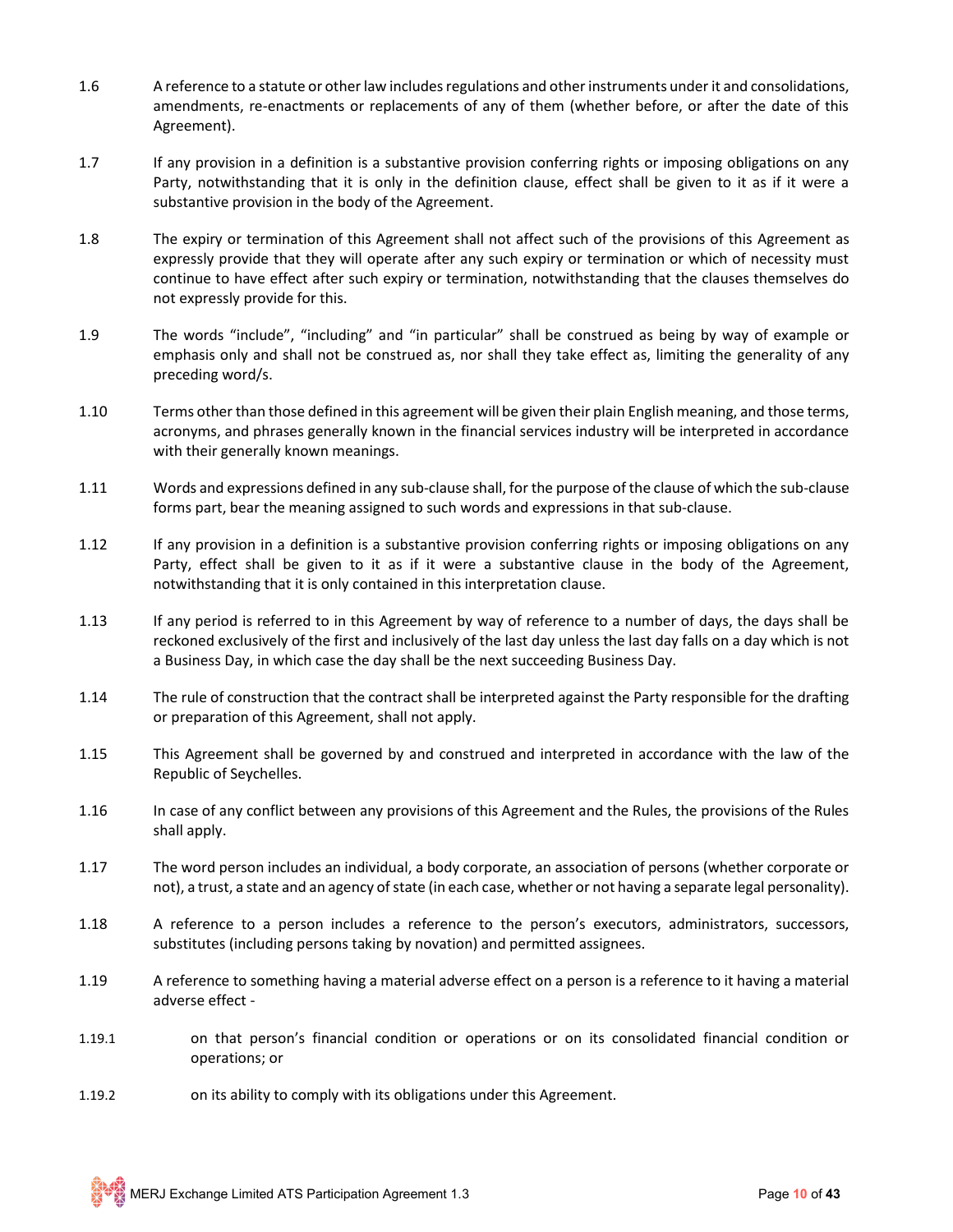## **2 APPLICATION FORM**

-

- 2.1 It is recorded that the submission of the Application Form amounts to acceptance by the User to enter into this Agreement with MERJ. Either Party can terminate this Agreement at any time as stipulated in clause 24 of this Agreement.
- 2.2 By submitting the Application Form and by initiating each Transaction, the User acknowledges to MERJ that
- 2.2.1 the User has received or downloaded, and read and understood, these terms and conditions, all Appendices hereto, Disclosure Statement/s, the Risk Disclosure Statement, the Fee Schedules and the Privacy Policy; and
- 2.2.2 whether or not this Agreement is specifically referred to and unless the terms of this Agreement are expressly excluded, every Transaction is governed by the terms and conditions of this Agreement.

# **3 TERM OF AGREEMENT**

- 3.1 This Agreement takes effect, and the rights and obligations of each Party commence, on and from the Commencement Date.
- 3.2 This Agreement continues in force until terminated in accordance with its terms or as agreed by the Parties.

#### **4 SCOPE OF AGREEMENT**

- 4.1 Provided that the User complies with its obligations under this Agreement, MERJ may enter into Transactions with the User as set out in and in accordance with this Agreement and any annexure to this Agreement and the Rules.
- 4.2 MERJ may, but is not obliged to, enter into any Transaction with the User or where applicable, on behalf of, the User.
- 4.3 If MERJ specifies any further type of Transaction that it may enter into with the User or if MERJ otherwise determines (in its sole discretion) that amendments to this Agreement are necessary, the User acknowledges and agrees that -
- 4.3.1 MERJ may amend this Agreement including, in the case of any further type of Transaction being specified, to reflect the terms and conditions on and subject to which MERJ will enter into any such Transaction;
- 4.3.2 any such amendment will be notified to the User by way of the Website, the MERJ Platform or electronic mail or such other form of communication as MERJ determines to be appropriate;
- 4.3.3 a copy of this Agreement, as amended, and the Rules will be available on the Website; and
- 4.3.4 Users are required to accept amended terms within 30 business days from notification or access to the platform may be suspended. Users may terminate the Agreement per clauses 2 and 3 in this Agreement if they do not accept amendments. The User can activate the Account at any time after suspension by accepting the new terms.
- 4.4 This Agreement, each Transaction (and, to the extent recorded in a Confirmation, each Confirmation) together constitute a single agreement between the Parties.
- 4.5 The User acknowledges and agrees that, unless MERJ agrees otherwise in writing -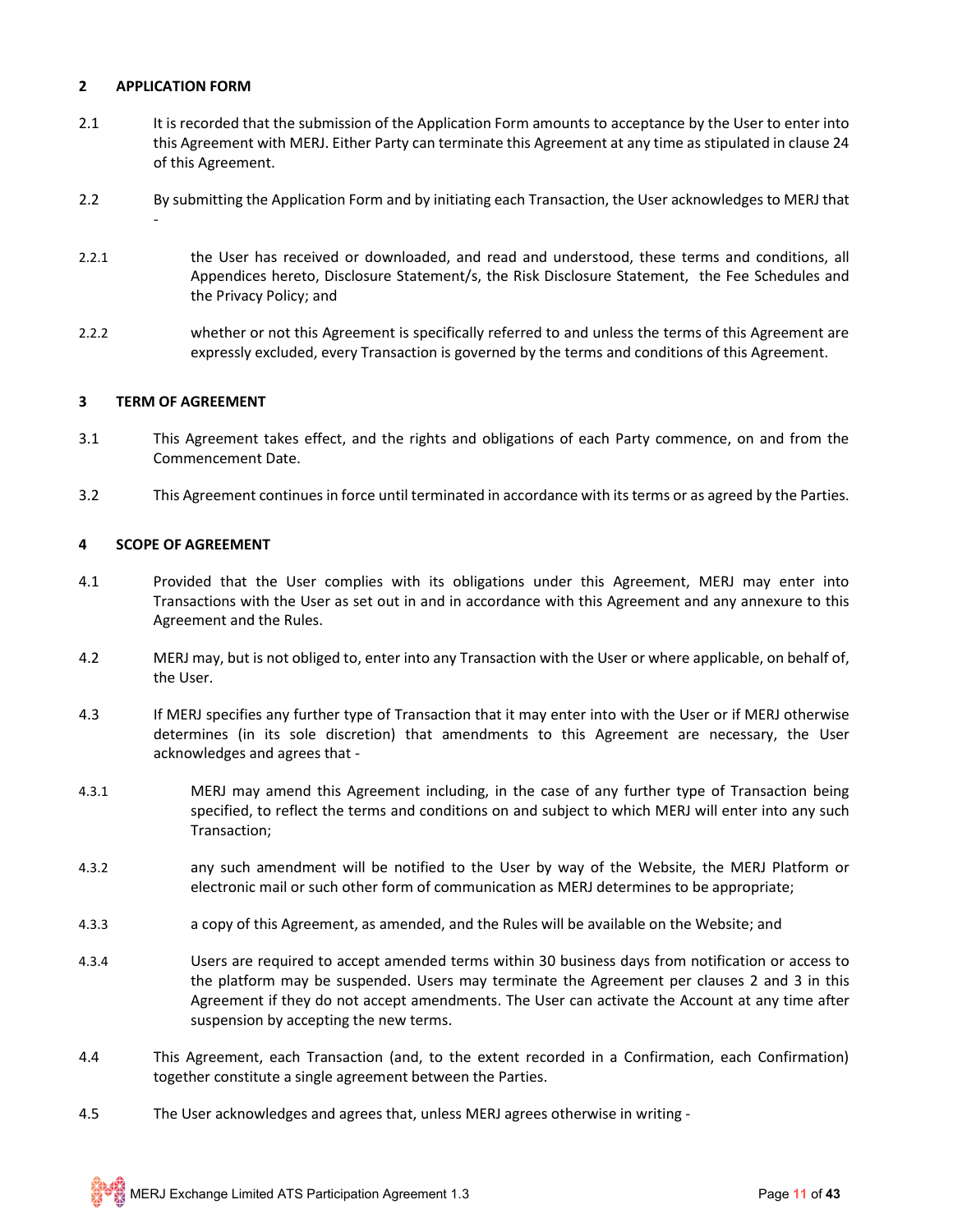- 4.5.1 The Transactions will only be entered into on the User's instructions as provided for in this Agreement and MERJ will at all times have a non-discretionary mandate;
- 4.5.2 MERJ does not provide any advice, recommendation, opinion or guidance in relation to the entry into this Agreement or any Transaction, and MERJ makes no representations to the User; and
- 4.5.3 The execution of the instructions by the User shall at no time imply MERJ's approval of any of the User's investment decisions and entry into of a Transaction by the User does not mean that MERJ makes a recommendation, holds an opinion or gives guidance to the User in relation to its entry into of that Transaction.
- 4.6 The User acknowledges and agrees that MERJ does not intend to and is not required to consider one or more of the User's objectives, financial situation and needs but that -
- 4.6.1 MERJ may provide general information to the User that MERJ provides to its Users generally through its Website; and
- 4.6.2 that information will not take into account the particular needs, objectives or financial circumstances of the User.

## **5 MERJ PLATFORM**

## **5.1 Availability of MERJ Platform**

- 5.1.1 For each type of Transaction offered by MERJ, MERJ will provide -
- 5.1.1.1 an Automated Trading System; or
- 5.1.1.2 another MERJ Platform that may be used for the provision of the Services.

#### **5.2 Password-protection**

- 5.2.1 Where a MERJ Platform is available, MERJ will allow access to the MERJ Platform Participant by way of a password-protected account to which the User has access over the Internet.
- 5.2.2 The User acknowledges and agrees that the User may not transact with MERJ except in accordance with the specified MERJ Platform or as may otherwise be agreed by MERJ on a case by case basis.

#### **5.3 Using a MERJ Platform**

- 5.3.1 MERJ may provide a MERJ Platform for the purpose of the User entering into certain types of Transactions, viewing Confirmations and/or other ancillary services.
- 5.3.2 The User agrees to access and use the MERJ Platform in accordance with, and solely for the purposes set out in, this Agreement.
- 5.3.3 The provision of a MERJ Platform may involve the sub-licensing of Licensor software and/or information systems.
- 5.3.4 MERJ or the Licensor may, with or without notice to the User, change the nature, composition, features or availability of a MERJ Platform, provided that such change shall not prevent MERJ from performing the Services.

#### **5.4 Reference to MERJ Platform in Agreement**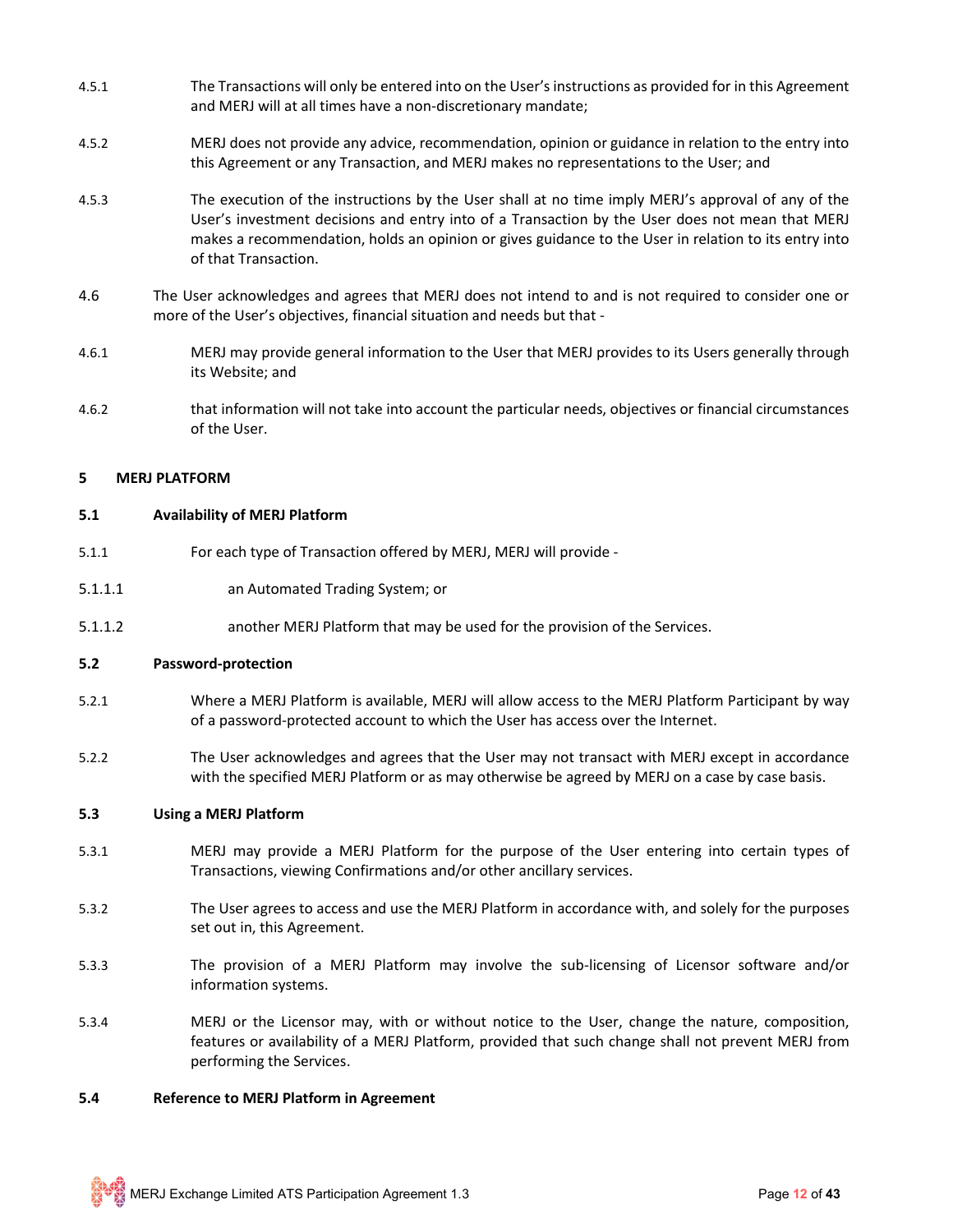- 5.4.1 MERJ may provide one or more MERJ Platforms depending upon the type of Transactions that MERJ is willing to enter into at that time.
- 5.4.2 A reference to " MERJ Platform" in this Agreement is a reference to the MERJ Platform(s) provided in relation to the relevant Service or type of Transaction.

#### **5.5 Acknowledgments and agreements of User**

- 5.5.1 The User -
- 5.5.1.1 acknowledges and agrees that any MERJ Platform is provided on an "as is" basis;
- 5.5.1.2 acknowledges and agrees that there are significant risks associated with using and relying on a MERJ Platform, including risks related to the use of software and/or telecommunications systems, such as software errors and bugs, delays in telecommunications systems, interrupted service, data supply errors, faults or inaccuracies and security breaches;
- 5.5.1.3 assumes all risk of use or attempted use of a MERJ Platform and any data provided by way of a MERJ Platform; and
- 5.5.1.4 acknowledges and agrees that it has no recourse against MERJ or any Licensor in relation to the use or availability of a MERJ Platform or any errors in Licensor software and/or related information systems;

#### **5.6 Security**

- 5.6.1 The User -
- 5.6.1.1 assumes full responsibility for any decision in relation to which any data provided to the User by way of a MERJ Platform may be used or relied upon;
- 5.6.1.2 will make its own independent decision to access or use a MERJ Platform or to enter into any Transaction;
- 5.6.1.3 acknowledges and agrees that no MERJ Platform serves as the primary basis for any of the User's investment decisions concerning its accounts or its managed or fiduciary accounts;
- 5.6.1.4 agrees to ensure the security and confidentiality of all Security Credentials;
- 5.6.1.5 agrees and acknowledges that, if any person accesses or uses a MERJ Platform using a Security Credential, the User is liable for the conduct of that person and the person's compliance with this Agreement, whether or not the User authorises the access and/or use;
- 5.6.1.6 acknowledges and agrees that, if MERJ determines that the security surrounding any MERJ Platform or the security or confidentiality of any Security Credentials is or has been breached, MERJ may terminate, revoke, suspend, modify or change any or all of the Security Credentials at any time with or without prior notice; and
- 5.6.1.7 acknowledges and agrees that where a MERJ Platform requires the use of Security Credentials, all MERJ Platform Communications are deemed to be on behalf of and authorised by the User;
- 5.6.1.8 accepts all responsibility for the genuineness and accuracy, in relation to content and form, of all MERJ Platform Communications and for all resulting actions, including orders entered and Transactions entered into;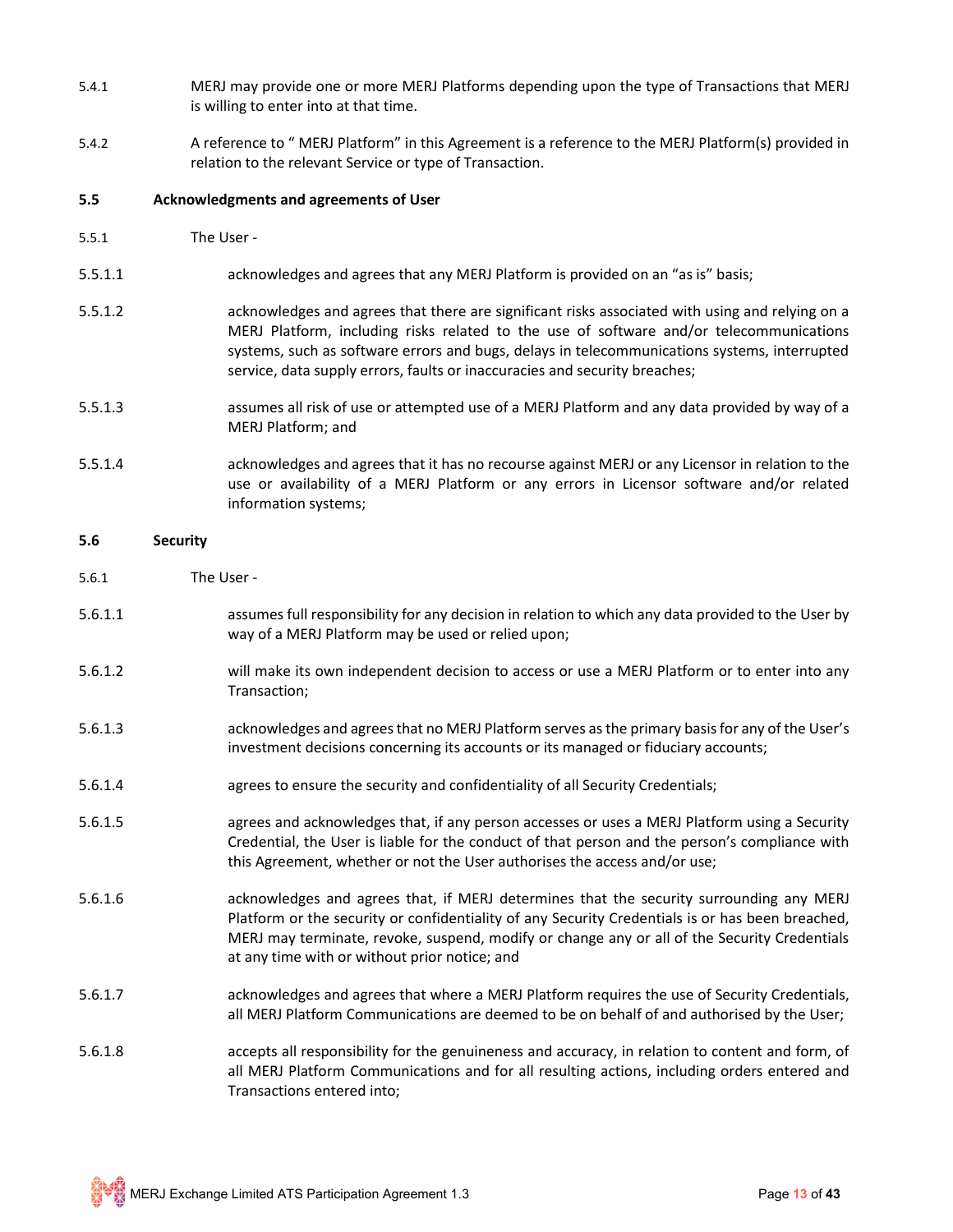- 5.6.1.9 acknowledges that MERJ is not obliged to act on any MERJ Platform Communication and will be free to accept or reject, in its sole discretion, any transaction that the User seeks to execute through the MERJ Platform;
- 5.6.1.10 acknowledges and agrees that MERJ may, at its discretion, verify receipt of any MERJ Platform Communications;
- 5.6.1.11 **and acknowledges and agrees that the User has no right to amend or revoke a MERJ Platform** Communication, unless MERJ agrees otherwise; and
- 5.6.1.12 acknowledges and agrees that -
- 5.6.1.12.1 MERJ's records of any MERJ Platform Communication and any communication sent by MERJ by way of the relevant MERJ Platform are deemed to be accurate until the contrary is proven; and
- 5.6.1.12.2 the User bears the burden of proof that those records are inaccurate or incomplete, except in the case of manifest error or fraud.

# **5.7 Provision of Market Information**

## **5.7.1 Market Information**

- 5.7.1.1 The User acknowledges and agrees that where a MERJ Platform displays market data and other purely factual information (collectively "**Market Information**") that -
- 5.7.1.1.1 MERJ does not endorse or approve the Market Information and makes it available to the User only as a service and convenience;
- 5.7.1.1.2 MERJ does not guarantee the accuracy, timeliness, completeness or correct sequencing of the Market Information;
- 5.7.1.1.3 MERJ does not warrant any results from the User's use or reliance on the Market Information;
- 5.7.1.1.4 MERJ is not obligated to update any information or opinions contained in any Market Information;
- 5.7.1.1.5 MERJ may discontinue offering Market Information at any time;
- 5.7.1.1.6 MERJ will not be liable in any way for the termination, interruption, delay or inaccuracy of any Market Information; and
- 5.7.1.1.7 The User will not redistribute or facilitate the redistribution of Market Information to any third party.

## **5.8 Third party Licensors**

- 5.8.1 The User acknowledges and agrees that the provision of an Automated Trading System may involve the sub-licensing of Licensor software and/or information systems.
- 5.8.2 The User waives all claims and causes of action which it may otherwise have against a Licensor.
- 5.8.3 The User acknowledges and agrees that -
- 5.8.3.1 the Licensor is providing only a technical means for effecting Transactions;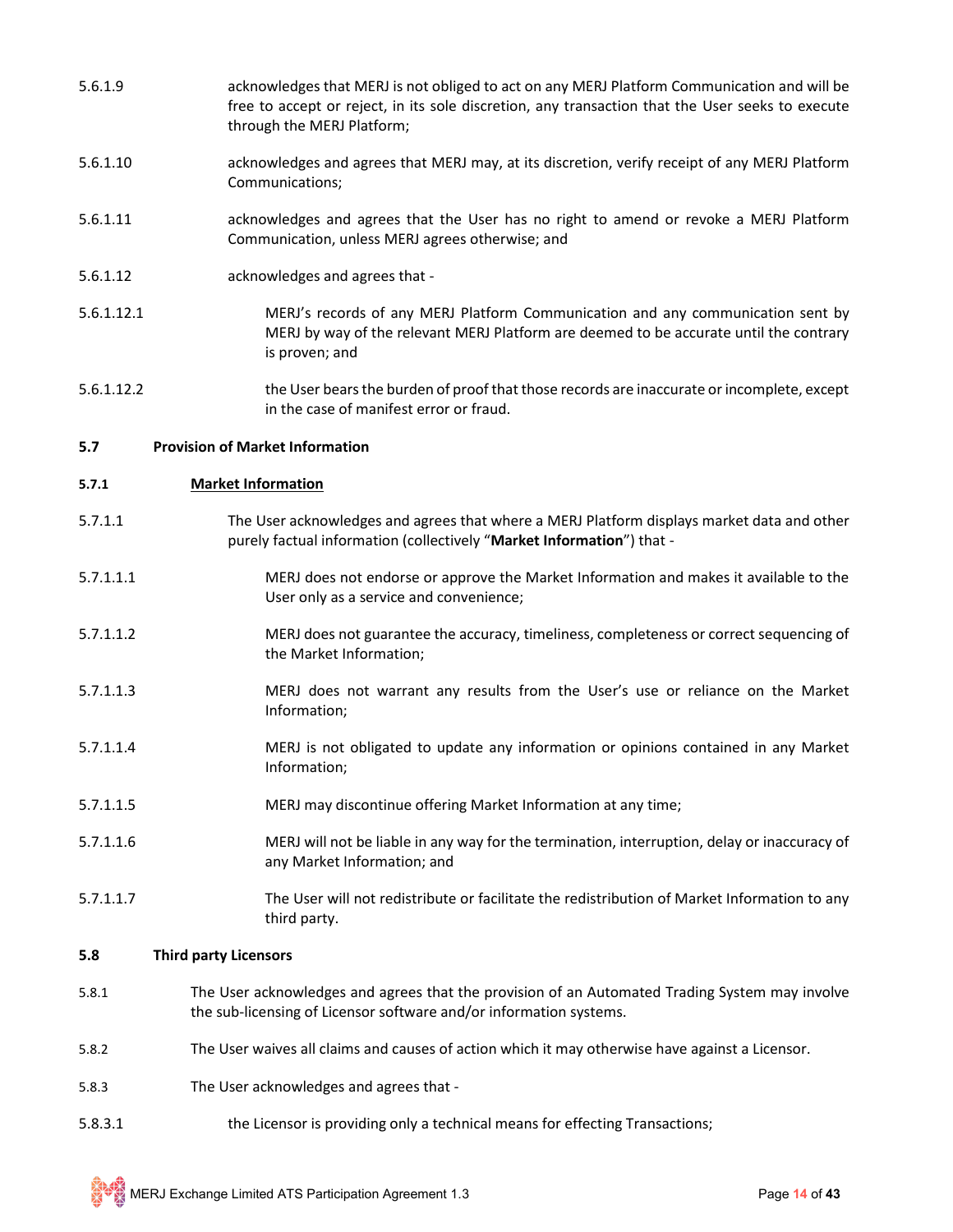- 5.8.3.2 the Licensor is neither directly nor indirectly a party to any Transaction;
- 5.8.3.3 the Licensor is not inviting, arranging for, or advising the User or any third party to effect any Transaction or to purchase, sell or otherwise deal in any Eligible Asset;
- 5.8.3.4 the Licensor is not liable in any manner to any person for the failure of any person effecting a Transaction by way of an MERJ Platform to perform its obligations under that Transaction; and
- 5.8.3.5 the Licensor will not be involved in any dispute relating to any Transaction.
- 5.8.4 The User -
- 5.8.4.1 is to maintain, for the duration of this Agreement, and for a period of, not less than, 7 years afterwards, accounting and computer records that enable MERJ and/or any Licensor to determine compliance with this clause and this Agreement;
- 5.8.4.2 is to permit MERJ and/or any Licensor to audit the User's access to and use of any MERJ Platform (including the User's records of its access to and use of that MERJ Platform); and
- 5.8.4.3 acknowledges that information obtained pursuant to this clause may be used to determine the User's compliance with this clause.

## **5.9 Intellectual Property Rights**

- 5.9.1 The User acknowledges and agrees that -
- 5.9.1.1 all Intellectual Property Rights in respect of or derived from a MERJ Platform are and remain the sole and exclusive property of MERJ and/or any Licensors; and
- 5.9.1.2 the User has no Intellectual Property Rights in respect of or derived from and will not acquire any Intellectual Property Rights in relation to a MERJ Platform and/or any derivative or adaptation of a MERJ Platform.
- 5.9.2 The User is to use all reasonable efforts -
- 5.9.2.1 to protect any such Intellectual Property Rights in a MERJ Platform; and
- 5.9.2.2 to comply with a request of MERJ, acting reasonably, to protect its contractual, statutory and common law rights and obligations in respect of a MERJ Platform.
- 5.9.3 If the User becomes aware of any access to or use of the MERJ Platform by a third party that is unauthorised or which constitutes an infringement or interference with any of MERJ's and/or the Licensor's Intellectual Property Rights, it is promptly to notify MERJ and, acting reasonably, co-operate with MERJ and/or any Licensor with respect to any legal action which MERJ and/or any Licensor may undertake in respect of the infringement.

## **5.10 Restrictions on use of MERJ Platform**

- 5.10.1 The User acknowledges and agrees not -
- 5.10.1.1 to access or use any Automated Trading System for any purpose other than to request prices and enter into Transactions; or
- 5.10.1.2 to use, copy, merge, make derivative works of or transfer copies of any software; or
- 5.10.1.3 to use or disclose to any third party any information obtained through or from a MERJ Platform other than for the purposes expressly set out in this Agreement; or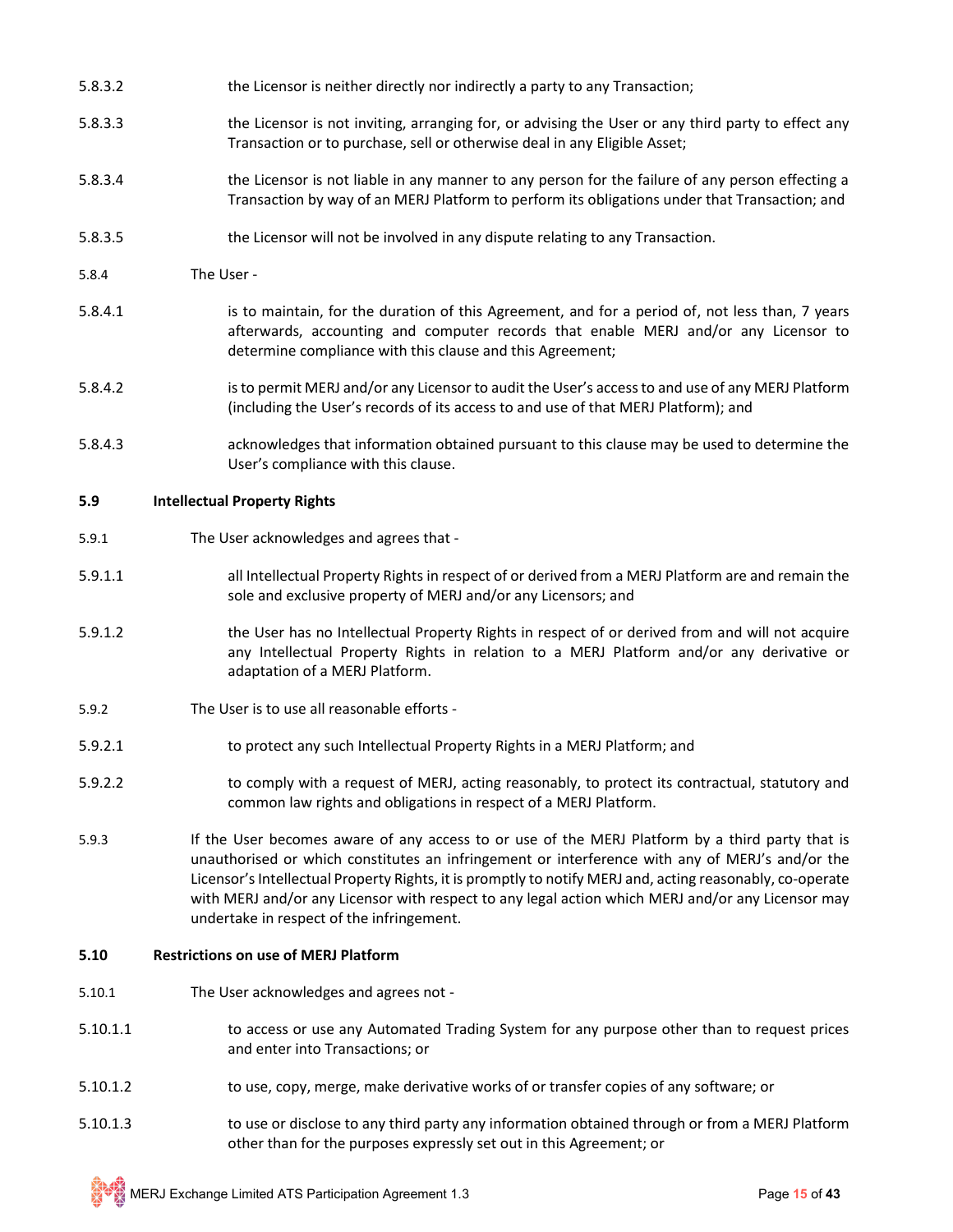- 5.10.1.4 to allow any access to or use of an MERJ Platform by any third party; or
- 5.10.1.5 to sell, lease or otherwise provide, directly or indirectly, an MERJ Platform to any third party except as expressly permitted by this Agreement; or
- 5.10.1.6 to reverse engineer, disassemble or decompile any software; or
- 5.10.1.7 to copy any manuals related to a MERJ Platform; or
- 5.10.1.8 to remove any statutory copyright notice, or other notice included in a MERJ Platform or Licensor software or on any medium containing that software; or
- 5.10.1.9 to transmit or receive using a MERJ Platform (or cause to transmit or receive) any information or material which is pornographic, obscene, abusive, profane, offensive, misleading, deceptive, disparaging or defamatory; or
- 5.10.1.10 to use the MERJ Platform after the expiry, termination or cancellation of this Agreement and/or any license agreement between MERJ and its Licensor.

## **5.11 Security and operating environment**

The User is responsible for ensuring the adequacy of the operating environment and the security of the environment, both physical and electronic, of the User's access to and use of a MERJ Platform, including -

- 5.11.1 maintaining appropriate security measures to prevent unauthorised access to, use of or damage
- 5.11.1.1 to a MERJ Platform and any information systems accessible through a MERJ Platform; and
- 5.11.1.2 to any password management system not explicitly controlled by MERJ or a Licensor;
- 5.11.2 where the User accesses and uses, or attempts to access and use, a MERJ Platform from any laptop computer or other portable device, taking all measures necessary to ensure the security, integrity and reliability of such computer or other portable device (including the security of the internet connection) and the User is solely liable for any failure in such computer or other portable device's security, integrity or reliability; and
- 5.11.3 complying with all reasonable operational and security procedures notified by MERJ from time to time and to inform MERJ immediately of any breach of security.
- 5.12 To the maximum extent permitted by law, MERJ makes no representation or warranty (express or implied) and expressly disclaims any warranties -
- 5.12.1 in relation to the merchantability or fitness for a particular purpose and any warranty for the access to or use of or the results of the access to or use of a MERJ Platform with respect to its suitability, availability, functionality, correctness, quality, accuracy, completeness, reliability, performance, timeliness, operation, continued availability or otherwise;
- 5.12.2 that any MERJ Platform Communication -
- 5.12.2.1 will result in MERJ entering into a Transaction with the User; and/or
- 5.12.2.2 has been received by MERJ; and
- 5.12.2.3 MERJ Platform meets the requirements or needs of the User.

MERJ Exchange Limited ATS Participation Agreement 1.3 Page **16** of **43**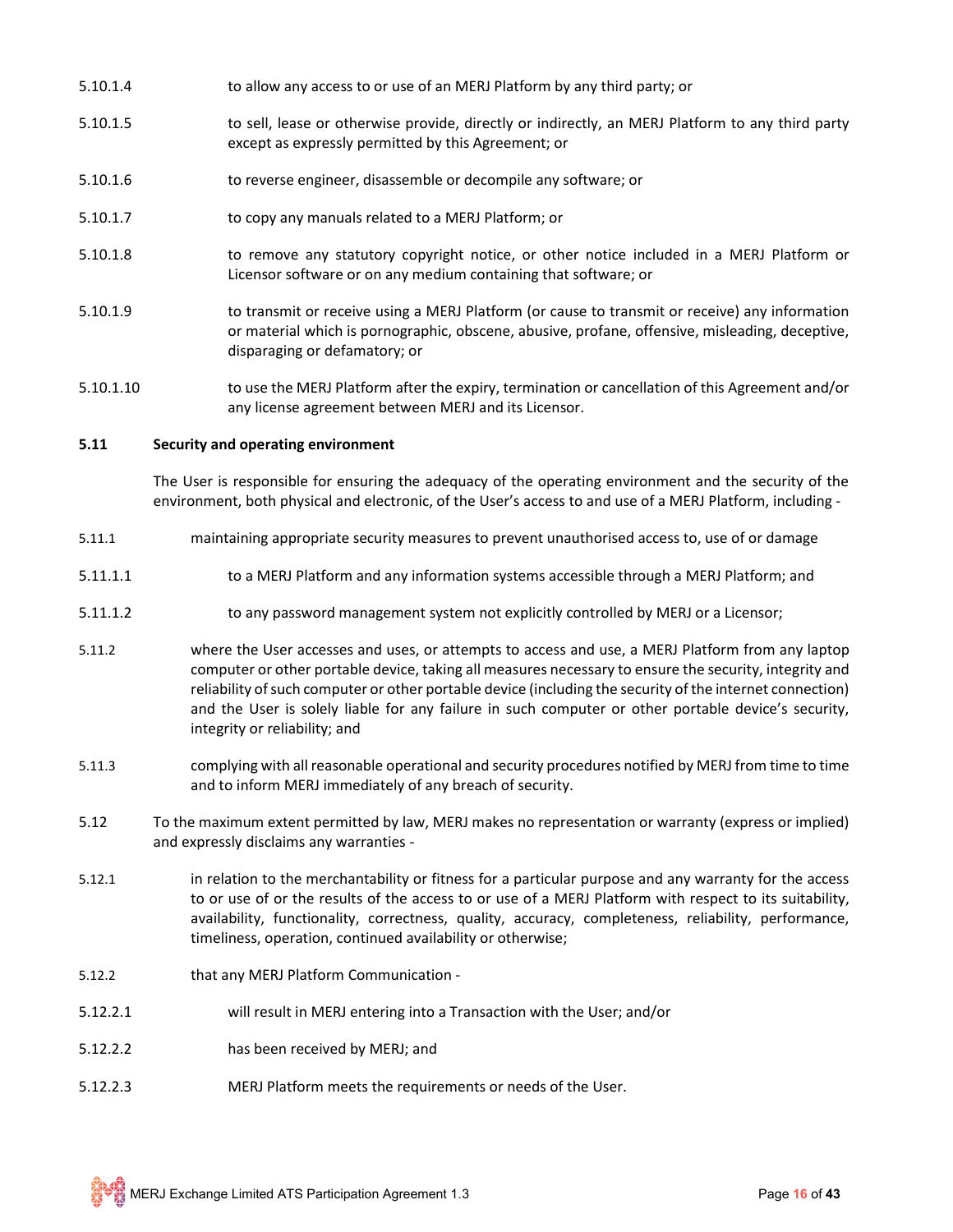## **6 NATURE OF RELATIONSHIP**

- 6.1 MERJ facilitates Transactions and provides Services to the User in accordance with the terms of this Agreement and the Rules.
- 6.2 The User agrees that MERJ may appoint its Related Companies and Associates to render some of the Services and, where applicable, facilitate the Transactions.
- 6.3 The User represents and warrants to MERJ that it enters into this Agreement, and undertakes that it will enter into each Transaction, on its own behalf or on its User's behalf.
- 6.4 The aforementioned representation and warranty are deemed to be repeated each time the User enters into a Transaction.
- 6.5 If the User nevertheless enters into this Agreement or any Transaction on behalf of one or more principals, the User acknowledges and agrees that MERJ does not accept any such principal as a User for the purposes of this Agreement or any Transaction.

## **7 INTEREST AND THIRD PARTY ACCOUNTS**

- 7.1 No interest is payable by MERJ on an Account except as specifically provided for in this clause 7.
- 7.2 For purposes of this clause 7 "**Deposit Interest**" means interest payable by MERJ on User Funds.
- 7.3 MERJ will pay Deposit Interest earned on User Funds less applicable fees on uninvested cash in the User's Account.
- 7.4 The applicable interest rates in respect of which MERJ will pay Deposit Interest are set out in the applicable Fee Schedule.
- 7.5 MERJ will pay Deposit Interest in arrears on such days as may be specified in the applicable Fee Schedule.
- 7.6 The User authorises MERJ -
- 7.6.1 to withhold or deduct from any such payment of Deposit Interest to the User any resident or nonresident withholding tax that is required to be withheld or deducted by Applicable Law; and
- 7.6.2 if necessary for this purpose, to withdraw any such withholding tax from a MERJ Account where User Funds are held (including, where relevant, a Segregated Funds Account).
- 7.7 If an Account has a debit balance, the User is to pay interest daily to MERJ on the full amount of that balance at the relevant Cost of Funds that is set out in the applicable Fee Schedule or otherwise published or provided by MERJ.
- 7.8 If the User fails to meet any payment obligations, the User is to pay interest daily to MERJ on the amount that was due but not paid at the relevant Cost of Funds that is set out in the then-current Risk Disclosure Statement or otherwise published or provided by MERJ.
- 7.9 The User is to ensure that any transfer of funds by it, is drawn on or made from an account in its name and not on or from that of another party, unless MERJ has previously agreed otherwise in writing.
- 7.10 The User acknowledges and agrees that MERJ -
- 7.10.1 may, in its absolute discretion, without being obliged to do so, return any cheque drawn on, or transfer of funds from, a third party account, unless MERJ has previously agreed otherwise in writing; and
- 7.10.2 does not accept or bear any liability or responsibility for any loss, including consequential loss, incurred or sustained by the User as a result of or arising out of MERJ returning any cheque drawn on, or transfer of funds from, a third party account, including any loss, including consequential loss,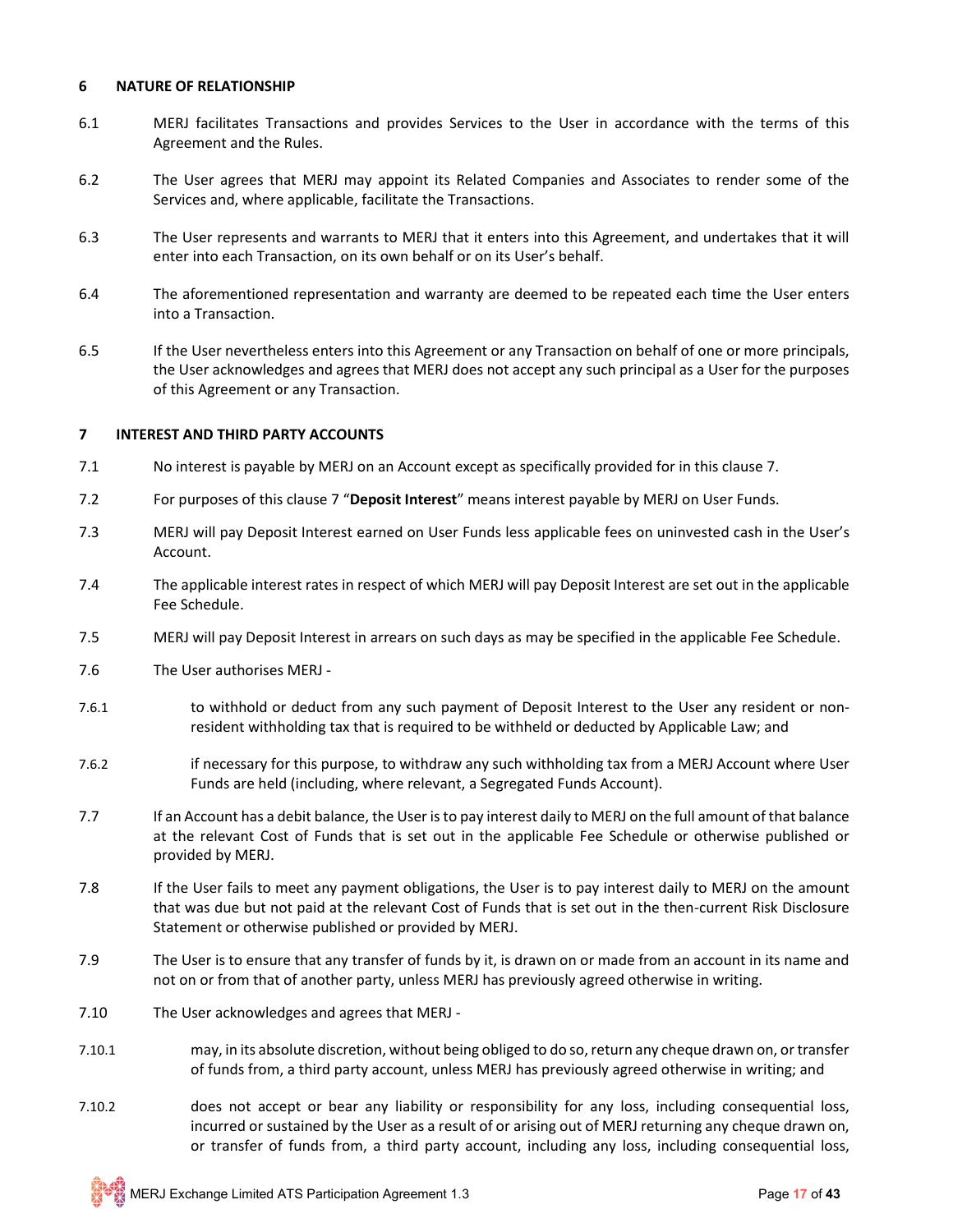incurred or sustained by the User because it is subsequently in default of its obligations under this Agreement or any Transaction.

#### **8 MARGIN TRANSACTIONS**

#### **8.1 Holding of User Money**

Subject to this Agreement and Applicable Law, MERJ Clearing and Settlement Limited (MERJ Clear) will hold User Money in respect of Margin Transactions in a Segregated Funds Account.

#### **8.2 Financing and Rollover of Margin positions**

- 8.2.1 Each outstanding Margin Transaction is automatically valued and Rolled Over by MERJ at Close of Business on each day.
- 8.2.2 MERJ determines the Transaction Value as at the Close of Business.
- 8.2.3 MERJ determines the MERJ Rollover Interest Rate as at the Close of Business.
- 8.2.4 When a Margin Transaction is Rolled Over, MERJ charges the User a fee for the Roll Over as set out in the Fee Schedule.
- 8.2.5 The User authorises MERJ to withdraw the fee set out in clause 8.2.4 from the Segregated Funds Account immediately after the Close of Business.

#### **8.3 Margin CFDs**

- 8.3.1 Where the User is in a Long Position in respect of the Transaction, MERJ applies to the Account with an amount equivalent to financing rate quoted in the prevailing product specification to the next trading date equal to the MERJ Rollover Interest Rate on the Transaction Value.
- 8.3.2 Where the User is in a Short Position in respect of the Transaction, MERJ applies to the Account with an amount equivalent to overnight financing rate quoted in the prevailing product specification to the next trading date equal to the MERJ Rollover Interest Rate on the Transaction Value.

#### **8.4 Overnight Financing Payments**

- 8.4.1 For the purposes of clause 8.3, the overnight financing is calculated on the basis of the annual rate, divided by 360 or 365 (according to relevant market practice), for and including the Business Day on which that Close of Business occurs to but excluding the next spot date.
- 8.4.2 The overnight financing referred to in clause 8.3 is credited or debited, as the case may be, to the Account immediately after the Close of Business.

#### **8.5 Close-out of Margin Transactions**

- 8.5.1 A Margin Transaction may be closed out in accordance with clause 25 if –
- 8.5.2 the User instructs MERJ to do so; or
- 8.5.3 MERJ exercises any of its rights under this Agreement to close out a Margin Transaction at any time before the Margin Transaction otherwise closes out under this Agreement.

#### **8.6 Margin and margin maintenance**

8.6.1 The User is to pay to MERJ, as a margin in respect of a Transaction, such sums as MERJ may require under this Agreement or as otherwise notified in writing by MERJ to the User.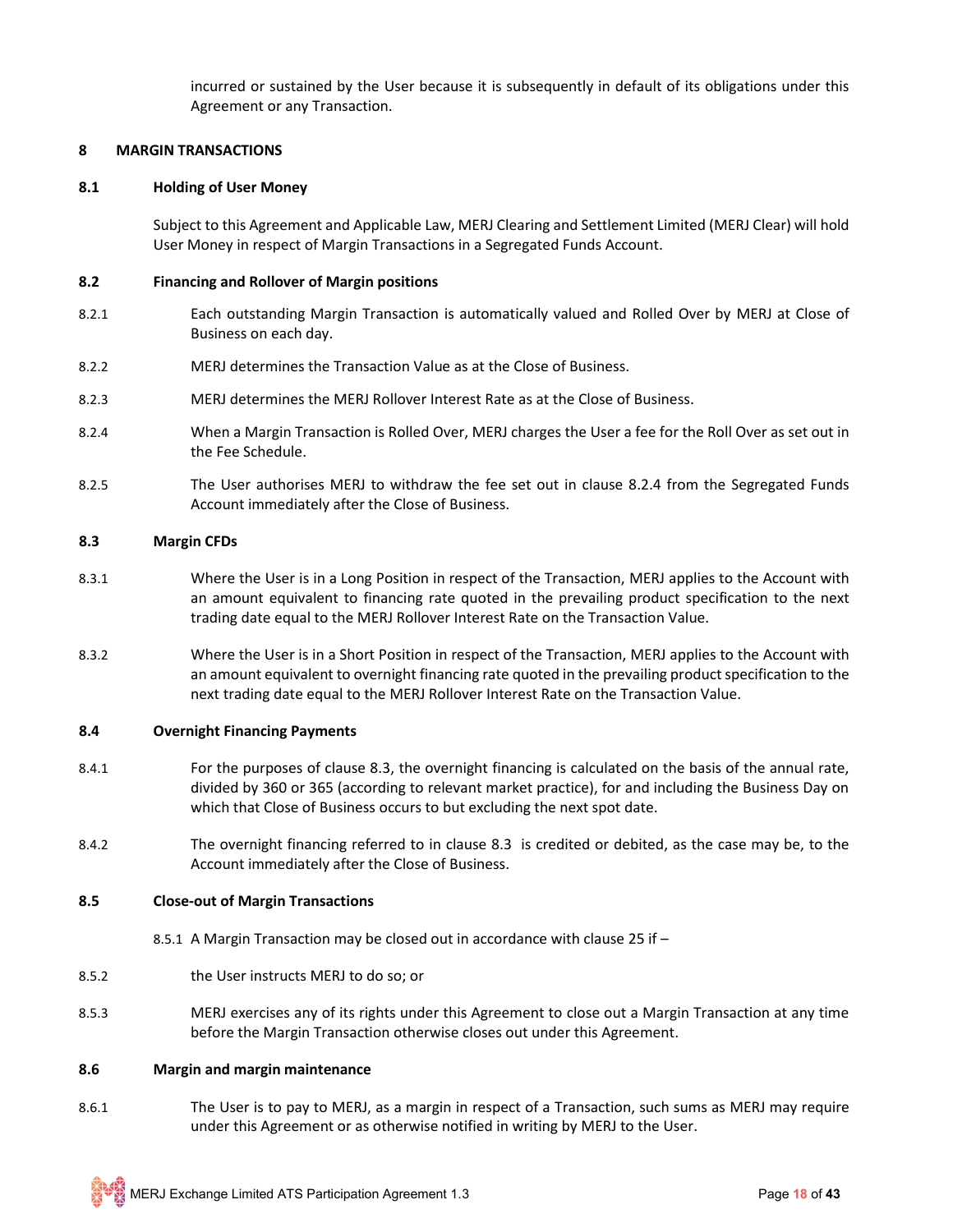8.6.2 The User is to ensure that moneys paid to MERJ are correctly designated to be allocated to the Account. 8.6.3 From time to time, MERJ is to provide to the User details of the arrangements that apply to making payments to MERJ. 8.6.4 The User acknowledges and agrees that MERJ will credit those moneys to the Segregated Funds Account only when they become cleared funds. 8.6.5 Moneys paid by electronic fund transfers may not be available as collateral and, therefore are not Free Margin until the funds have been received and allocated to MERJ bank account. 8.6.6 MERJ will, in accordance with the normal practices at which the Segregated Funds Account is held, arrange for the credit of those moneys to the Segregated Funds Account as soon as practicable after they become cleared funds. 8.6.7 The User undertakes to maintain the Margin Requirement(s) being either – 8.6.7.1 in the case of Margin Transactions entered into using the MERJ Platform, the relevant Margin Requirement(s) specified in the applicable Fee Schedule; and 8.6.7.2 in all other cases, the Margin Requirement(s) advised by MERJ. 8.6.8 The undertaking in clause 8.6.7 is deemed to be repeated at the time each Margin Transaction is entered into. 8.6.9 For the avoidance of doubt, the undertaking in clause 8.6.7 is a margin requirement for the purpose of clause 8.6.8. 8.6.9.1 The User acknowledges and agrees that the applicable Margin Requirement may, from time to time, be updated by MERJ by amending the relevant Fee Schedule and it is the User's responsibility to ensure it is aware of the prevailing Margin Requirement at any point in time. 8.6.10 The User must maintain sufficient Free Margin so that, should the relevant MERJ Platform become unavailable and the User is unable to ascertain its real-time Margin Requirement or amount of Free Margin available, the applicable Margin Requirement will still be satisfied notwithstanding any market movement during that period. 8.6.11 The User acknowledges and agrees that, if at any time during any day, the relevant Margin Requirement is not maintained – 8.6.11.1 the relevant MERJ Platform may automatically terminate and close out some or all outstanding Margin Transactions; and 8.6.11.2 MERJ may at its discretion, but is under no obligation to, terminate and close out some or all of the Margin Transactions. 8.6.12 The User acknowledges and agrees that Free Margin in its Account at any time does not include any interest that has accrued but has not been paid under this Agreement. 8.6.13 The User acknowledges that, by accessing the MERJ Platform at any time, the User is able to view its margin position in real time. 8.6.14 The User acknowledges and agrees that the User is solely responsible for monitoring its margin position daily on a 24-hour basis, by way of the MERJ Platform, and that, in doing so, the User must have regard to –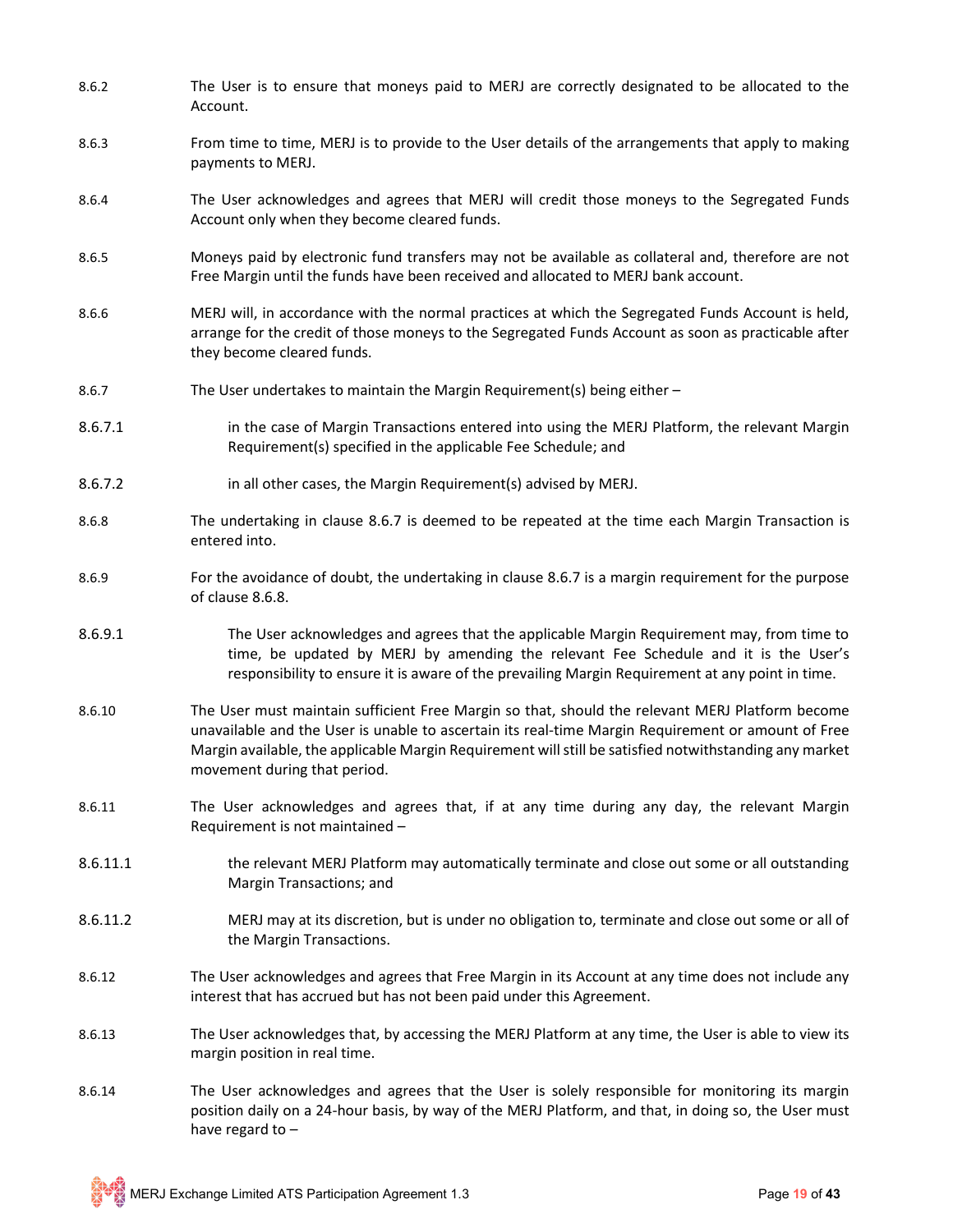- 8.6.14.1 outstanding Margin Transactions;
- 8.6.14.2 the volatility of any relevant securities market or markets generally;
- 8.6.14.3 any applicable interest rate risk; and
- 8.6.14.4 the time it takes the User to remit sufficient cleared funds to MERJ (including the time it takes those funds to clear).
- 8.6.15 The User acknowledges and agrees that under no circumstances is it entitled to receive a margin demand, call or notice from MERJ: (Should be changed to 8.6.16)
- 8.6.15.1 In particular, the User acknowledges and agrees that, whether or not extreme or unusual market conditions exist, where the value of outstanding Margin Transactions is moving or have moved particularly quickly against the User, MERJ is not obliged to make a margin call or give notice before exercising its right to terminate and close out all (or some only) Transactions under this Agreement.
- 8.6.15.2 No demand, call or notice made or given by MERJ to the User in any one or more instances invalidates the acknowledgement and agreement given by the User in clause 8.6.15.
- 8.6.15.3 MERJ is not obliged to allow the User time to forward further funds to meet its Margin Requirement under this clause before exercising its right to terminate and close out any Transactions (including Margin Transactions) under this Agreement.
- 8.6.15.4 However, MERJ may in its absolute discretion allow the User time to forward funds to meet its Margin Requirement, in which event that permission is only effective once it is confirmed in writing by MERJ, and then only to the extent specified in the written notice given by MERJ.

## **8.7 Stop Loss Orders and Limit Orders**

- 8.7.1 MERJ may agree to a Stop Loss Order by the User in relation to a Margin Transaction.
- 8.7.2 MERJ may charge a fee it deems appropriate for the Stop Loss Order, as set out in the relevant Fee Schedule.
- 8.7.3 The User authorises MERJ to withdraw this fee from the Segregated Funds Account when the Margin Transaction relating to the Stop Loss Order is entered into.
- 8.7.4 Subject to clause 8.7.5, MERJ will close out the relevant Margin Transaction in accordance with the Stop Loss Order.
- 8.7.5 In respect of a Margin Transaction concluded in respect of a Stop Loss Order, the User acknowledges that $-$
- 8.7.5.1 market conditions, including Abnormal Market Conditions, may arise such that MERJ may only be able to terminate and close out the Margin Transaction at a price or rate that is substantially less than that in the Stop Loss Order;
- 8.7.5.2 once the Stop Loss Order is triggered, MERJ will close out the Margin Transaction at whatever price or rate it is able to obtain for the User in the market, and
- 8.7.5.3 the User accepts these risks accordingly.
- 8.7.6 MERJ may agree to a Limit Order placed by the User in relation to a Margin Transaction.
- 8.7.7 MERJ may charge a fee it deems appropriate for the Limit Order.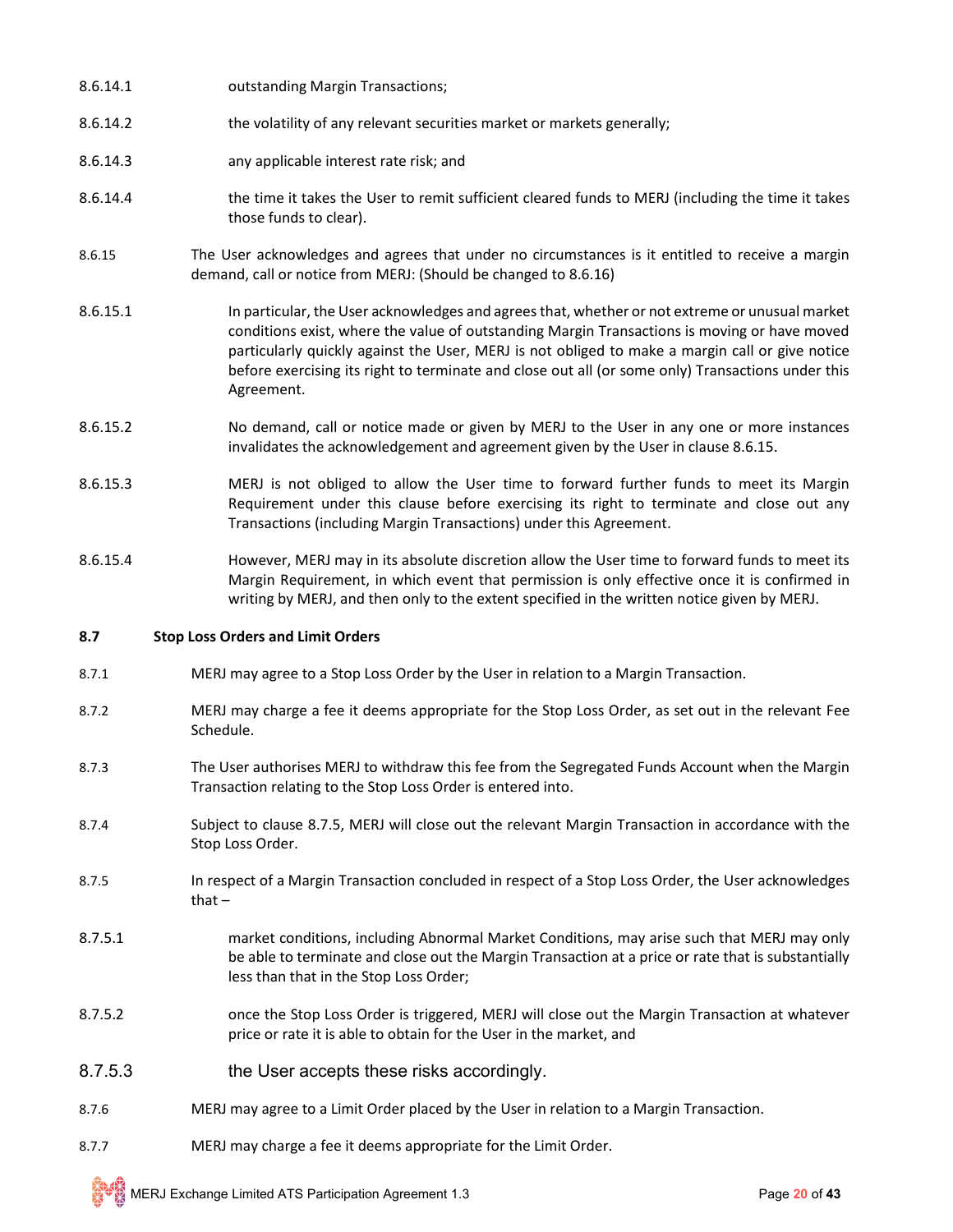8.7.8 In respect of the Margin Transaction concluded in terms of a Limit Order, the User acknowledges that, while the Limit Order will be entered into at the price or rate set out in the Limit Order, market conditions, including Abnormal Market Conditions, may arise such that MERJ may only be able to enter into the Margin Transaction at a price or rate that is substantially different from the prices or rates prevailing in the relevant market at the time of entry into of the Margin Transaction; and the User accepts this risk accordingly.

## **8.8 Trading conduct and Corporate Actions**

- 8.8.1 The User gains no ownership rights on the underlying instrument which the Transaction relates pursuant to CFD Contracts.
- 8.8.2 The User accepts that it must acquaint itself with the relevant rules and legislation for the Exchange on which the underlying instrument is traded when trading and is bound by those rules when trading CFDs with MERJ.
- 8.8.3 For the purpose of this clause 8.8 "**Corporate Action**" means an event or action initiated by a company that affects the securities issued by that company, including but not limited to dividends, unbundling's, takeovers, capital reductions, rights issues, share conversions, scrip dividends and share redemptions.
- 8.8.4 MERJ will act reasonably and in good faith, taking into account the nature of a Corporate Action that has occurred, in order to endeavour to preserve the economic value of the relevant Transaction.
- 8.8.5 If a Corporate Action occurs, MERJ is entitled to –
- 8.8.5.1 change MERJ prices;
- 8.8.5.2 change MERJ spreads;
- 8.8.5.3 change margin factors;
- 8.8.5.4 change minimum Transaction Value or maximum Transaction Value in respect Transactions;
- 8.8.5.5 suspend the acceptance of or refuse to accept Transactions or instructions for any affected market.
- 8.8.6 In addition, if a Corporate Action occurs MERJ is entitled to do any of the following in relation to a Transaction that is directly or indirectly affected by the Corporate Action and that was in place prior to the relevant Corporate Action –
- 8.8.6.1 change the opening MERJ price of the trade as determined by the relevant exchange;
- 8.8.6.2 change the agreed execution price of the order as determined by the relevant exchange;
- 8.8.6.3 close any open position and cancel any order;
- 8.8.6.4 open a new trade or order in the relevant market; or
- 8.8.6.5 make an appropriate credit or debit to your Account.
- 8.8.7 MERJ can exercise the above rights with or without notice depending on the nature of the Corporate Action concerned. If MERJ exercises a right before giving notice, MERJ will inform the User as soon as reasonably practicable that we have done so.
- 8.8.8 If a dividend adjustment applies to an equity or index to which a Transaction relates and the Transaction was open at the Close of Business on the last day to trade (for that equity or index) prior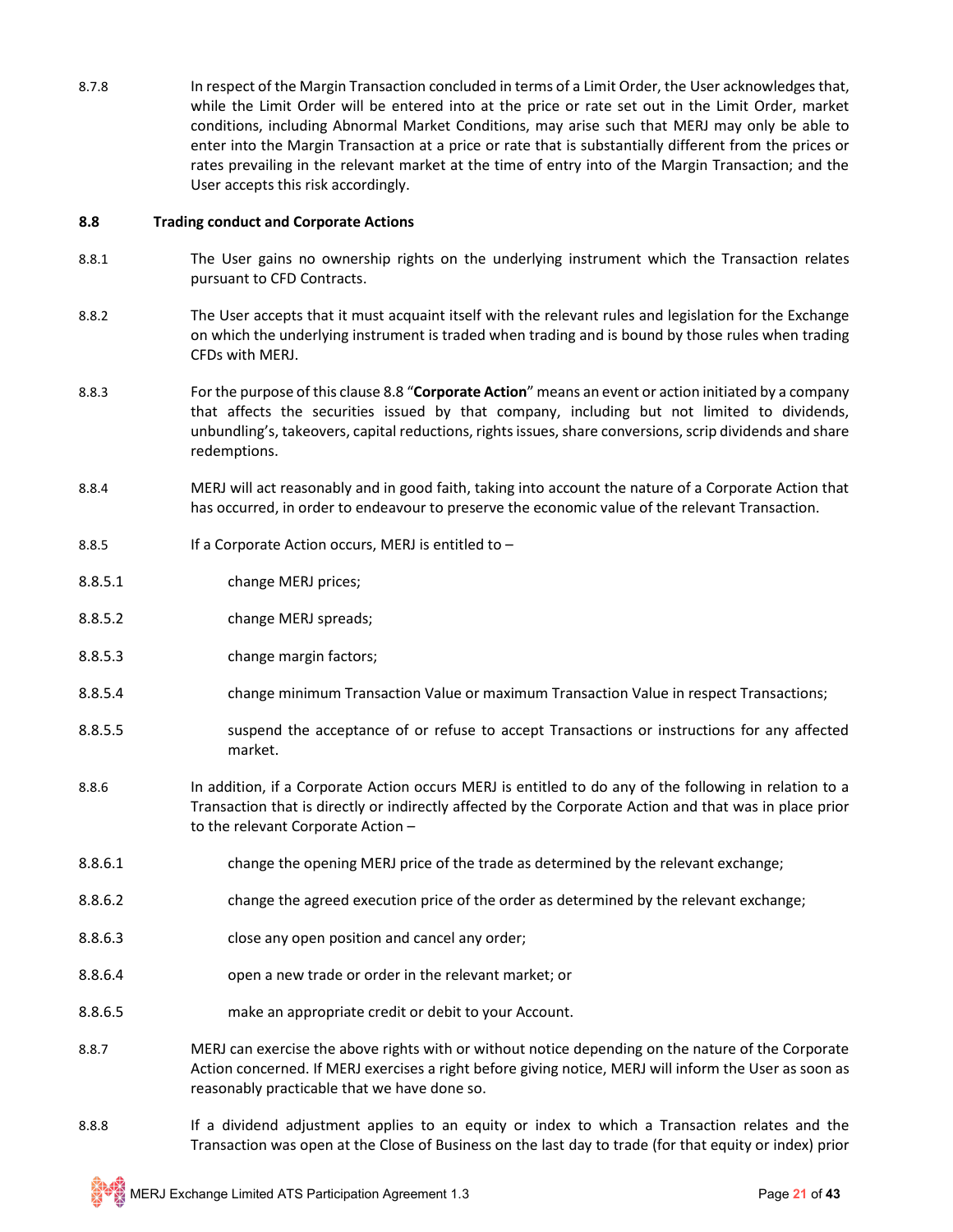to the relevant ex-dividend date MERJ will apply a dividend adjustment in accordance with clause 8.8.9 or 8.8.10.

- 8.8.9 In the case of Transactions relating to individual equities, the dividend adjustment will be applied as follows –
- 8.8.9.1 if the User holds long individual equity CFD positions, the Account will be credited with an *ex* dividend adjustment net of the tax requirements of the relevant tax authority as determined by MERJ acting reasonably; and
- 8.8.9.2 if the User holds short individual equity CFD positions, the Account will be debited an *ex* dividend adjustment net of the tax requirements of the relevant tax authority as determined by MERJ acting reasonably.
- 8.8.10 In the case of adjustments to index Transactions, the rate of adjustment will be determined by MERJ acting reasonably, taking into account, for example, the weighting of the companies concerned. Adjustments are applied as follows –
- 8.8.10.1 Long Positions are credited with the relevant adjustment; and
- 8.8.10.2 Short Positions are debited with the relevant adjustments.
- 8.8.11 MERJ may (acting reasonably) terminate or vary the dividend adjustment depending on changes in law, the applicable regulatory system, rates of tax and in particular the withholding tax requirements of the relevant tax authority.

#### **9 TRADING CONDITIONS**

- 9.1 In the event that the Exchange does not support Market Orders for certain Eligible Assets, if the User places a Market Order in respect of such an Eligible Asset, MERJ will automatically cancel the Market Order. The User will be responsible to check if the Market Order is filled in the market after order entry.
- 9.2 If the User experiences or suspects any errors with a Market Order that the User cannot remedy, then the User should contact MERJ immediately. MERJ will not be responsible for orders not filled due to this.
- 9.3 The User acknowledges and agrees that in cases where a Market Order regarding an Eligible Asset is split in that the Transaction is completed over a period of more than one day, the total fees payable to MERJ for the Transaction may increase as a result of the fee as set out in the applicable Fee Schedule being charged in respect of the number of days necessary for the total execution of the Transaction.
- 9.4 Dividend payments from Eligible Asset positions will be credited to the User's Account after deduction of any applicable standard withholding taxes payable by the User in respect of such dividend as may be instructed by the Issuer. The User acknowledges that MERJ does not support or offer preferential withholding tax rates that may be available due to residency or legal status. The User further acknowledges that MERJ does not offer a tax reclaim service and that MERJ only processes corporate actions as instructed by the Issuer.

#### **10 TRANSACTIONS IN ELIGIBLE ASSETS**

- 10.1 MERJ facilitates Transactions in Eligible Assets through the Exchange. The Transactions are performed on a commission basis or as otherwise stipulated in the Rules or as otherwise indicated on the Website.
- 10.2 The Order is only submitted for execution provided it is tradable on the Exchange or through the Service Provider. If the Transaction cannot be executed on the terms outlined above, the User will be notified on the MERJ Platform.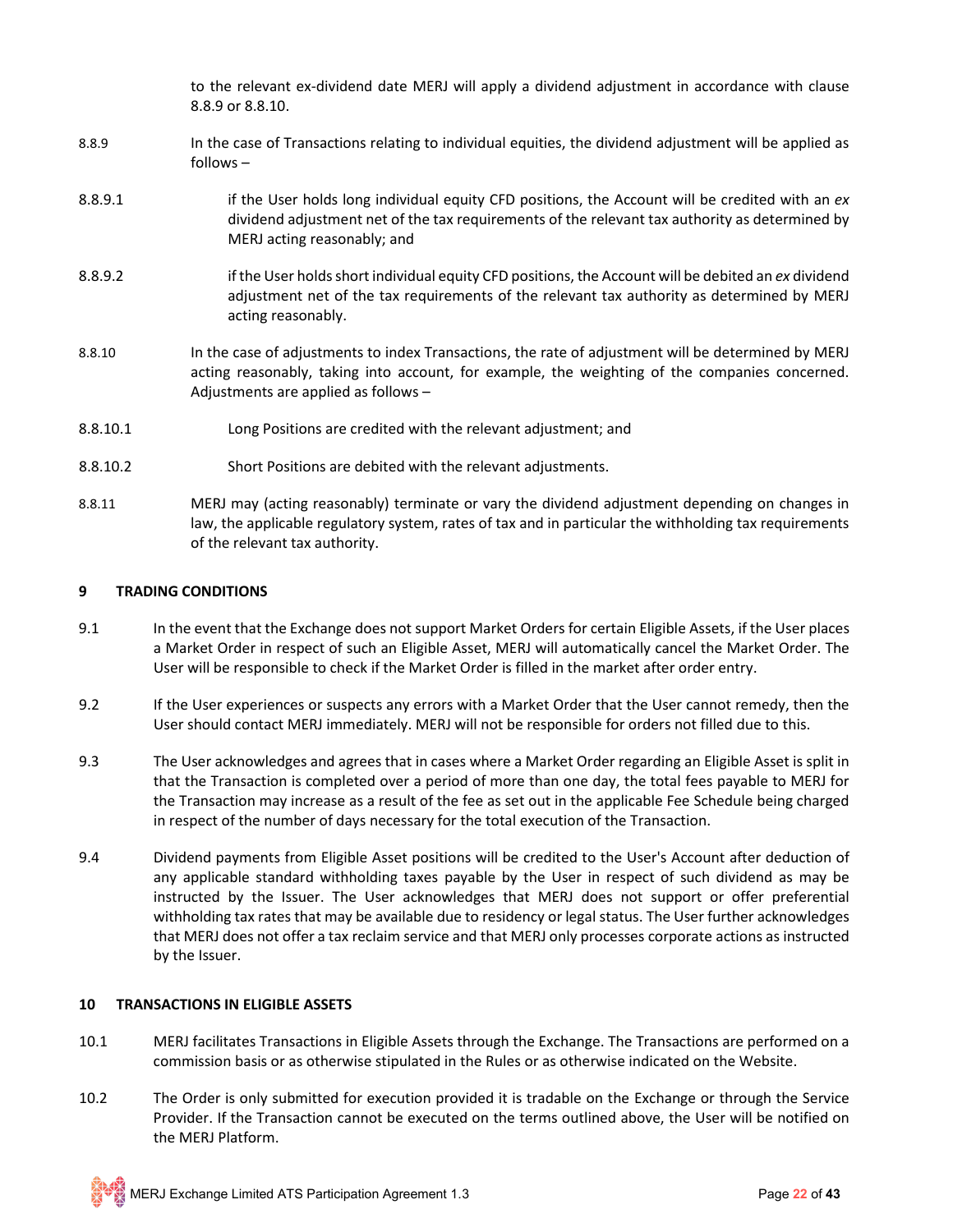10.3 The Order may be split or merged, and thus be executed at different prices during the day of trading or the following days. In case that an Order is split, and completed partially over a period of more than one day, the total trading costs may increase. The reason for such increase is that the minimum fee as set out in the applicable Fee Schedule may be charged more than one time based on the number of days necessary for the total execution of the Order.

## **11 REGISTRATION AND CUSTODY ARRANGEMENTS**

- 11.1 All Transactions shall be registered in the name of the User.
- 11.2 MERJ shall, on behalf of the User, open Accounts in accordance with the Rules.
- 11.3 MERJ shall, on behalf of the User, hold in safe custody on behalf of the User all share certificates or other documents evidencing title to the Transactions from time to time in accordance with the Rules.
- 11.4 Where MERJ is holding securities and DLT Assets as a Nominee, it shall do so in accordance with the Rules.

## **12 CORPORATE ACTIONS**

Without limiting any other provision of this Agreement, this clause sets out the consequences, for the purpose of this Agreement, of any Corporate Action taken by a company in which the User holds Eligible Assets either directly in its own name or through a MERJ Nominee.

## **12.1 Definitions**

For the purpose of this clause 12 –

- 12.1.1 "**Ex-Date**" means the date immediately prior to the date on which the Corporate Action is Scheduled to take place; and
- 12.1.2 "**Pay-Date**" means, in relation to a Corporate Action, the date on which the consideration in respect of the relevant Securities to which that Corporation Action relates is payable by the Issuer.

# **12.2 Rights Issues**

If the User holds Eligible Asset positions on the last date to trade as specified by the issuer of such shares, the User may receive an offer to acquire Eligible Assets or other Securities in respect of the issuer ("**the Rights Offer**"). The Rights Offer may be renounceable or non-renounceable. The User shall provide MERJ with a written instruction as to the Rights Offer within the time period specified by MERJ. If the Rights Offer is non-renounceable, the User shall be entitled to accept or reject the Rights Offer. If the Rights Offer is renounceable, the User shall be entitled to accept or reject the Rights Offer or sell the Rights Offer to a third party. If the User fails to respond to a non-renounceable Rights Offer within the period specified by MERJ, the Rights Offer may lapse and have no further force and effect. If the User fails to respond to a renounceable Rights Offer within the time period specified by MERJ, MERJ shall be entitled, but not obliged, to sell the Rights Offer to any third party for the account of the User. The proceeds from the sale of the Rights Offer will be for the account of the User less the fees payable to MERJ in terms of this Agreement.

# **12.3 Cash Dividends**

Cash dividends are allocated to the User on the Ex-date reflecting the market price movement on the Exdate, but the actual value of the payment will be settled on the date on which payment is made to MERJ. Dividend payments from Eligible Asset positions will be credited to the User's Account less any applicable withholding taxes deducted.

## **12.4 Optional Dividends**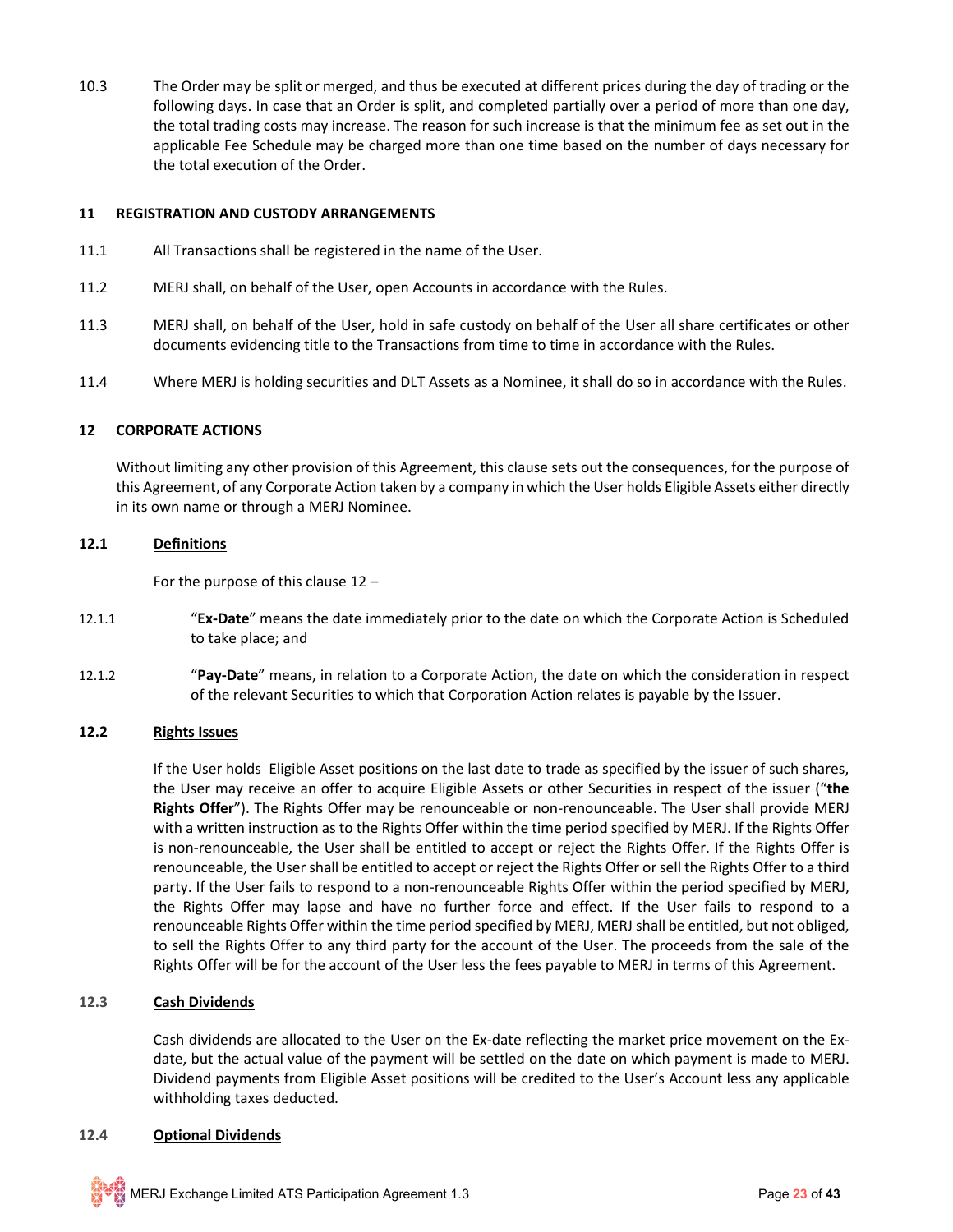- 12.4.1 Unless the User elects otherwise in terms of clause 12.4 dividend shall be paid in cash. The User can elect to apply the dividend by acquiring for additional Eligible Assets from the issuer. The Eligible Assets to be acquired by the User as aforesaid shall be proportional to the Eligible Assets held by the User as at the record date for the dividend. The Eligible Assets will be allocated once the reinvestment rate is confirmed for the value Pay Date, once the Eligible Assets have been received by MERJ.
- 12.4.2 The User shall not be entitled to receive payment of a dividend in a different currency to the currency in which the dividend has been declared.

**Dividends and Bonuses** An issuer in which the User holds Eligible Assets may issue additional Eligible Assets to the User, whether in proportion to existing Eligible Asset holding or otherwise. These Eligible Assets may be issued and allotted by the issuer on the Ex-date at the value as at the Pay Date. The additional Eligible Assets issued as aforesaid shall only be available to trade once they have been received by MERJ and allocated to the User on the MERJ Platform.

# **12.5 Splits, Reverse Splits/ Spin Offs**

- 12.5.1 A "Share Split" is an increase in an issuer's number of issued shares proportional to a reduction in the par value or nominal value of the existing shares. In the case of a Share Split the User shall receive additional shares in the issuer in proportion to its shareholding. The additional shares issued in terms of a Share Split shall be allocated to the User on the Ex-Date, but at a reduced price. The additional shares in terms of a Share Split shall be issued to the User as fully paid up shares.
- 12.5.2 A "Reverse Share Split" is a decrease in the number of issued shares proportional to an increase in the par value of the existing shares. In terms of a Reverse Share Split the number of shares held by the User will be reduced on the Ex-Date, but the shares held by the User after the Reverse Share Split will be reflected at an increased price.
- 12.5.3 A "Spin Off" means the issue of additional shares to the User in a new class of shares in proportion to their existing holding in the issuer. Such additional shares are allocated on the Ex-Date.
- 12.5.4 The additional shares resulting from a Share Split or Spin Off will be allocated on the Ex-Date but will only be available for trading once such additional shares have been received by MERJ.

## **12.6 Tender Offers**

The User shall be entitled to tender shares in its portfolio on the terms on which the User has been notified of by means of the MERJ Platform.

## **12.7 Mergers & Mergers with Elections**

- 12.7.1 As a result of a merger in respect of the issuer of Eligible Assets held by the User, the User may become entitled to –
- 12.7.1.1 receive payment in cash on the Pay-Date;
- 12.7.1.2 be issued additional Eligible Assets in the issuer on the Ex-Date;
- 12.7.1.3 receive a combination of payment in cash and the issued of additional Eligible Assets in the issuer on the Ex-Date.
- 12.7.2 In the case of a mandatory merger, the User shall have no election as to the form of consideration to be received by the User in terms of clause 12.7.1. In the case of a non-mandatory merger, the User may elect the form of payment or consideration to be received by the User, provided that such election is exercised within the timer period set out in the applicable notice, failing which the consideration payable to the User shall be as set out in the applicable merger notice.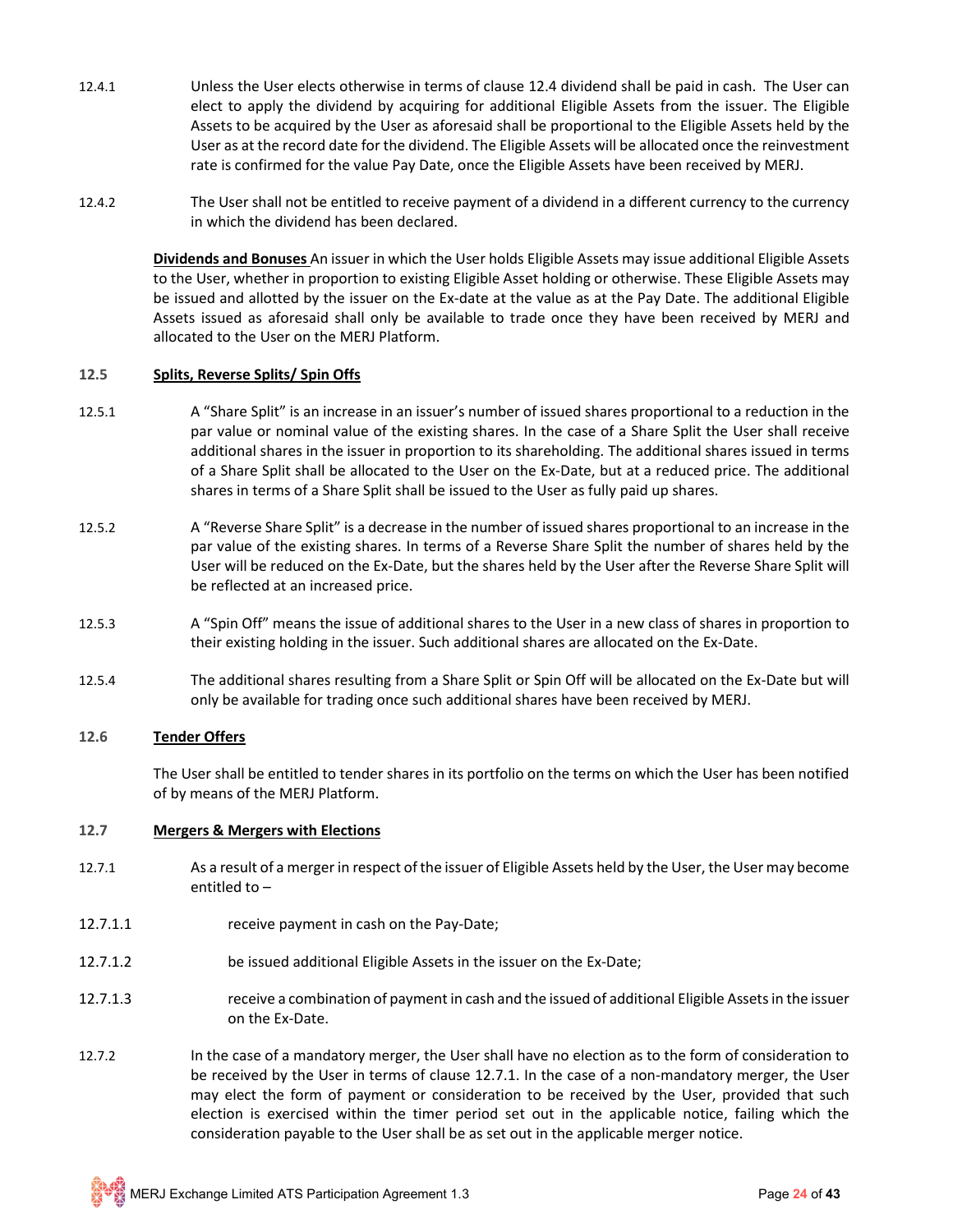12.7.3 Any Eligible Assets allocated as a result of the merger will only be available for trading once such Assets have been received by MERJ.

## **12.8 Deletion of open Orders due to a Corporate Action**

12.8.1 On the Ex-Date open Orders are deleted for certain types of Corporate Events, as set out in the table below.

| Corporate<br>Action Never<br>Type     | Orders   | delete Always<br>delete<br>Order | Rule in respect of deleting Orders                                                                      |
|---------------------------------------|----------|----------------------------------|---------------------------------------------------------------------------------------------------------|
| <b>Tender Offers</b>                  | $\times$ |                                  |                                                                                                         |
| Stock splits                          |          | $\times$                         |                                                                                                         |
| Reversed Stock Split                  |          | $\chi$                           |                                                                                                         |
| <b>Bonus Issues</b>                   |          | $\times$                         |                                                                                                         |
| <b>Mandatory Mergers</b>              |          | $\times$                         |                                                                                                         |
| Spin Offs                             |          | $\chi$                           |                                                                                                         |
| <b>Ticker Changes</b>                 |          | X                                |                                                                                                         |
| De-Listings                           |          | $\times$                         |                                                                                                         |
| Cash Dividends                        |          |                                  | Deleted if the change in the market price is calculated to<br>be over 20% due to the Cash Dividend      |
| Eligible<br>Asset<br><b>Dividends</b> |          |                                  | Deleted if the change in the market price is calculated to<br>be over 20% due to the Share Dividends    |
| <b>Optional Dividends</b>             |          |                                  | Deleted if the change in the market price is calculated to<br>be over 20% due to the Optional Dividends |
| <b>Rights Issue</b>                   |          |                                  | Deleted if the change in the market price is calculated to<br>be over 20% due to the Rights Issue       |

# **12.9 New Positions in non-online traded Securities and Eligible Assets**

If a Corporate Action relates to an Eligible Asset that is not tradable online with MERJ through the MERJ Platform, the following procedures shall be applicable -

- 12.9.1 Positions in respect of Eligible Asset arising as a result of a Corporate Action, are booked to the User's Account.
- 12.9.2 The relevant Eligible Asset will be added to the User's Account for reporting purposes.
- 12.9.3 In instances where there is an election to receive consideration by means of the issue of an Eligible Asset that is not supported by MERJ or its Service Provider on the Electronic Platform, the User will not have the option to elect and will receive the cash settlement.

## **12.10 Fractional Compensation**

12.10.1 A fractional Asset is less than one full share in an issuer and can arise as a result of a Corporate Action entitlement calculation. For the following Corporate Actions, MERJshall cash compensation wherever the User becomes entitled to a fractional Asset -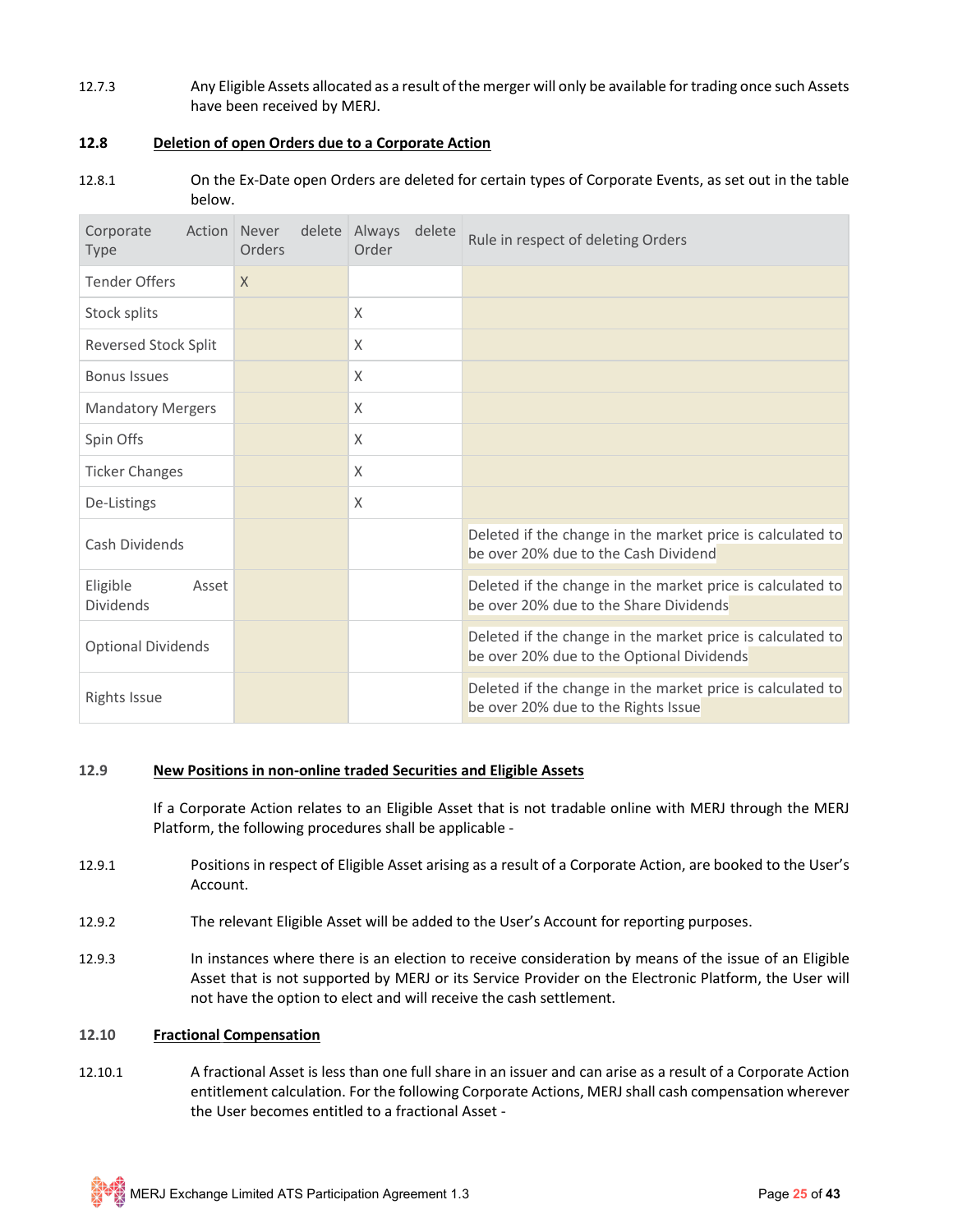- 12.10.2 share splits;
- 12.10.3 reverse share splits;
- 12.10.4 optional dividends on share positions; and
- 12.10.5 mergers.

#### **12.11 Taxes and Fees on Corporate actions**

Taxes and fees may also occur on other Corporate Actions, other than cash dividends such as fee on a share dividend or tax on a merger. When such taxes and fees occur MERJ will debit the User's Account accordingly.

#### **12.12 Special Corporate Action Events**

Special and infrequent Corporate Actions that do not come under the descriptions above may occur. MERJ, through its Associates and Service Providers, will handle such Corporate Actions in the overall best interest of the User to the extent that time and operational procedures will allow.

#### **13 FEES AND EXPENSES**

- 13.1 The basis on which, the manner in which and the intervals at which the User will remunerate MERJ and/or its Associates for the Services rendered by MERJ and/or its Associates to the User or Transactions concluded with or on instruction of the User in terms of this Agreement are set out in the applicable Fee Schedule as furnished via the Website or as otherwise notified by MERJ and/or its Associates to the User or its Users generally.
- 13.2 MERJ may, on prior written notice, furnish to the User, whether electronically or otherwise, with changes to the fees and charges from time to time.
- 13.3 The Parties agree that MERJ will calculate the fees and charges payable on the applicable calculation dates and notify the User in writing of the fees calculated.

## **14 PAYMENTS AND STANDARD SETTLEMENT INSTRUCTIONS**

- 14.1 The User authorises MERJ in accordance with their usual practice, to withdraw from the relevant MERJ Account where User Funds and/or Eligible Assets are held (including, where relevant, the Segregated Funds Account), and to debit accordingly, at any time any fee, commission or charge when it becomes payable to MERJ and/or any of its Associates.
- 14.2 MERJ may, in its absolute discretion, determine and advise the User that if, on any date-
- 14.2.1 the same amounts are payable under this Agreement in respect of the same type of Transaction by each party to the other in the same currency, then, on that date, each party's obligation to pay that amount is automatically satisfied and discharged; and
- 14.2.2 the aggregate amount payable by one party exceeds the aggregate amount that is payable by the other party in the same currency, then, on that date, the amounts payable by each party to the other party are to be paid or satisfied by payment of the net amount of those obligations by the party having a net debit to the party having a net credit.
- 14.3 A MERJ appointed Service Provider will ensure that it complies at all times with its memorandum and articles of associations or memorandum of incorporation, whichever is applicable, and that all payments made by MERJ will be in line with the standard settlement instruction issued by the User or the relevant third party.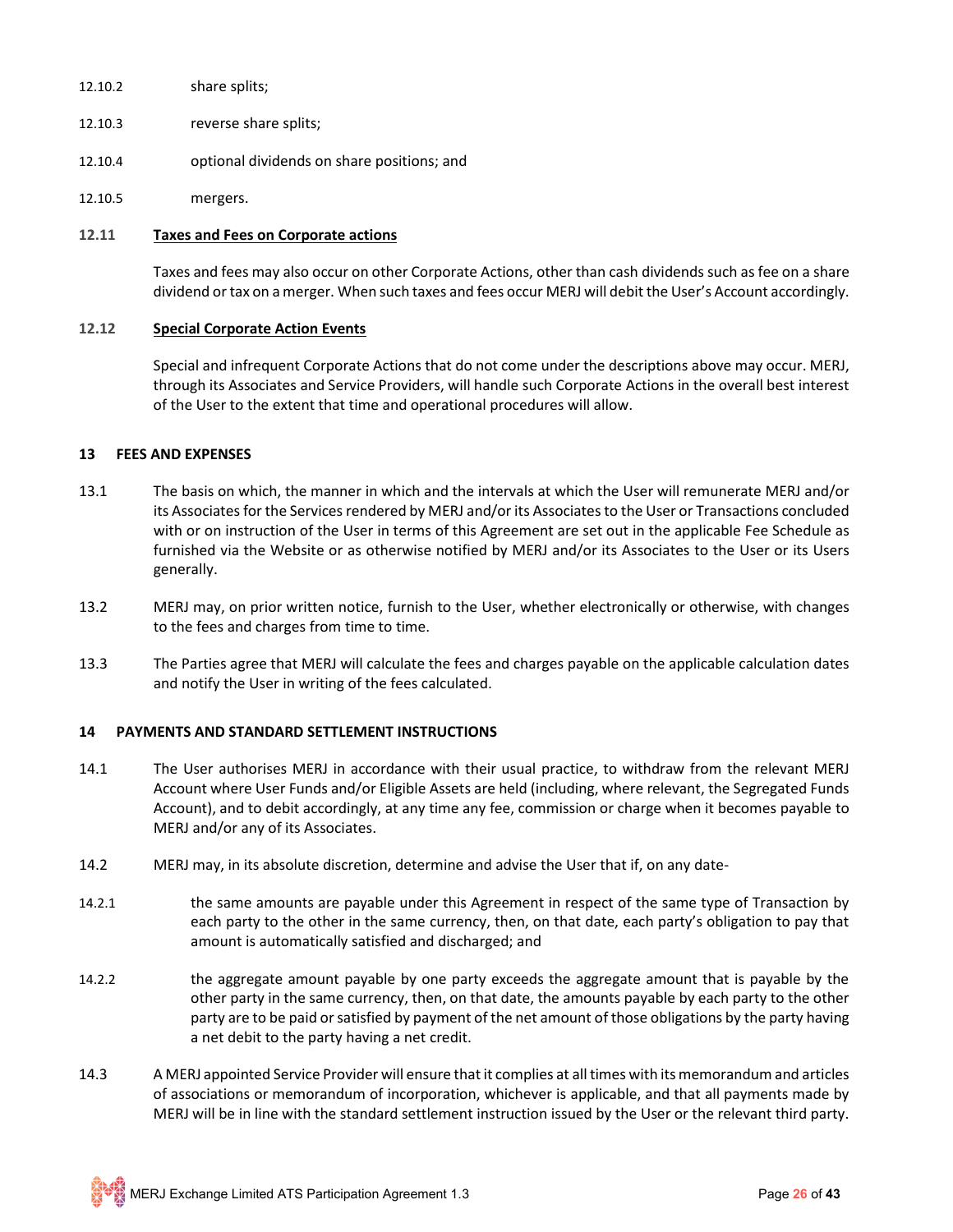#### **15 RISK**

- 15.1 The User acknowledges and agrees that –
- 15.1.1 the User has read and understood the risks of entering into Transactions outlined in the Risk Disclosure Statement and/or on the Website; and
- 15.1.2 entering into Transactions incurs the risk of loss as well as the prospect of profit; and
- 15.1.3 it accepts such risks, which may result in financial loss.

## **16 EXEMPTION, INDEMNITY AND INSURANCE**

- 16.1 Subject to clause 5, MERJ shall not be liable for, and the User hereby indemnifies MERJ against, any claims for loss, expense or damage which the User may suffer, howsoever such loss, expense or damage may arise or be suffered, in respect of the Transactions concluded by the User.
- 16.2 The exemption and indemnity in clause 16.1 shall not extend to any loss, expense or damage which arises as a result of the fraud, dishonesty or gross negligence of MERJ or any director, employee, officer, or agent of MERJ.
- 16.3 MERJ shall, to the extent, and if required by the Act arrange and maintain, at its own expense, insurance cover in respect of any liability which may be incurred by MERJ in connection with this agreement. MERJ shall on request from the User furnish the User with written confirmation of the amount of such insurance cover.

#### **17 SEGREGATION OF MERJ PLATFORM PARTICIPANTS' ASSETS AND MERJASSETS**

- 17.1 MERJ shall maintain User Funds separate from its own funds in accordance with the Act and the Code of Conduct.
- 17.2 In the event of a loss of any or all of such funds, including interest on such funds, such loss will be apportioned gradually as circumstances and the liabilities of MERJ may permit.
- 17.3 In respect of funds held on behalf of members' Users and direct Users MERJ must pay to the Users such interest as it may from time to time receive on such funds, less a charge in respect of the Services rendered by MERJ or an external administrator as the case may be.
- 17.4 MERJ must satisfy the Securities Authority that its holds adequate insurance cover against losses of funds held or deposited by MERJ arising from the negligence, dishonesty or fraud of any employee of MERJ, an external administrator or from theft.
- 17.5 MERJ may appoint agents, who are licensed as discretionary financial services providers, to manage the investments of funds in User Funds. Such investments will be restricted to money market investments as stipulated in Directive 8 of the MERJ Exchange Rules.

# **18 REPRESENTATIONS AND WARRANTIES**

- 18.1 MERJ and the User represents and warrants to the other that -
- 18.1.1 its obligations under each of this Agreement and each Transaction are legal, valid, binding and enforceable in accordance with its terms, subject to equitable principles and insolvency laws of general application;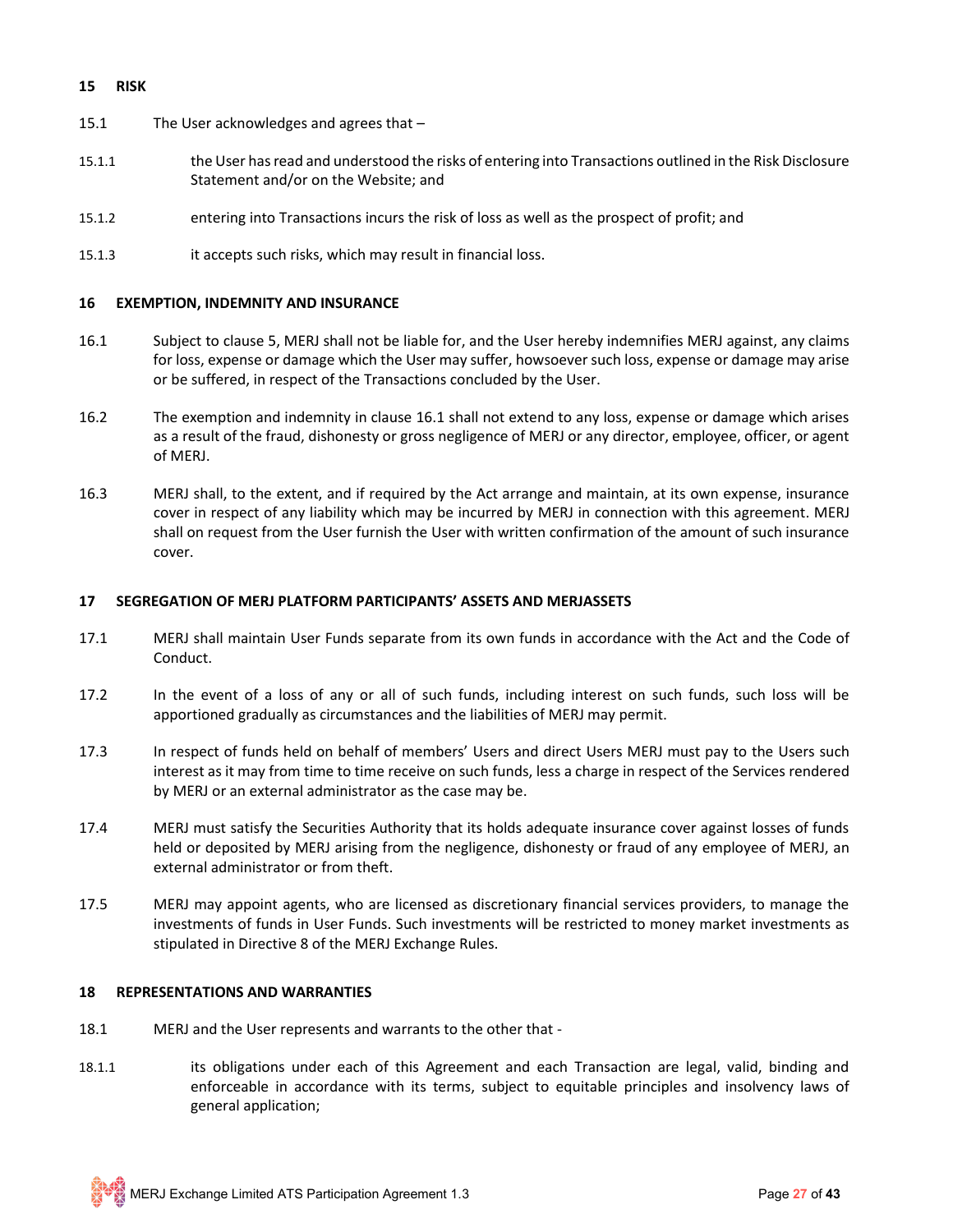- 18.1.2 no litigation, arbitration or administrative proceeding is current, pending or, to its knowledge, threatened that has or could have a material adverse effect on it or on MERJ's ability to exercise or enforce its rights under this Agreement or any Transaction;
- 18.1.3 it is solvent and able to pay its indebtedness as it falls due;
- 18.1.4 no Event of Default has occurred and is continuing;
- 18.1.5 the execution and delivery of, and observance under, this Agreement and each Transaction, and any instrument in connection with this Agreement to which it is a party, do not violate or conflict with any Applicable Laws, any provision of its constituent documents, any order or judgment of any court or Public Authority applicable to it or any of its assets or any contractual restriction binding on or affecting it or any of its assets;
- 18.1.6 all consents required to be obtained by it in connection with the execution, delivery and performance of this Agreement, including in relation to its access to and use of a MERJ Platform, have been obtained and all Transactions are valid and subsisting.
- 18.2 The User represents and warrants that -
- 18.2.1 all information provided by the User to MERJ in connection with this Agreement and each Transaction was true in all material respects as at the date when that information was provided and remains so as at the date of this Agreement; and
- 18.2.2 there are no facts or circumstances that have not been disclosed to MERJ that would make that information untrue or misleading in any material respect;
- 18.2.3 unless Participant is appropriately licensed and regulated to do so, Participant hereby represents (i) that Participant has not and will not solicit offers to buy, or offers to sell the Securities, or any beneficial interest therein in a jurisdiction where this would be prohibited to or for the account of any person in a jurisdiction where this would be prohibited or engage in any hedging transactions involving the Securities; (ii) that it has not engaged, nor is it aware that any party has engaged, and it will not engage or cause any third party to engage, in any directed selling efforts in any jurisdiction with respect to the Securities; (iii) that it is not a distributor or dealer; (iv) that it is not acquiring the Securities for the account or benefit of any other person; and (v) that it has satisfied itself as to the full observance of the laws of its jurisdiction in connection with any transactions in connection with the Securities, including (A) the legal requirements within its jurisdiction in connection with the Securities and any transactions contemplated by the terms of the Securities, and (B) any governmental or other consents that may need to be obtained.
- 18.2.4 the User's access to and use of each MERJ Platform and the Website complies with -
- 18.2.4.1 all Applicable Law (including all relevant export laws and regulations to ensure that no software or any portion of it is exported, directly or indirectly, in violation of those laws);
- 18.2.4.2 the Rules, policies and procedures (whether stated orally or in writing) applicable to the MERJ Platform and this Agreement;

and the User has all consents, rights, authority and has taken all actions necessary, to use the MERJ Platform and enter any Transactions relating thereto;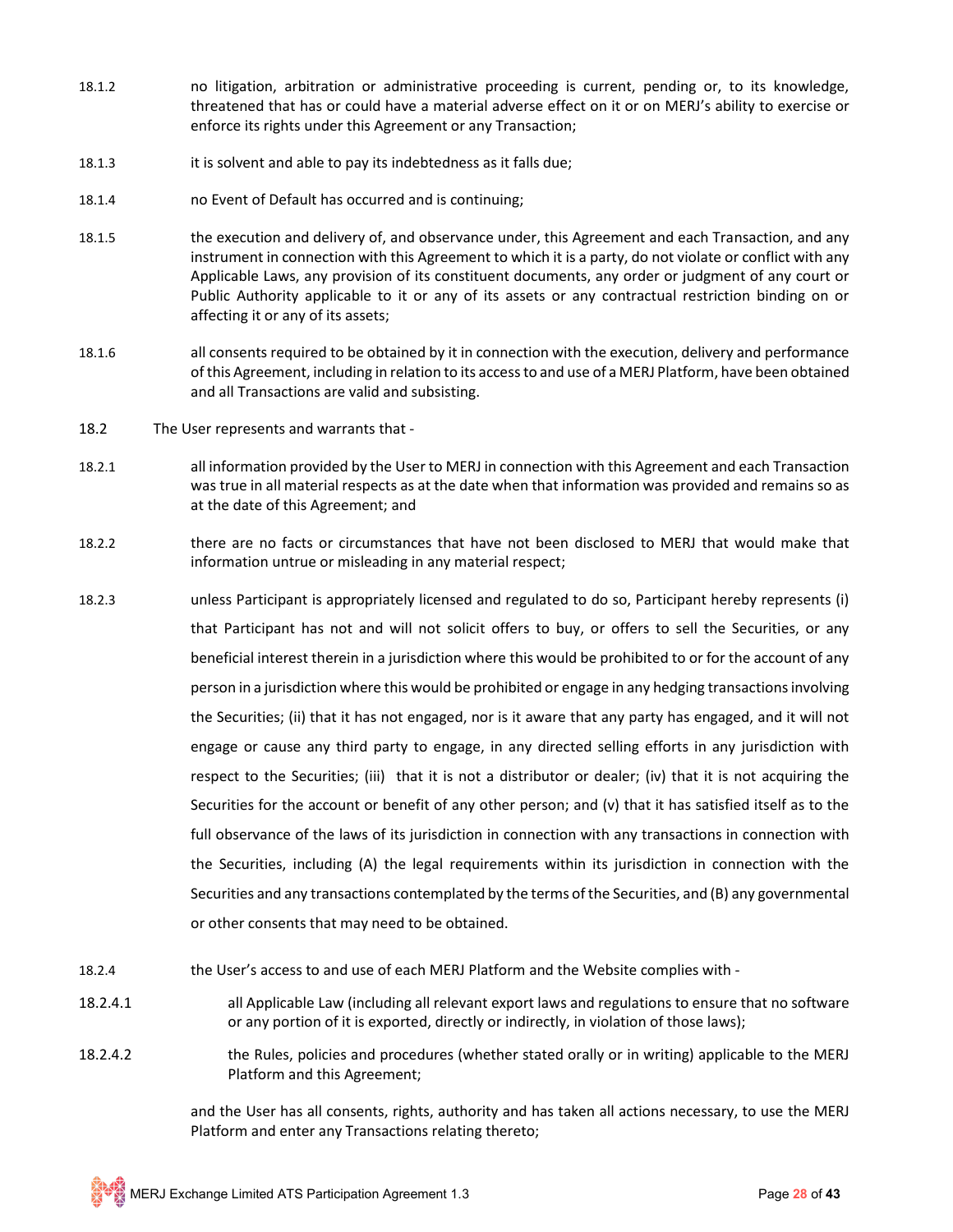- 18.2.5 the User is not in default under -
- 18.2.5.1 any agreement relating to indebtedness; or
- 18.2.5.2 any guarantee; or
- 18.2.5.3 any other agreement,

to an extent or in a manner that has or would have a material adverse effect on the User;

- 18.2.6 the User is acting for the User's own account, and it has made its own independent decision to enter into this Agreement and each Transaction, and whether any Transaction is appropriate or proper, based upon the User's own judgment and upon advice from such advisers as the User has deemed necessary;
- 18.2.7 the User is not relying on any communication (written or oral) of MERJ as investment advice or as a recommendation to enter into this Agreement or any Transaction, it being understood that information and explanations related to the terms and conditions of a Transaction are not considered investment advice or a recommendation to enter into that Transaction; and
- 18.2.8 the User has not received from MERJ any assurance or guarantee as to the expected results of any Transaction;
- 18.2.9 the User is capable of assessing the merits of and understanding (on the User's own behalf or through independent professional advice), and understands and accepts, the terms, conditions and risks of each Transaction; and
- 18.2.10 the User is capable of assuming, and assumes, the financial and other risks of each Transaction;
- 18.2.11 MERJ does not act as a fiduciary for or an adviser to the User in respect of any Transaction; and
- 18.2.12 except as disclosed to, and accepted in writing by, MERJ, no security interest exists over or affects, nor is there any agreement to give or permit to exist any security interest over or affecting, any Account or funds payable or paid to MERJ.
- 18.3 If the User is a company, the User represents and warrants that -
- 18.3.1 it is incorporated, has full power and authority to enter into and comply with its obligations under this Agreement and each Transaction; and
- 18.3.2 has taken all corporate and other action and obtained all consents needed to enable it to do so; and
- 18.3.3 the execution, delivery and performance of this Agreement and each Transaction does not violate its founding documentation.
- 18.4 If the User is trustee of a trust, the User represents and warrants that -
- 18.4.1 the User is entering into this Agreement and each Transaction as duly appointed trustee of the trust; and
- 18.4.2 the User is presently the sole trustee or, if not, that all trustees have entered into this Agreement;
- 18.4.3 the trust was validly created and is in existence at the date of the User's submission of the Application Form;
- 18.4.4 the execution, delivery and performance of this Agreement and each Transaction is permitted by the terms of the trust deed and does not violate the trust deed or the trust; and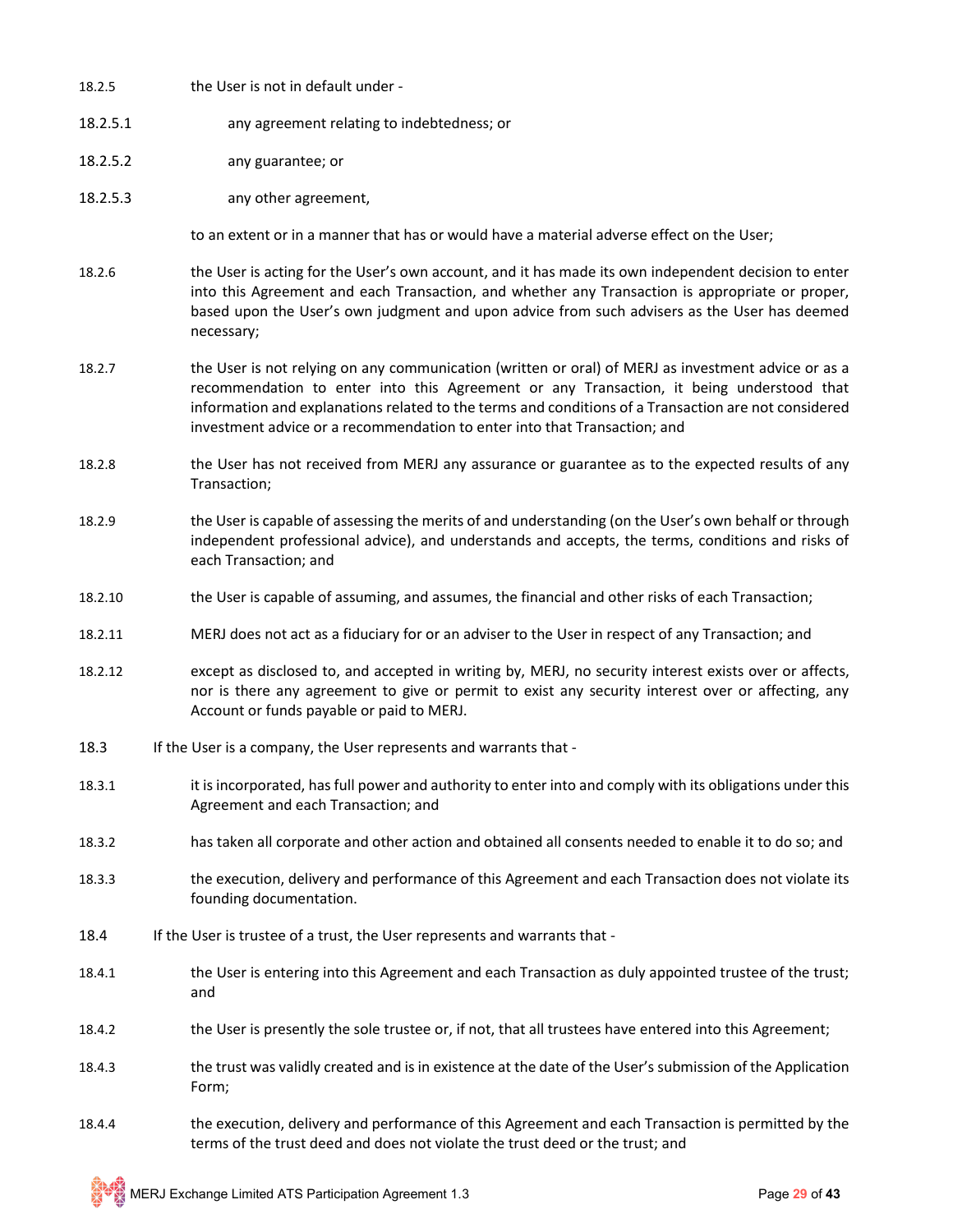- 18.4.5 the trust is solely constituted by the trust deed;
- 18.4.6 the User has full power and authority to enter into and comply with its obligations under this Agreement and each Transaction; and
- 18.4.7 the User has taken all action and obtained all consents necessary to enable it to do so; and
- 18.4.8 the User is not in breach of the terms of the trust, whether related to this Agreement or not, and has the right to be indemnified from the assets of the trust for all liabilities incurred under this Agreement and each Transaction;
- 18.4.9 even though the User is entering into this Agreement and each Transaction as trustee of a trust, the User is personally liable to meet any obligations under this Agreement and each Transaction.
- 18.5 Each of the representations and warranties in this clause is deemed to be repeated continuously so long as this Agreement remains in effect by reference to the facts and circumstances then existing.

## **19 MARKET HOURS**

- 19.1 Subject to clause 18 MERJ is under no obligation, to quote prices and rates and accept instructions (whether oral, written or electronic) in relation to any Transaction outside of MERJ's business days and market hours.
- 19.2 MERJ is under no obligation to quote prices or rates or accept instructions (whether oral, written or electronic) in relation to any Transaction during any time when the relevant Eligible Asset market is closed for business.

## **20 LEGAL AND REGULATORY REQUIREMENTS**

- 20.1 Notwithstanding any other provision of this Agreement or the Rules, MERJ may take any action it considers necessary or desirable in its absolute discretion to ensure compliance with all Applicable Law and Rules.
- 20.2 The User undertakes to comply with all Applicable Law and Rules.
- 20.3 The User acknowledges that, for the purpose of compliance with any Applicable Laws or Rules, MERJ may be required to report details relating to the User to the relevant authorities.

## **21 TAXES**

21.1 MERJ is entitled to deduct or withhold any Tax, as required by law to be deducted or withheld, from any payment made under this Agreement, or any payment made under any Transaction or any amount credited to the MERJ Account where User Funds are held (including, where relevant, the Segregated Funds Account) or any Account.

## **22 FORCE MAJEURE**

- 22.1 MERJ is not in default or breach of this Agreement or any Transaction to the extent that Force Majeure arises.
- 22.2 Subject to clause 22.3, if Force Majeure arises, MERJ is to use its reasonable endeavours to give notice as soon as reasonably practicable to the User accordingly.
- 22.3 MERJ is not liable to the User for any failure or delay in giving this notice.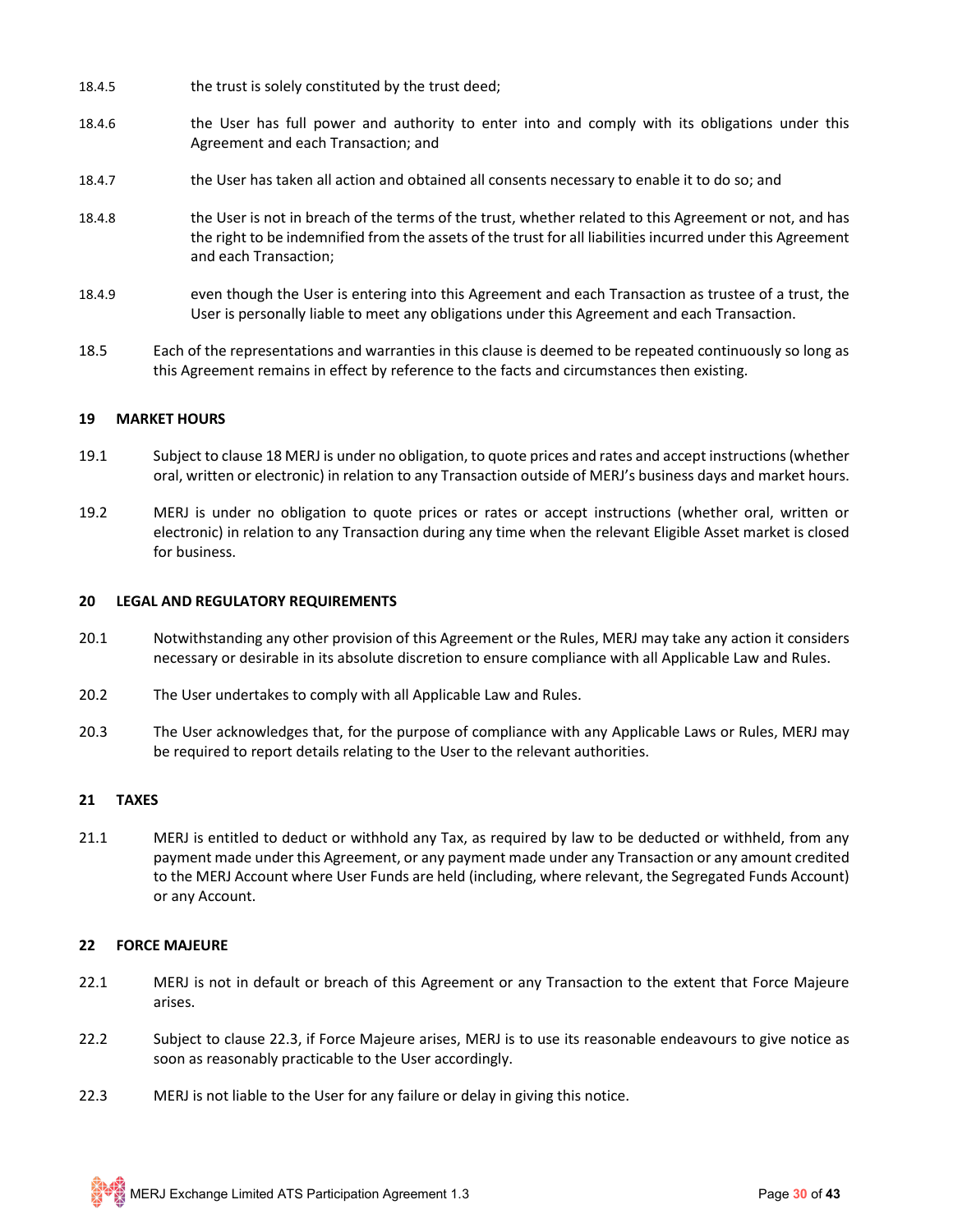- 22.4 If Force Majeure arises, and regardless of whether or not MERJ has given the notice referred to in clause 22.2, MERJ may take whatever steps in relation to this Agreement or any Transaction that, in its opinion, are necessary or desirable, including -
- 22.4.1 changing or restricting any hours within which the User may enter into Transactions; or
- 22.4.2 amending this Agreement or any Transaction, to the extent only that it is not possible, practicable or legal for MERJ to perform or comply with its obligations to the User under this Agreement or any Transaction; or
- 22.4.3 terminating, closing out or not rolling over any Transaction or cancelling any instructions or orders under this Agreement or any Transaction; or
- 22.4.4 taking or omitting to take any other action that MERJ, acting reasonably, deems to be appropriate in the circumstances having regard to its business and its Users generally.

# **23 EVENTS OF DEFAULT**

- 23.1 An Event of Default is any of the following events or circumstances with respect to MERJ or the User, as appropriate (the "**Defaulting Party**", the other party being the "**Non-defaulting Party**") -
- 23.1.1 any representation or warranty made by MERJ or the User under or in connection with this Agreement or a Transaction is later found to be incorrect or misleading in a material respect; or
- 23.1.2 the User fails to maintain margin at least equal to the Margin Requirement; or
- 23.1.3 the User fails to perform or comply with any of its obligations under this Agreement or any Transaction; or
- 23.1.4 the User is in breach of any Applicable Law or the Rules; or
- 23.1.5 the conduct of the User is such that, in the opinion of MERJ, it would cause a reasonably prudent financial person dealing in any of the Transactions to be of the view that the User could be unable to perform and comply with any of the User's obligations under this Agreement or any Transaction, including strict compliance with any time limit; or
- 23.1.6 where the User is a natural person -
- 23.1.6.1 the User dies or becomes of unsound mind; or
- 23.1.6.2 the User's person or estate is liable to be dealt with in any way under any law relating to mental health; or
- 23.1.6.3 in the absence of the User making alternative arrangements, the User is not contactable by MERJ for any period of 24 hours in order for MERJ to obtain instructions relating to any Transaction, any order or any obligations of the User under this Agreement or any Transaction; or
- 23.1.6.4 the User becomes insolvent or enters into a composition or arrangement for the benefit of creditors or if the User commits an act of insolvency in terms of Applicable Law; or
- 23.1.7 MERJ or the User, where the User is a company -
- 23.1.7.1 if either Party is deemed to be unable to pay its debts in terms of Applicable Law; and/or
- 23.1.7.2 if either Party compromises or attempts to compromise with its creditors, or defers or attempts to defer payment of debts owing by either Party to its creditors generally; and/or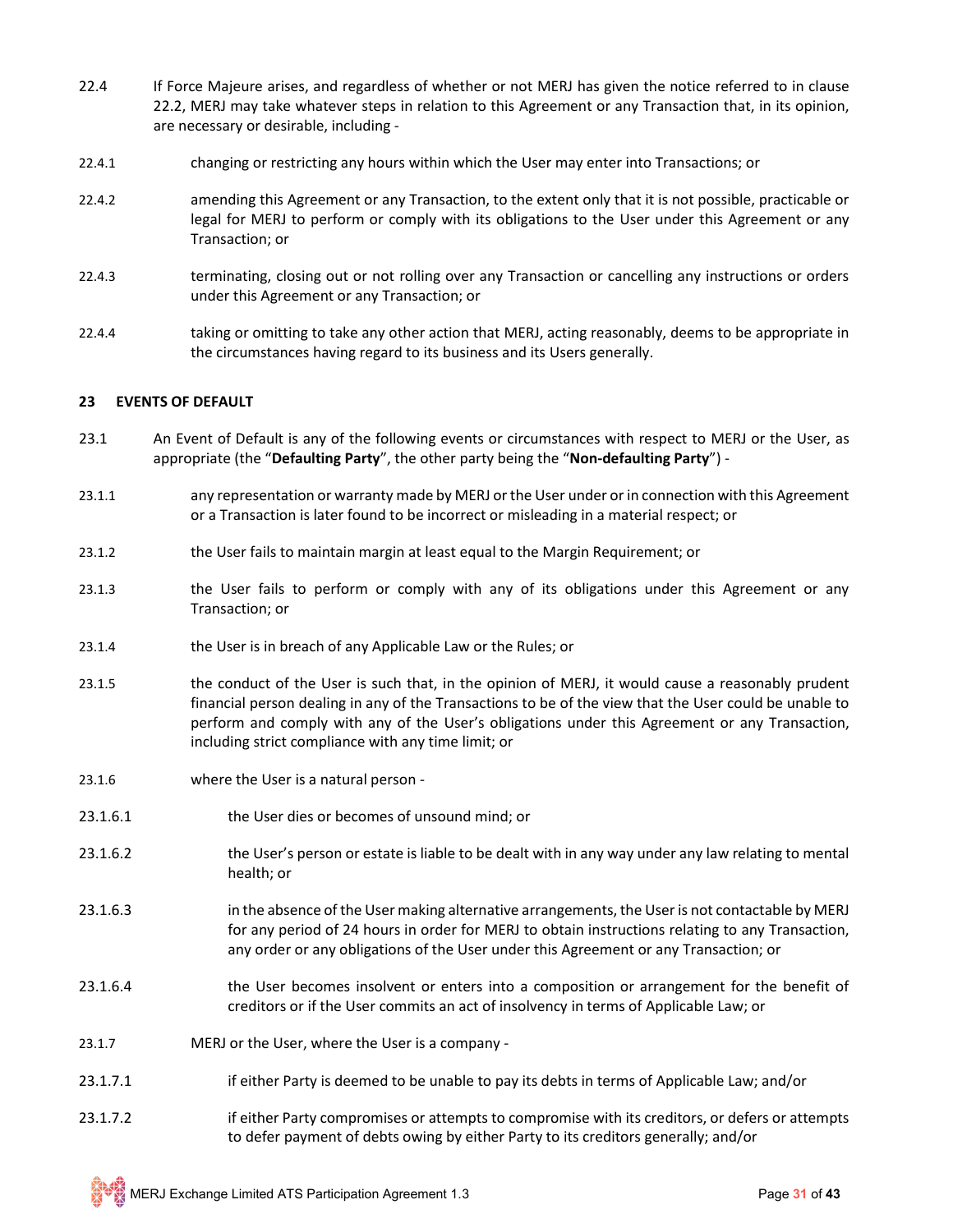- 23.1.7.3 any final judgment of any court or arbitration award against either Party remains unsatisfied for a period of 10 (ten) Business Days after it has been granted against such Party and for the purposes of this sub-paragraph, a final judgment means a judgment -
- 23.1.7.3.1 which is not appealable, or
- 23.1.7.3.2 which is appealable but in respect of which the period for the lodging of an appeal has lapsed and the relevant Party has failed to institute appeal proceedings, or
- 23.1.7.3.3 which is not capable of rescission, or
- 23.1.7.3.4 which is capable of rescission but in respect of which the period for applying for rescission has lapsed and the relevant Party has failed to apply for rescission or has applied for rescission of such judgment and the application for rescission has been denied; and/or
- 23.1.7.3.5 if any property, moveable or immoveable, of either Party is attached in execution or by any process of any Court; and/or
- 23.1.7.4 if either Party's members propose or pass a resolution to be placed in business rescue or for its liquidation or winding-up; and/or
- 23.1.7.5 if either Party has an order granted against or in respect of it, in terms of which such Party is sought to be provisionally or finally wound up, liquidated, dissolved or placed under judicial management or has any equivalent application or proceedings brought against it in terms of any equivalent applicable legislation; and/or
- 23.1.7.6 any guarantee of or security given in respect of the User's obligations under this Agreement is, without the consent of MERJ, withdrawn or becomes defective or insufficient.
- 23.1.8 If, at any time, an Event of Default has occurred in respect of the Defaulting Party, the Non-defaulting Party may give a Termination Notice to the Defaulting Party designating a Termination Date for the termination of all (or some only) Transactions (Terminated Transaction).

## **24 TERMINATION**

- 24.1 This Agreement shall commence on the Commencement Date and shall continue until terminated in accordance with the provisions of 24.2 and the remaining provisions of this clause 24.
- 24.2 Subject to any applicable default proceedings in the Rules, MERJ and the User shall be entitled to terminate this Agreement -
- 24.2.1 via the Website; or
- 24.2.2 by notice in writing to the other party of 60 calendar days; or
- 24.2.3 by written agreement, subject to the terms of such agreement.
- 24.3 Should MERJ -
- 24.3.1 cease to be a licensed Exchange in terms of the Act; or
- 24.3.2 be sequestrated, liquidated or placed under judicial management, whether provisionally or finally;

MERJ shall notify the User immediately and take reasonable steps to ensure any outstanding business is completed promptly or transferred to another provider.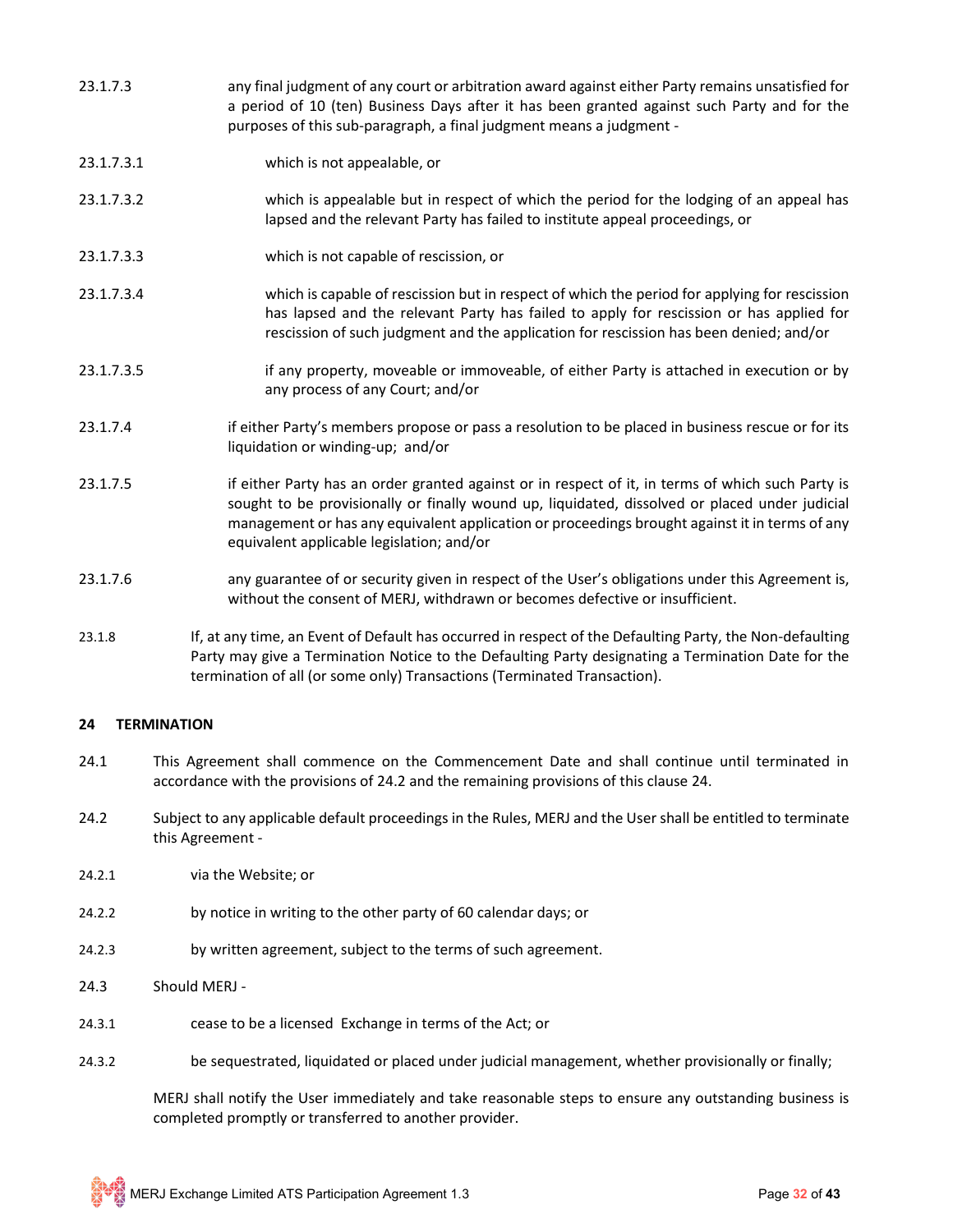# **25 CLOSE-OUT**

 $25.1$  If  $-$ 25.1.1 an Event of Default occurs pursuant to clause 23; or 25.1.2 any other Event of Default occurs and the Non-defaulting Party gives a Termination Notice pursuant to clause 23; or 25.1.3 MERJ gives a Termination Notice pursuant to clause 24; or 25.1.4 Abnormal Market Conditions exist; or 25.1.5 clause 8 provides accordingly,

then –

- 25.1.6 as from the Termination Date, the Terminated Transactions are terminated;
- 25.1.7 the amount payable in respect of that Termination Date and those Terminated Transactions is to be determined by MERJ and paid in accordance with this clause; and
- 25.1.8 MERJ may refuse to enter into any further Transactions.
- 25.2 Notwithstanding any other provision in this Agreement, the Parties agree that where –
- 25.2.1 an Event of Default occurs pursuant to clause 23; or
- 25.2.2 Abnormal Market Conditions exist,

some or all Transactions in existence between them will (in the case of clause 25.2.1 and may (in the case of clause 25.2.2 immediately become Terminated Transactions and that –

- 25.2.3 the Termination Date is the date of the occurrence of such Event of Default or that such Abnormal Market Conditions first occur;
- 25.2.4 the nature of immediate termination is such that MERJ will not be able to give a Termination Notice to the User prior to the termination taking effect; and
- 25.2.5 MERJ may, but is not obliged to, give a Termination Notice to the User after such Transactions have been terminated, whether by way of electronic mail, text messaging, a message displayed on the Trading Platform or such other notice procedures as are set out in this Agreement.
- 25.3 The netted balance payable in respect of a Termination Date and the relevant Terminated Transactions is to be determined by MERJ as follows –
- 25.3.1 MERJ is to take an account of all money due between the parties in respect of the Terminated Transactions by calculating an amount equal to  $-$
- 25.3.1.1 the sum of –
- 25.3.1.1.1 the amount calculated by MERJ in respect of the Terminated Transaction ("**the Settlement Amount**").
- 25.3.2 all obligations in respect of that netted balance are to be satisfied by payment of the net amount due from or on behalf of the party having a net debit to or on behalf of the party having a net credit.
- 25.4 On or as soon as reasonably practicable after the Termination Date, MERJ is to give the User notice specifying any amount payable in accordance with clause 25.3.
- 25.5 Any netted balance calculated in accordance with to clause 25.3 is payable in the case of –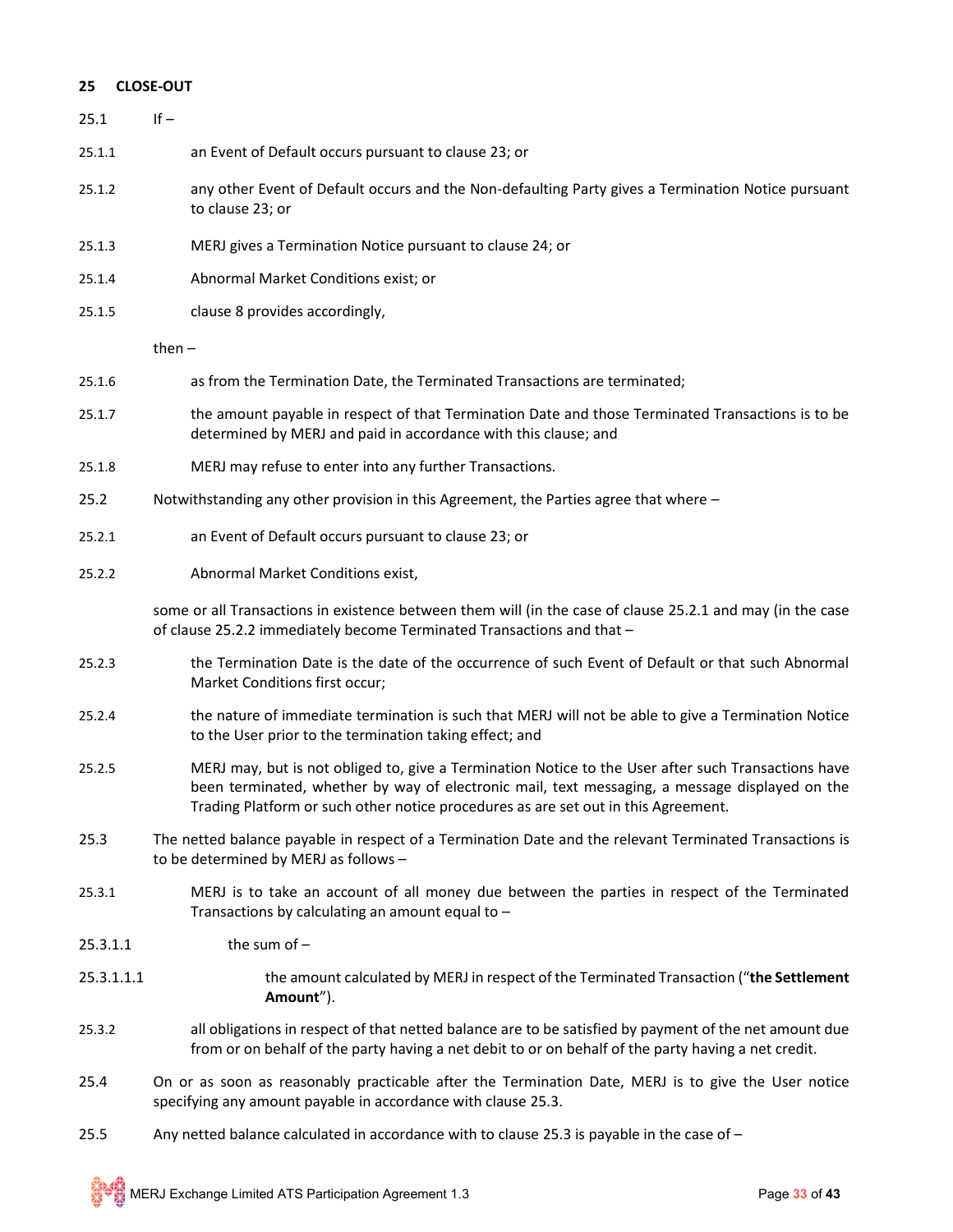- 25.5.1 a Termination Date which occurs as a result of an Event of Default, on the day on which notice given in accordance with clause 25.4 is effective; or
- 25.5.2 any other Termination Date, on the day which is two Business Days after the day on which notice given in accordance with clause 25.4 is effective.
- 25.6 The Parties agree that any Settlement Amount determined by reference to the Close Out Formula is a reasonable pre-estimate of loss and not a penalty.
- 25.7 The Parties agree that –
- 25.7.1 any Settlement Amount includes full and final payment in respect of the loss of bargain and the loss of protection against future risks; and
- 25.7.2 except as otherwise provided in this Agreement, neither Party is entitled to recover any additional damages as a consequence of those losses.
- 25.8 Notwithstanding any other provision of this Agreement and without limiting any right of setoff, off-set, combination of accounts, right of retention or withholding or similar right that either Party may have at law or in equity, the User agrees that MERJ may debit and set off at current value any moneys due and payable by the User to MERJ under this Agreement or any Transaction or otherwise against any moneys held by MERJ or payable by the User.
- 25.9 The User is liable to MERJ for any costs and expenses incurred by MERJ, acting reasonably, in connection with or arising out of the exercise by MERJ of its rights under this clause, together with interest on those costs and expenses.
- 25.10 The User authorises MERJ to withdraw the amount of any such costs, expenses or interest payable under clause 25.9 from the MERJ bank account where User Monies are held (including, where relevant, the Segregated Funds Account).

## **26 INDEMNITY**

- 26.1 The User indemnifies each of MERJ and the Associates (each, an indemnified party) against, and agrees to hold each of them harmless from, any and all losses, including Consequential Loss, sustained or incurred by an indemnified party arising out of or in connection with -
- 26.1.1 any breach of representation or warranty made by the User under or in connection with this Agreement or any Transaction; or
- 26.1.2 any failure by the User to comply with or perform any of its obligations under or in connection with this Agreement or a Transaction; or
- 26.1.3 any access or use or attempted access or use to or of a MERJ Platform by the User and any person accessing or using a MERJ Platform through any Security Credentials, whether or not such access or use is authorised by the User; or
- 26.1.4 any third party claim related to the access or use or attempted access or use to or of a MERJ Platform by the User, any component of a MERJ Platform or any data provided through a MERJ Platform or relating to decisions or advice arising out of such access or use; or
- 26.1.5 any claim by any Licensor arising or resulting from the User's' access or use or attempted access or use to or of a MERJ Platform; or
- 26.1.6 any insufficiency whatsoever with respect to the environment from which the User accesses or uses a MERJ Platform and/or with respect to the User's security measures to prevent unauthorised access to or use of a MERJ Platform and any security breach in relation to a MERJ Platform (including any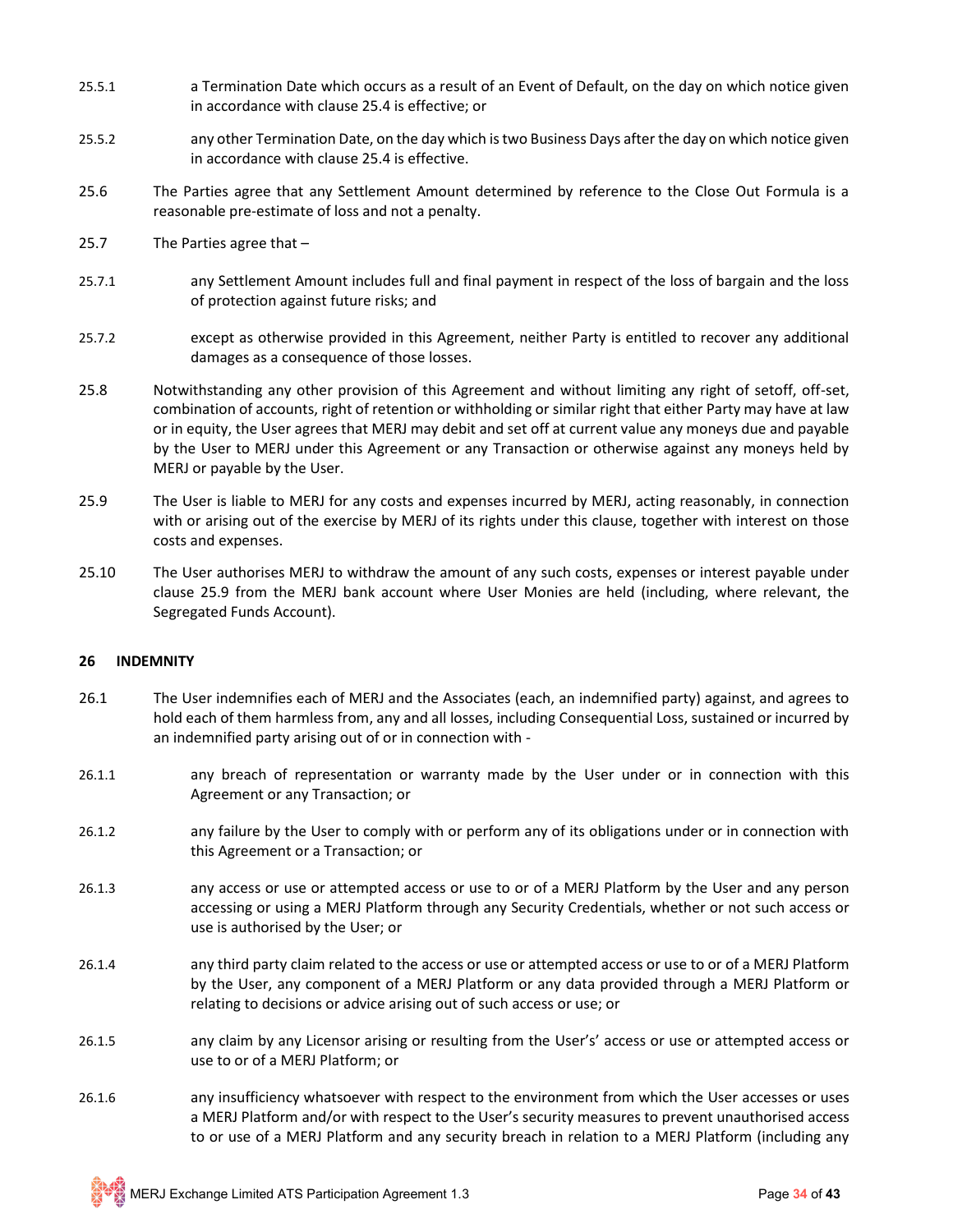access to or use of any of MERJ's other systems not covered by this Agreement and any software viruses or other activities that comprise the security arrangements of MERJ's IT infrastructure or network) caused directly or indirectly by the User or any of its Representatives; or

- 26.1.7 any error, corruption or delay in any order or other instruction (whether oral, written or electronic) communicated by the User; or
- 26.1.8 acting on any order or instruction (whether oral, written or electronic) which is communicated using any Security Credentials; or
- 26.1.9 the termination by MERJ of any Transaction under this Agreement; or
- 26.1.10 the enforcement of an indemnified party's rights under this Agreement or any Transaction, except and to the extent that the loss or Consequential Loss is sustained or incurred by an indemnified party directly as a result of its gross negligence or willful default.
- 26.2 Each indemnity in this clause constitutes a separate and independent obligation of the User from its other obligations under this clause.
- 26.3 No proof or evidence of any actual loss, including consequential loss, may be required by the User.

#### **27 EXCLUSION OF LIABILITY**

- 27.1 MERJ is not liable to the User for any loss or consequential loss suffered or incurred by the User arising out of or in connection with this Agreement or any Transaction, whether in contract, delict, or otherwise, including -
- 27.1.1 any error, corruption or delay in any order, instruction or other communication (whether oral, written or electronic) by the User; or
- 27.1.2 MERJ acting on any order, instruction or other communication (whether oral, written or electronic) through any Security Credentials; or
- 27.1.3 any misrepresentation of any information provided by or on behalf of MERJ Exchange Limited in relation to this Agreement or a Transaction; or
- 27.1.4 except in the case of fraud by MERJ, the reliance of the User on a rate or a price which the User knew, or ought reasonably to have known, to be materially incorrect; or
- 27.1.5 the entry into of a Transaction, or other action, by the User on the basis of money deposited in or credited to an Account, or (where applicable) the Segregated Funds Account or any other account where User Money is held, in error by, or on behalf of, MERJ; or
- 27.1.6 the exercise, attempted exercise or non-exercise of any of the rights, powers or remedies of MERJ under this Agreement or any Transaction; or
- 27.1.7 the occurrence and continuance of any Force Majeure; or
- 27.1.8 any failure of the User -
- 27.1.8.1 to access or use the MERJ Platform for its intended purposes, whether as a result of failure by MERJ or otherwise; or
- 27.1.8.2 to maintain the security, integrity and confidentiality of all Security Credentials; or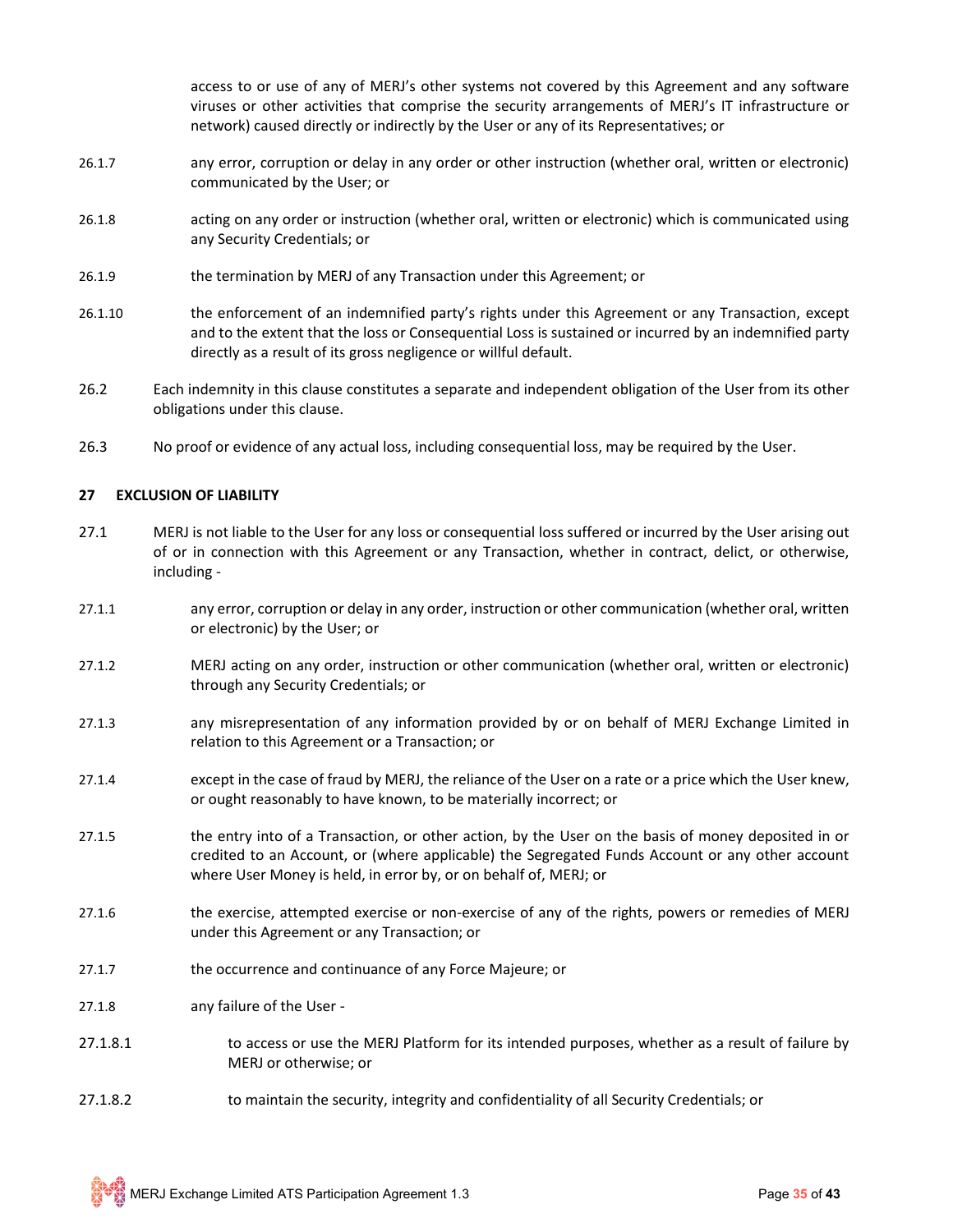- 27.1.8.3 to verify its MERJ Platform Communications and any communications sent by MERJ by way of the MERJ Platform, other notices and communications and other reports as may be published by MERJ; or
- 27.1.8.4 any deficiency whatsoever of the MERJ Platform, including failure of, or inability to, access or use the MERJ Platform; or
- 27.1.8.5 the occurrence of Abnormal Market Conditions; or
- 27.1.8.6 any failure of a telecommunications link or network by which the User may seek access to or use of a MERJ Platform; or
- 27.1.8.7 with respect to any information published on the Website, including any claims or losses in relation to the accuracy, reliability or timeliness of such information; or
- 27.1.8.8 with respect to any support, or assistance provided by MERJ, including any claims or losses in relation to technical support, trading support and account administration support.

# **28 TAPE RECORDING**

- 28.1 The User acknowledges and agrees that MERJ may -
- 28.1.1 **record all telephone conversations between the User and MERJ; and**
- 28.1.2 submit the recording, or a transcript from the recording, as evidence to any court or in any proceeding for the purpose of establishing any matters pertinent to this Agreement or any Transaction.
- 28.2 The User acknowledges and agrees that MERJ is under no obligation to retain a recording or transcript made by MERJ and that MERJ may destroy such recording or transcript.

#### **29 CONFIDENTIALITY**

- 29.1 Each Party undertakes, without the prior written consent of the other Party -
- 29.1.1 not to use (other than in performing its obligations or exercising its rights under this Agreement or a Transaction) or disclose to any person any Confidential Information it has or acquires under or pursuant to this Agreement or any Transaction; and
- 29.1.2 to make every effort, including issuing legal proceedings, to prevent the use or disclosure of Confidential Information by any person.
- 29.2 The obligations contained in clause 29.1 do not apply -
- 29.2.1 to the extent required by Applicable Law, by the Rules of MERJ of any relevant Exchange, or other Public Authority; or
- 29.2.2 to the extent that the information is already in the public domain (other than by virtue of a breach by it of the provisions of this Agreement or any Transaction); or
- 29.2.3 to any information that each party agrees in writing is not Confidential Information; or
- 29.2.4 to the extent that either party must use or disclose Confidential Information in order to perform its obligations under, or comply with the terms of, this Agreement or any Transaction; or
- 29.2.5 to any information about the User that MERJ, in its absolute discretion, deems necessary to disclose to its Associates provided that each of those persons -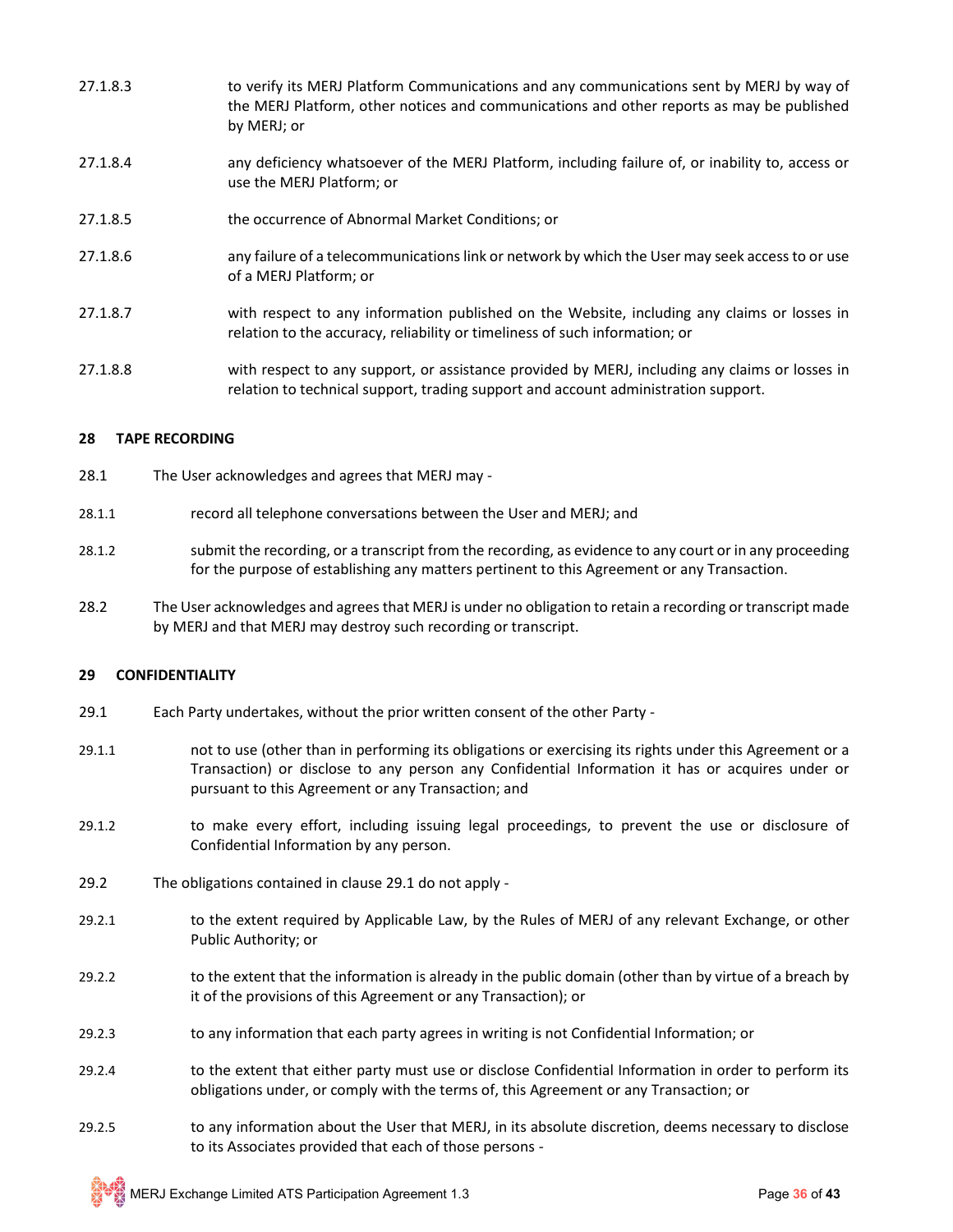- 29.2.5.1 is made aware of the provisions of this clause; and
- 29.2.5.2 needs to know that information for the purpose of performing obligations or exercising rights under this Agreement or a Transaction as the case may be.
- 29.3 If either party becomes aware, or suspects, that any unauthorised person has obtained or attempted to obtain access to Confidential Information of the other party, that party is immediately to notify the other party and take the steps reasonably available to it to protect that Confidential Information.

### **30 DATA PROTECTION LAWS**

MERJ agrees that it shall –

- 30.1 use and apply appropriate measures, procedures and controls in the processing of the User's personal information in terms of this Agreement, it being agreed that MERJ shall process the User's personal information in accordance with the Privacy Policy;
- 30.2 ensure that in the course of the performance of its obligations in terms of this Agreement, it complies with all Applicable Law relating to the protection of data or personal information
- 30.3 comply with all applicable industry codes of conduct to the extent that they regulate or relate to the processing of personal information.

#### **31 CONFLICTS OF INTEREST**

- 31.1 The User acknowledges and agrees that MERJ is not responsible for any loss, including consequential loss, which may result directly or indirectly from services or actions provided or taken pursuant to this Agreement.
- 31.2 The User acknowledges that MERJ's relationship to the User is not that of a fiduciary and MERJ owes no fiduciary duties to the User.

### **32 INITIAL MARGIN AND VARIATION MARGIN**

32.1 For these purposes the User –

acknowledges and agrees that User is required to maintain the required Initial Margin purulent to the product specification published on the MERJ website and provide the required variation margin at all times to retain its position. MERJ will reflect the movements in margin in the Users account.

#### **33 SHARING OF COMMISSIONS, FEES AND CHARGES**

- 33.1 The User acknowledges and agrees that MERJ may share commissions, fees and charges with its Associates or other third parties or receive remuneration from them in respect of Transactions.
- 33.2 Details of these commissions, fees, charges, remuneration or sharing arrangements will be disclosed in accordance with any requirements of Applicable Law.

#### **34 INSTRUCTIONS**

#### **34.1 Instructions**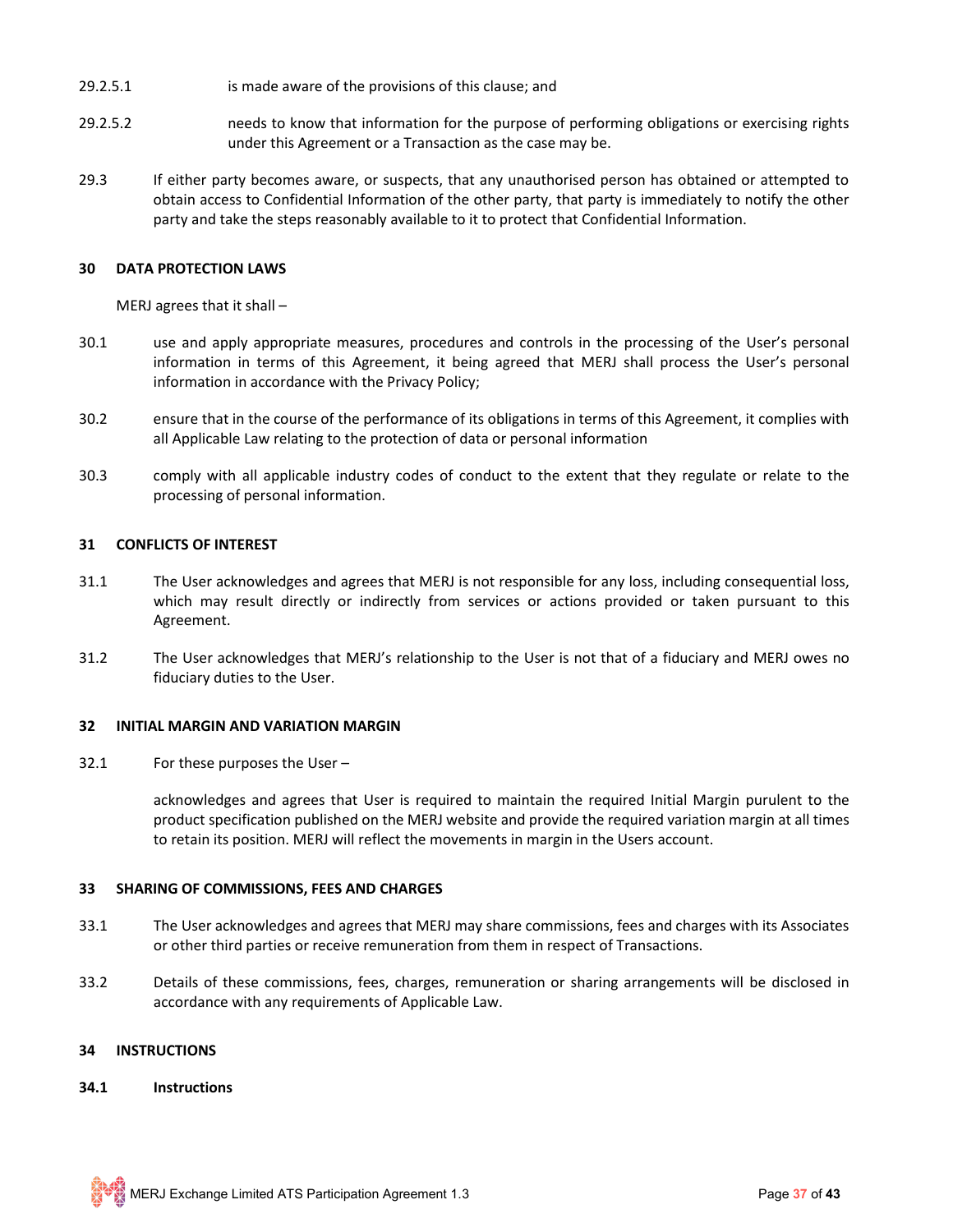- 34.1.1 The User may place an order or otherwise give MERJ instructions (whether oral, written or electronic) as specified in any then-current Risk Disclosure Statement or otherwise published or provided by MERJ.
- 34.1.2 MERJ may, in its absolute discretion, decide whether or not to accept any oral, written or electronic instructions.
- 34.1.3 MERJ may act upon the oral, written or electronic order or instruction, including any MERJ Platform Communications, of the User, or any person who appears to MERJ to be the User, notwithstanding that the person is not, in fact, the User.
- 34.1.4 In particular, MERJ may act upon any MERJ Platform Communications using the User's Security Credentials.
- 34.1.5 The User is to keep all security information relating to a MERJ Platform, its Transactions, each Account and this Agreement, and all Security Credentials, confidential and secure.
- 34.1.6 MERJ is not required to establish the authority of any person quoting the User's Security Credentials.
- 34.1.7 If the User is aware or suspects that any of these things is no longer confidential or secure, then the User is to contact MERJ as soon as practicable in order that it or they may be changed or otherwise made secure.

#### **34.2 Required instructions, etc.**

- 34.2.1 The User must promptly give to MERJ any instructions which MERJ may require of the User in respect of any Transaction or proposed Transaction.
- 34.2.2 If the User does not promptly give those instructions, MERJ, acting reasonably, may take the steps at the User's cost and expense as MERJ considers necessary or desirable for its own protection or the protection of the User.
- 34.2.3 The User authorises MERJ to charge the User account where User Funds are held (including, where relevant, the Segregated Funds Account) with any such cost or expense of taking those steps.
- 34.2.4 The User acknowledges and agrees that MERJ is not responsible for notifying the User of any times, dates or events that may be relevant to any Transaction (including in relation to Transactions where MERJ may require instructions).
- 34.2.5 MERJ may (but is not in any circumstances obliged to) require confirmation (in the form that MERJ requires) of any order or instruction (whether oral, written or electronic) if -
- 34.2.5.1 the order or instruction is to close an Account or remit funds due to the User; or
- 34.2.5.2 it appears to MERJ, acting reasonably, that the confirmation is necessary or desirable.
- 34.2.6 MERJ may acknowledge an order, instruction or other communication (whether oral, written or electronic) orally, in writing or by way of a MERJ Platform.

#### **35 ASSIGNMENT**

35.1 Subject to this clause, this Agreement is binding upon and ensures for the benefit of each of MERJ and the User and its successors and permitted assignees or transferees.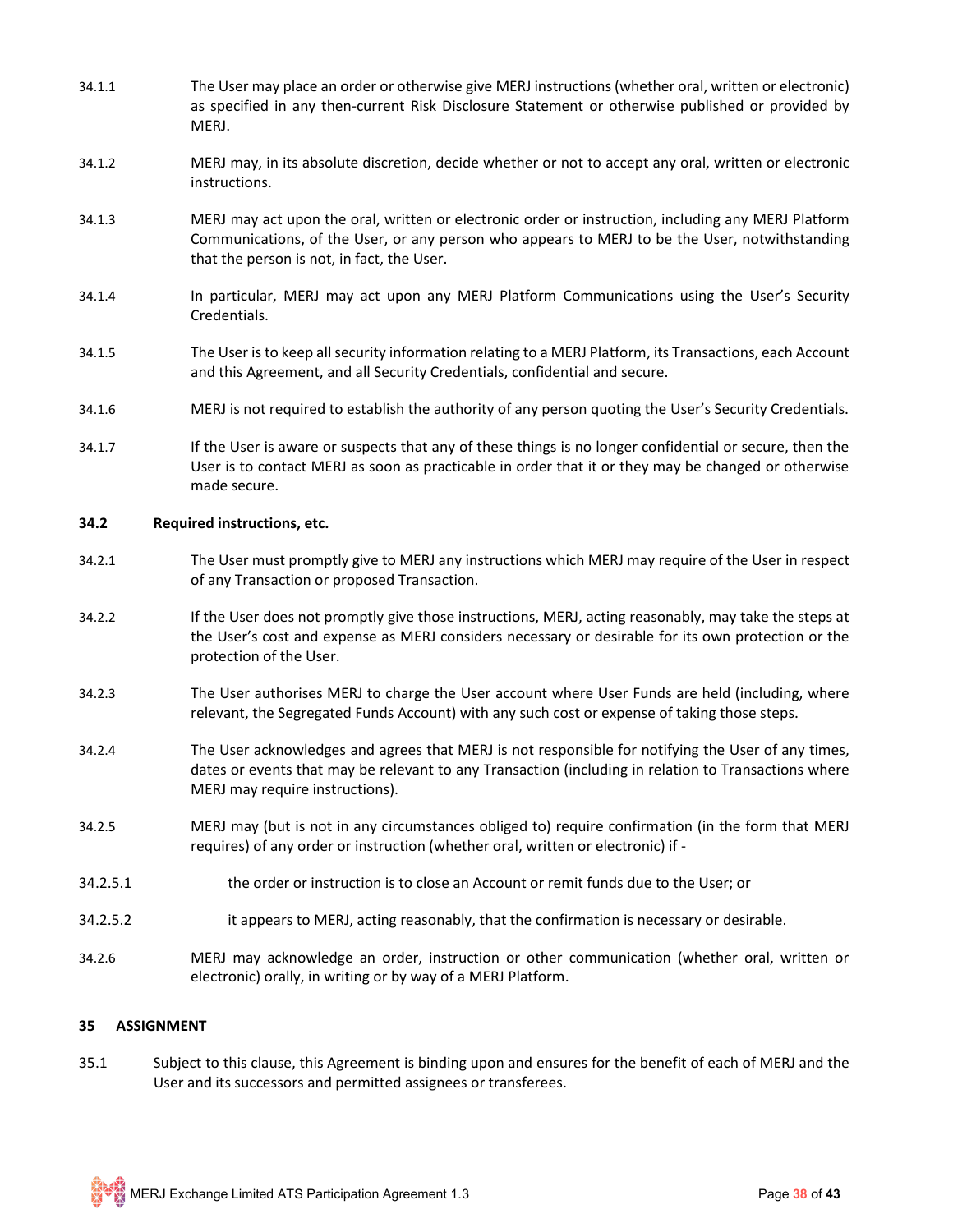- 35.2 MERJ may assign or transfer any of its rights or obligations under this Agreement or any Transaction without the consent of the User. Each assignee or transferee is to have the same rights against the User under this Agreement or any Transaction as if named in this Agreement as MERJ.
- 35.3 MERJ may disclose, on a confidential basis, to a potential assignee, transferee or other person with whom contractual relations in connection with this Agreement or any Transaction are contemplated, any information about the User, whether or not that information was obtained in confidence and whether or not that information is publicly available.
- 35.4 The User may not -
- 35.4.1 assign or transfer (whether absolutely, in equity, by way of security or otherwise), declare a trust over or otherwise deal with any of its rights or obligations under this Agreement or any Transaction; or
- 35.4.2 allow any such assignment, transfer, trust or dealing to subsist, without the prior written consent of MERJ.
- 35.5 If an Event of Default occurs or the User is in default of any of its obligations under this Agreement or any Transaction, MERJ may (without prejudice to any other rights it may have) at any time afterwards assign and transfer to any person (including any third party with whom MERJ has entered into Hedging Arrangements) with immediate effect all or any of its rights in respect of money owing to it under this Agreement or any Transaction, as well as any security or other remedies available to it in respect of that money.
- 35.6 If any such assignment is made, then the User, if so required by MERJ and the assignee and transferee, is to acknowledge in writing that the assignee and transferee has assumed the rights and obligations of MERJ under this Agreement and any Transaction in relation to the relevant funds.

### **36 DISPUTE RESOLUTION**

- 36.1 This section 36 shall not apply to a Member of the Exchange or any participant of MERJ Clearing and Settlement Limited or MERJ Depository and Registry Limited that is permitted by MERJ to provide security services to third parties. Instead the Rules shall dictate the dispute resolution procedures.
- 36.2 The Parties agree that any disputes in connection with this Agreement that cannot be successfully resolved through other means will be referred to arbitration by two arbitrators in accordance with the provisions of the Seychelles Commercial Code and Rules made thereunder.
- 36.3 Reference to arbitration shall be a condition precedent to any other action of law. The venue of arbitration shall be agreed by both parties but shall not be outside Seychelles.

### **37 NOTICES AND ADDRESSES OF SERVICES**

- 37.1 Each of the Parties choose as the address for service and delivery of documents their respective addresses set out in the User Application for the purposes of the giving of any notice, the serving of any process and for any other purpose arising out of or in connection with this Agreement.
- 37.2 Any notice given in terms of this Agreement shall be in writing and shall -
- 37.2.1 if delivered by hand be deemed to have been duly received by the addressee on the date of delivery;
- 37.2.2 if posted by prepaid registered post be deemed to have been received by the addressee on the 4<sup>th</sup> (fourth) day following the date of such posting;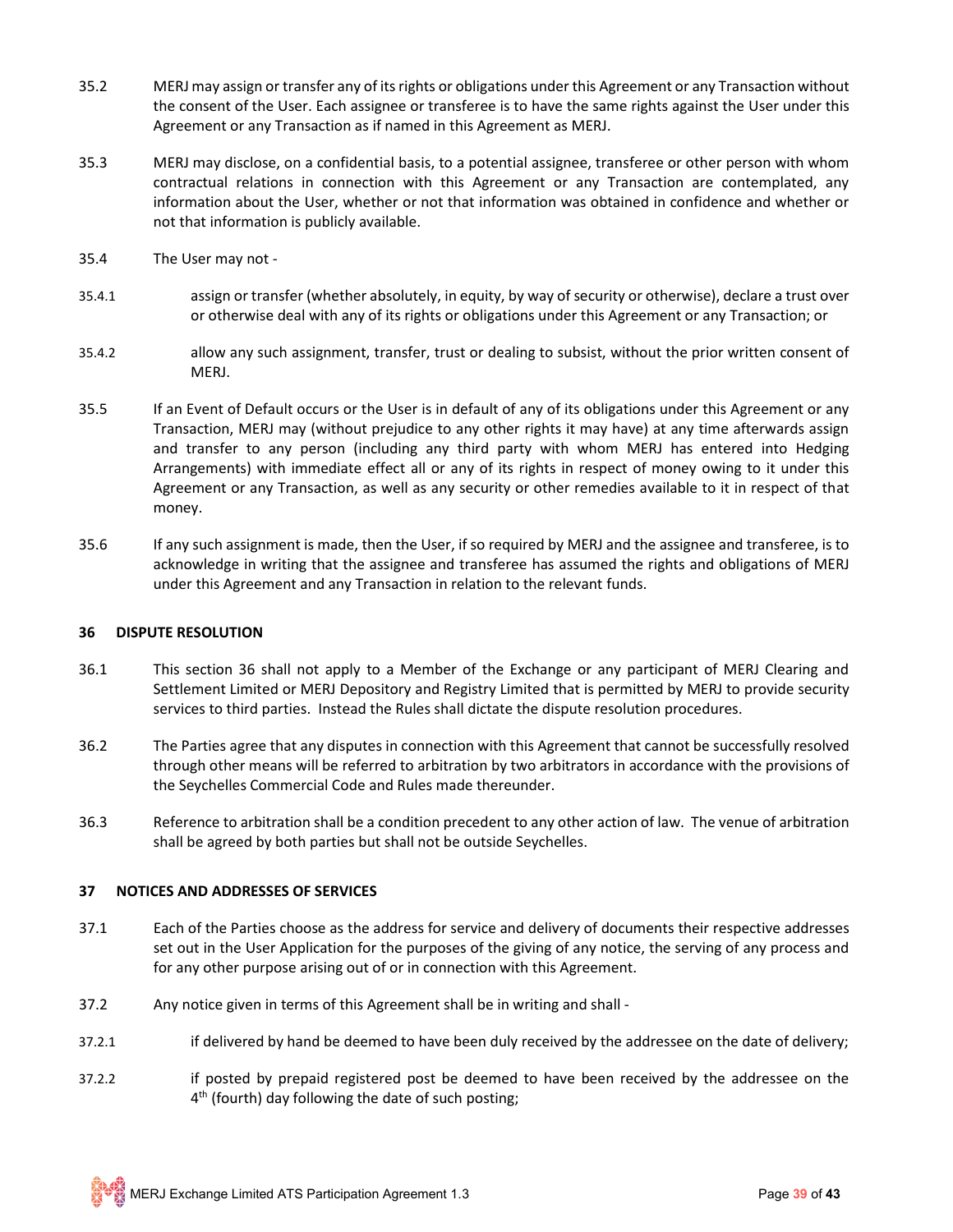- 37.2.3 if sent by courier be deemed to have been received on the date of delivery by the courier service concerned, unless the contrary is proved;
- 37.2.4 if transmitted by electronic mail message, be deemed to have been delivered to and received by the addressee when the complete electronic mail message enters an information system designated or used for that purpose by the addressee and is capable of being retrieved and processed by the addressee provided that a message received after 4pm in the time zone of the User will be deemed to have been received the next day.
- 37.3 Notwithstanding anything to the contrary contained or implied in this Agreement, a written notice or communication actually received by one of the Parties from the other shall be adequate written notice or communication to such Party.

### **38 AMENDMENTS**

- 38.1 Except as specifically otherwise provided in any of the Annexures, MERJ may amend, modify or replace this Agreement and/or any of the then-current documents that comprise this Agreement at any time by -
- 38.1.1 written notice to the User in accordance with clause 5; and/or
- 38.1.2 posting notice accordingly and/or an amended form of this Agreement and/or any of its components on the Website; and/or
- 38.1.3 posting notice accordingly and/or an amended form of this Agreement and/or any of its components on a MERJ Platform; and/or
- 38.1.4 as otherwise permitted by Applicable Law.
- 38.2 The User acknowledges and agrees that -
- 38.2.1 MERJ may make available to the User any such notice and/or an amended form of this Agreement and/or any of its components to this Agreement by any one or more of the means specified in clause 38.1; and
- 38.2.2 if the notice and/or an amended form of this Agreement and/or any of its components is made available to the User by more than one means, it is deemed to be made available to the User at the earliest possible time.
- 38.3 A notice and/or an amended form of this Agreement and/or any of its components posted on the Website or on a MERJ Platformis deemed to have been made available to the User at the time the relevant document was posted by MERJ on the Website or on the MERJ Platform.
- 38.4 Any amendment, modification or replacement to or of this Agreement and/or any of its components is effective on the date specified in the notice.
- 38.5 The amendment, modification or replacement to or of this Agreement is deemed to be accepted by the User if the User -
- 38.5.1 continues to enter into Transactions by way of the MERJ Platform; or
- 38.5.2 allows any outstanding Transaction to roll over.
- 38.6 This amendment, modification or replacement, where applicable, also amends the terms of any outstanding Transaction on that effective date.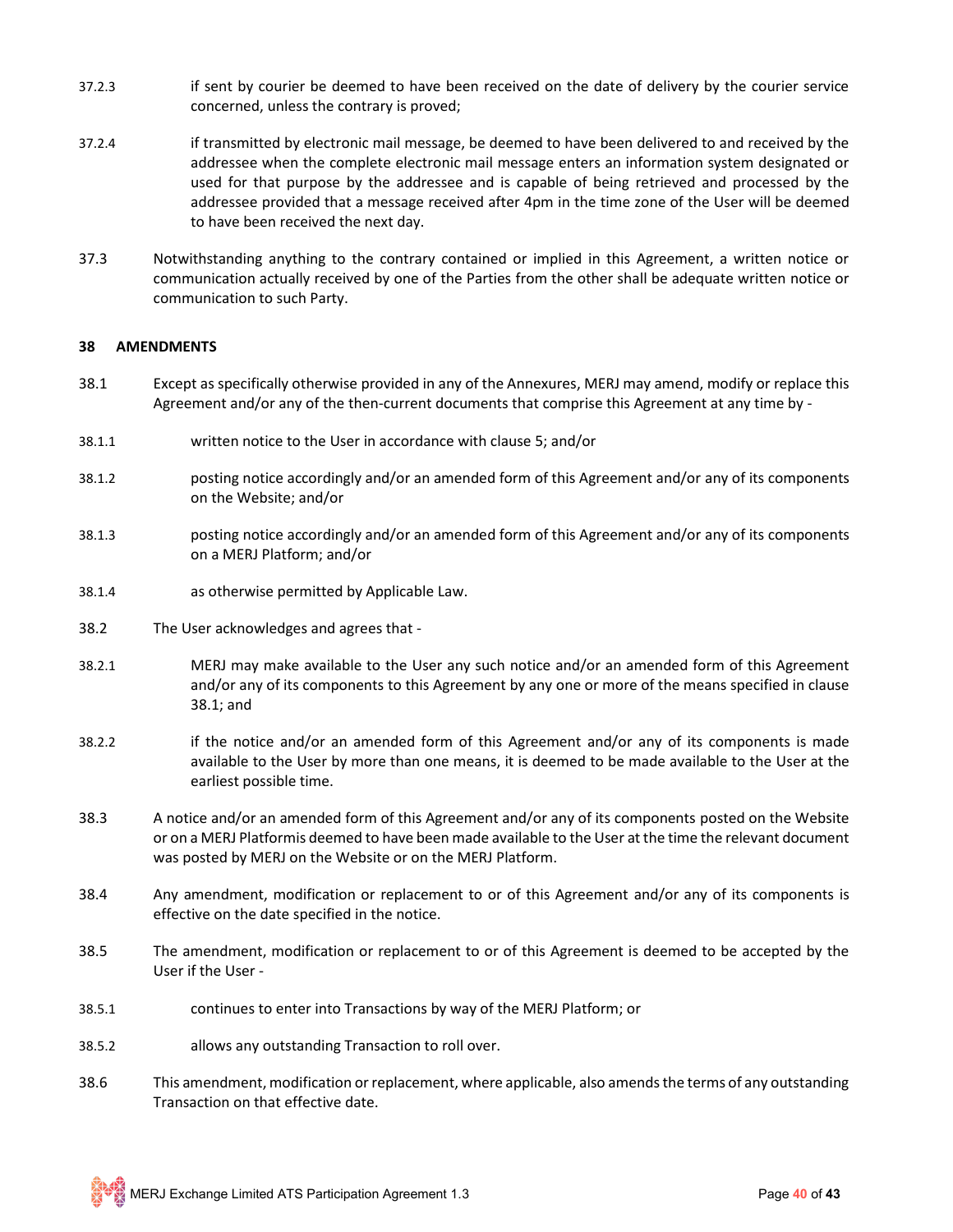### **39 GENERAL**

- 39.1 Each of the provisions of this Agreement is separate and severable and enforceable accordingly. If any such term or condition is or becomes unenforceable for any reason whatsoever, that term or condition is severable from and shall not affect the validity of any other term or condition contained in this Agreement.
- 39.2 Each party will pay its own costs (including legal fees) of entering into -this Agreement.
- 39.3 If the User is a trustee, the User undertakes -
- 39.3.1 to notify MERJ immediately in writing if -
- 39.3.1.1 the User ceases for any reason or at any time to be the sole trustee of the trust; or
- 39.3.1.2 if there are two or more trustees, any other trustee ceases for any reason to be a trustee of the trust; or
- 39.3.1.3 the trust is determined or for any other reason ceases to exist; or
- 39.3.1.4 it becomes aware of any breach of trust; and
- 39.3.2 not to make any distribution of any capital of the trust which would result in the trust having insufficient assets to meet the User's liabilities under outstanding Transactions and this Agreement.
- 39.4 Except as expressly set out in this Agreement, all warranties that may be implied into this Agreement by law are excluded to the maximum extent permitted by law.
- 39.5 Where this Agreement is executed by any party under power of attorney then, by executing this Agreement, each attorney is deemed to have stated that the attorney has received no notice of revocation of the relevant power of attorney.
- 39.6 The expiration, cancellation or other termination of this Agreement shall not affect those provisions of this Agreement which expressly provide that they will operate after such expiration, cancellation or other termination or which of necessity must continue to endure after such expiration, cancellation or other termination, notwithstanding that the relevant clause may not expressly provide for such continuation.
- 39.7 No indulgence, leniency or extension of time which any Party may give or allow to the other Party in respect of the performance of any obligation hereunder or under a Transaction, shall in any way prejudice the Party giving or allowing the indulgence, leniency or extension or preclude such Party from exercising any of its rights an enforcing the obligations of the other Party in terms of this Agreement and the Transaction. A provision of, or a right created under, this Agreement or any Transaction may not be waived except in writing executed by the party granting the waiver.
- 39.8 The person submitting the Application Form on behalf of the User warrants his authority to do so.
- 39.9 This Agreement constitutes the entire agreement between the Parties as to the subject matter hereof and save as may be expressly set out herein, no agreements, representations or warranties between the Parties regarding the subject matter hereof other than those set out herein are binding on the Parties.
- 39.10 The rights of each party under this Agreement and each Transaction are cumulative and not exclusive of any rights provided by law.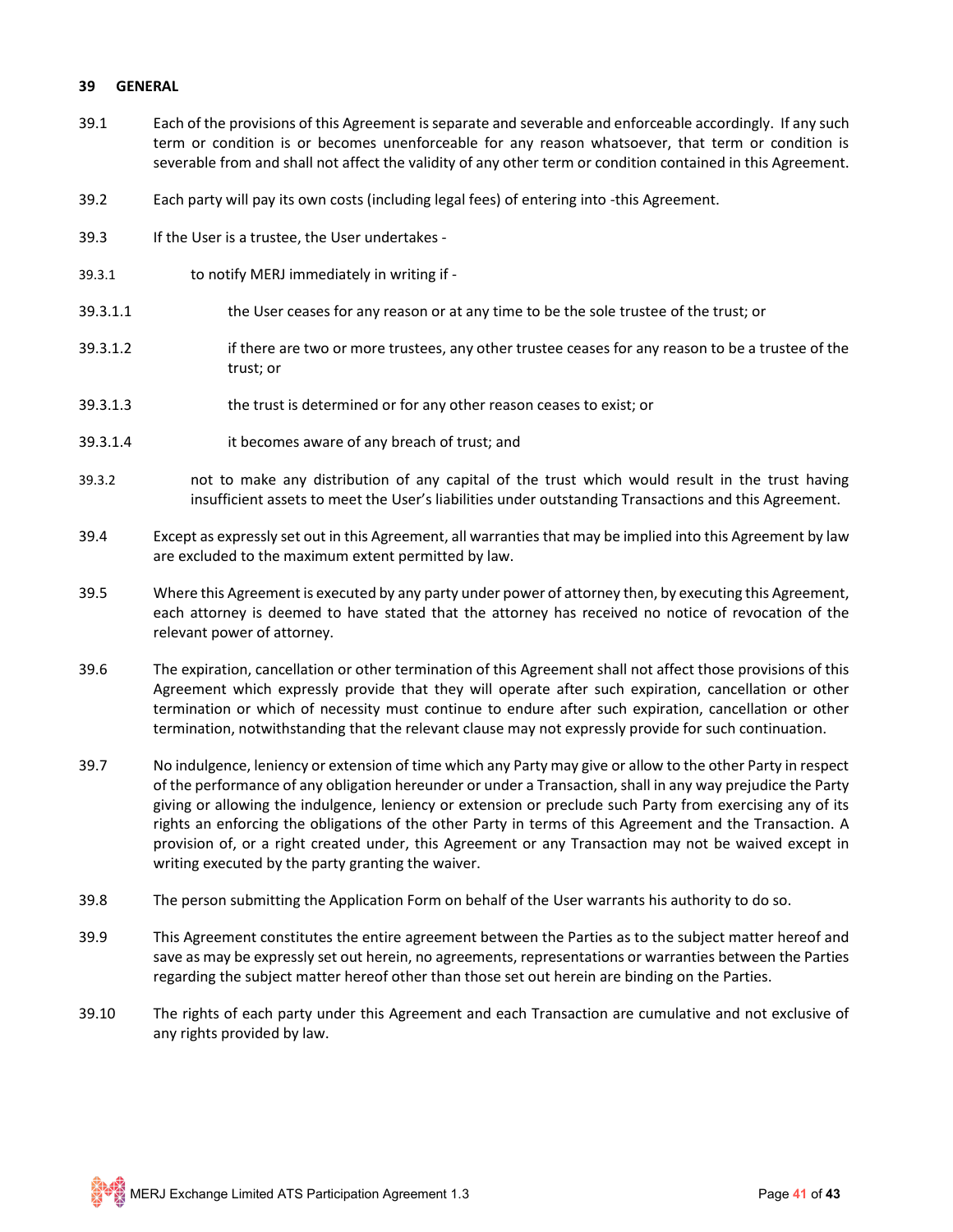#### **RISK DISCLOSURE STATEMENT**

**The information in this Risk Disclosure Statement is general information only and does not take into account your personal objectives, financial situation and needs. You should consider these things and seek independent professional advice before making a decision about our Eligible Assets.**

**You must be satisfied that any trading you undertake in relation to the products described in this Risk Disclosure Statement is appropriate in view of your objectives, financial situation and needs. If you wish to conclude any of the Transactions, you are required to agree to the terms of the MERJ Platform Participation Agreement.**

### • **General Risks**

- o All Exchange based investment is exposed to a degree of risk.
- o Market fluctuations may have an effect on the value, price or income of investments.
- $\circ$  Investment capital is not guaranteed, and past performance is not a guide to future investment performance.
- $\circ$  You are responsible for the selection of any transaction that you place on the MERJ Platform. As such, the performance of any transaction will depend mainly on investment decisions made by you. MERJ does not make any representations regarding the performance of any investment.
- o Under certain market conditions it may be difficult or impossible to close out a position. This may occur, for example, where trading is suspended or restricted at times of rapid price movement.
- o Prior to the commencement of trading, you should understand all commissions, fees and other transaction charges for which you will be liable.
- $\circ$  Your ability to trade depends on the continued operation of, among other things, the MERJ Platform, the internet, and your personal computer or internet enabled device. A fault, delay or failure of any of these things could prevent you from placing Orders and may result in losses on your Open positions.
- o You should read all available information on the MERJ Platform including, but not limited to, the User Terms and Conditions and the "frequently asked questions" in order to properly consider your risks.
- $\circ$  You should carefully consider whether your financial position permits you to participate in listed instruments on the Exchange.
- o You should carefully consider whether trading is appropriate for you in light of your experience, objectives, financial resources and other relevant circumstances.
- o Before trading listed instruments on the Exchange, you should be aware of tax consequences and on this you should consult your lawyer, accountant or other tax advisor.

# • **System Risks**

MERJ relies on a number of technology solutions to provide you with its online MERJ Platform. Transacting on the MERJ Platform may differ from trading on other automatic trading systems.

A disruption to the MERJ Platforms may mean you are unable to trade in products offered by MERJ when you wish and you may suffer a financial loss or opportunity loss as a result.

During a disruption of the MERJ Platform, it may be possible for you to continue to use our Eligible Assets by contacting us over the phone; however this will not be possible in every case.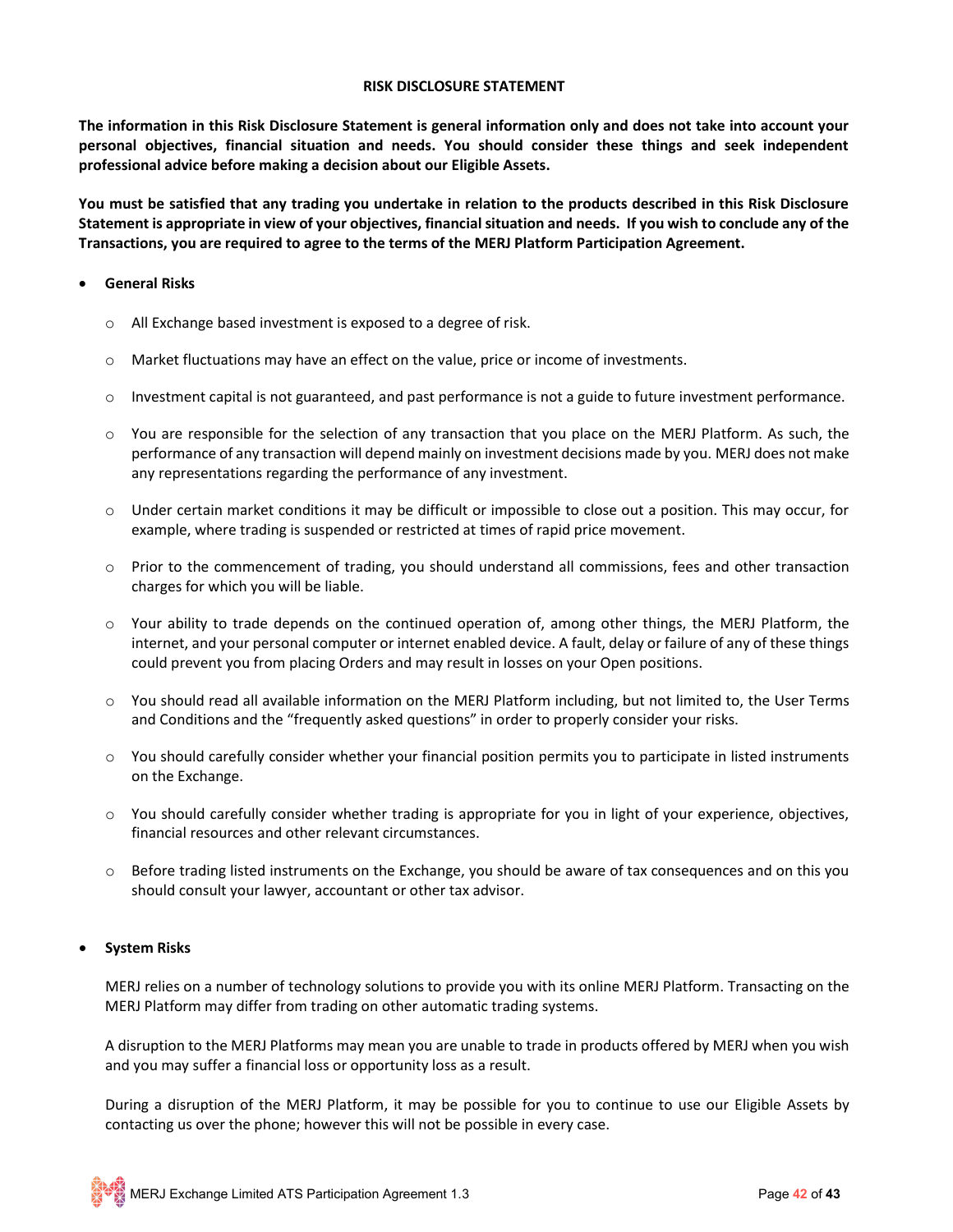### • **Automatic Trading**

There are significant risks associated with using and relying on a web-based, electronic MERJ Platform. Such risks include, but are not limited to, risks related to the use of software and/or telecommunications systems such as software errors and bugs, delays in telecommunications systems, interrupted service, data supply errors, faults or inaccuracies and security breaches.

These risks and the occurrence of disruptive events are outside the control of MERJ and, accordingly, you will have no recourse against MERJ in relation to the use of or availability of our MERJ Platform or any errors in the software and/or related information systems.

There are important provisions regarding the use of the MERJ Platform contained in the MERJ Platform Participation Agreement. You must ensure that you fully understand these provisions and the risks involved in relying on an on-line, automatic trading system and the limitations in the service that MERJ can provide in relation to the MERJ Platform.

# • **MERJ Platform Closed**

Due to the dynamic nature of the financial markets, it is possible that the value of your open positions will change while the trading function of the MERJ Platform is unavailable. In this case, you will not be able to trade in a product such as open a new transaction or close out an open transaction until the trading function of the MERJ Platform is available again. You may suffer a financial loss or opportunity loss as a result.

### • **Discretionary Powers of MERJ**

Under the MERJ Participation Agreement, MERJ has a number of discretionary powers which may affect your trading activities. These powers are set out in this Risk Disclosure Statement as well as the MERJ Platform Participation Agreement and you should ensure that you fully understand them.

### • **Market Volatility**

Markets are subject to many influences which may result in rapid fluctuations and reflect unforeseen events or changes in conditions

In certain market conditions such as during times of price volatility in markets, quotes provided by MERJ may 'gap'. A gap means that a price may unexpectedly jump from one price level to another without trading at rates in between those two price levels or quotes. It is not possible for us to predict when a price 'gap' will occur or by how much. Price gaps are generally a result of unexpected news or previously unknown data being released (e.g. news of terrorist attacks, revaluation of a currency, geopolitical upheaval or natural disasters).

### • **User Acknowledgement**

By accepting the electronic check box as part of this application process I/We confirm receipt of this Risk Disclosure document and have read, understood and agree to its contents.